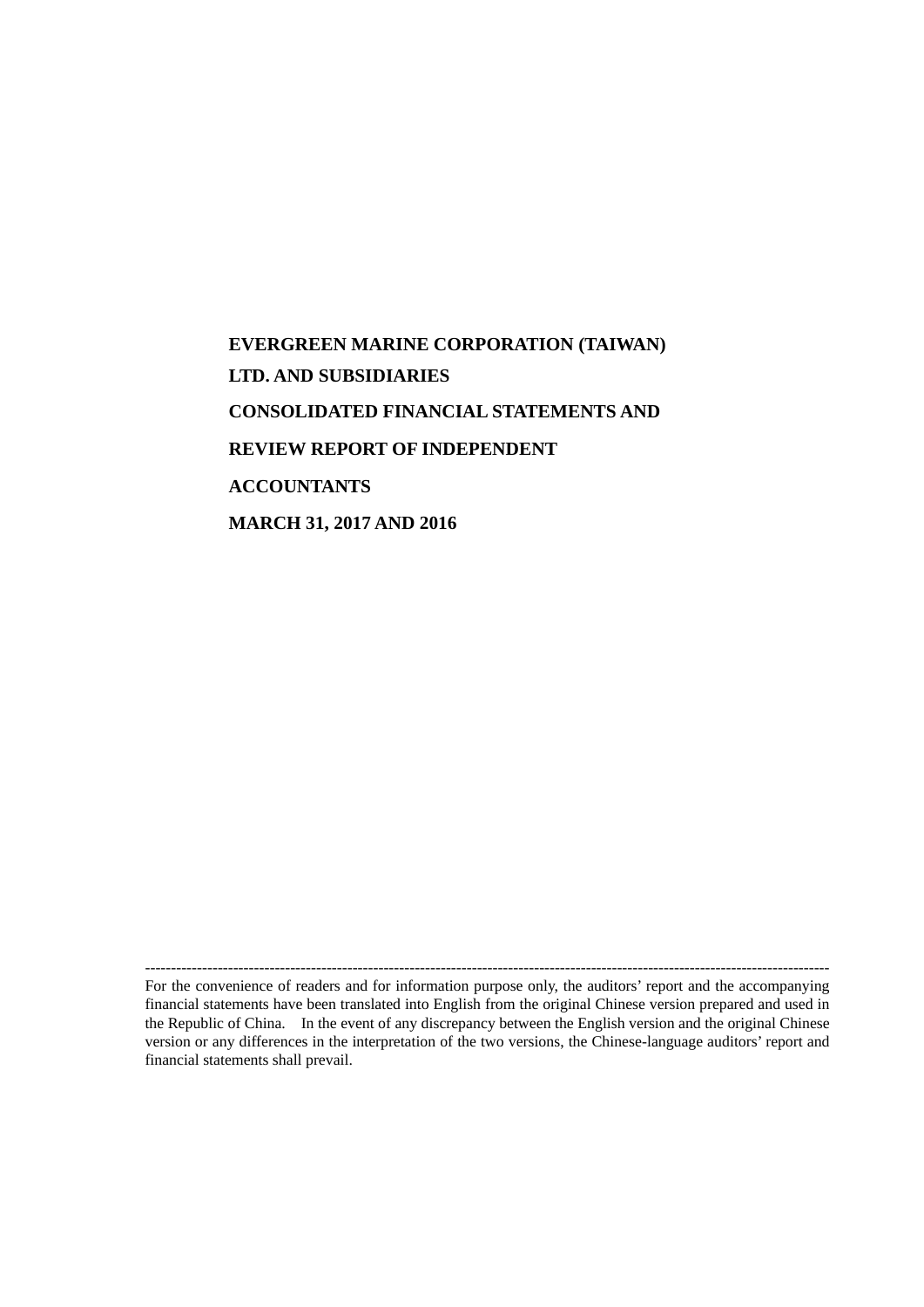#### REVIEW REPORT OF INDEPENDENT ACCOUNTANTS TRANSLATED FROM CHINESE

To the Board of Directors and Shareholders of Evergreen Marine Corporation (Taiwan) Ltd.

We have reviewed the accompanying consolidated balance sheets of Evergreen Marine Corporation (Taiwan) Ltd. and subsidiaries as of March 31, 2017 and 2016, and the related consolidated statements of comprehensive income, of changes in equity and of cash flows for the three-month periods then ended. These consolidated financial statements are the responsibility of the Company's management. Our responsibility is to express an opinion on these consolidated financial statements based on our reviews. We did not review the financial statements of all the consolidated subsidiaries. Those financial statements and the information disclosed in Note 13 were reviewed by other independent accountants whose reports thereon have been furnished to us, and our opinion expressed herein is based solely on the review reports of other independent accountants. The statements reflect total assets of NT\$53,745,269 thousand and NT\$62,059,781 thousand, constituting 29.69% and 32.79% of total consolidated assets as of March 31, 2017 and 2016, respectively, and operating revenues of NT\$11,778,250 thousand and NT\$11,283,490 thousand, constituting 34.81% and 39.45% of the total consolidated operating revenues for the three-month periods then ended. In addition, we did not review the financial statements of certain the investee companies accounted for using equity method. Those statements were reviewed by other independent accountants, whose reports thereon have been furnished to us, and our opinion expressed herein, insofar as it relates to the amounts included for those investee companies accounted for using equity method and information disclosed in Note 13 relating to these long-term equity investments, is based solely on the review reports of other independent accountants. Long-term investments in these investee companies amounted to NT\$ NT\$13,927,261 thousand and NT\$13,674,289 thousand, constituting 7.69% and 7.22% of total consolidated assets as of March 31, 2017 and 2016, respectively, and comprehensive loss (including share of profit or loss and share of other comprehensive income of associates and joint ventures accounted for using equity method) was NT\$240,127 thousand and comprehensive income NT\$516,581 thousand for the three-month periods then ended.

Except as explained in the following paragraph, we conducted our reviews in accordance with the Statement of Auditing Standards No. 36, "Engagement to Review Financial Statements" in the Republic of China. A review consists primarily of inquiries of company personnel and analytical procedures applied to financial data. It is substantially less in scope than an audit conducted in accordance with generally accepted auditing standards in the Republic of China, the objective of which is the expression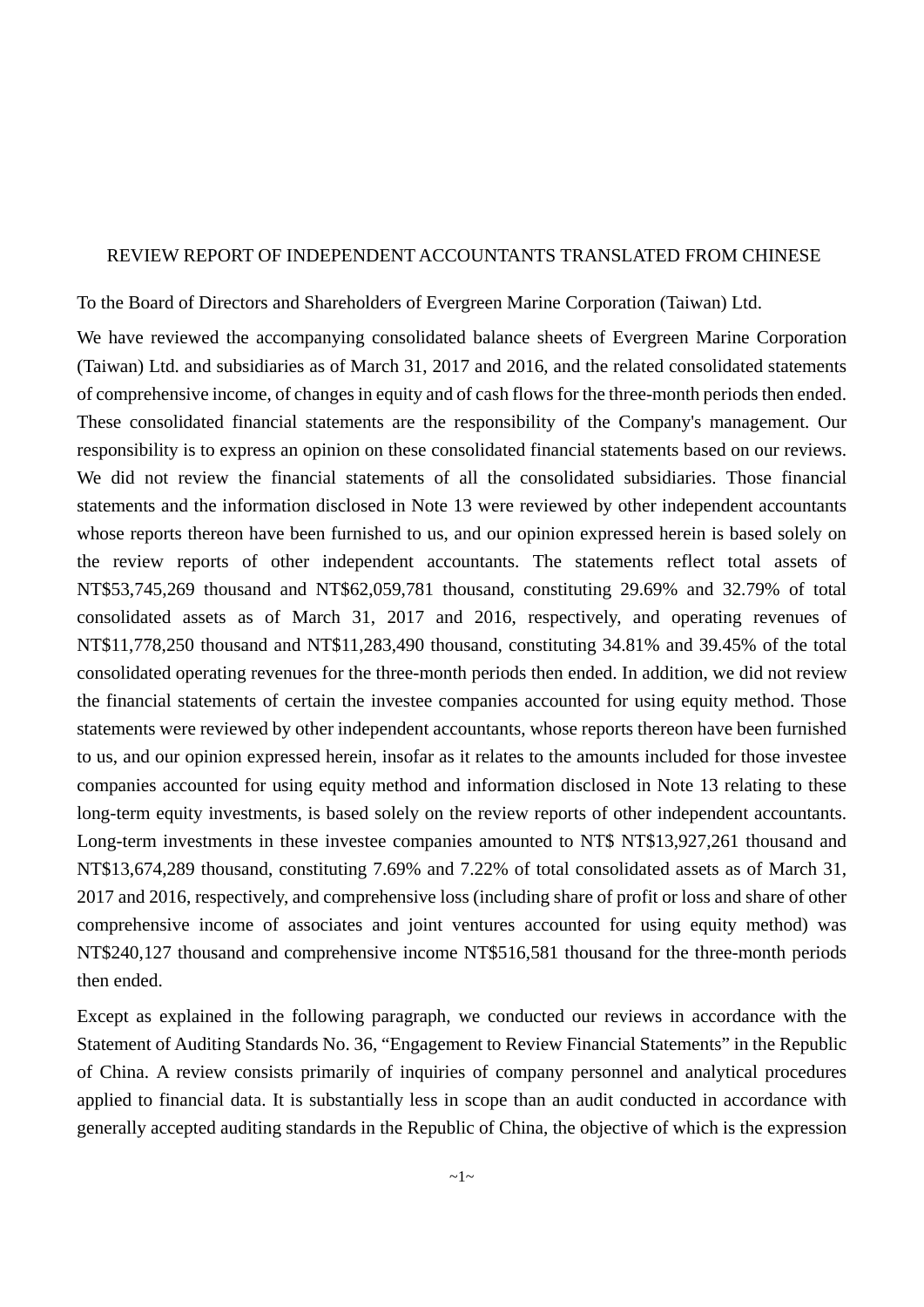of an opinion regarding the financial statements taken as a whole. Accordingly, we do not express such an opinion.

As described in Note 6(8) to the consolidated financial statements, we did not review certain financial statements of investee companies accounted for using equity method, which statements reflect investments accounted for using equity method of NT\$2,228,114 thousand and NT\$2,225,193 thousand, constituting 1.23% and 1.18% of total consolidated assets as of March 31, 2017 and 2016, respectively, and comprehensive income (including share of profit or loss and share of other comprehensive income of associates and joint ventures accounted for using equity method) was NT\$24,651 thousand NT\$14,019 thousand for the three-month periods then ended. These amounts and the related information disclosed in Note 13 were also based on the unreviewed financial statements of such investees companies.

Based on our reviews and the reports of the other independent accountants, except for the effect on the consolidated financial statements and related disclosures of such adjustments, if any, as might have been determined to be necessary had the financial statements of certain investees companies accounted for using equity method been reviewed by independent accountants as explained in the preceding paragraph and disclosed in Note 13, we are not aware of any material modifications that should be made to the consolidated financial statements referred to in the first paragraph for them to be in conformity with the "Regulations Governing the Preparation of Financial Reports by Securities Issuers", and International Accounting Standard No. 34 "Interim Financial Reporting", as endorsed by the Financial Supervisory Commission.

Lai, Chung-Hsi Chih, Ping-Chiun for and on behalf of PricewaterhouseCoopers, Taiwan May 12, 2017

<sup>-------------------------------------------------------------------------------------------------------------------------------------------------</sup> The accompanying consolidated financial statements are not intended to present the financial position and results of operations and cash flows in accordance with accounting principles generally accepted in countries and jurisdictions other than the Republic of China. The standards, procedures and practices in the Republic of China governing the audit of such financial statements may differ from those generally accepted in countries and jurisdictions other than the Republic of China. Accordingly, the accompanying consolidated financial statements and report of independent accountants are not intended for use by those who are not informed about the accounting principles or auditing standards generally accepted in the Republic of China, and their applications in practice.

As the financial statements are the responsibility of the management, PricewaterhouseCoopers cannot accept any liability for the use of, or reliance on, the English translation or for any errors or misunderstandings that may derive from the translation.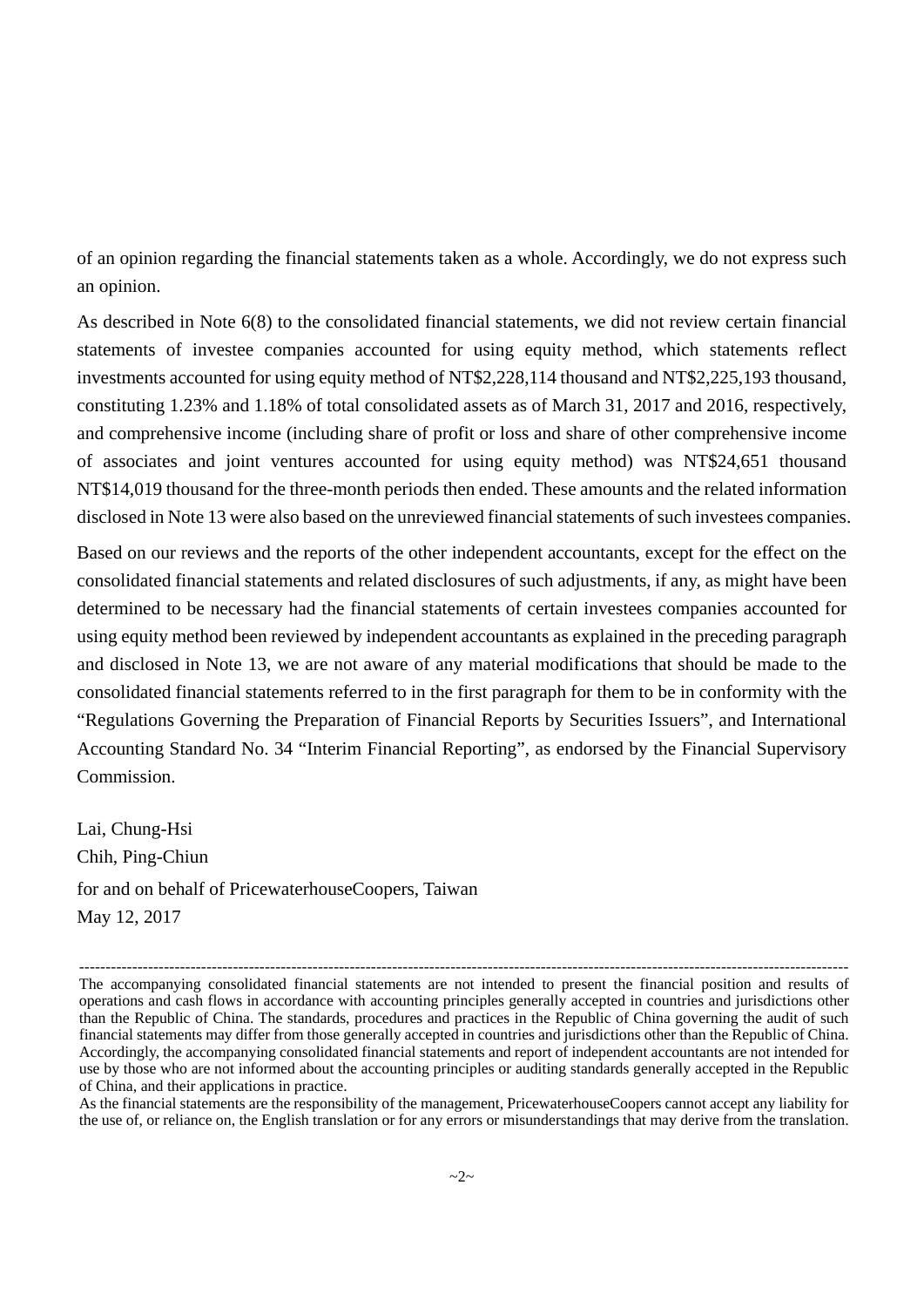|      |                                              |                  | March 31, 2017    |                          |     | December 31, 2016 |                | March 31, 2016      |              |
|------|----------------------------------------------|------------------|-------------------|--------------------------|-----|-------------------|----------------|---------------------|--------------|
|      | Assets                                       | <b>Notes</b>     | <b>AMOUNT</b>     | %                        |     | <b>AMOUNT</b>     | %              | <b>AMOUNT</b>       | %            |
|      | <b>Current assets</b>                        |                  |                   |                          |     |                   |                |                     |              |
| 1100 | Cash and cash equivalents                    | 6(1)             | \$<br>32,984,886  | 18                       | -\$ | 34, 413, 449      | 18             | \$<br>33,738,690    | 18           |
| 1110 | Financial assets at fair value               | 6(2)             |                   |                          |     |                   |                |                     |              |
|      | through profit or loss - current             |                  |                   |                          |     |                   |                | 700,552             |              |
| 1130 | Held-to-maturity financial                   | 6(4)             |                   |                          |     |                   |                |                     |              |
|      | assets - current                             |                  | 50,000            |                          |     | 170,000           |                | 320,000             |              |
| 1150 | Notes receivable, net                        |                  | 46,228            |                          |     | 30,011            |                | 45,179              |              |
| 1170 | Accounts receivable, net                     | 6(5)             | 10,560,023        | 6                        |     | 11,572,595        | 6              | 9,004,334           | 5            |
| 1180 | Accounts receivable, net -                   | $\tau$           |                   |                          |     |                   |                |                     |              |
|      | related parties                              |                  | 818,489           |                          |     | 922,674           |                | 553,036             |              |
| 1200 | Other receivables                            |                  | 650,279           |                          |     | 785,855           |                | 288,675             |              |
| 1210 | Other receivables - related                  | 7                |                   |                          |     |                   |                |                     |              |
|      | parties                                      |                  | 294,080           |                          |     | 287,067           |                | 540,268             |              |
| 1220 | Current income tax assets                    |                  | 215,574           |                          |     | 218,829           |                | 234,098             |              |
| 130X | Inventories                                  | 6(6)             | 3,073,188         | 2                        |     | 3, 174, 920       | $\overline{2}$ | 2,259,304           | 1            |
| 1410 | Prepayments                                  |                  | 1,009,928         | 1                        |     | 1,063,328         | 1              | 954,226             | 1            |
| 1470 | Other current assets                         | $6(7)$ , 7 and 8 | 1,393,802         | $\mathbf{1}$             |     | 1,338,279         | $\mathbf{1}$   | 2,893,396           | 2            |
| 11XX | <b>Current assets</b>                        |                  | 51,096,477        | $28\,$                   |     | 53,977,007        | 28             | 51, 531, 758        | $27\,$       |
|      | <b>Non-current assets</b>                    |                  |                   |                          |     |                   |                |                     |              |
| 1523 | Available-for-sale financial                 | 6(3)             |                   |                          |     |                   |                |                     |              |
|      | assets - non-current                         |                  | 2,819,744         | 2                        |     | 2,694,826         | $\overline{2}$ | 2,868,978           | 2            |
| 1527 | Held-to-maturity financial                   | 6(4)             |                   |                          |     |                   |                |                     |              |
|      | assets - non-current                         |                  | 50,000            |                          |     | 50,000            |                | 100,000             |              |
| 1550 | Investments accounted for                    | 6(8)             |                   |                          |     |                   |                |                     |              |
|      | using equity method                          |                  | 24, 971, 731      | 14                       |     | 25,779,053        | 14             | 24, 667, 842        | 13           |
| 1600 | Property, plant and equipment, 6(9), 7 and 8 |                  |                   |                          |     |                   |                |                     |              |
|      | net                                          |                  | 93, 598, 444      | 52                       |     | 99,470,430        | 52             | 104,705,952         | 55           |
| 1760 | Investment property, net                     | $6(10)$ and 8    | 1,933,559         | $\mathbf{1}$             |     | 1,938,774         | $\mathbf{1}$   | 1,960,100           | $\mathbf{1}$ |
| 1780 | Intangible assets                            |                  | 111,574           | $\overline{\phantom{a}}$ |     | 121,341           |                | 25,909              |              |
| 1840 | Deferred income tax assets                   | 6(29)            | 740,676           |                          |     | 662,014           |                | 551,467             |              |
| 1900 | Other non-current assets                     | $6(11)$ and 8    | 5,705,173         | $\mathfrak{Z}$           |     | 5,060,319         | $\mathfrak{Z}$ | 2,865,557           | 2            |
| 15XX | Non-current assets                           |                  | 129,930,901       | $72\,$                   |     | 135,776,757       | $72\,$         | 137, 745, 805       | 73           |
| 1XXX | <b>Total assets</b>                          |                  | \$<br>181,027,378 | 100                      |     | 189, 753, 764     | $100\,$        | \$<br>189, 277, 563 | 100          |
|      |                                              |                  |                   |                          |     |                   |                |                     |              |

#### EVERGREEN MARINE CORPORATION (TAIWAN) LTD. AND SUBSIDIARIES CONSOLIDATED BALANCE SHEETS

(Expressed in thousands of New Taiwan Dollars) (The consolidated balance sheets as of March 31, 2017 and 2016 are reviewed, not audited)

(Continued)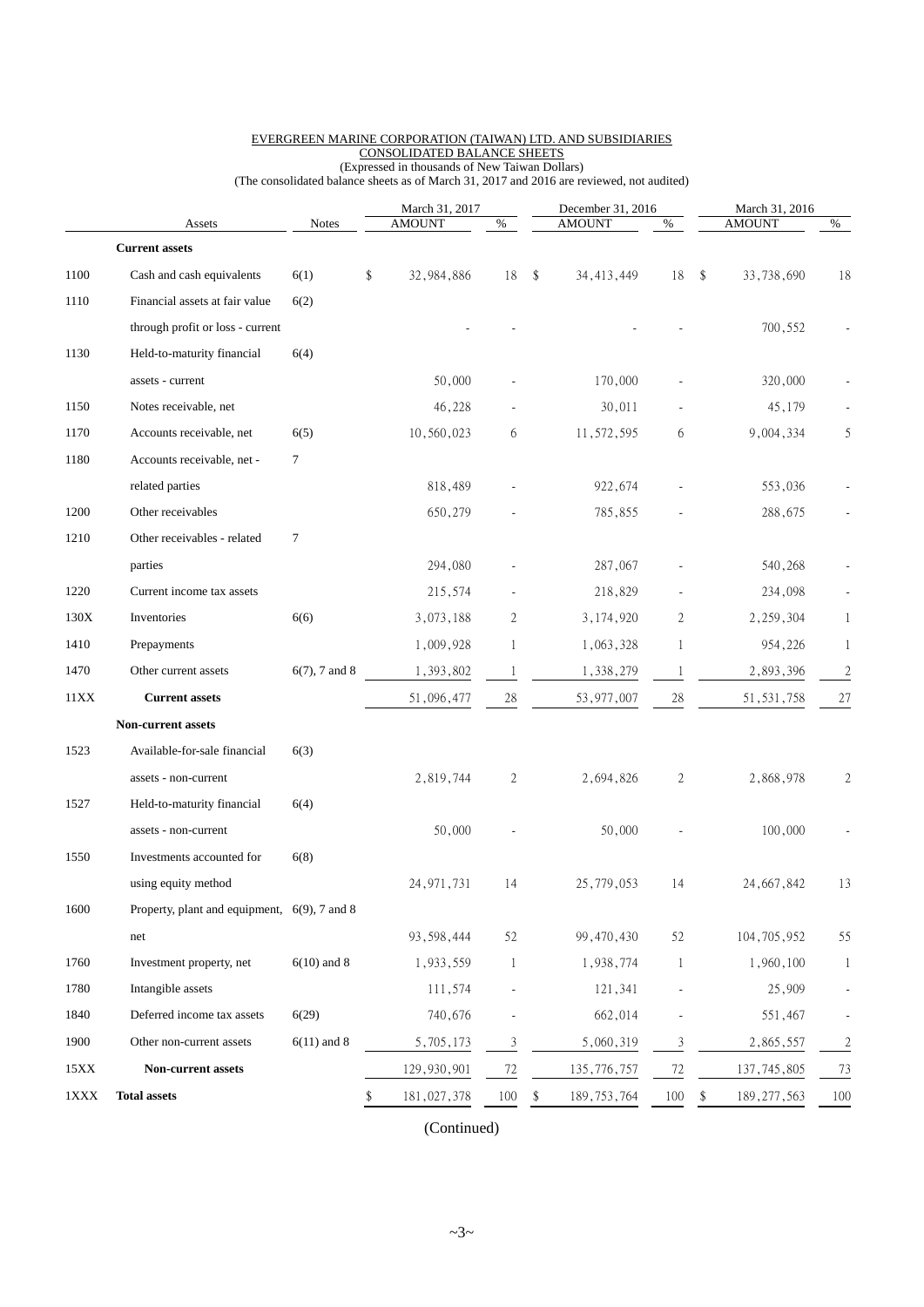|        |                                     |               |                | March 31, 2017  |        | December 31, 2016   |                | March 31, 2016      |                |
|--------|-------------------------------------|---------------|----------------|-----------------|--------|---------------------|----------------|---------------------|----------------|
|        | Liabilities and Equity              | <b>Notes</b>  |                | <b>AMOUNT</b>   | %      | <b>AMOUNT</b>       | $\%$           | <b>AMOUNT</b>       | %              |
|        | <b>Current liabilities</b>          |               |                |                 |        |                     |                |                     |                |
| 2170   | Accounts payable                    |               | \$             | 11,364,051      | 6      | \$<br>12,615,885    | $7\phantom{.}$ | \$<br>11,256,902    | 6              |
| 2180   | Accounts payable - related          | 7             |                |                 |        |                     |                |                     |                |
|        | parties                             |               |                | 412,672         |        | 291,777             |                | 340,224             |                |
| 2200   | Other payables                      |               |                | 1,514,753       | 1      | 1,838,287           | 1              | 1,499,666           | 1              |
| 2220   | Other payables - related parties 7  |               |                | 139,610         |        | 142,174             |                | 129,616             |                |
| 2230   | Current income tax liabilities      |               |                | 224,740         |        | 108,469             |                | 216,021             |                |
| 2300   | Other current liabilities           | $6(12)$ and 7 |                | 26, 457, 234    | 15     | 27,034,577          | 14             | 20, 569, 467        | 11             |
| 21XX   | <b>Current liabilities</b>          |               |                | 40, 113, 060    | 22     | 42, 031, 169        | 22             | 34,011,896          | 18             |
|        | <b>Non-current liabilities</b>      |               |                |                 |        |                     |                |                     |                |
| 2530   | Corporate bonds payable             | 6(13)         |                |                 |        |                     |                | 3,000,000           | 2              |
| 2540   | Long-term loans                     | 6(14)         |                | 73, 730, 433    | 41     | 77,673,504          | 41             | 78,809,194          | 42             |
| 2570   | Deferred income tax liabilities     | 6(29)         |                | 640,621         | ÷,     | 633,182             | 1              | 791,671             |                |
| 2600   | Other non-current liabilities       | 6(15)(16)     |                | 14, 439, 353    | 8      | 15,777,408          | $\,$ $\,$      | 16,081,214          | 8              |
| 25XX   | <b>Non-current liabilities</b>      |               |                | 88,810,407      | 49     | 94, 084, 094        | 50             | 98,682,079          | 52             |
| 2XXX   | <b>Total liabilities</b>            |               |                | 128, 923, 467   | 71     | 136, 115, 263       | 72             | 132,693,975         | 70             |
|        | Equity attributable to owners of    |               |                |                 |        |                     |                |                     |                |
|        | the parent                          |               |                |                 |        |                     |                |                     |                |
|        | Capital                             | 6(18)         |                |                 |        |                     |                |                     |                |
| 3110   | Common stock                        |               |                | 35, 123, 560    | 20     | 35, 123, 560        | 18             | 35, 123, 560        | 19             |
|        | <b>Capital surplus</b>              | 6(19)         |                |                 |        |                     |                |                     |                |
| 3200   | Capital surplus                     |               |                | 7,989,688       | 4      | 7,989,014           | 4              | 7,987,301           | 4              |
|        | <b>Retained earnings</b>            | 6(20)         |                |                 |        |                     |                |                     |                |
| 3310   | Legal reserve                       |               |                | 9, 233, 242     | 5      | 9, 233, 242         | 5              | 9,233,242           | 5              |
| 3350   | Unappropriated retained             |               |                |                 |        |                     |                |                     |                |
|        | earnings                            |               | $\overline{(}$ | $3,935,546$ ) ( | $2)$ ( | $4,248,211$ ) (     | $2)$ (         | $1,278,299$ (       | 1)             |
|        | Other equity interest               | 6(21)         |                |                 |        |                     |                |                     |                |
| 3400   | Other equity interest               |               |                | 1,332,555       | -1     | 2,889,888           | $\overline{c}$ | 3,010,217           | $\overline{c}$ |
| $31XX$ | <b>Equity attributable to</b>       |               |                |                 |        |                     |                |                     |                |
|        | owners of the parent                |               |                | 49, 743, 499    | 28     | 50, 987, 493        | $27\,$         | 54,076,021          | 29             |
| 36XX   | Non-controlling interest            |               |                | 2,360,412       | -1     | 2,651,008           | $\mathbf{1}$   | 2,507,567           | $\mathbf{1}$   |
| 3XXX   | <b>Total equity</b>                 |               |                | 52, 103, 911    | 29     | 53,638,501          | $28\,$         | 56, 583, 588        | 30             |
|        | <b>Significant Contingent</b>       | 9             |                |                 |        |                     |                |                     |                |
|        | <b>Liabilities And Unrecognized</b> |               |                |                 |        |                     |                |                     |                |
|        | <b>Contract Commitments</b>         |               |                |                 |        |                     |                |                     |                |
|        | Significant events after the        | 11            |                |                 |        |                     |                |                     |                |
|        | balance sheet date                  |               |                |                 |        |                     |                |                     |                |
|        |                                     |               |                |                 |        |                     |                |                     |                |
| 3X2X   | <b>Total liabilities and equity</b> |               | \$             | 181,027,378     | 100    | \$<br>189, 753, 764 | 100            | \$<br>189, 277, 563 | 100            |

#### EVERGREEN MARINE CORPORATION (TAIWAN) LTD. AND SUBSIDIARIES CONSOLIDATED BALANCE SHEETS

(Expressed in thousands of New Taiwan Dollars) (The consolidated balance sheets as of March 31, 2017 and 2016 are reviewed, not audited)

The accompanying notes are an integral part of these consolidated financial statements.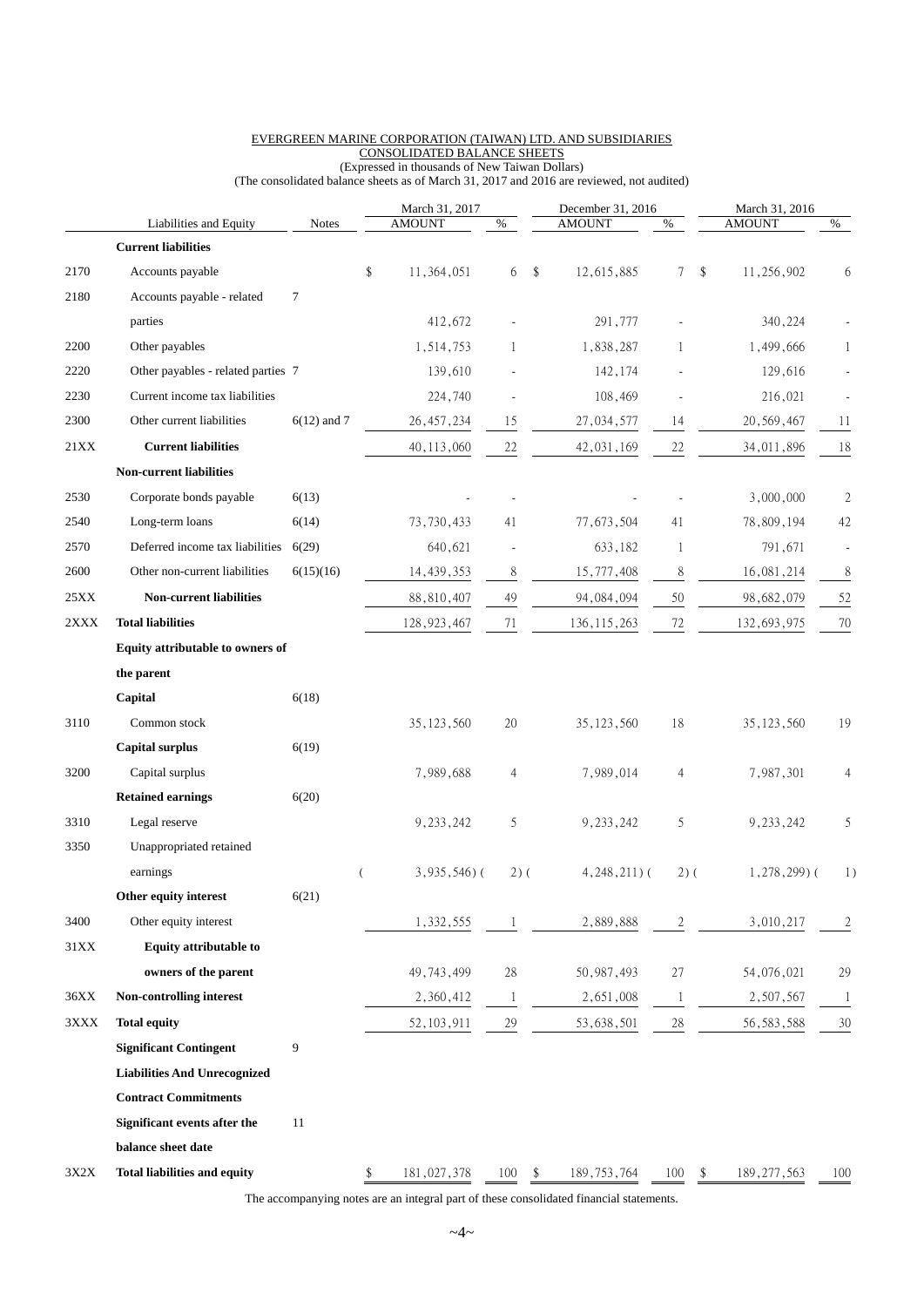#### EVERGREEN MARINE CORPORATION (TAIWAN) LTD. AND SUBSIDIARIES CONSOLIDATED STATEMENTS OF COMPREHENSIVE INCOME (Expressed in thousands of New Taiwan Dollars, except earnings (loss) per share) (Reviewed, not audited)

|      |                                                                                                                                        |                   | Three months periods ended March 31 |                 |                                                 |                 |          |  |  |  |  |  |
|------|----------------------------------------------------------------------------------------------------------------------------------------|-------------------|-------------------------------------|-----------------|-------------------------------------------------|-----------------|----------|--|--|--|--|--|
|      |                                                                                                                                        |                   |                                     | 2017            |                                                 | 2016            |          |  |  |  |  |  |
|      | Items                                                                                                                                  | <b>Notes</b>      |                                     | <b>AMOUNT</b>   | %                                               | <b>AMOUNT</b>   | $\%$     |  |  |  |  |  |
| 4000 | <b>Operating revenue</b>                                                                                                               | $6(22)$ and 7     | \$                                  | 33,838,895      | 100<br>$\mathbb{S}$                             | 28,604,206      | 100      |  |  |  |  |  |
| 5000 | <b>Operating costs</b>                                                                                                                 | $6(27)(28)$ and 7 |                                     | 31,730,371) (   | 94)                                             | 31, 275, 934) ( | 110)     |  |  |  |  |  |
| 5900 | Gross profit (loss)                                                                                                                    |                   |                                     | 2,108,524       | 6<br>$\overline{ }$                             | $2,671,728$ (   | 10)      |  |  |  |  |  |
| 5910 | Unrealized (profit) loss from sales                                                                                                    |                   |                                     | 20,504)         |                                                 | 6,796           |          |  |  |  |  |  |
| 5920 | Realized profit on from sales                                                                                                          |                   |                                     | 2,683           |                                                 | 2,089           |          |  |  |  |  |  |
| 5950 | Gross profit (loss)                                                                                                                    |                   |                                     | 2,090,703       | 6                                               | $2,662,843$ (   | 10)      |  |  |  |  |  |
| 6000 | <b>Operating expenses</b>                                                                                                              | $6(27)(28)$ and 7 |                                     | $1,429,166$ ) ( | 4)<br>$\overline{ }$                            | $1,461,006$ ) ( | 5)       |  |  |  |  |  |
| 6500 | Other gains - net                                                                                                                      | 6(23)             |                                     | 3,499)          | $\overline{\phantom{a}}$                        | 11,705          |          |  |  |  |  |  |
| 6900 | <b>Operating profit (loss)</b>                                                                                                         |                   |                                     | 658,038         | $\overline{2}$                                  | 4, 112, 144)    | 15)      |  |  |  |  |  |
| 7010 | Other income                                                                                                                           | 6(24)             |                                     | 191,405         |                                                 | 186,268         | 1        |  |  |  |  |  |
| 7020 | Other gains and losses                                                                                                                 | 6(25)             |                                     | $171,002)$ (    | $1)$ (                                          | 38,141)         |          |  |  |  |  |  |
| 7050 | Finance costs                                                                                                                          | 6(26)             |                                     | 343,791) (      | $1)$ (                                          | 294,959) (      | 1)       |  |  |  |  |  |
| 7060 | Share of loss of associates and joint<br>ventures accounted for using equity                                                           |                   |                                     |                 |                                                 |                 |          |  |  |  |  |  |
|      | method                                                                                                                                 |                   |                                     | 110, 173)       |                                                 | 511,985)        | (2)      |  |  |  |  |  |
| 7000 | Total non-operating income and                                                                                                         |                   |                                     |                 |                                                 |                 |          |  |  |  |  |  |
|      | expenses                                                                                                                               |                   |                                     | 433,561)        | 2)                                              | $658,817)$ (    | (2)      |  |  |  |  |  |
| 7900 | Profit (loss) before income tax                                                                                                        |                   |                                     | 224,477         |                                                 | 4,770,961) (    | 17)      |  |  |  |  |  |
| 7950 | Income tax (expense) benefit                                                                                                           | 6(29)             |                                     | 55,568)         |                                                 | 183,373         | -1       |  |  |  |  |  |
| 8200 | Profit (loss) for the period                                                                                                           |                   |                                     | 168,909         | $($ \$                                          | 4,587,588)      | 16)      |  |  |  |  |  |
|      | Other comprehensive income (loss)<br><b>Components of other comprehensive</b><br>income that will be reclassified to<br>profit or loss |                   |                                     |                 |                                                 |                 |          |  |  |  |  |  |
| 8361 | Exchange differences on translating<br>the financial statements of foreign                                                             |                   |                                     |                 |                                                 |                 |          |  |  |  |  |  |
|      | operations                                                                                                                             |                   | $($ \$                              | $1,687,245$ (   | 5) (\$                                          | 458,730) (      | 1)       |  |  |  |  |  |
| 8362 | Unrealized gain on valuation of<br>available-for-sale financial assets                                                                 |                   |                                     | 203,057         | 1                                               | 317,578         | 1        |  |  |  |  |  |
| 8370 | Share of other comprehensive (loss)<br>income of associates and joint<br>ventures accounted for using equity<br>method                 |                   |                                     | $218,829$ (     | 1)                                              | 15,904          |          |  |  |  |  |  |
| 8399 | Income tax relating to the                                                                                                             |                   |                                     |                 |                                                 |                 |          |  |  |  |  |  |
|      | components of other comprehensive                                                                                                      |                   |                                     |                 |                                                 |                 |          |  |  |  |  |  |
|      | (loss) income                                                                                                                          |                   |                                     | 1,156)          |                                                 | 1,154           |          |  |  |  |  |  |
| 8360 | <b>Components of other</b><br>comprehensive income that will                                                                           |                   |                                     |                 |                                                 |                 |          |  |  |  |  |  |
|      | be reclassified to profit or loss                                                                                                      |                   |                                     | $1,704,173$ ) ( | $5)$ (                                          | 124,094)        |          |  |  |  |  |  |
| 8300 | Other comprehensive (loss)<br>incomefor the period, net of                                                                             |                   |                                     |                 |                                                 |                 |          |  |  |  |  |  |
|      | income tax                                                                                                                             |                   |                                     | 1,704,173)      | $5)$ (\$                                        | 124,094)        |          |  |  |  |  |  |
| 8500 | Total comprehensive loss for the<br>period                                                                                             |                   |                                     | 1,535,264)      | $5)$ (\$                                        | 4,711,682)      | 16)      |  |  |  |  |  |
|      | Profit (loss), attributable to:                                                                                                        |                   |                                     |                 |                                                 |                 |          |  |  |  |  |  |
| 8610 | Owners of the parent                                                                                                                   |                   | \$                                  | 312,665         | $\left( \begin{array}{c} 5 \end{array} \right)$ | $3,840,124$ (   | 13)      |  |  |  |  |  |
| 8620 | Non-controlling interest                                                                                                               |                   | $\frac{1}{2}$                       | 143,756)        | $\frac{1}{2}$                                   | 747, 464)       | 3)       |  |  |  |  |  |
|      | Comprehensive income (loss)<br>attributable to:                                                                                        |                   |                                     |                 |                                                 |                 |          |  |  |  |  |  |
| 8710 | Owners of the parent                                                                                                                   |                   |                                     | 1,244,668)      | $($ \$                                          | 3,925,694)      | 13)      |  |  |  |  |  |
| 8720 | Non-controlling interest                                                                                                               |                   | (\$                                 | 290,596)        | $\frac{1}{2}$<br>1)                             | 785,988)        | 3)       |  |  |  |  |  |
|      | Earnings (loss) per share (in dollars)                                                                                                 |                   |                                     |                 |                                                 |                 |          |  |  |  |  |  |
| 9750 | Basic (loss) earnings per share                                                                                                        | 6(30)             |                                     |                 | 0.09                                            |                 | $1.09$ ) |  |  |  |  |  |
|      |                                                                                                                                        |                   |                                     |                 | (\$                                             |                 |          |  |  |  |  |  |
| 9850 | Diluted (loss) earnings per share                                                                                                      |                   | \$                                  |                 | 0.09<br>$($ \$                                  |                 | $1.09$ ) |  |  |  |  |  |

The accompanying notes are an integral part of these consolidated financial statements.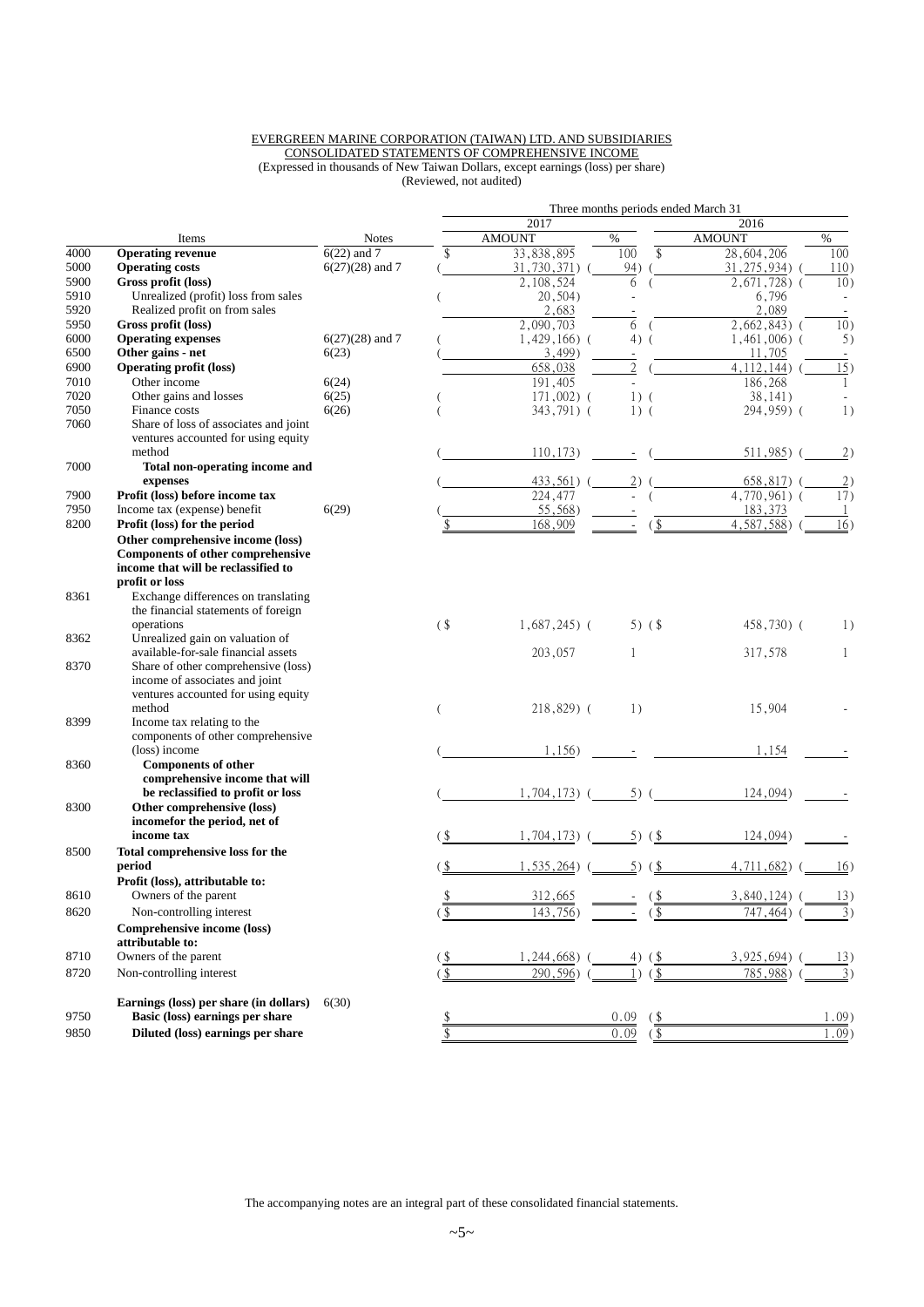## EVERGREEN MARINE CORPORATION (TAIWAN) LTD. AND SUBSIDIARIES CONSOLIDATED STATEMENTS OF CHANGES IN EQUITY

(Expressed in thousands of New Taiwan Dollars) (Reviewed, not audited)

|                                                                               |              |                          |                                                             |               | Equity attributable to owners of the parent |                                                                                   |                                                                                |                                                                                      |               |                                 |              |
|-------------------------------------------------------------------------------|--------------|--------------------------|-------------------------------------------------------------|---------------|---------------------------------------------|-----------------------------------------------------------------------------------|--------------------------------------------------------------------------------|--------------------------------------------------------------------------------------|---------------|---------------------------------|--------------|
|                                                                               |              |                          |                                                             |               | <b>Retained Earnings</b>                    |                                                                                   | Other equity interest                                                          |                                                                                      |               |                                 |              |
|                                                                               | <b>Notes</b> | Common stock             | Total capital<br>surplus,<br>additional paid-<br>in capital | Legal reserve | Unappropriated<br>retained earnings         | Financial<br>statements<br>translation<br>differences of<br>foreign<br>operations | Unrealized<br>gain or loss<br>on available-<br>for-sale<br>financial<br>assets | Hedging<br>instrument<br>gain (loss) on<br>effective<br>hedge of cash<br>flow hedges | Total         | Non-<br>controlling<br>interest | Total equity |
| Three-month period ended March 31, 2016                                       |              |                          |                                                             |               |                                             |                                                                                   |                                                                                |                                                                                      |               |                                 |              |
| Balance at January 1, 2016                                                    |              | \$35,123,560             | \$7,986,633                                                 | 9,233,242     | \$2,561,825                                 | \$2,155,086                                                                       | \$1,461,850                                                                    | $521.149$ )<br>(S                                                                    | \$58,001,047  | \$3,293,555                     | \$61,294,602 |
| Adjustments to share of changes in equity of associates and joint<br>ventures | 6(19)        | $\overline{\phantom{a}}$ | 668                                                         |               |                                             |                                                                                   |                                                                                | ٠                                                                                    | 668           |                                 | 668          |
| Loss for the period                                                           |              |                          |                                                             | $\sim$        | $3,840,124$ )                               |                                                                                   |                                                                                | ۰.                                                                                   | $3,840,124$ ) | 747,464)                        | 4,587,588)   |
| Other comprehensive income (loss) for the period                              | 6(21)        |                          |                                                             |               |                                             | 508,876                                                                           | 354,048                                                                        | 69,258                                                                               | 85,570        | 38,524                          | 124,094      |
| Balance at March 31, 2016                                                     |              | \$35,123,560             | \$7,987,301                                                 | \$9,233,242   | $(* 1, 278, 299)$                           | \$1,646,210                                                                       | \$1,815,898                                                                    | 451,891)<br>$($ \$                                                                   | \$54,076,021  | \$2,507,567                     | \$56,583,588 |
| Three-month period ended March 31, 2017                                       |              |                          |                                                             |               |                                             |                                                                                   |                                                                                |                                                                                      |               |                                 |              |
| Balance at January 1, 2017                                                    |              | \$35,123,560             | \$7,989,014                                                 | 9,233,242     | (S4, 248, 211)                              | \$1,254,622                                                                       | \$1,703,161                                                                    | $67,895$ )<br>(S                                                                     | \$50,987,493  | \$2,651,008                     | \$53,638,501 |
| Adjustments to share of changes in equity of associates and joint<br>ventures | 6(19)        | $\overline{\phantom{a}}$ | 674                                                         |               |                                             |                                                                                   |                                                                                | ٠                                                                                    | 674           |                                 | 674          |
| Profit for the period                                                         |              |                          |                                                             |               | 312,665                                     |                                                                                   |                                                                                |                                                                                      | 312,665       | 143,756)                        | 168,909      |
| Other comprehensive income (loss) for the period                              | 6(21)        |                          |                                                             |               |                                             | 1,800,636                                                                         | 273,502                                                                        | 30,199                                                                               | ,557,333      | 146,840                         | ,704,173     |
| Balance at March 31, 2017                                                     |              | \$35,123,560             | \$7,989,688                                                 | 9,233,242     |                                             | $(\$3,935,546)$ $(\$546,014)$                                                     | \$1,976,663                                                                    | 98,094)<br>(S                                                                        | \$49,743,499  | \$2,360,412                     | \$52,103,911 |

The accompanying notes are an integral part of these consolidated financial statements.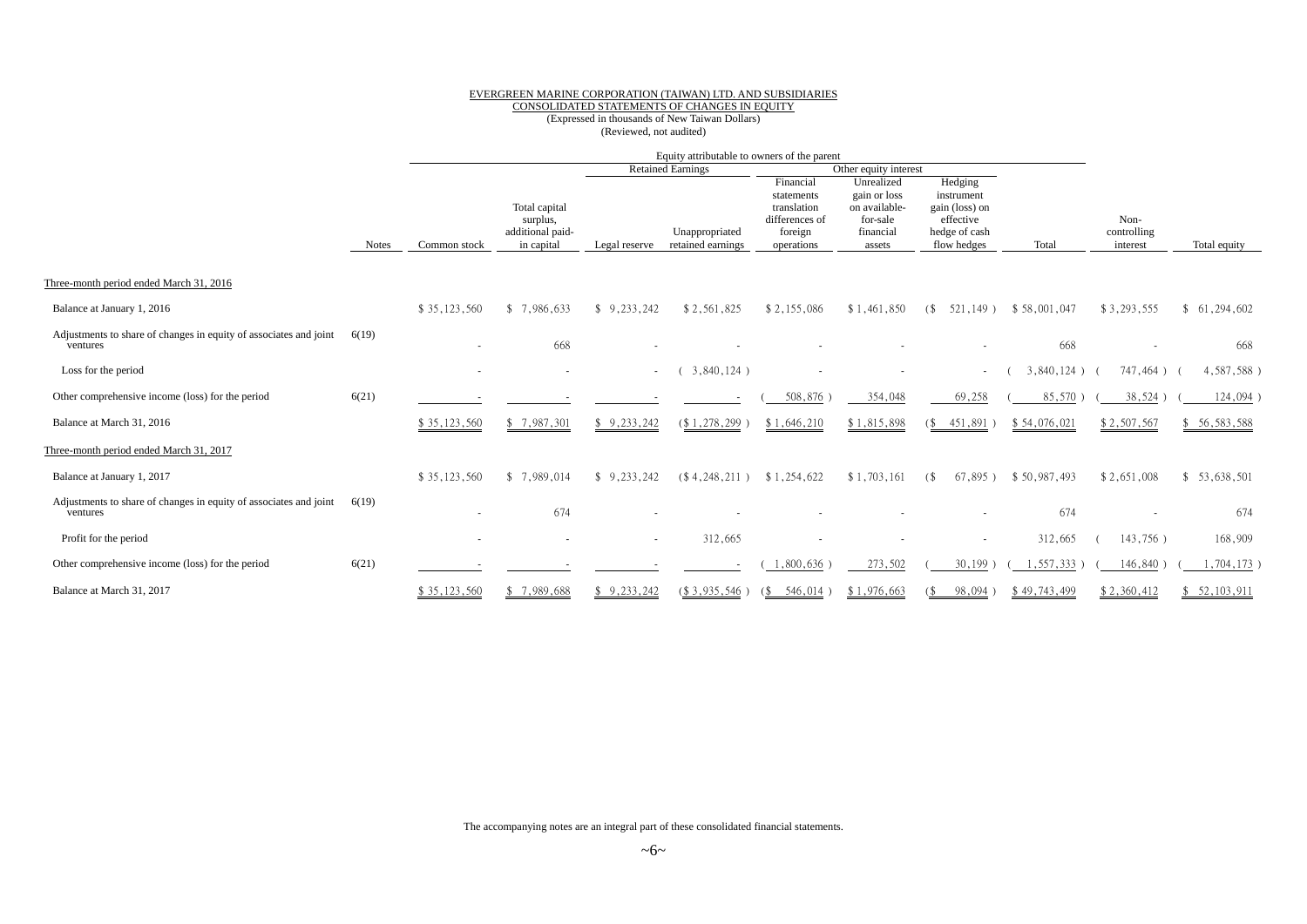#### EVERGREEN MARINE CORPORATION (TAIWAN) LTD. AND SUBSIDIARIES

CONSOLIDATED STATEMENTS OF CASH FLOWS (Expressed in thousands of New Taiwan Dollars)

(Reviewed, not audited)

|                                                                  |              |                  |               | Three-month periods ended March 31 |               |  |  |
|------------------------------------------------------------------|--------------|------------------|---------------|------------------------------------|---------------|--|--|
|                                                                  | <b>Notes</b> |                  | 2017          |                                    | 2016          |  |  |
| CASH FLOWS FROM OPERATING ACTIVITIES                             |              |                  |               |                                    |               |  |  |
| Profit (loss) before income tax                                  |              | \$               | 224,477       | (S <sub>0</sub> )                  | 4,770,961)    |  |  |
| Adjustments                                                      |              |                  |               |                                    |               |  |  |
| Income and expenses having no effect on cash flows               |              |                  |               |                                    |               |  |  |
| Financial assets and liabilities at fair value through profit or | 6(25)        |                  |               |                                    |               |  |  |
| loss                                                             |              |                  |               | (                                  | 167)          |  |  |
| Depreciation                                                     | 6(9)(10)     |                  | 1,911,898     |                                    | 2, 153, 833   |  |  |
| Amortization                                                     | 6(27)        |                  | 9,665         |                                    | 4,881         |  |  |
| Bad debts expense                                                | 6(5)         |                  | 7,567         |                                    | 219           |  |  |
| Interest income                                                  | 6(24)        | $\left($         | 95,848) (     |                                    | 60,698)       |  |  |
| Interest expense                                                 | 6(26)        |                  | 343,791       |                                    | 294,959       |  |  |
| Dividend income                                                  | 6(24)        | (                | $38,127$ ) (  |                                    | 37,637)       |  |  |
| Gain on disposal of available-for-sale financial assets          |              | $\overline{(\ }$ | 22,859)       |                                    |               |  |  |
| Share of loss of associates and joint ventures accounted for     |              |                  |               |                                    |               |  |  |
| using equity method                                              |              |                  | 110,173       |                                    | 511,985       |  |  |
| Net gain on disposal of property, plant and equipment            | 6(23)        |                  | 3,499         |                                    | 11,705)       |  |  |
| Realized income with affliated companies                         |              | (                | 4,916)        | $\left($                           | $4,322$ )     |  |  |
| Unrealized income with affliated companies                       |              |                  | 20,504        | (                                  | 6,796)        |  |  |
| Changes in assets/liabilities relating to operating activities   |              |                  |               |                                    |               |  |  |
| Changes in operating assets                                      |              |                  |               |                                    |               |  |  |
| Financial assets at fair value through profit or loss            |              |                  |               |                                    | 700,385)      |  |  |
| Notes receivable, net                                            |              | $\overline{(\ }$ | $17,956$ ) (  |                                    | 6,358)        |  |  |
| Accounts receivable                                              |              |                  | 459,247       |                                    | 1,594,633     |  |  |
| Accounts receivable, net - related parties                       |              |                  | 61,385        |                                    | 197,618       |  |  |
| Other receivables                                                |              |                  | 126,946       |                                    | 28,345        |  |  |
| Other receivables - related parties                              |              | (                | $9,553$ ) (   |                                    | 76, 101)      |  |  |
| Inventories                                                      |              | $\overline{(\ }$ | 59,156)       |                                    | 491,780       |  |  |
| Prepayments                                                      |              |                  | 2,922         |                                    | 51,391)       |  |  |
| Other current assets                                             |              | (                | 259,822) (    |                                    | 130, 186)     |  |  |
| Other non-current assets                                         |              | $\overline{(\ }$ | $8,163$ ) (   |                                    | 15,589)       |  |  |
| Net changes in liabilities relating to operating activities      |              |                  |               |                                    |               |  |  |
| Accounts payable                                                 |              | $\left($         | $668,626$ ) ( |                                    | $1,190,407$ ) |  |  |
| Accounts payable - related parties                               |              |                  | 155,418       |                                    | 151,503       |  |  |
| Other payables                                                   |              | $\overline{(\ }$ | $141,784$ )   |                                    | 358,743)      |  |  |
| Other payables - related parties                                 |              |                  | 5,933         |                                    | 22,926)       |  |  |
| Other current liabilities                                        |              |                  | 407,088       |                                    | 867,698)      |  |  |
| Other non-current liabilities                                    |              |                  | $6,686$ )     |                                    | 22,368)       |  |  |
| Cash inflow (outflow) generated from operations                  |              |                  | 2,517,017     | (                                  | 2,904,682)    |  |  |
| Interest received                                                |              |                  | 95,848        |                                    | 60,698        |  |  |
| Interest paid                                                    |              |                  | 354,830)      |                                    | 287,810)      |  |  |
| Income tax paid                                                  |              |                  | 4,814)        |                                    | 51,976)       |  |  |
| Net cash flows from (used in) operating activities               |              |                  | 2, 253, 221   |                                    | 3,183,770)    |  |  |

(Continued)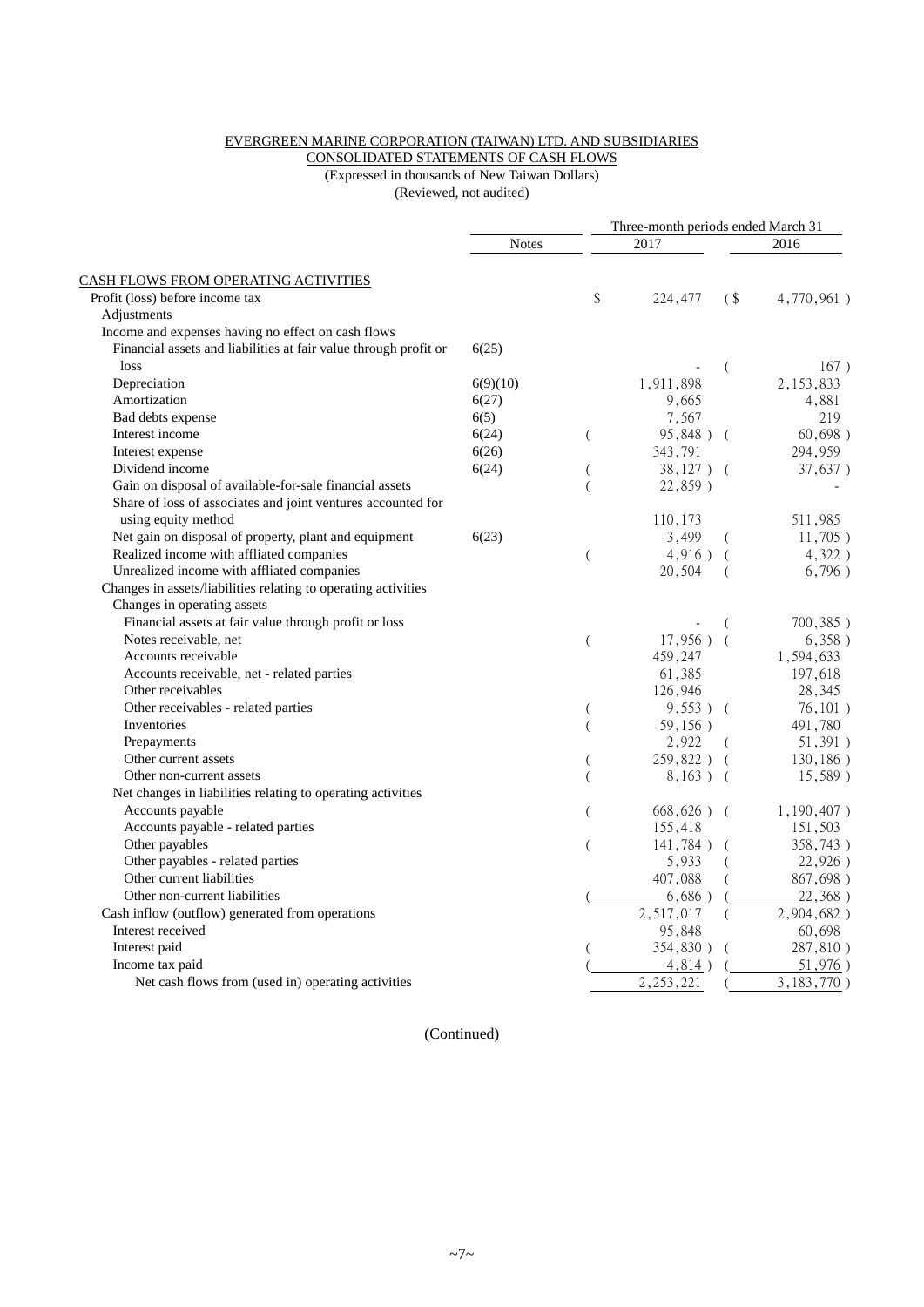#### EVERGREEN MARINE CORPORATION (TAIWAN) LTD. AND SUBSIDIARIES

CONSOLIDATED STATEMENTS OF CASH FLOWS

(Expressed in thousands of New Taiwan Dollars) (Reviewed, not audited)

|                                                               |              |          |                 | Three-month periods ended March 31 |               |  |
|---------------------------------------------------------------|--------------|----------|-----------------|------------------------------------|---------------|--|
|                                                               | <b>Notes</b> |          | 2017            |                                    | 2016          |  |
| CASH FLOWS FROM INVESTING ACTIVITIES                          |              |          |                 |                                    |               |  |
| Proceeds from disposal of available-for-sale financial assets |              | \$       | 46,200          | \$                                 |               |  |
| Proceeds from disposal of held-to-maturity financial assets   |              |          | 120,000         |                                    |               |  |
| Acquisition of investments accounted for using equity method  |              |          |                 |                                    | 755,952)      |  |
| Acquisition of property, plant and equipment                  | 6(31)        | $\left($ | 239,323) (      |                                    | 323,752)      |  |
| Proceeds from disposal of property, plant and equipment       |              |          | 10,990          |                                    | 33,039        |  |
| Acquisition of intangible assets                              | 6(31)        | - (      | $6,505$ ) (     |                                    | 8,238)        |  |
| Increase in other non-current assets                          | 6(31)        |          | 904,365) (      |                                    | 263,143)      |  |
| Dividend received                                             |              |          | 134,123         |                                    | 134,950       |  |
| Net cash flows used in investing activities                   |              |          | 838,880)        |                                    | $1,183,096$ ) |  |
| CASH FLOWS FROM FINANCING ACTIVITIES                          |              |          |                 |                                    |               |  |
| Increase in short-term loans                                  |              |          | 400,000         |                                    |               |  |
| Decrease in short-term loans                                  |              | $\left($ | $400,000$ )     |                                    |               |  |
| Decrease other payables                                       | 7            | $\left($ | $3,410$ ) (     |                                    | $1,658$ )     |  |
| Increase in long-term loans                                   |              |          | 3,276,718       |                                    | 12,846,291    |  |
| Decrease in long-term loans                                   |              | (        | $4,780,343$ ) ( |                                    | 6,935,803)    |  |
| Decrease other non-current liabilities                        |              |          | $516,820$ ) (   |                                    | 533,990)      |  |
| Net cash flows (used in) from financing activities            |              |          | $2,023,855$ )   |                                    | 5,374,840     |  |
| Effect of exchange rate changes on cash and cash equivalents  |              |          | $819,049$ ) (   |                                    | 103,804)      |  |
| Net (decrease) increase in cash and cash equivalents          |              |          | $1,428,563$ )   |                                    | 904,170       |  |
| Cash and cash equivalents at beginning of period              |              |          | 34, 413, 449    |                                    | 32,834,520    |  |
| Cash and cash equivalents at end of period                    |              | \$       | 32,984,886      | $\frac{1}{2}$                      | 33,738,690    |  |
|                                                               |              |          |                 |                                    |               |  |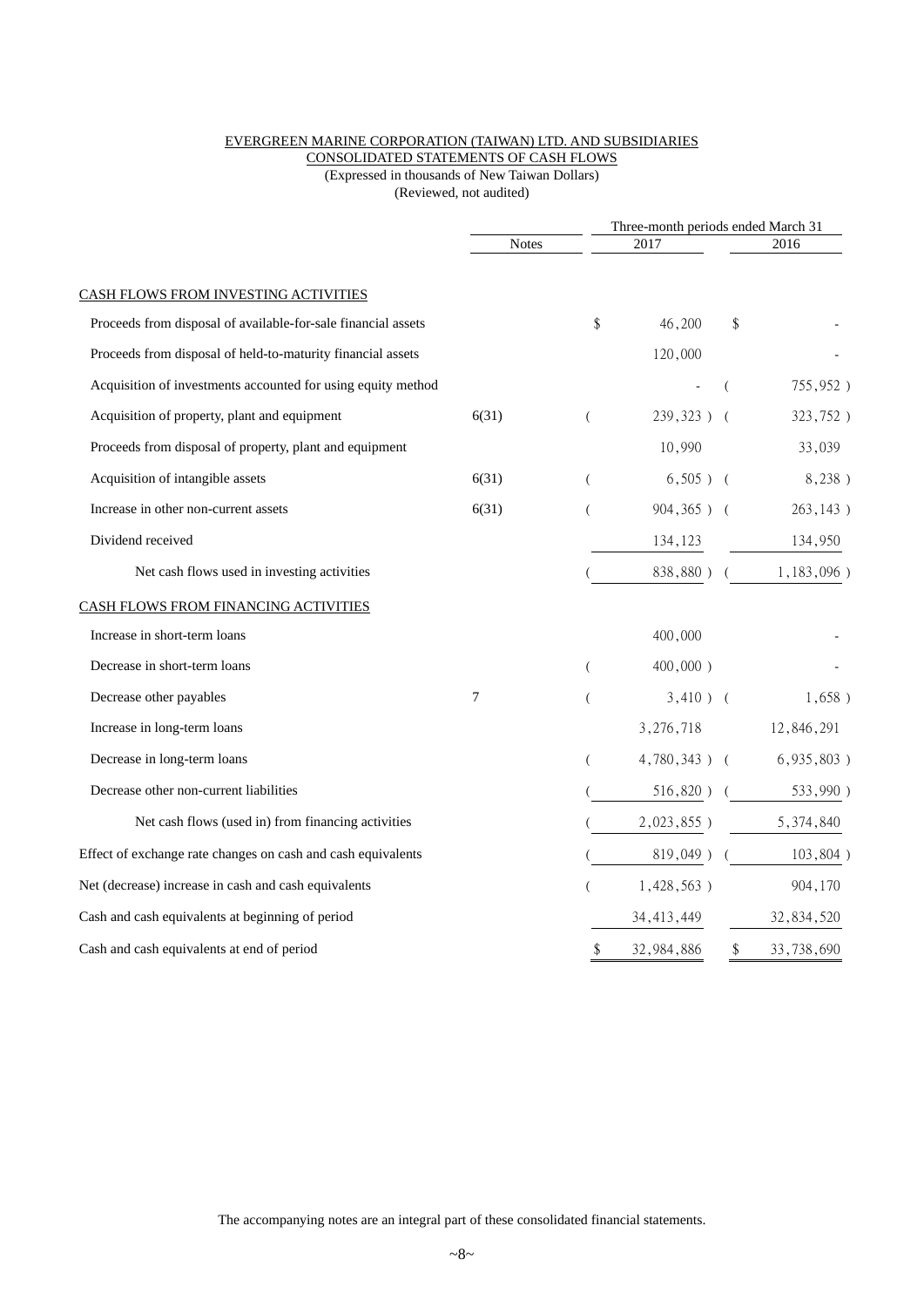# EVERGREEN MARINE CORPORATION (TAIWAN) LTD. AND SUBSIDIARIES NOTES TO THE CONSOLIDATED FINANCIAL STATEMENTS

(Expressed in thousands of New Taiwan Dollars, except as otherwise indicated)

#### 1. HISTORY AND ORGANIZATION

Evergreen Marine Corporation (Taiwan) Ltd. (the "Company") was established in the Republic of China. The Company and its subsidiaries (collectively referred herein as the "Group") are mainly engaged in domestic and international marine transportation, shipping agency services, and the distribution of containers. The Company was approved by the Securities and Futures Bureau (SFB), Financial Supervisory Commission, Executive Yuan, R.O.C. to be a public company on November 2, 1982 and was further approved by the SFB to be a listed company on July 6, 1987. The Company's shares have been publicly traded on the Taiwan Stock Exchange since September 21, 1987.

## 2. THE DATE OF AUTHORIZATION FOR ISSUANCE OF THE CONSOLIDATED FINANCIAL STATEMENTS AND PROCEDURES FOR AUTHORIZATION

These consolidated financial statements were authorised by the Board of Directors on May 12, 2017.

#### 3. APPLICATION OF NEW STANDARDS, AMENDMENTS AND INTERPRETATIONS

(1) Effect of the adoption of new issuances of or amendments to International Financial Reporting Standards ("IFRS") as endorsed by the Financial Supervisory Commission ("FSC") New standards, interpretations and amendments endorsed by FSC effective from 2017 are as follows:

|                                                                        | Effective date by               |
|------------------------------------------------------------------------|---------------------------------|
|                                                                        | <b>International Accounting</b> |
| New Standards, Interpretations and Amendments                          | <b>Standards Board</b>          |
| Investment entities: applying the consolidation exception (amendments  | January 1, 2016                 |
| to IFRS 10, IFRS 12 and IAS 28)                                        |                                 |
| Accounting for acquisition of interests in joint operations            | January 1, 2016                 |
| (amendments to IFRS 11)                                                |                                 |
| IFRS 14, Regulatory deferral accounts'                                 | January 1, 2016                 |
| Disclosure initiative (amendments to IAS 1)                            | January 1, 2016                 |
| Clarification of acceptable methods of depreciation and amortisation   | January 1, 2016                 |
| (amendments to IAS 16 and IAS 38)                                      |                                 |
| Agriculture: bearer plants (amendments to IAS 16 and IAS 41)           | January 1, 2016                 |
| Defined benefit plans: employee contributions (amendments to IAS 19R)  | July 1, 2014                    |
| Equity method in separate financial statements (amendments to IAS 27)  | January 1, 2016                 |
| Recoverable amount disclosures for non-financial assets (amendments to | January 1, 2014                 |
| IAS $36$                                                               |                                 |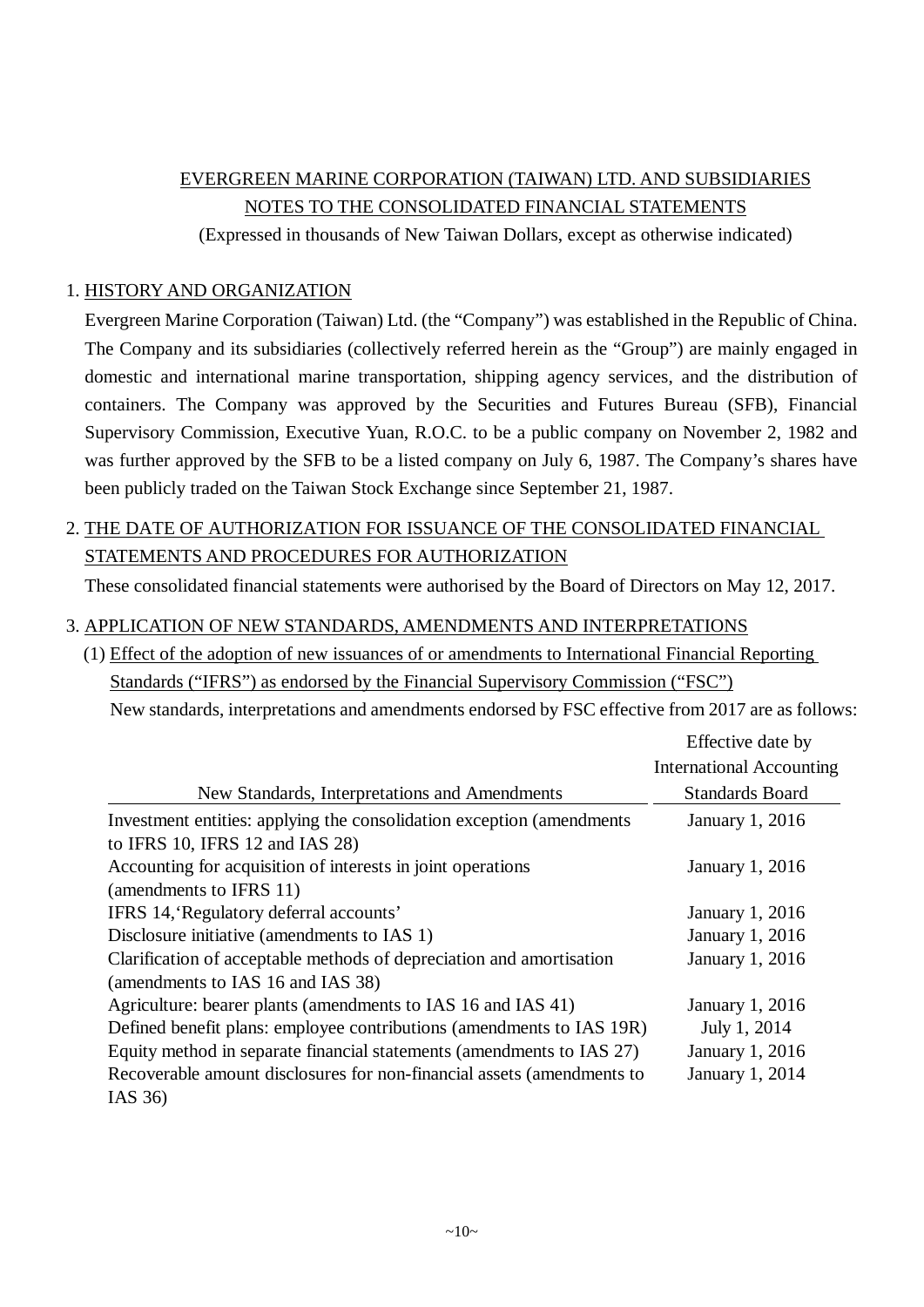|                                                              | Effective date by<br><b>International Accounting</b> |
|--------------------------------------------------------------|------------------------------------------------------|
| New Standards, Interpretations and Amendments                | <b>Standards Board</b>                               |
| Novation of derivatives and continuation of hedge accounting | January 1, 2014                                      |
| (amendments to IAS 39)                                       |                                                      |
| IFRIC 21, 'Levies'                                           | January 1, 2014                                      |
| Improvements to IFRSs 2010-2012                              | July 1, 2014                                         |
| Improvements to IFRSs 2011-2013                              | July 1, 2014                                         |
| Improvements to IFRSs 2012-2014                              | January 1, 2016                                      |

Except for the followings, the above standards and interpretations have no significant impact to the Group's financial condition and financial performance based on the Group's assessment.

A. Amendments to IAS 19, 'Defined benefit plans: Employee contributions'

The amendment allows contributions made by employees or third parties that are linked to service, and do not vary with the length of employee service, to be deducted from the cost of benefits earned in the period that the service is provided. Contributions made by employees or third parties that are linked to service, and vary according to the length of employee service, must be spread over the service period using the same attribution method that is applied to the benefits.

B. Annual improvements to IFRSs 2010-2012 cycle

IFRS 8, 'Operating segments'

The standard is amended to require disclosure of judgments made by management in aggregating operating segments. This amendment also clarifies that a reconciliation of the total of the reportable segments' assets to the entity's assets is required only when segment asset is provided to chief operating decision maker regularly.

# (2) Effect of new issuances of or amendments to IFRSs as endorsed by the FSC but not yet adopted by the Group

None.

#### (3) Effect of IFRSs issued by IASB but not yet endorsed by the FSC

New standards, interpretations and amendments issued by IASB but not yet included in the 2017 version of IFRS as endorsed by the FSC are as follows:

|                                                                    | Effective date by               |
|--------------------------------------------------------------------|---------------------------------|
|                                                                    | <b>International Accounting</b> |
| New Standards, Interpretations and Amendments                      | <b>Standards Board</b>          |
| Classification and measurement of share-based payment transactions | January 1, 2018                 |
| (amendments to IFRS 2)                                             |                                 |
| Applying IFRS 9 'Financial instruments' with IFRS 4'Insurance      | January 1, 2018                 |
| contracts' (amendments to IFRS 4)                                  |                                 |
| IFRS 9, 'Financial instruments'                                    | <b>January 1, 2018</b>          |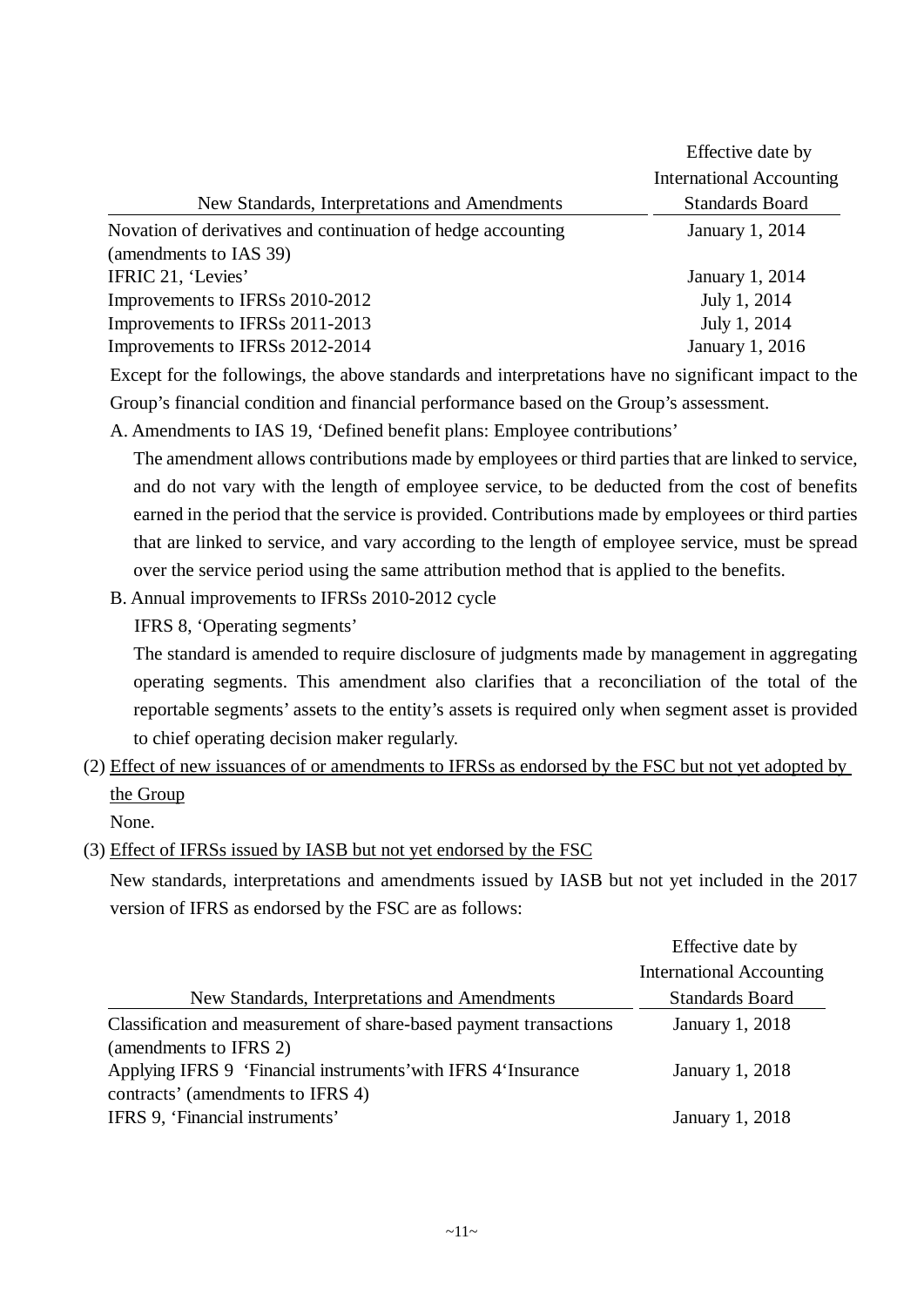|                                                                         | Effective date by               |
|-------------------------------------------------------------------------|---------------------------------|
|                                                                         | <b>International Accounting</b> |
| New Standards, Interpretations and Amendments                           | <b>Standards Board</b>          |
| Sale or contribution of assets between an investor and its associate or | To be determined by             |
| joint venture (amendments to IFRS 10 and IAS 28)                        | <b>International Accounting</b> |
|                                                                         | <b>Standards Board</b>          |
| IFRS 15, 'Revenue from contracts with customers'                        | <b>January 1, 2018</b>          |
| Clarifications to IFRS 15, 'Revenue from contracts with customers'      | January 1, 2018                 |
| (amendments to IFRS 15)                                                 |                                 |
| IFRS 16, 'Leases'                                                       | <b>January 1, 2019</b>          |
| Disclosure initiative (amendments to IAS 7)                             | January 1, 2017                 |
| Recognition of deferred tax assets for unrealised losses (amendments    | January 1, 2017                 |
| to IAS $12$ )                                                           |                                 |
| Transfers of investment property (amendments to IAS 40)                 | <b>January 1, 2018</b>          |
| IFRIC 22, 'Foreign currency transactions and advance consideration'     | <b>January 1, 2018</b>          |
| Annual improvements to IFRSs 2014-2016 cycle- Amendments to             | January 1, 2018                 |
| IFRS 1, 'First-time adoption of international financial reporting       |                                 |
| Annual improvements to IFRSs 2014-2016 cycle- Amendments to             | January 1, 2017                 |
| IFRS 12, 'Disclosure of interests in other entities'                    |                                 |
| Annual improvements to IFRSs 2014-2016 cycle- Amendments to IAS         | January 1, 2018                 |
| 28, 'Investments in associates and joint ventures'                      |                                 |

Except for the followings, the above standards and interpretations have no significant impact to the Group's financial condition and operating result based on the Group's assessment. A. IFRS 9, 'Financial instruments'

- (a) Classification of debt instruments is driven by the entity's business model and the contractual cash flow characteristics of the financial assets, which would be classified as financial asset at fair value through profit or loss, financial asset measured at fair value through other comprehensive income or financial asset measured at amortised cost. Equity instruments would be classified as financial asset at fair value through profit or loss, unless an entity makes an irrevocable election at inception to present in other comprehensive income subsequent
	- (b) The impairment losses of debt instruments are assessed using an 'expected credit loss' approach. An entity assesses at each balance sheet date whether there has been a significant increase in credit risk on that instrument since initial recognition to recognise 12-month expected credit losses ('ECL') or lifetime ECL (interest revenue would be calculated on the gross carrying amount of the asset before impairment losses occurred); or if the instrument that has objective evidence of impairment, interest revenue after the impairment would be calculated on the book value of net carrying amount (i.e. net of credit allowance).

changes in the fair value of an investment in an equity instrument that is not held for trading.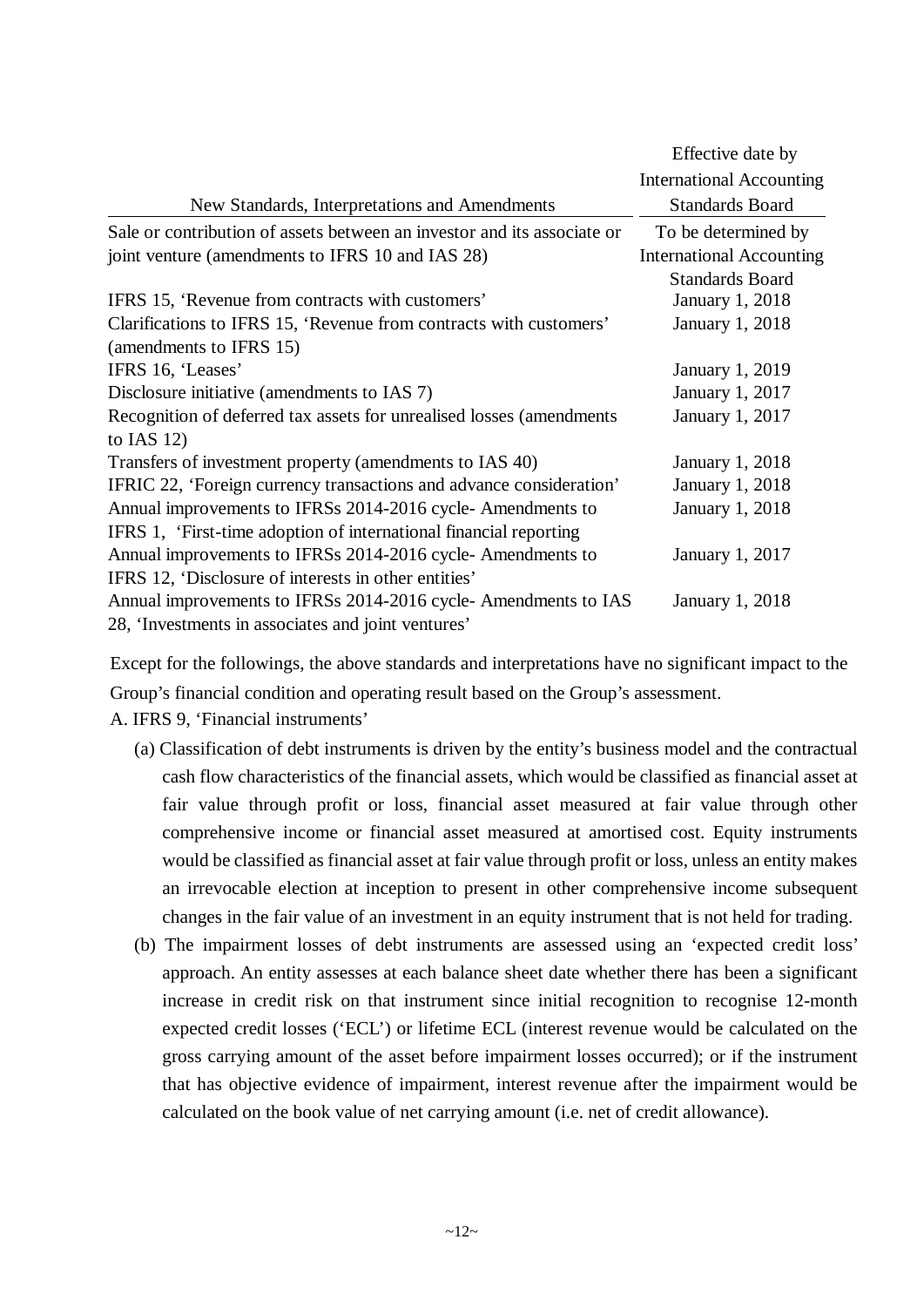- (c) The amended general hedge accounting requirements align hedge accounting more closely with an entity's risk management strategy. Risk components of non-financial items and a group of items can be designated as hedged items. The standard relaxes the requirements for hedge effectiveness, removing the 80-125% bright line, and introduces the concept of 'rebalancing'; while its risk management objective remains unchanged, an entity shall rebalance the hedged item or the hedging instrument for the purpose of maintaining the hedge ratio.
- B. IFRS 15 "Revenue from contracts with customers"

IFRS 15 "revenue from contracts with customers" replaces IAS 11 "Construction Contracts", IAS 18 "Revenue" and relevant interpretations. According to IFRS 15, revenue is recognised when a customer obtains control of promised goods or services. A customer obtains control of goods or services when a customer has the ability to direct the use of, and obtain substantially all of the remaining benefits from, the asset.

The core principle of IFRS 15 is that an entity recognises revenue to depict the transfer of promised goods or services to customers in an amount that reflects the consideration to which the entity expects to be entitled in exchange for those goods or services. An entity recognises revenue in accordance with that core principle by applying the following steps:

- Step1: Identify contracts with customer
- Step 2: Identify separate performance obligations in the contract(s)
- Step 3: Determine the transaction price
- Step 4: Allocate the transaction price.
- Step 5: Recognise revenue when the performance obligation is satisfied.

Further, IFRS 15 includes a set of comprehensive disclosure requirements that requires an entity to disclose sufficient information to enable users of financial statements to understand the nature, amount, timing and uncertainty of revenue and cash flows arising from contracts with customers.

C. IFRS 16, 'Leases'

IFRS 16, 'Leases', replaces IAS 17, 'Leases' and related interpretations and SICs. The standard requires lessees to recognise a 'right-of-use asset' and a lease liability (except for those leases with terms of 12 months or less and leases of low-value assets). The accounting stays the same for lessors, which is to classify their leases as either finance leases or operating leases and account for those two types of leases differently. IFRS 16 only requires enhanced disclosures to be provided by lessors.

D. Amendments to IAS 7, 'Disclosure initiative'

This amendment requires that an entity shall provide more disclosures related to changes in liabilities arising from financing activities, including both changes arising from cash flows and non-cash changes.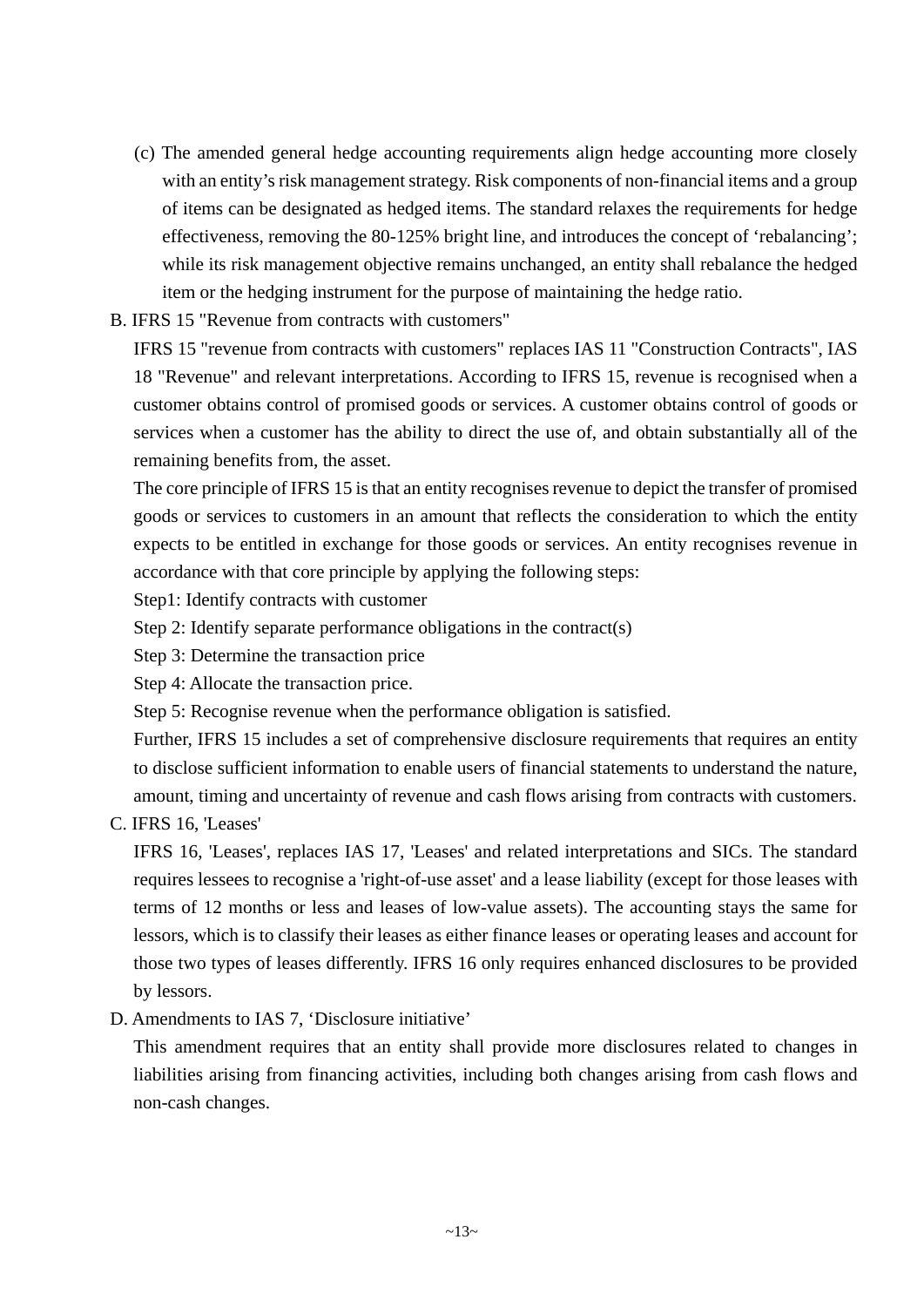#### 4. SUMMARY OF SIGNIFICANT ACCOUNTING POLICIES

The principal accounting policies applied in the preparation of these consolidated financial statements are set out below. These policies have been consistently applied to all the periods presented, unless otherwise stated.

(1) Compliance statement

These consolidated financial statements of the Group have been prepared in accordance with the Regulations Governing the Preparation of Financial Reports by Securities Issuers and IAS 34, 'Interim Financial Reporting' as endorsed by the FSC.

- (2) Basis of preparation
	- A.Except for the following items, these consolidated financial statements have been prepared under the historical cost convention:
		- (a)Financial assets and financial liabilities (including derivative instruments) at fair value through profit or loss.
		- (b)Available-for-sale financial assets measured at fair value.
		- (c)Defined benefit liabilities recognised based on the net amount of pension fund assets less present value of defined benefit obligation.
	- B. The preparation of financial statements in conformity with International Financial Reporting Standards, International Accounting Standards, IFRIC Interpretations, and SIC Interpretations as endorsed by the FSC (collectively referred herein as the "IFRSs") requires the use of certain critical accounting estimates. It also requires management to exercise its judgment in the process of applying the Group's accounting policies. The areas involving a higher degree of judgment or complexity, or areas where assumptions and estimates are significant to the consolidated financial statements are disclosed in Note 5.
- (3) Basis of consolidation
	- A.Basis for preparation of consolidated financial statements
		- (a)All subsidiaries are included in the Group's consolidated financial statements. Subsidiaries are all entities (including special purpose entities) controlled by the Group. The Group controls an entity when the Group is exposed, or has rights, to variable returns from its involvement with the entity and has the ability to affect those returns through its power over the entity. Consolidation of subsidiaries begins from the date the Group obtains control of the subsidiaries and ceases when the Group loses control of the subsidiaries.
		- (b)Inter-company transactions, balances and unrealised gains or losses on transactions between companies within the Group are eliminated. Accounting policies of subsidiaries have been adjusted where necessary to ensure consistency with the policies adopted by the Group.
		- (c)Profit or loss and each component of other comprehensive income are attributed to the owners of the parent and to the non-controlling interests. Total comprehensive income is attributed to the owners of the parent and to the non-controlling interests even if this results in the noncontrolling interests having a deficit balance.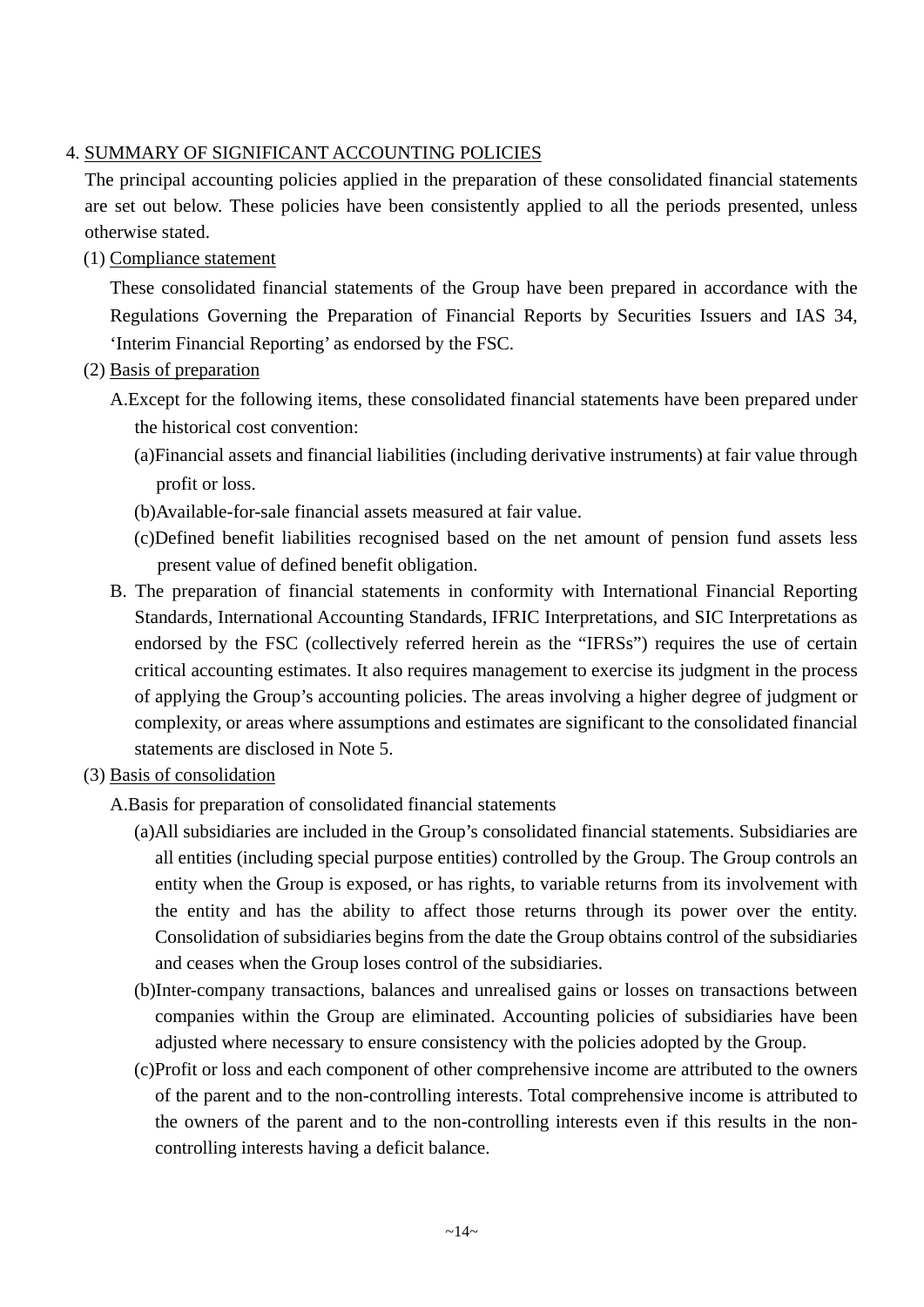- (d)Changes in a parent's ownership interest in a subsidiary that do not result in the parent losing control of the subsidiary (transactions with non-controlling interests) are accounted for as equity transactions, i.e. transactions with owners in their capacity as owners. Any difference between the amount by which the non-controlling interests are adjusted and the fair value of the consideration paid or received is recognised directly in equity.
- (e)When the Group loses control of a subsidiary, the Group remeasures any investment retained in the former subsidiary at its fair value. That fair value is regarded as the fair value on initial recognition of a financial asset or the cost on initial recognition of the associate or joint venture. Any difference between fair value and carrying amount is recognised in profit or loss. All amounts previously recognised in other comprehensive income in relation to the subsidiary are reclassified to profit or loss, on the same basis as would be required if the related assets or liabilities were disposed of. That is, when the Group loses control of a subsidiary, all gains or losses previously recognised in other comprehensive income in relation to the subsidiary should be reclassified from equity to profit or loss, if such gains or losses would be reclassified to profit or loss when the related assets or liabilities are disposed of.

|                     |                       |                                                                 |                   | Ownership (%)        |                   |             |
|---------------------|-----------------------|-----------------------------------------------------------------|-------------------|----------------------|-------------------|-------------|
| Name of<br>Investor | Name of<br>Subsidiary | Main business<br>activities                                     | March 31,<br>2017 | December 31,<br>2016 | March 31,<br>2016 | Description |
| The<br>Company      | <b>TTSC</b>           | Cargo loading<br>and discharging                                | 55.00             | 55.00                | 55.00             |             |
| The<br>Company      | Peony                 | Investments in<br>transport-related<br>business                 | 100.00            | 100.00               | 100.00            |             |
| The<br>Company      | <b>ETS</b>            | <b>Terminal Services</b>                                        | 100.00            | 100.00               | 100.00            |             |
| Peony               | <b>GMS</b>            | <b>Container Shipping</b>                                       | 100.00            | 100.00               | 100.00            |             |
| Peony               | Clove                 | Investments in container<br>yards and port terminals            | 100.00            | 100.00               | 100.00            |             |
| Peony               | <b>EMU</b>            | Container shipping                                              | 51.00             | 51.00                | 51.00             |             |
| Peony               | EHIC(M)               | Manufacturing of<br>dry steel containers<br>and container parts | 84.44             | 84.44                | 84.44             |             |

B. Subsidiaries included in the consolidated financial statements: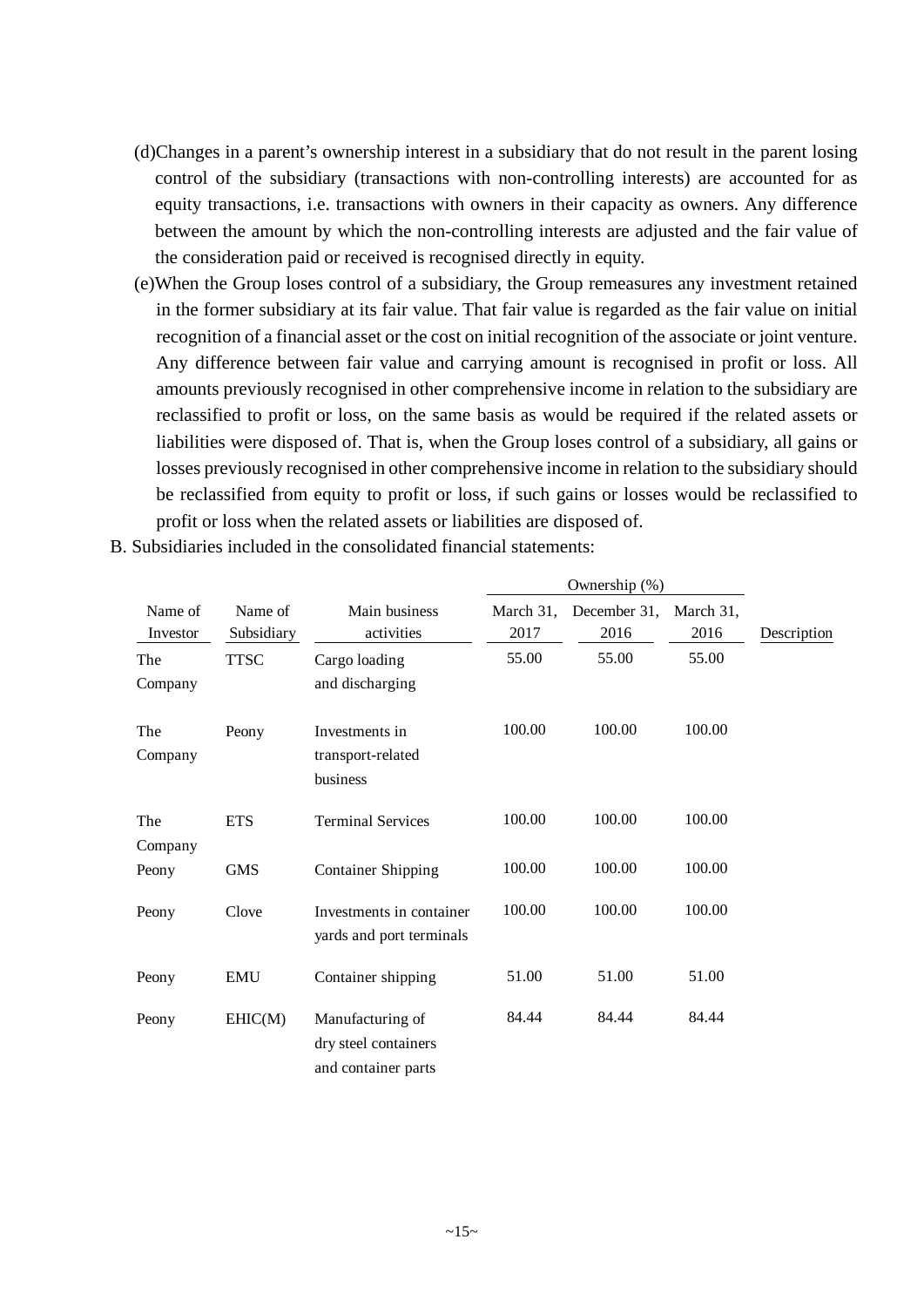|                     |                       |                                                                                                        |                   | Ownership (%)        |                   |             |
|---------------------|-----------------------|--------------------------------------------------------------------------------------------------------|-------------------|----------------------|-------------------|-------------|
| Name of<br>Investor | Name of<br>Subsidiary | Main business<br>activities                                                                            | March 31,<br>2017 | December 31,<br>2016 | March 31,<br>2016 | Description |
| Peony               | Armand<br>N.V.        | Investments in container<br>yards and port terminals                                                   | 70.00             | 70.00                | 70.00             |             |
| Peony               | <b>KTIL</b>           | Loading,<br>discharging, storage,                                                                      | 20.00             | 20.00                | 20.00             | (a)         |
| Peony               | <b>MBPI</b>           | repairs and cleaning<br>Containers storage<br>and inspections of<br>containers at the<br>customs house | 95.03             | 95.03                | 95.03             |             |
| Peony               | <b>MBT</b>            | Inland transportation,<br>repairs and cleaning<br>of containers                                        | 17.39             | 17.39                | 17.39             |             |
| Peony               | EGS                   | Agency services dealing<br>with port formalities                                                       | 51.00             | 51.00                | 51.00             |             |
| Peony               | <b>EGK</b>            | Agency services dealing<br>with port formalities                                                       | 100.00            | 100.00               | 100.00            |             |
| Peony               | <b>EGT</b>            | Agency services dealing<br>with port formalities                                                       | 51.00             | 51.00                | 51.00             |             |
| Peony               | EGI                   | Agency services dealing<br>with port formalities                                                       | 99.99             | 99.99                | 99.99             |             |
| Peony               | <b>EMA</b>            | Agency services dealing<br>with port formalities                                                       | 67.50             | 67.50                | 67.50             |             |
| Peony               | <b>EIT</b>            | Agency services dealing<br>with port formalities                                                       | 55.00             | 55.00                | 55.00             |             |
| Peony               | <b>EES</b>            | Agency services dealing<br>with port formalities                                                       | 55.00             | 55.00                | 55.00             |             |
| Peony               | <b>ERU</b>            | Agency services dealing<br>with port formalities                                                       | 51.00             | 51.00                | 51.00             |             |
| Peony               | <b>EGD</b>            | Agency services dealing<br>with port formalities                                                       | 100.00            | 100.00               | 100.00            |             |
| Peony               | <b>EGUD</b>           | Agency services dealing<br>with port formalities                                                       |                   |                      | 100.00            | (b)         |
| Peony               | EGD-WWX               | Agency services dealing<br>with port formalities                                                       | 100.00            | 100.00               | 100.00            |             |
| Peony               | EGF                   | Agency services dealing<br>with port formalities                                                       | 100.00            | 100.00               | 100.00            |             |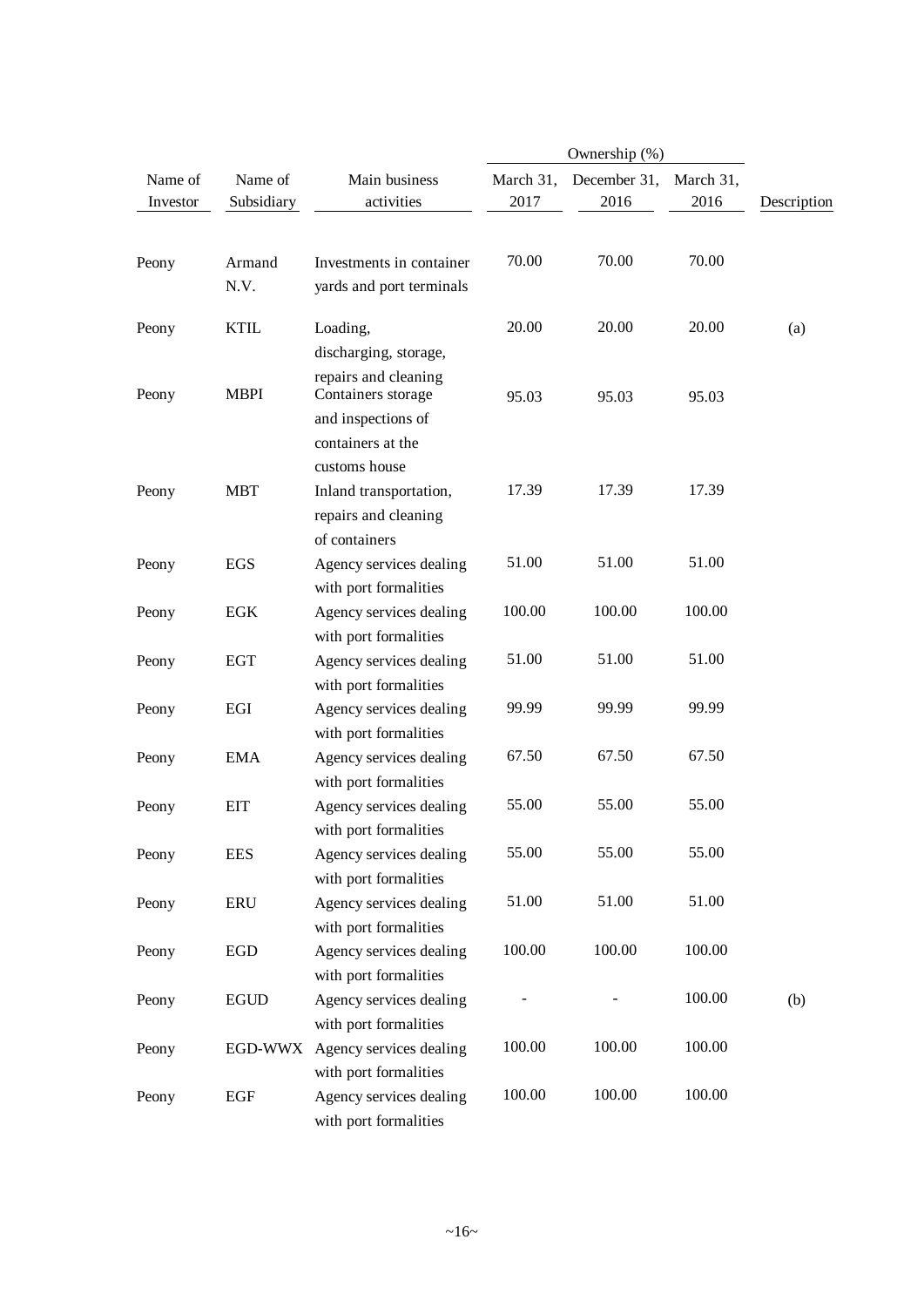|                     |                       |                                                                                           |                   | Ownership (%)        |                   |             |
|---------------------|-----------------------|-------------------------------------------------------------------------------------------|-------------------|----------------------|-------------------|-------------|
| Name of<br>Investor | Name of<br>Subsidiary | Main business<br>activities                                                               | March 31,<br>2017 | December 31,<br>2016 | March 31,<br>2016 | Description |
| Peony               | <b>EGN</b>            | Agency services dealing<br>with port formalities                                          | 100.00            | 100.00               | 100.00            |             |
| Peony               | <b>ESA</b>            | Agency services dealing<br>with port formalities                                          | 55.00             | 55.00                | 55.00             |             |
| Peony               | <b>EGB</b>            | Real estate leasing                                                                       | 95.00             | 95.00                | 95.00             |             |
| <b>EMU</b>          | Island                | Investments in<br>operating machinery<br>and equipment of<br>port terminals               | 15.00             | 15.00                | 15.00             |             |
| <b>EMU</b>          | <b>KTIL</b>           | Loading,<br>discharging, storage,<br>repairs and cleaning<br>of containers                | 20.00             | 20.00                | 20.00             | (a)         |
| <b>EMU</b>          | <b>EGU</b>            | Agency services<br>dealing with port<br>formalities                                       | 100.00            | 100.00               | 100.00            |             |
| <b>EMU</b>          | <b>EGUD</b>           | Agency services dealing<br>with port formalities                                          | 100.00            | 100.00               |                   | (b)         |
| <b>EGD</b>          | <b>EGDL</b>           | Agency services<br>dealing with port<br>formalities                                       | 100.00            | 100.00               | 100.00            |             |
| <b>EGD</b>          | <b>EGDV</b>           | Agency services<br>dealing with port<br>formalities                                       | 100.00            | 100.00               | 100.00            |             |
| Clove               | Island                | Investments in<br>operating machinery<br>and equipment of<br>port terminals               | 36.00             | 36.00                | 36.00             |             |
| Armand<br>N.V.      | Armand<br>B.V.        | Investments in container<br>yards and port terminals                                      | 100.00            | 100.00               | 100.00            |             |
| Island              | Whitney               | Investments and<br>leases of operating<br>machinery and<br>equipment of port<br>terminals | 100.00            | 100.00               | 100.00            |             |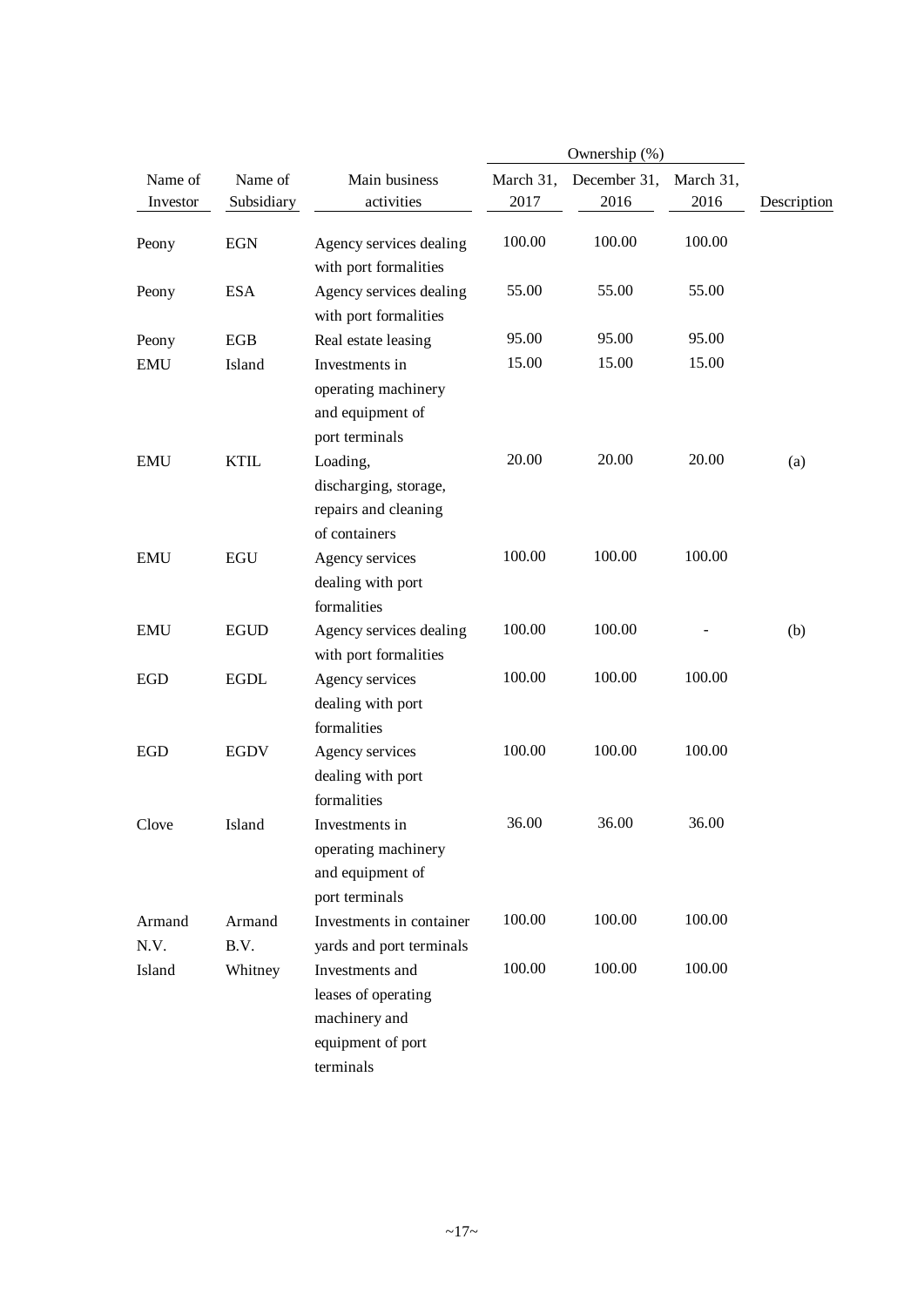|                     |                       |                                                                                           |                   | Ownership $(\%)$     |                   |             |
|---------------------|-----------------------|-------------------------------------------------------------------------------------------|-------------------|----------------------|-------------------|-------------|
| Name of<br>Investor | Name of<br>Subsidiary | Main business<br>activities                                                               | March 31.<br>2017 | December 31,<br>2016 | March 31,<br>2016 | Description |
| Island              | Hemlock               | Investments and<br>leases of operating<br>machinery and<br>equipment of port<br>terminals | 100.00            | 100.00               | 100.00            |             |
| <b>MBPI</b>         | <b>MBT</b>            | Inland transportation,<br>repairs and cleaning<br>of containers                           | 72.95             | 72.95                | 72.95             |             |

- (a) The Group shall present consolidated financial statements in which it consolidates its investments in KTIL since control is presumed to exist when the Group merely owns 40% interests of the entity and when there is power to cast the majority of votes at meetings of the Board of Directors.
- (b) On August 1, 2016, the Board of Directors has resolved that the subsidiary Peony to sell 100% share ownership of EGUD to the indirect subsidiary – EMU. Since EMU obtained the wholly-owned ownership, the Board of Directors resolved a reorganization plan to transfer businesses from EGU and EGUD to EMU on August 1, 2016. As of the issuance of financial report, the liquidation of EGU and EGUD are still in process.
- C.Subsidiary not included in the consolidated financial statements: None.
- D.Adjustments for subsidiaries with different balance sheet dates: None.
- E.Significant restrictions: None.
- F. Subsidiaries that have non-controlling interests that are material to the Group:

As of March 31, 2017, December 31, 2016 and March 31, 2016, the non-controlling interest amounted to \$2,360,412, \$2,651,008 and \$2,507,567, respectively. The information of noncontrolling interest and respective subsidiaries is as follows:

|            |                 | March 31, 2017  |           | December 31, 2016        |           |             |
|------------|-----------------|-----------------|-----------|--------------------------|-----------|-------------|
| Name of    | Principal place |                 | Ownership |                          | Ownership |             |
| subsidiary | of business     | Amount          | $(\% )$   | Amount                   | $(\%)$    | Description |
| <b>EMU</b> | U.K.            | 1,073,593<br>S. | 49%       | \$1,346,808              | 49%       |             |
|            |                 |                 |           |                          |           |             |
|            |                 |                 |           | Non-controlling interest |           |             |
|            |                 |                 |           | March 31, 2016           |           |             |
| Name of    | Principal place |                 |           |                          | Ownership |             |
| subsidiary | of business     |                 |           | Amount                   | $(\%)$    | Description |
| <b>EMU</b> | U.K.            |                 |           | 1,135,093                | 49%       |             |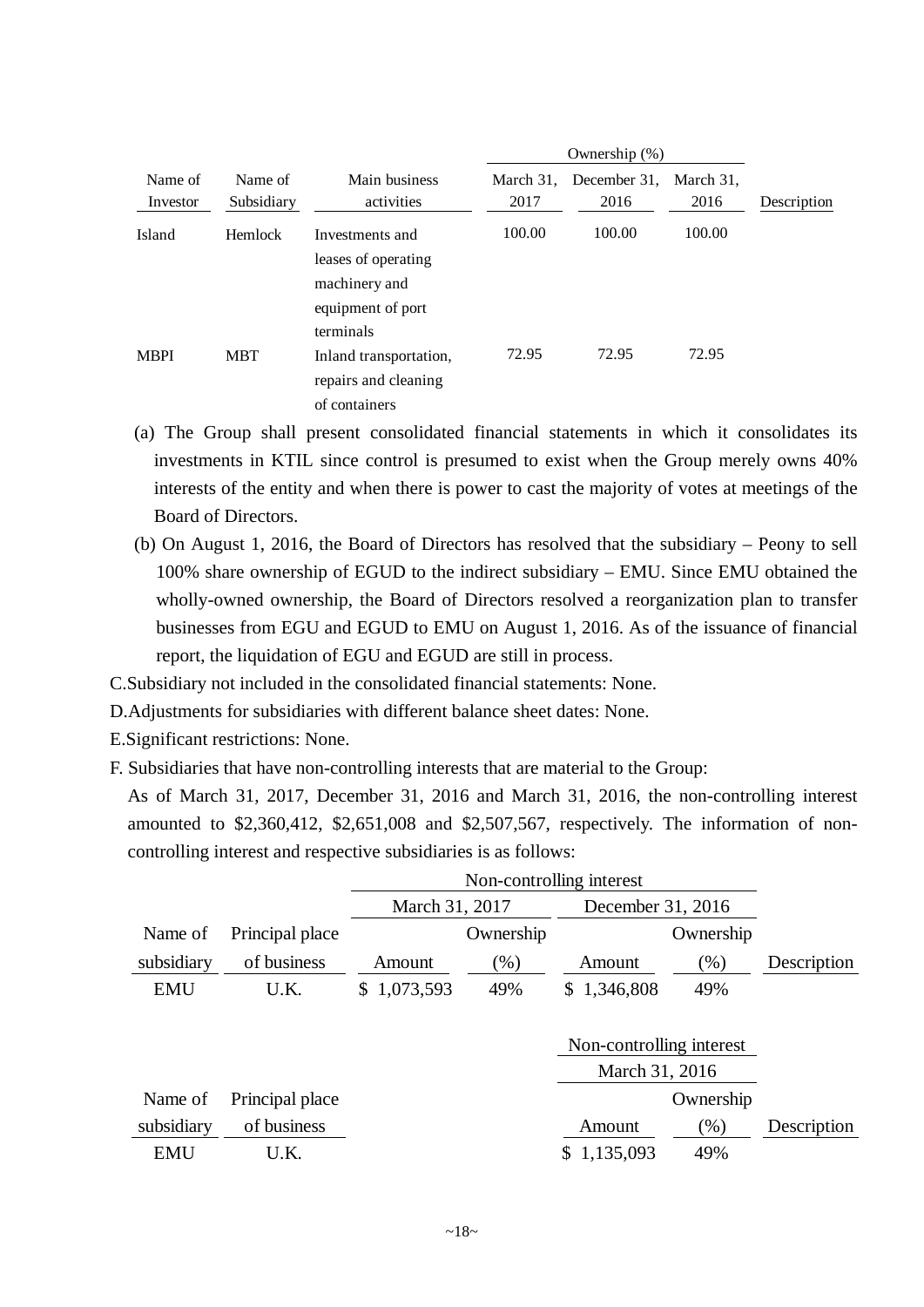## Summarised financial information of the subsidiaries:

## Balance sheets

|                            |                | <b>EMU</b>     |                   |                |   |                |  |  |  |
|----------------------------|----------------|----------------|-------------------|----------------|---|----------------|--|--|--|
|                            | March 31, 2017 |                | December 31, 2016 |                |   | March 31, 2016 |  |  |  |
| Current assets             | \$             | 7,003,029      | \$                | 8,558,298      |   | 6,872,403      |  |  |  |
| Non-current assets         |                | 40,816,953     |                   | 43,908,688     |   | 45,745,902     |  |  |  |
| <b>Current liabilities</b> |                | $17,671,403$ ( |                   | $18,383,253$ ( |   | 12,933,436)    |  |  |  |
| Non-current liabilities    |                | 27,957,574)    |                   | 31, 335, 146)  |   | 37, 368, 352)  |  |  |  |
| Total net assets           |                | 2,191,005      | \$                | 2,748,587      | S | 2,316,517      |  |  |  |

Statements of comprehensive income

|                                                                   | <b>EMU</b>                                 |                 |    |                                            |  |  |  |
|-------------------------------------------------------------------|--------------------------------------------|-----------------|----|--------------------------------------------|--|--|--|
|                                                                   | Three-month period ended<br>March 31, 2017 |                 |    | Three-month period ended<br>March 31, 2016 |  |  |  |
| Revenue                                                           | \$                                         | 11,414,799      | \$ | 11,054,849                                 |  |  |  |
| Loss before income tax                                            | (\$                                        | 404,680) (\$    |    | 1,552,764)                                 |  |  |  |
| Income tax benefit (expense)                                      |                                            | $3,582)$ (      |    | 8,422)                                     |  |  |  |
| (Loss) profit for the period<br>from continuing operations        |                                            | $408,262$ ) (   |    | 1,561,186)                                 |  |  |  |
| Other comprehensive loss,<br>net of tax                           |                                            | 910             |    | 945)                                       |  |  |  |
| Total comprehensive income<br>(loss) for the period               | (\$                                        | $407,352$ ) (\$ |    | 1,562,131)                                 |  |  |  |
| Comprehensive loss attributable<br>to non-controlling<br>interest |                                            | 199,602)        |    | 765,444                                    |  |  |  |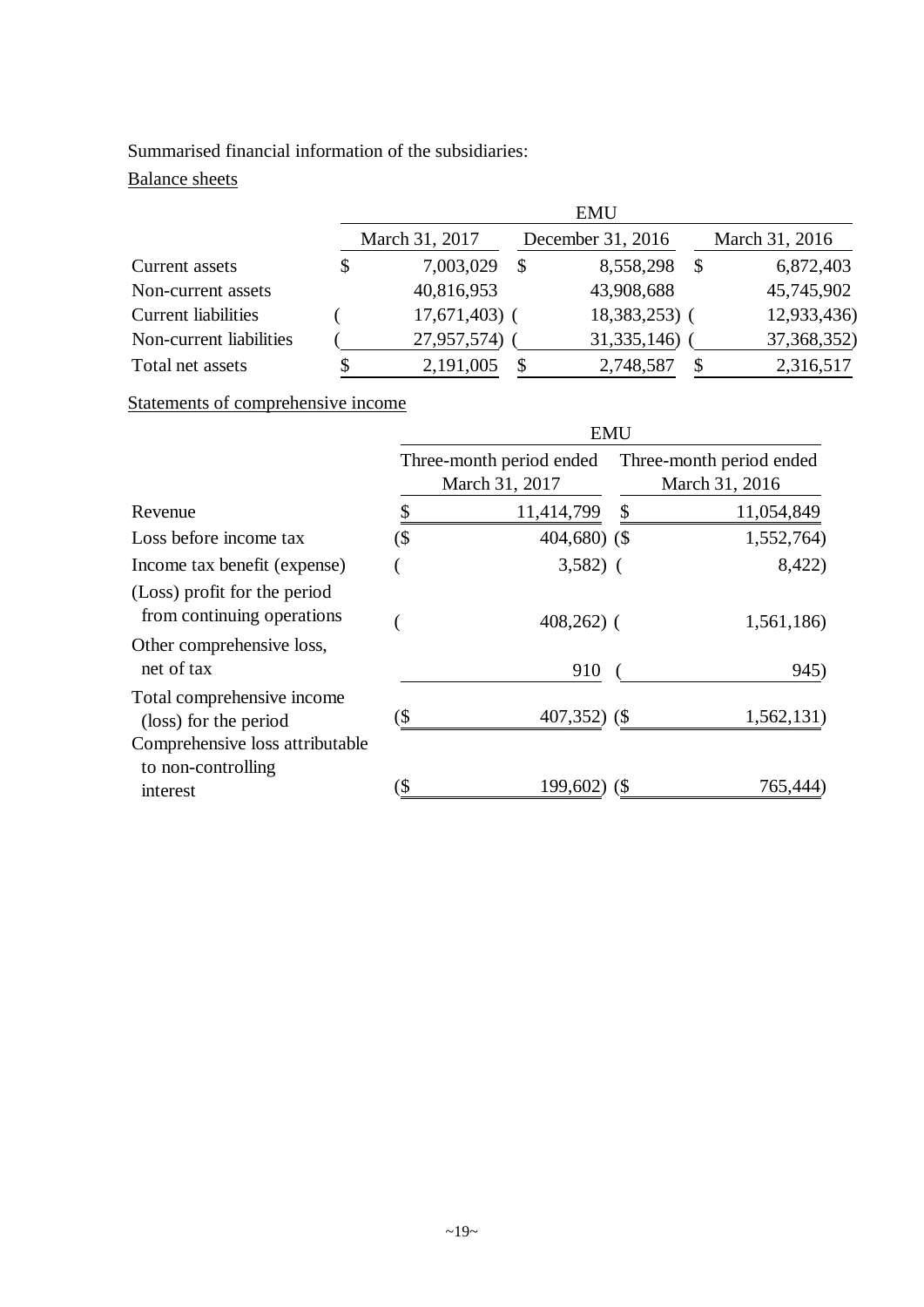#### Statements of cash flows

|                                                          | <b>EMU</b>               |                |                |                          |  |  |
|----------------------------------------------------------|--------------------------|----------------|----------------|--------------------------|--|--|
|                                                          | Three-month period ended |                |                | Three-month period ended |  |  |
|                                                          |                          | March 31, 2017 | March 31, 2016 |                          |  |  |
| Net cash provided by (used in)<br>operating activities   | \$                       | 1,827,710 (\$  |                | 1,235,042)               |  |  |
| Net cash used in investing<br>activities                 |                          | $33,676$ (     |                | 40,523                   |  |  |
| Net cash (used in) provided by<br>financing activities   |                          | 2,247,700)     |                | 1,152,965                |  |  |
| Effect of exchange rates on cash<br>and cash equivalents |                          | $99,365$ )     |                | 33,254)                  |  |  |
| Decrease in cash and cash<br>equivalents                 |                          | $553,031$ (    |                | 155,854)                 |  |  |
| Cash and cash equivalents,<br>beginning of period        |                          | 1,890,638      |                | 1,803,873                |  |  |
| Cash and cash equivalents,<br>end of period              |                          | 1,337,607      | \$             | 1,648,019                |  |  |

#### (4) Foreign currency translation

Items included in the financial statements of each of the Group's entities are measured using the currency of the primary economic environment in which the entity operates (the "functional currency"). The consolidated financial statements are presented in New Taiwan Dollars, which is the Company's functional and the Group's presentation currency.

A.Foreign currency transactions and balances

- (a)Foreign currency transactions are translated into the functional currency using the exchange rates prevailing at the dates of the transactions or valuation where items are remeasured. Foreign exchange gains and losses resulting from the settlement of such transactions are recognised in profit or loss in the period in which they arise, except when deferred in other comprehensive income as qualifying cash flow hedges and qualifying net investment hedges.
- (b)Monetary assets and liabilities denominated in foreign currencies at the period end are retranslated at the exchange rates prevailing at the balance sheet date. Exchange differences arising upon re-translation at the balance sheet date are recognised in profit or loss.
- (c)Non-monetary assets and liabilities denominated in foreign currencies held at fair value through profit or loss are re-translated at the exchange rates prevailing at the balance sheet date; their translation differences are recognised in profit or loss. Non-monetary assets and liabilities denominated in foreign currencies held at fair value through other comprehensive income are re-translated at the exchange rates prevailing at the balance sheet date; their translation differences are recognised in other comprehensive income. However, non-monetary assets and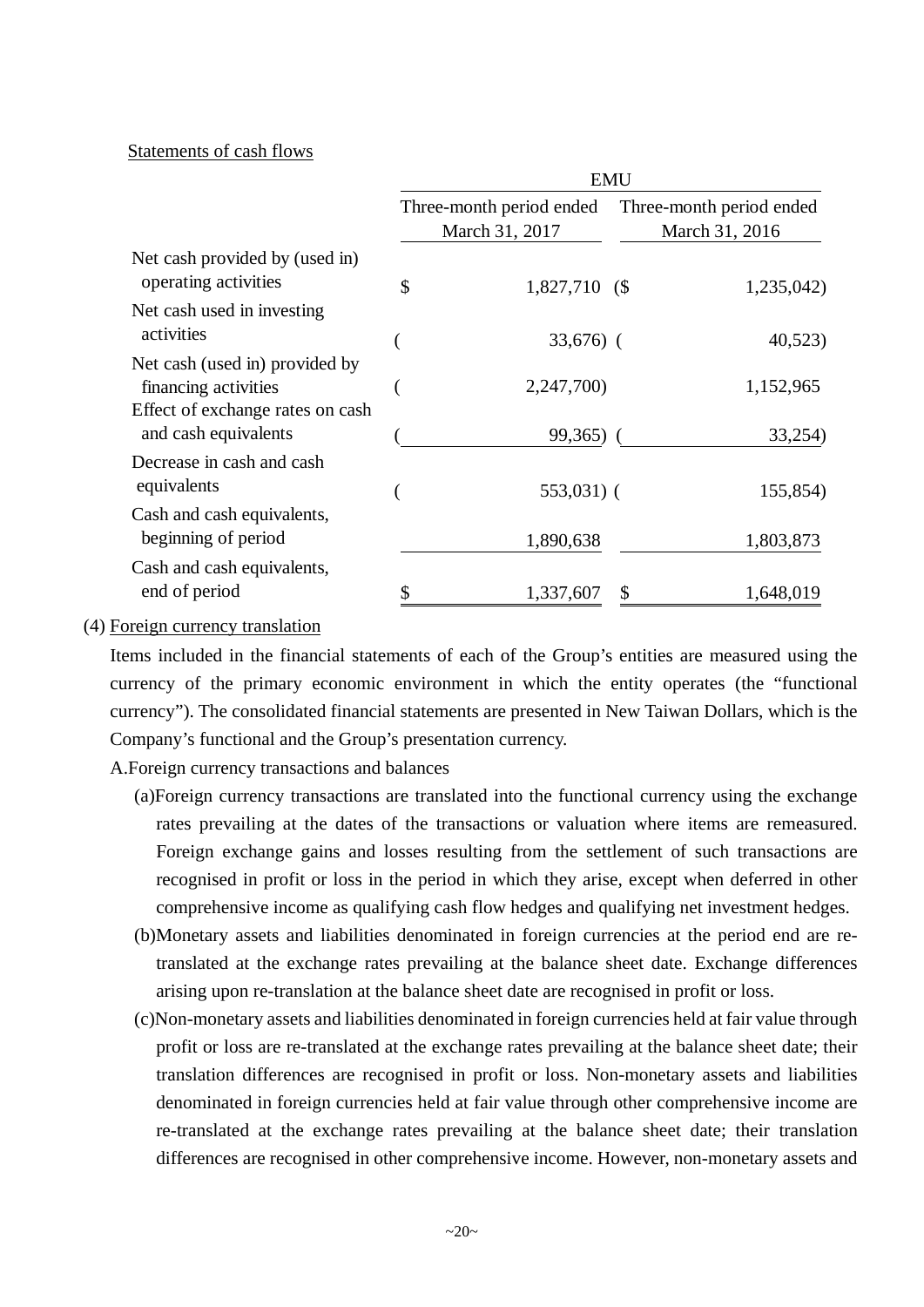liabilities denominated in foreign currencies that are not measured at fair value are translated using the historical exchange rates at the dates of the initial transactions.

- (d)All other foreign exchange gains and losses based on the nature of those transactions are presented in the statement of comprehensive income within 'other gains and losses'.
- B.Translation of foreign operations
	- (a)The operating results and financial position of all the group entities and associates that have a functional currency different from the presentation currency are translated into the presentation currency as follows:
		- i. Assets and liabilities for each balance sheet presented are translated at the closing exchange rate at the date of that balance sheet;
		- ii. Income and expenses for each statement of comprehensive income are translated at average exchange rates of that period; and

iii. All resulting exchange differences are recognised in other comprehensive income.

- (b)When the foreign operation partially disposed of or sold is an associate, exchange differences that were recorded in other comprehensive income are proportionately reclassified to profit or loss as part of the gain or loss on sale. In addition, even when the Group still retains partial interest in the former foreign associate after losing significant influence over the former foreign associate, such transactions should be accounted for as disposal of all interest in these foreign operations.
- (c)When the foreign operation partially disposed of or sold is a subsidiary, cumulative exchange differences that were recorded in other comprehensive income are proportionately transferred to the non-controlling interest in this foreign operation. In addition, even when the Group still retains partial interest in the former foreign subsidiary after losing control of the former foreign subsidiary, such transactions should be accounted for as disposal of all interest in the foreign operation.
- (5) Classification of current and non-current items
	- A.Assets that meet one of the following criteria are classified as current assets; otherwise they are classified as non-current assets:
		- (a)Assets arising from operating activities that are expected to be realised, or are intended to be sold or consumed within the normal operating cycle;
		- (b)Assets held mainly for trading purposes;
		- (c)Assets that are expected to be realised within twelve months from the balance sheet date;
		- (d)Cash and cash equivalents, excluding restricted cash and cash equivalents and those that are to be exchanged or used to pay off liabilities more than twelve months after the balance sheet date.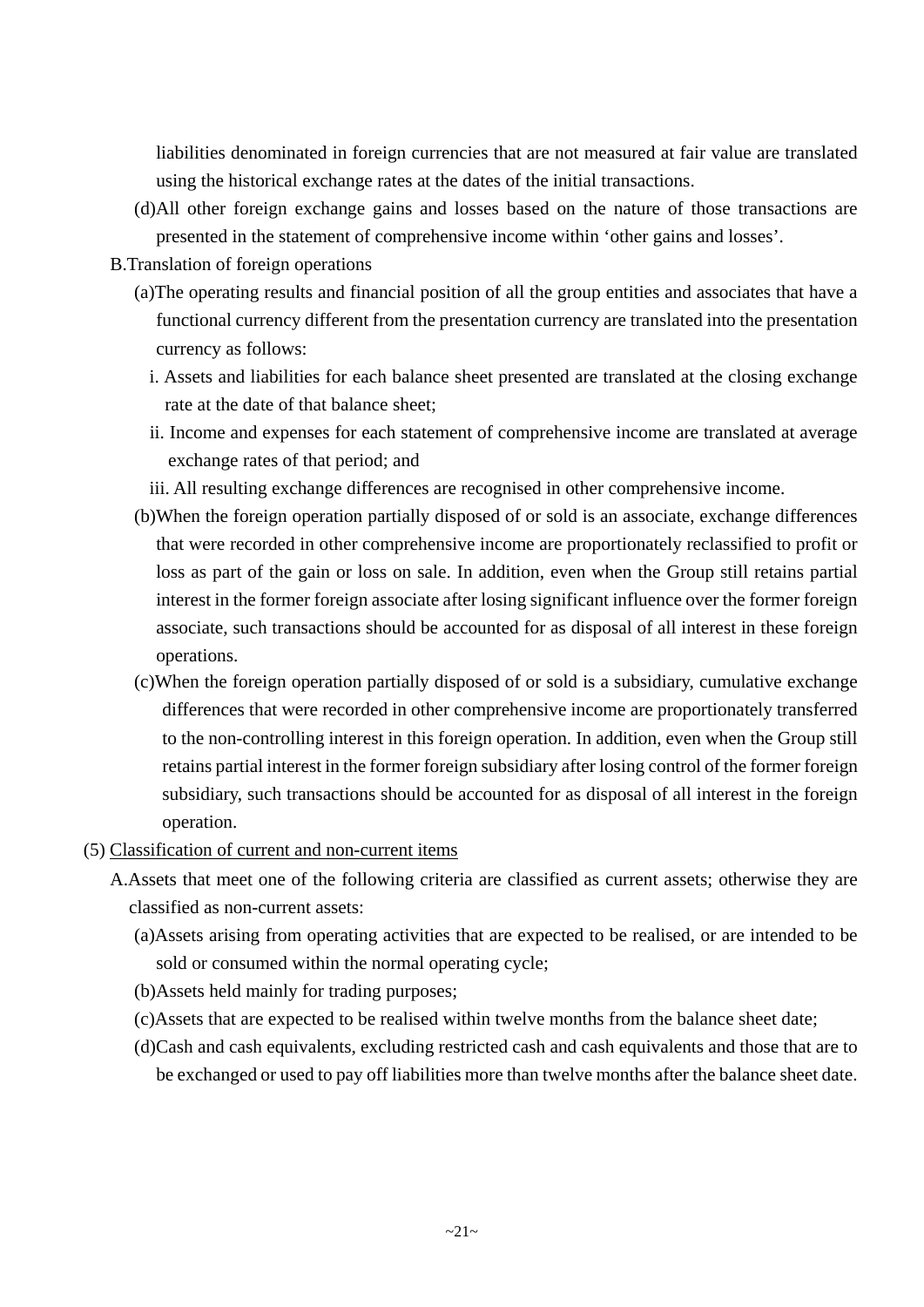- B.Liabilities that meet one of the following criteria are classified as current liabilities; otherwise they are classified as non-current liabilities:
	- (a)Liabilities that are expected to be paid off within the normal operating cycle;
	- (b)Liabilities arising mainly from trading activities;
	- (c)Liabilities that are to be paid off within twelve months from the balance sheet date;
	- (d)Liabilities for which the repayment date cannot be extended unconditionally to more than twelve months after the balance sheet date. Terms of a liability that could, at the option of the counterparty, result in its settlement by the issue of equity instruments do not affect its classification.
- (6) Cash equivalents

Cash equivalents refer to short-term, highly liquid investments that are readily convertible to known amounts of cash and which are subject to an insignificant risk of changes in value. Time deposits with original maturities of one year or less that meet the definition above and are held for the purpose of meeting short-term cash commitments in operations are classified as cash equivalents.

- (7) Financial assets at fair value through profit or loss
	- A.Financial assets at fair value through profit or loss are financial assets held for trading or financial assets designated as at fair value through profit or loss on initial recognition. Financial assets are classified in this category of held for trading if acquired principally for the purpose of selling in the short-term. Derivatives are also categorized as financial assets held for trading unless they are designated as hedges. Financial assets that meet one of the following criteria are designated as at fair value through profit or loss on initial recognition:
		- (a)Hybrid (combined) contracts; or
		- (b)They eliminate or significantly reduce a measurement or recognition inconsistency; or
		- (c)They are managed and their performance is evaluated on a fair value basis, in accordance with a documented risk management or investment strategy.
	- B.On a regular way purchase or sale basis, financial assets at fair value through profit or loss are recognised and derecognised using trade date accounting.
	- C.Financial assets at fair value through profit or loss are initially recognised at fair value. Related transaction costs are expensed in profit or loss. These financial assets are subsequently remeasured and stated at fair value, and any changes in the fair value of these financial assets are recognised in profit or loss.
- (8) Available-for-sale financial assets
	- A.Available-for-sale financial assets are non-derivatives that are either designated in this category or not classified in any of the other categories.
	- B.On a regular way purchase or sale basis, available-for-sale financial assets are recognised and derecognised using trade date accounting.
	- C.Available-for-sale financial assets are initially recognised at fair value plus transaction costs. These financial assets are subsequently remeasured and stated at fair value, and any changes in the fair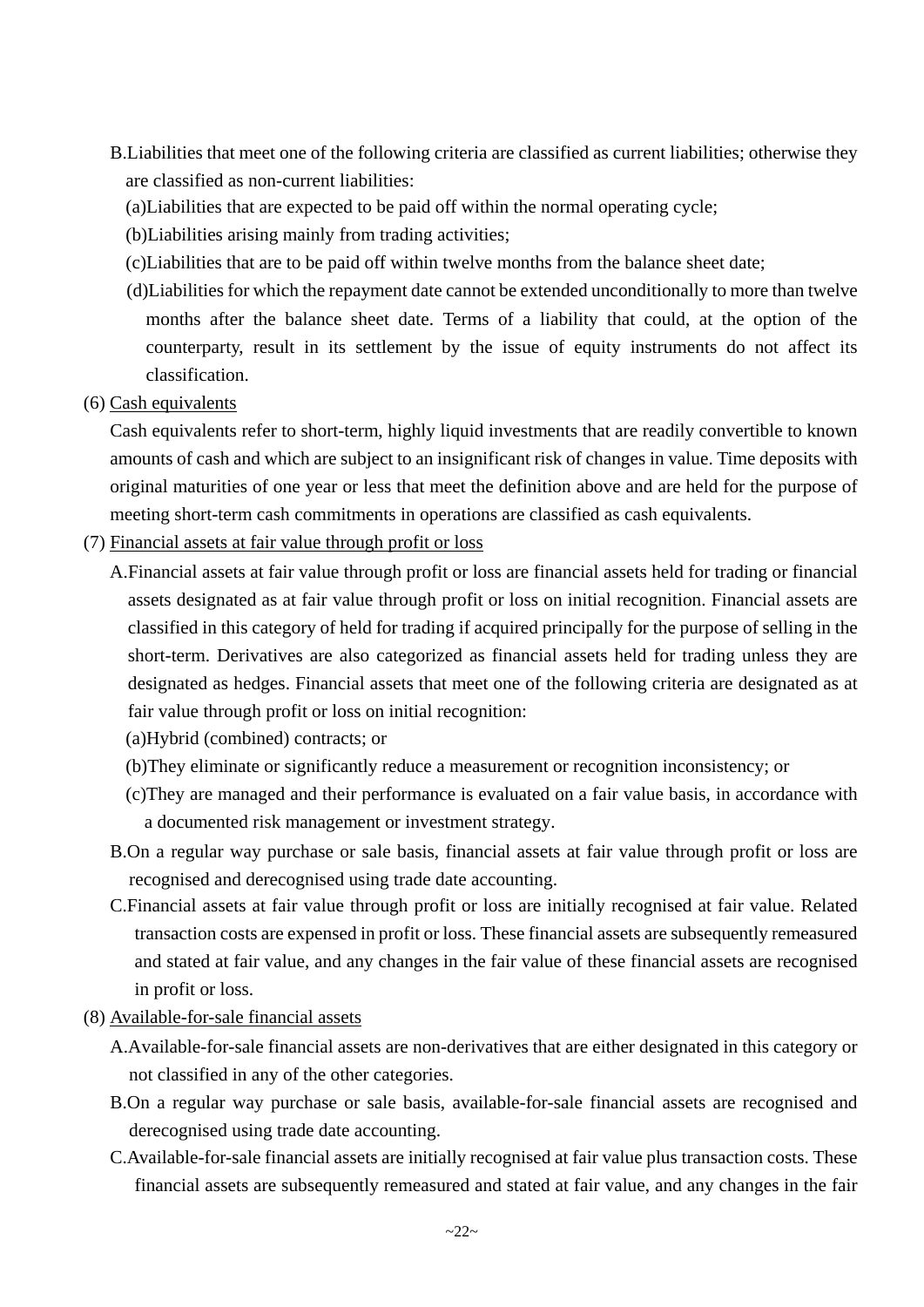value of these financial assets are recognised in other comprehensive income. Investments in equity instruments that do not have a quoted market price in an active market and whose fair value cannot be reliably measured are presented in 'financial assets carried at cost'.

#### (9) Held-to-maturity financial assets

- A.Held-to-maturity financial assets are non-derivative financial assets with fixed or determinable payments and fixed maturity date that the Group has the positive intention and ability to hold to maturity other than those that meet the definition of loans and receivables and those that are designated as at fair value through profit or loss or as available-for-sale on initial recognition.
- B.On a regular way purchase or sale basis, held-to-maturity financial assets are recognised and derecognised using trade date accounting.
- C.Held-to-maturity financial assets are initially recognised at fair value on the trade date plus transaction costs and subsequently measured at amortised cost using the effective interest method, less provision for impairment. Amortisation of a premium or a discount on such assets is recognised in profit or loss.
- (10) Notes, accounts and other receivables

Notes and accounts receivable are claims resulting from the sale of goods or services. Receivables arising from transactions other than the sale of goods or services are classified as other receivables. Notes, accounts and other receivables are recognised initially at fair value and subsequently measured at amortised cost using the effective interest method, less provision for impairment. However, short-term accounts receivable without bearing interest are subsequently measured at initial invoice amount as effect of discounting is immaterial.

- (11) Impairment of financial assets
	- A.The Group assesses at each balance sheet date whether there is objective evidence that a financial asset or a group of financial assets is impaired as a result of one or more events that occurred after the initial recognition of the asset (a 'loss event') and that loss event (or events) has an impact on the estimated future cash flows of the financial asset or group of financial assets that can be reliably estimated.
	- B.The criteria that the Group uses to determine whether there is objective evidence of an impairment loss is as follows:
		- (a)Significant financial difficulty of the issuer or debtor;
		- (b)A breach of contract, such as a default or delinquency in interest or principal payments;
		- (c)The Group, for economic or legal reasons relating to the borrower's financial difficulty, granted the borrower a concession that a lender would not otherwise consider;
		- (d)It becomes probable that the borrower will enter bankruptcy or other financial reorganisation;
		- (e)The disappearance of an active market for that financial asset because of financial difficulties;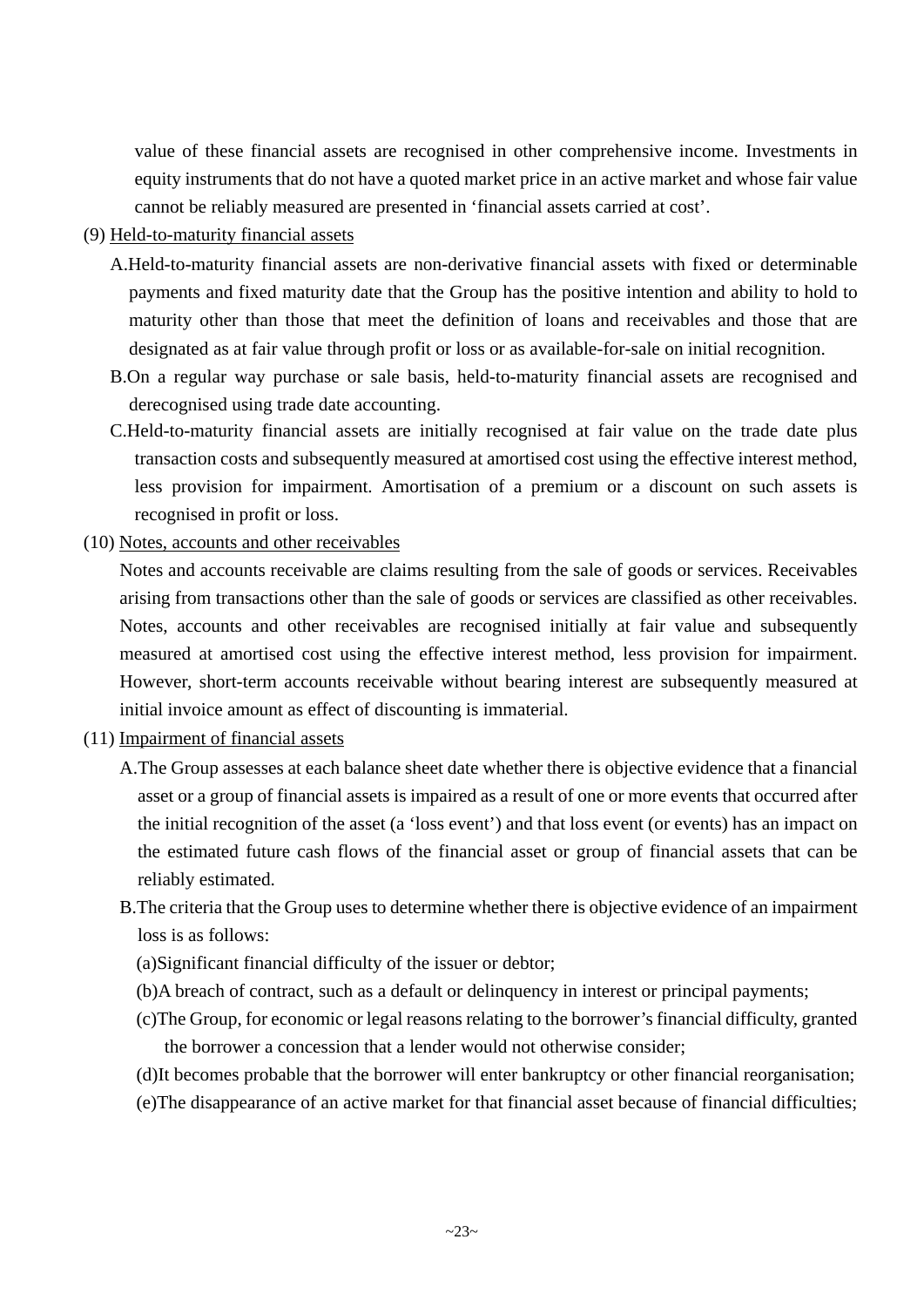- (f)Observable data indicating that there is a measurable decrease in the estimated future cash flows from a group of financial assets since the initial recognition of those assets, although the decrease cannot yet be identified with the individual financial asset in the group, including adverse changes in the payment status of borrowers in the group or national or local economic conditions that correlate with defaults on the assets in the group;
- (g)Information about significant changes with an adverse effect that have taken place in the technology, market, economic or legal environment in which the issuer operates, and indicates that the cost of the investment in the equity instrument may not be recovered; or
- (h)A significant or prolonged decline in the fair value of an investment in an equity instrument below its cost.
- C.When the Group assesses that there has been objective evidence of impairment and an impairment loss has occurred, accounting for impairment is made as follows according to the category of financial assets:
	- (a)Financial assets measured at cost

The amount of the impairment loss is measured as the difference between the asset's carrying amount and the present value of estimated future cash flows discounted at current market return rate of similar financial assets, and is recognised in profit or loss. Impairment loss recognised for this category shall not be reversed subsequently. Impairment loss is recognised by adjusting the carrying amount of the asset through the use of an impairment allowance account.

(b)Available-for-sale financial assets

The amount of the impairment loss is measured as the difference between the asset's acquisition cost (less any principal repayment and amortisation) and current fair value, less any impairment loss on that financial asset previously recognised in profit or loss, and is reclassified from 'other comprehensive income' to 'profit or loss'. If, in a subsequent period, the fair value of an investment in a debt instrument increases, and the increase can be related objectively to an event occurring after the impairment loss was recognised, then such impairment loss is reversed through profit or loss. Impairment loss of an investment in an equity instrument recognised in profit or loss shall not be reversed through profit or loss. Impairment loss is recognised and reversed by adjusting the carrying amount of the asset through the use of an impairment allowance account.

(12) Derecognition of financial assets

The Group derecognises a financial asset when one of the following conditions is met:

- A.The contractual rights to receive cash flows from the financial asset expire.
- B.The contractual rights to receive cash flows from the financial asset have been transferred and the Group has transferred substantially all risks and rewards of ownership of the financial asset.
- C.The contractual rights to receive cash flows from the financial asset have been transferred; however, the Group has not retained control of the financial asset.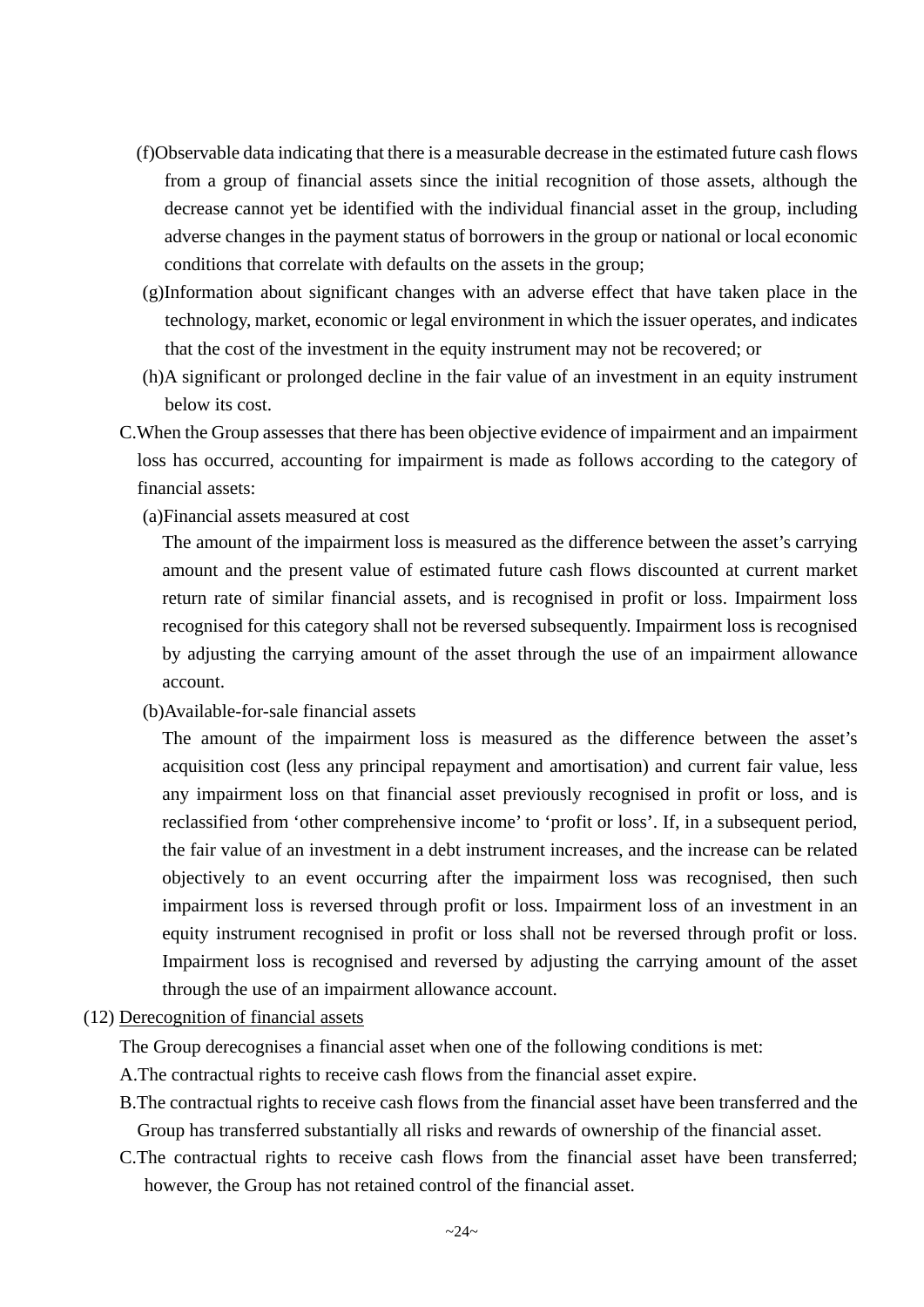#### (13) Leases (lessor)

Lease income from an operating lease (net of any incentives given to the lessee) is recognised in profit or loss on a straight-line basis over the lease term.

(14) Inventories

Inventories refer to fuel inventories and steel inventories. Fuel inventories are physically measured by the crew of each ship and reported back to the Head Office through telegraph for recording purposes at balance sheet date. Valuation of inventories is based on the exchange rate prevailing at balance sheet date.

The perpetual inventory system is adopted for steel inventory recognition. Steel inventories are stated at cost. The cost is determined using the weighted-average method. At the end of period, inventories are evaluated at the lower of cost or net realisable value, and the individual item approach is used in the comparison of cost and net realisable value. The calculation of net realisable value should be based on the estimated selling price in the normal course of business, net of estimated costs of completion and estimated selling expenses.

- (15) Investments accounted for using equity method / associates
	- A.Associates are all entities over which the Group has significant influence but not control. In general, it is presumed that the investor has significant influence, if an investor holds, directly or indirectly 20 percent or more of the voting power of the investee. Investments in associates are accounted for using the equity method and are initially recognised at cost.
	- B.The Group's share of its associates' post-acquisition profits or losses is recognised in profit or loss, and its share of post-acquisition movements in other comprehensive income is recognised in other comprehensive income. When the Group's share of losses in an associate equals or exceeds its interest in the associate, including any other unsecured receivables, the Group does not recognise further losses, unless it has incurred legal or constructive obligations or made payments on behalf of the associate.
	- C.When changes in an associate's equity that are not recognised in profit or loss or other comprehensive income of the associate and such changes not affecting the Group's ownership percentage of the associate, the Group recognises the Group's share of change in equity of the associate in 'capital surplus' in proportion to its ownership.
	- D.Unrealised gains and loss on transactions between the Group and its associates are eliminated to the extent of the Group's interest in the associates. Unrealised losses are also eliminated unless the transaction provides evidence of an impairment of the asset transferred. Accounting policies of associates have been adjusted where necessary to ensure consistency with the policies adopted by the Group.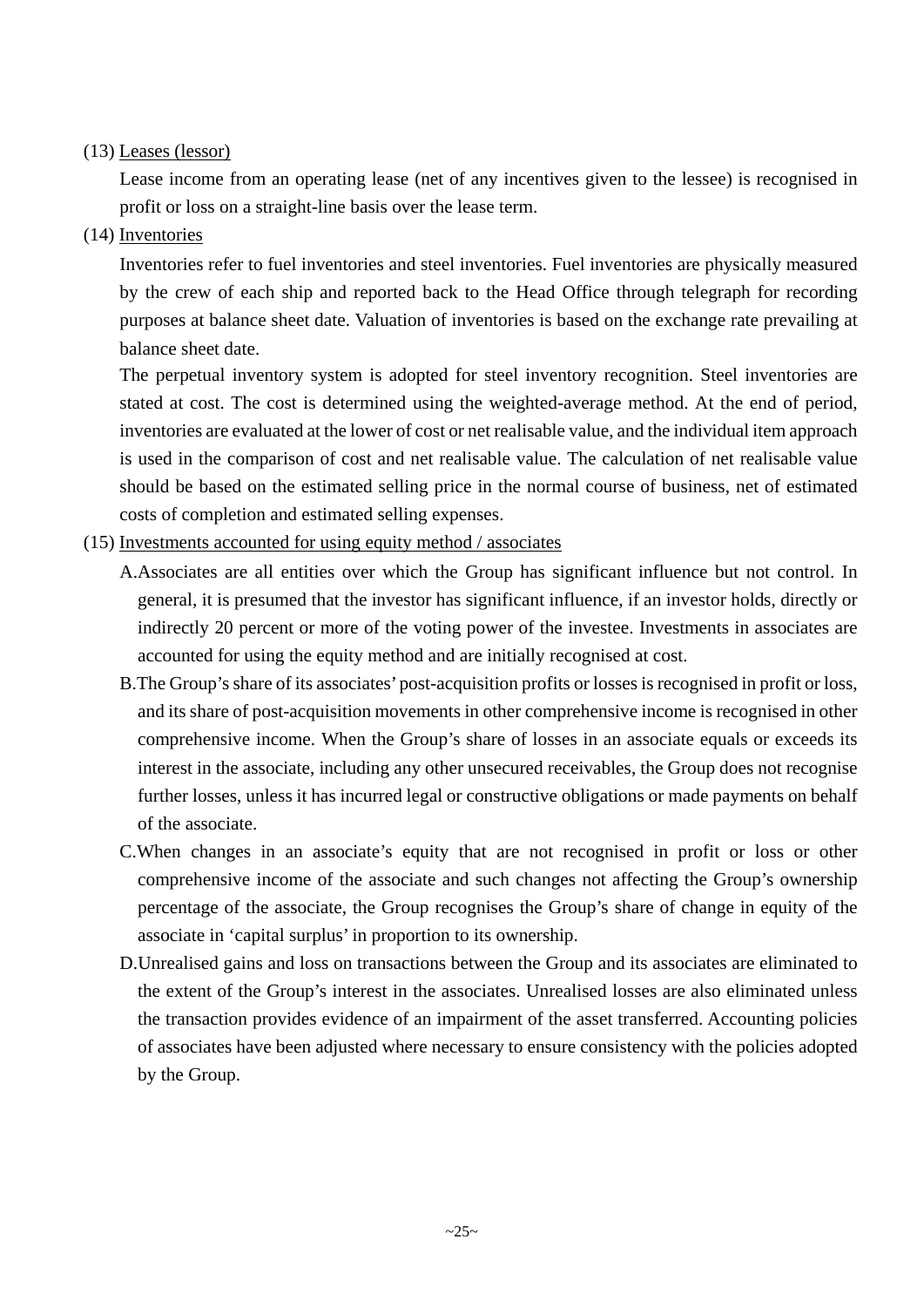- E.In the case that an associate issues new shares and the Group does not subscribe or acquire new shares proportionately, which results in a change in the Group's ownership percentage of the associate but maintains significant influence on the associate, then 'capital surplus' and 'investments accounted for using equity method' shall be adjusted for the increase or decrease of its share of equity interest. If the above condition causes a decrease in the Group's ownership percentage of the associate, in addition to the above adjustment, the amounts previously recognised in other comprehensive income in relation to the associate are reclassified to profit or loss proportionately on the same basis as would be required if the relevant assets or liabilities were disposed of.
- F.Upon loss of significant influence over an associate, the Group remeasures any investment retained in the former associate at its fair value. Any difference between fair value and carrying amount is recognised in profit or loss.
- G.When the Group disposes its investment in an associate, if it loses significant influence over this associate, the amounts previously recognised in other comprehensive income in relation to the associate, are reclassified to profit or loss, on the same basis as would be required if the relevant assets or liabilities were disposed of. If it still retains significant influence over this associate, then the amounts previously recognised in other comprehensive income in relation to the associate are reclassified to profit or loss proportionately in accordance with the aforementioned approach.
- H.When the Group disposes its investment in an associate, if it loses significant influence over this associate, the amounts previously recognised as capital surplus in relation to the associate are transferred to profit or loss. If it still retains significant influence over this associate, then the amounts previously recognised as capital surplus in relation to the associate are transferred to profit or loss proportionately.
- (16) Property, plant and equipment
	- A.Property, plant and equipment are initially recorded at cost. Borrowing costs incurred during the construction period are capitalised.
	- B.Subsequent costs are included in the asset's carrying amount or recognised as a separate asset, as appropriate, only when it is probable that future economic benefits associated with the item will flow to the Group and the cost of the item can be measured reliably. The carrying amount of the replaced part is derecognised. All other repairs and maintenance are charged to profit or loss during the financial period in which they are incurred.
	- C.Land is not depreciated. Other property, plant and equipment apply cost model and are depreciated using the straight-line method to allocate their cost over their estimated useful lives. Each part of an item of property, plant, and equipment with a cost that is significant in relation to the total cost of the item must be depreciated separately.
	- D.The assets' residual values, useful lives and depreciation methods are reviewed, and adjusted if appropriate, at each balance sheet date. If expectations for the assets' residual values and useful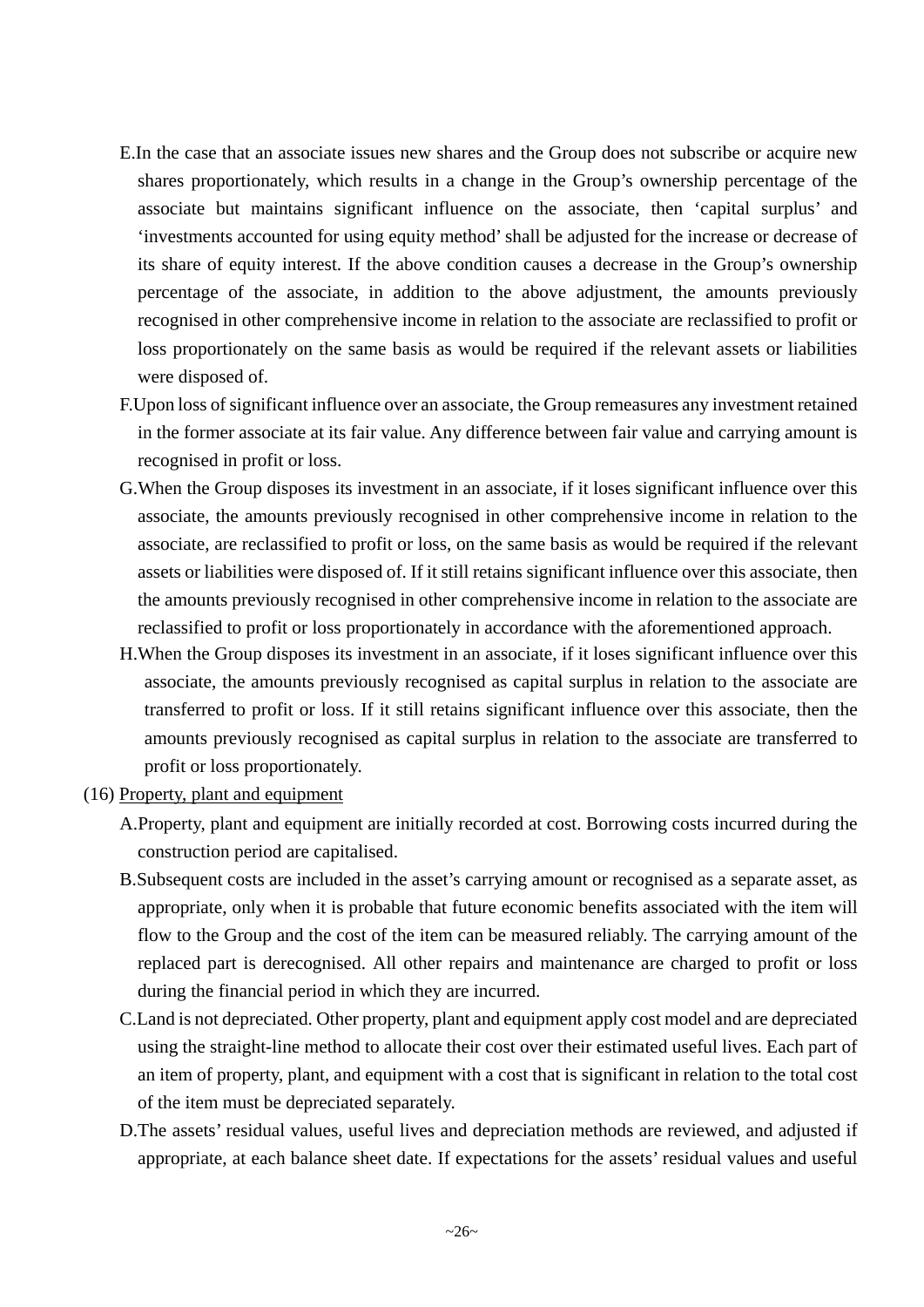lives differ from previous estimates or the patterns of consumption of the assets' future economic benefits embodied in the assets have changed significantly, any change is accounted for as a change in estimate under IAS 8, 'Accounting Policies, Changes in Accounting Estimates and Errors', from the date of the change. The estimated useful lives of property, plant and equipment are as follows:

| $20 \sim 60$ years |
|--------------------|
| $2 \sim 20$ years  |
| $18 \sim 25$ years |
| $6 \sim 10$ years  |
| $3 \sim 90$ years  |
| $2 \sim 15$ years  |
|                    |

(17) Leased assets/ leases (lessee)

A.Based on the terms of a lease contract, a lease is classified as a finance lease if the Group assumes substantially all the risks and rewards incidental to ownership of the leased asset.

- (a)A finance lease is recognised as an asset and a liability at the lease's commencement at the lower of the fair value of the leased asset or the present value of the minimum lease payments.
- (b)The minimum lease payments are apportioned between the finance charges and the reduction of the outstanding liability. The finance charges are allocated to each period over the lease term so as to produce a constant periodic rate of interest on the remaining balance of the liability.
- (c)Property, plant and equipment held under finance leases are depreciated over their estimated useful lives. If there is no reasonable certainty that the Group will obtain ownership at the end of the lease, the asset shall be depreciated over the shorter of the lease term and its useful life.
- B.Payments made under an operating lease (net of any incentives received from the lessor) are recognised in profit or loss on a straight-line basis over the lease term.
- C.The accounting treatment of sale and leaseback transactions depends on the substance of the transaction. If sale and finance leaseback is in substance a financing transaction, the difference between the sales proceeds and the carrying value of the asset is deferred and amortised to the income statement over the lease term. If the sale price is below the fair value, the difference between sale price and carrying amount should be recognised immediately except that, if a loss arising is compensated by future rent at below market price, it should be deferred and amortised in proportion to the rent payments over the period for which the asset is expected to be used. If the sale price is above the fair value, the excess of proceeds over fair value should be deferred and amortised over the period for which the asset is expected to be used.

#### (18) Investment property

An investment property is stated initially at its cost and measured subsequently using the cost model. Except for land, investment property is depreciated on a straight-line basis over its estimated useful life of  $20 \sim 60$  years.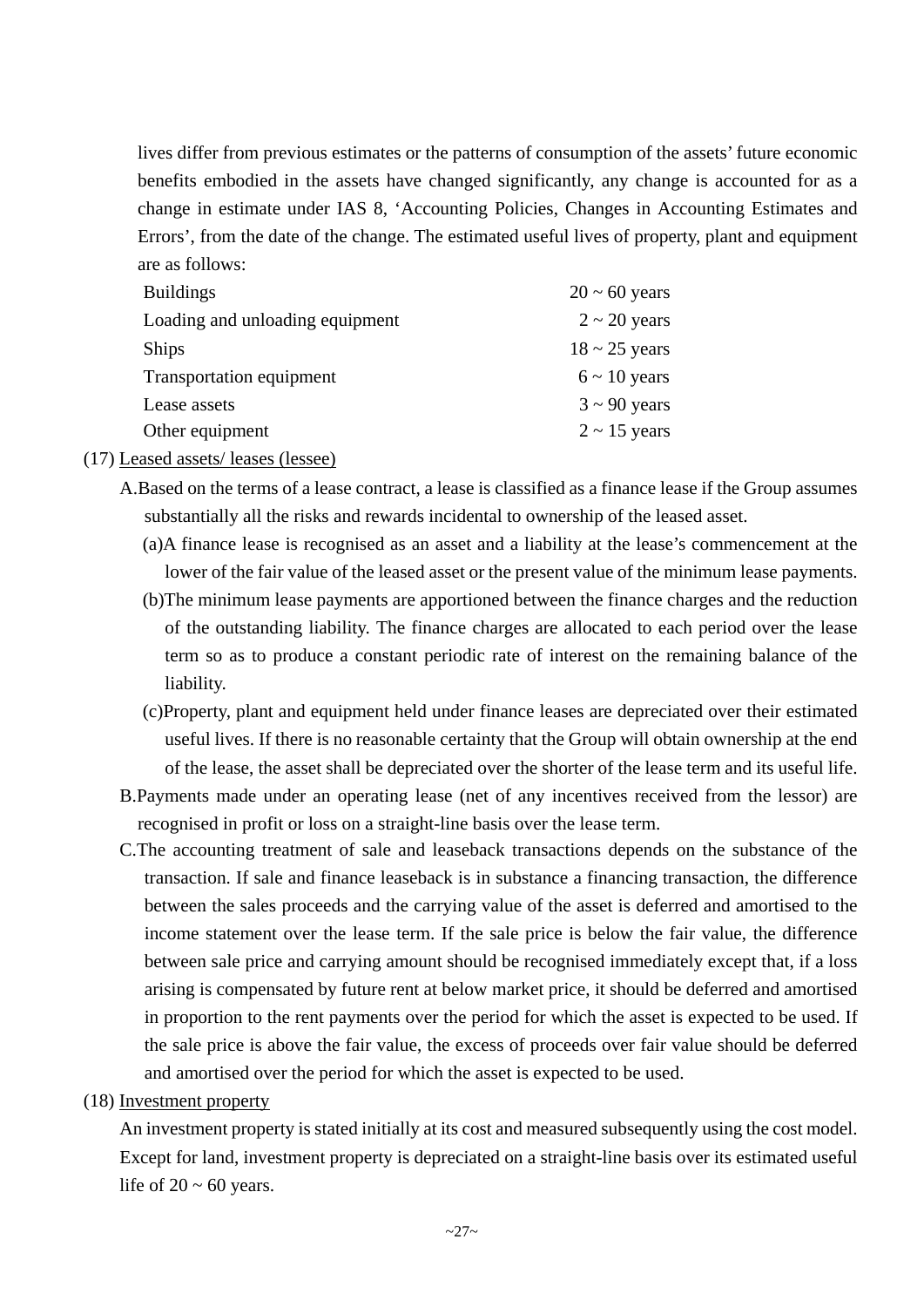#### (19) Intangible assets

Computer software is stated at cost and amortised on a straight-line basis over its estimated useful life of 3 years.

#### (20) Impairment of non-financial assets

The Group assesses at each balance sheet date the recoverable amounts of those assets where there is an indication that they are impaired. An impairment loss is recognised for the amount by which the asset's carrying amount exceeds its recoverable amount. The recoverable amount is the higher of an asset's fair value less costs to sell or value in use. When the circumstances or reasons for recognizing impairment loss for an asset in prior years no longer exist or diminish, the impairment loss is reversed. The increased carrying amount due to reversal should not be more than what the depreciated or amortised historical cost would have been if the impairment had not been recognised.

#### (21) Loans

- A.Borrowings are recognised initially at fair value, net of transaction costs incurred. Borrowings are subsequently stated at amortised cost; any difference between the proceeds (net of transaction costs) and the redemption value is recognised in profit or loss over the period of the borrowings using the effective interest method.
- B.Fees paid on the establishment of loan facilities are recognised as transaction costs of the loan to the extent that it is probable that some or all of the facility will be drawn down. In this case, the fee is deferred until the draw-down occurs. To the extent there is no evidence that it is probable that some or all of the facility will be drawn down, the fee is capitalised as a pre-payment for liquidity services and amortised over the period of the facility to which it relates.

#### (22) Accounts payable

Notes and accounts payable are obligations to pay for goods or services that have been acquired in the ordinary course of business from suppliers. They are recognised initially at fair value and subsequently measured at amortised cost using the effective interest method. However, short-term accounts payable without bearing interest are subsequently measured at initial invoice amount as effect of discounting is immaterial.

#### (23) Financial liabilities at fair value through profit or loss

A.Financial liabilities at fair value through profit or loss are financial liabilities held for trading or financial liabilities designated as at fair value through profit or loss on initial recognition. Financial liabilities are classified in this category of held for trading if acquired principally for the purpose of repurchasing in the short-term. Derivatives are also categorized as financial liabilities held for trading unless they are designated as hedges. Financial liabilities that meet one of the following criteria are designated as at fair value through profit or loss on initial recognition: (a)Hybrid (combined) contracts; or

(b)They eliminate or significantly reduce a measurement or recognition inconsistency; or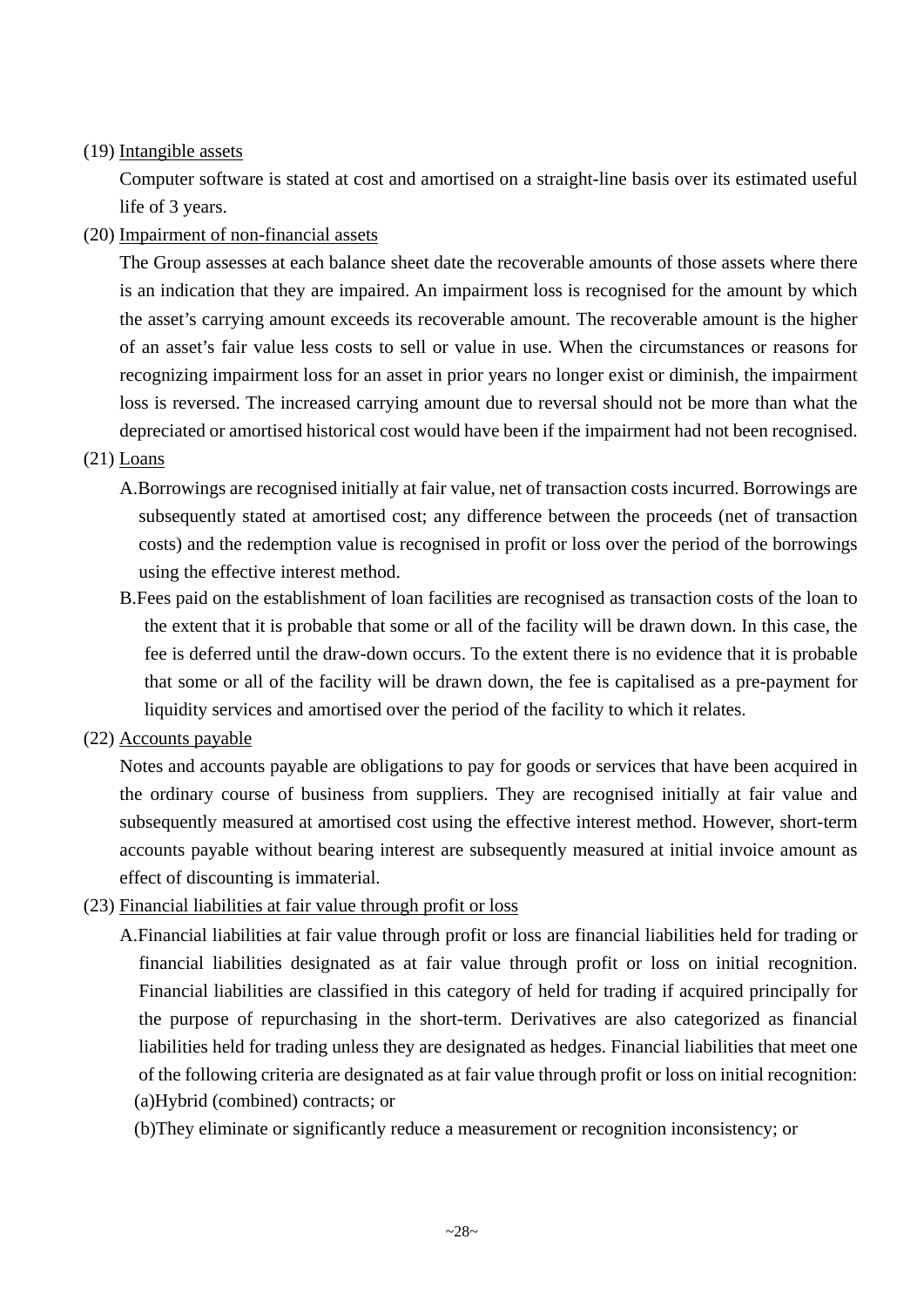- (c)They are managed and their performance is evaluated on a fair value basis, in accordance with a documented risk management policy.
- B.Financial liabilities at fair value through profit or loss are initially recognised at fair value. Related transaction costs are expensed in profit or loss. These financial liabilities are subsequently remeasured and stated at fair value, and any changes in the fair value of these financial liabilities are recognised in profit or loss. Derivative liabilities that are linked to equity instruments which do not have a quoted market price in an active market and whose fair value cannot be reliably measured, and that must be settled by delivery of such unquoted equity instruments are presented in 'financial liabilities measured at cost'.
- (24) Derecognition of financial liabilities

A financial liability is derecognised when the obligation under the liability specified in the contract is discharged or cancelled or expires.

(25) Offsetting financial instruments

Financial assets and liabilities are offset and reported in the net amount in the balance sheet when there is a legally enforceable right to offset the recognised amounts and there is an intention to settle on a net basis or realise the asset and settle the liability simultaneously.

- (26) Financial liabilities and equity instruments
	- A.Ordinary corporate bonds issued by the Group are initially recognised at fair value, net of transaction costs incurred. Ordinary corporate bonds are subsequently stated at amortised cost; any difference between the proceeds (net of transaction costs) and the redemption value is accounted for as the premium or discount on bonds payable and presented as an addition to or deduction from bonds payable, which is amortised in profit or loss as an adjustment to the 'finance costs' over the period of bond circulation using the effective interest method.
	- B.Convertible corporate bonds issued by the Group contain conversion options (that is, the bondholders have the right to convert the bonds into the Group's common shares by exchanging a fixed amount of cash for a fixed number of common shares), call options and put options. The Group classifies the bonds payable and derivative features embedded in convertible corporate bonds on initial recognition as a financial asset, a financial liability or an equity instrument. Convertible corporate bonds are accounted for as follows:
		- (a)Call options and put options embedded in convertible corporate bonds are recognised initially at net fair value as 'financial assets or financial liabilities at fair value through profit or loss'. They are subsequently remeasured and stated at fair value on each balance sheet date; the gain or loss is recognised as 'gain or loss on valuation of financial assets or financial liabilities at fair value through profit or loss'.
		- (b)Bonds payable of convertible corporate bonds is initially recognised at fair value and subsequently stated at amortised cost. Any difference between the proceeds and the redemption value is accounted for as the premium or discount on bonds payable and presented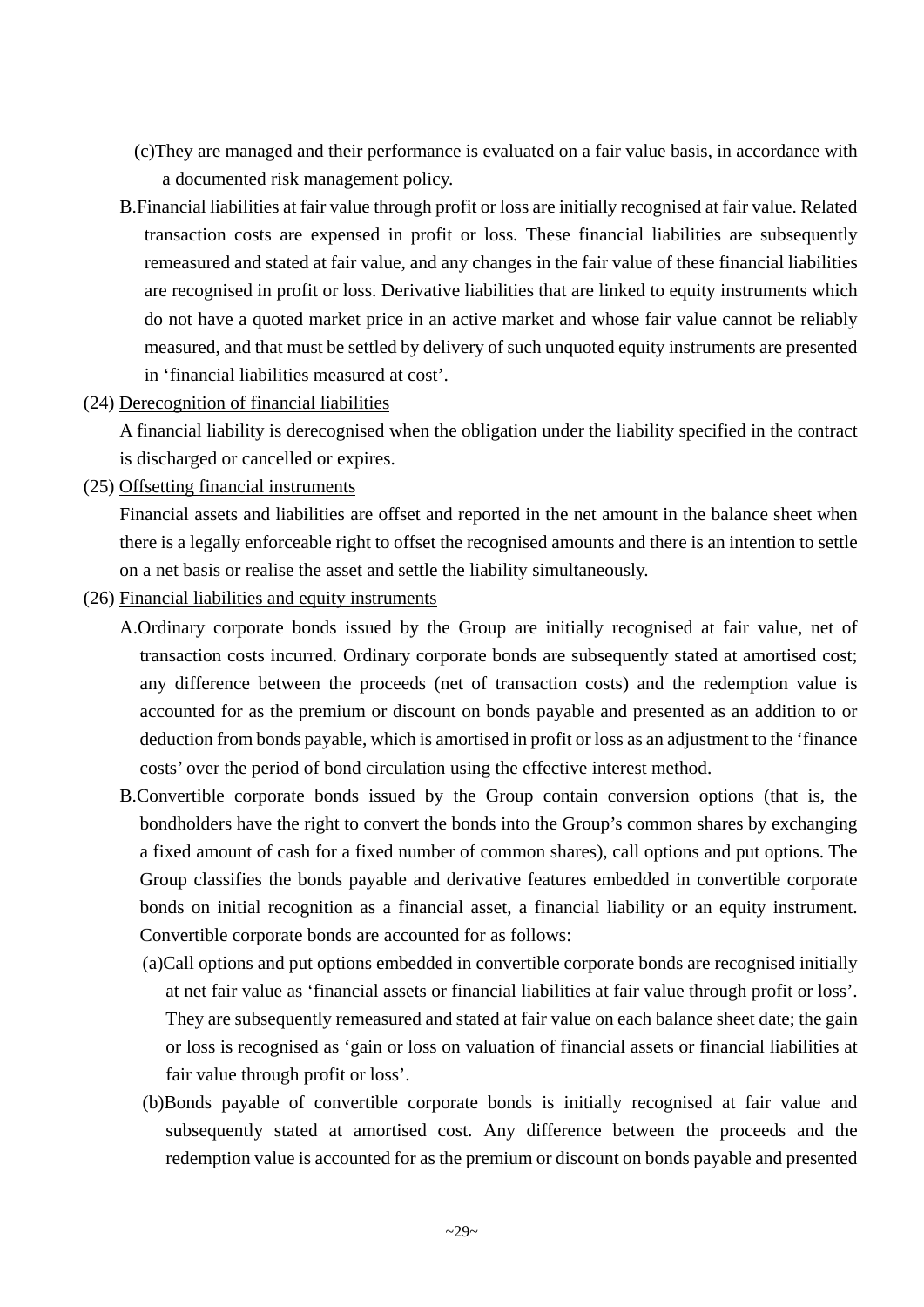as an addition to or deduction from bonds payable, which is amortised in profit or loss as an adjustment to the 'finance costs' over the period of bond circulation using the effective interest method.

- (c)Conversion options embedded in convertible corporate bonds issued by the Group, which meet the definition of an equity instrument, are initially recognised in 'capital surplus—stock warrants' at the residual amount of total issue price less amounts of 'financial assets or financial liabilities at fair value through profit or loss' and 'bonds payable—net' as stated above. Conversion options are not subsequently remeasured.
- (d)Any transaction costs directly attributable to the issuance of convertible corporate bonds are allocated to the liability and equity components in proportion to the allocation of proceeds.
- (e)When bondholders exercise conversion options, the liability component of the bonds (including 'bonds payable' and 'financial assets or financial liabilities at fair value through profit or loss') shall be remeasured on the conversion date. The book value of common shares issued due to the conversion shall be based on the adjusted book value of the abovementioned liability component plus the book value of capital surplus - stock warrants.
- (27) Derivative financial instruments and hedging activities
	- A.Derivatives are initially recognised at fair value on the date a derivative contract is entered into and are subsequently remeasured at their fair value. Any changes in the fair value are recognised in profit or loss.
	- B.The Group designates certain derivatives as hedges of a particular risk associated with a recognised asset or liability or a highly probable forecast transaction (cash flow hedge).
	- C.The Group documents at the inception of the transaction the relationship between hedging instruments and hedged items, as well as its risk management objectives and strategy for undertaking various hedging transactions. The Group also documents its assessment, both at hedge inception and on an ongoing basis, of whether the derivatives that are used in hedging transactions are highly effective in offsetting changes in fair values or cash flows of hedged items.
	- D.The full fair value of a hedging derivative is classified as a non-current asset or liability when the remaining maturity of the hedged item is more than 12 months, and as a current asset or liability when the remaining maturity of the hedged item is less than 12 months. Trading derivatives are classified as current assets or liabilities.
	- E.Cash flow hedge
		- (a)The effective portion of changes in the fair value of derivatives that are designated and qualified as cash flow hedges is recognised in other comprehensive income. The gain or loss relating to the ineffective portion is recognised immediately in the statement of comprehensive income within 'other gains and losses'.
		- (b)Amounts accumulated in other comprehensive income are reclassified into profit or loss in the periods when the hedged item affects profit or loss. The gain or loss relating to the effective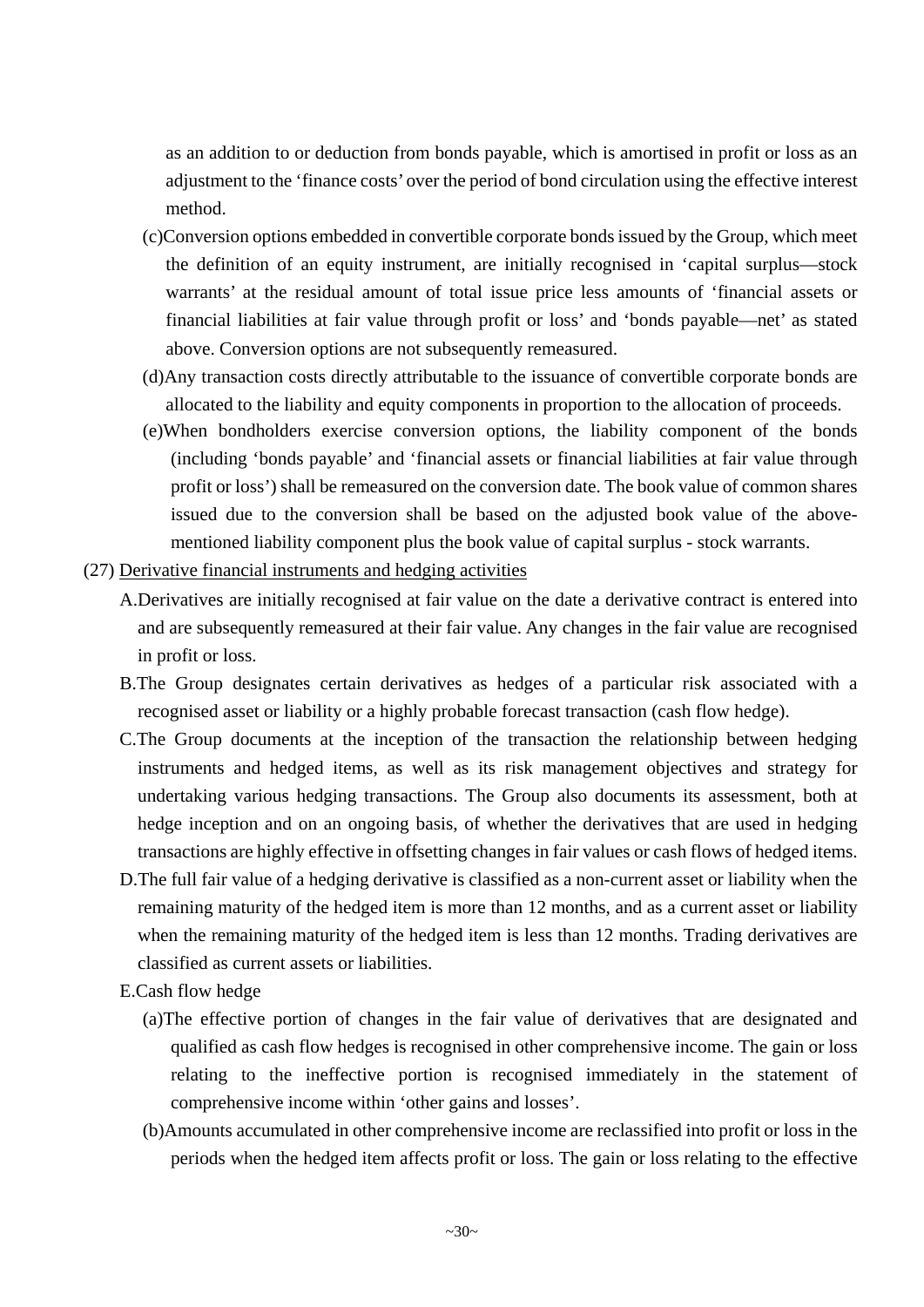portion of interest rate swaps hedging variable rate borrowings is recognised in the statement of comprehensive income within 'finance costs'. However, when the forecast transaction that is hedged results in the recognition of a non-financial asset or financial liability, the gains and losses previously deferred in other comprehensive income are reclassified into profit or loss in the periods when the asset acquired or the liability assumed affects profit or loss. The deferred amounts are ultimately recognised in operating costs.

(c)When a hedging instrument expires, or is sold, cancelled or executed, or when a hedge no longer meets the criteria for hedge accounting, any cumulative gain or loss existing in other comprehensive income at that time remains in other comprehensive income. When a forecast transaction occurs or is no longer expected to occur, the cumulative gain or loss that was reported in other comprehensive income is transferred to profit or loss in the periods when the hedged forecast cash flow affects profit or loss.

#### (28) Employee benefits

#### A.Short-term employee benefits

Short-term employee benefits are measured at the undiscounted amount of the benefits expected to be paid in respect of service rendered by employees in a period and should be recognised as expenses in that period when the employees render service.

#### B.Pensions

#### (a)Defined contribution plans

For defined contribution plans, the contributions are recognised as pension expenses when they are due on an accrual basis. Prepaid contributions are recognised as an asset to the extent of a cash refund or a reduction in the future payments.

#### (b)Defined benefit plans

i. Net obligation under a defined benefit plan is defined as the present value of an amount of pension benefits that employees will receive on retirement for their services with the Group in current period or prior periods. The liability recognised in the balance sheet in respect of defined benefit pension plans is the present value of the defined benefit obligation at the balance sheet date less the fair value of plan assets, together with adjustments for unrecognised past service costs. The defined benefit net obligation is calculated annually by independent actuaries using the projected unit credit method. The rate used to discount is determined by using interest rates of high-quality corporate bonds that are denominated in the currency in which the benefits will be paid, and that have terms to maturity approximating to the terms of the related pension liability; when there is no deep market in high-quality corporate bonds, the Group uses interest rates of government bonds (at the balance sheet date) instead.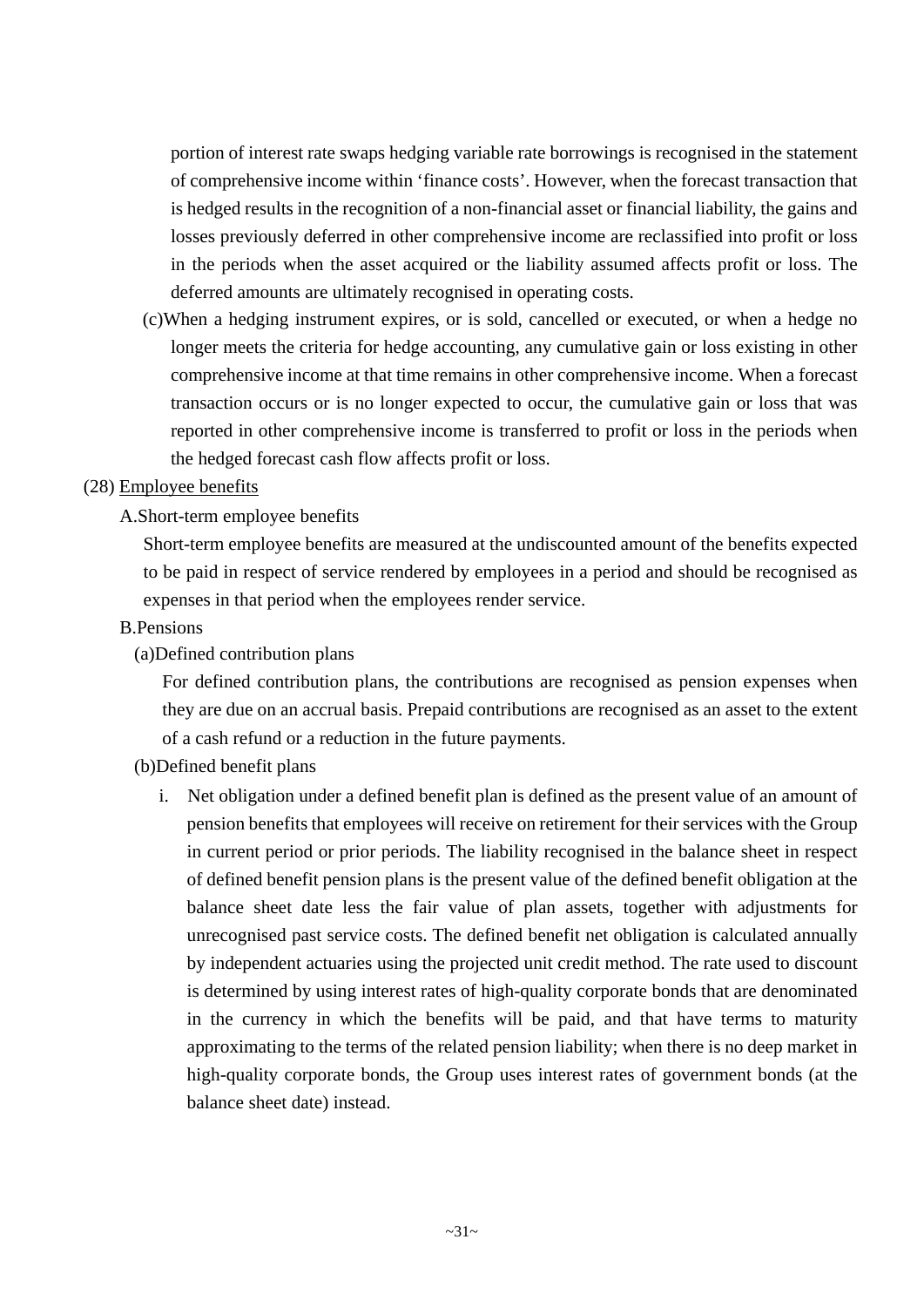- ii. Actuarial gains and losses arising on defined benefit plans are recognised in other comprehensive income in the period in which they arise and adjust to undistributed earnings.
- iii. Past service costs are recognised immediately in profit or loss.
- iv. Pension cost for the interim period is calculated on a year-to-date basis by using the pension cost rate derived from the actuarial valuation at the end of the prior financial year, adjusted for significant market fluctuations since that time and for significant curtailments, settlements, or other significant one-off events. And, the related information is disclosed accordingly.
- C.Termination benefits

Termination benefits are employee benefits provided in exchange for the termination of employment as a result from either the Group's decision to terminate an employee's employment before the normal retirement date, or an employee's decision to accept an offer of redundancy benefits in exchange for the termination of employment. The Group recognises termination benefits when it is demonstrably committed to a termination, when it has a detailed formal plan to terminate the employment of current employees and when it can no longer withdraw the plan. In the case of an offer made by the Group to encourage voluntary termination of employment, the termination benefits are recognised as expenses only when it is probable that the employees are expected to accept the offer and the number of the employees taking the offer can be reliably estimated. Benefits falling due more than 12 months after balance sheet date are discounted to their present value.

D. Employees' compensation and directors' and supervisors' remuneration

Employees' compensation and directors' and supervisors' remuneration are recognized as expenses and liabilities, provided that such recognition is required under legal obligation or constructive obligation and those amounts can be reliably estimated. Any difference between the resolved amounts and the subsequently actual distributed amounts is accounted for as changes in estimates. If employee compensation is paid by shares, the Group calculates the number of shares based on the closing price at the previous day of the board meeting resolution.

#### (29) Income tax

A.The tax expense for the period comprises current and deferred tax. Tax is recognised in profit or loss, except to the extent that it relates to items recognised in other comprehensive income or items recognised directly in equity, in which cases the tax is recognised in other comprehensive income or equity.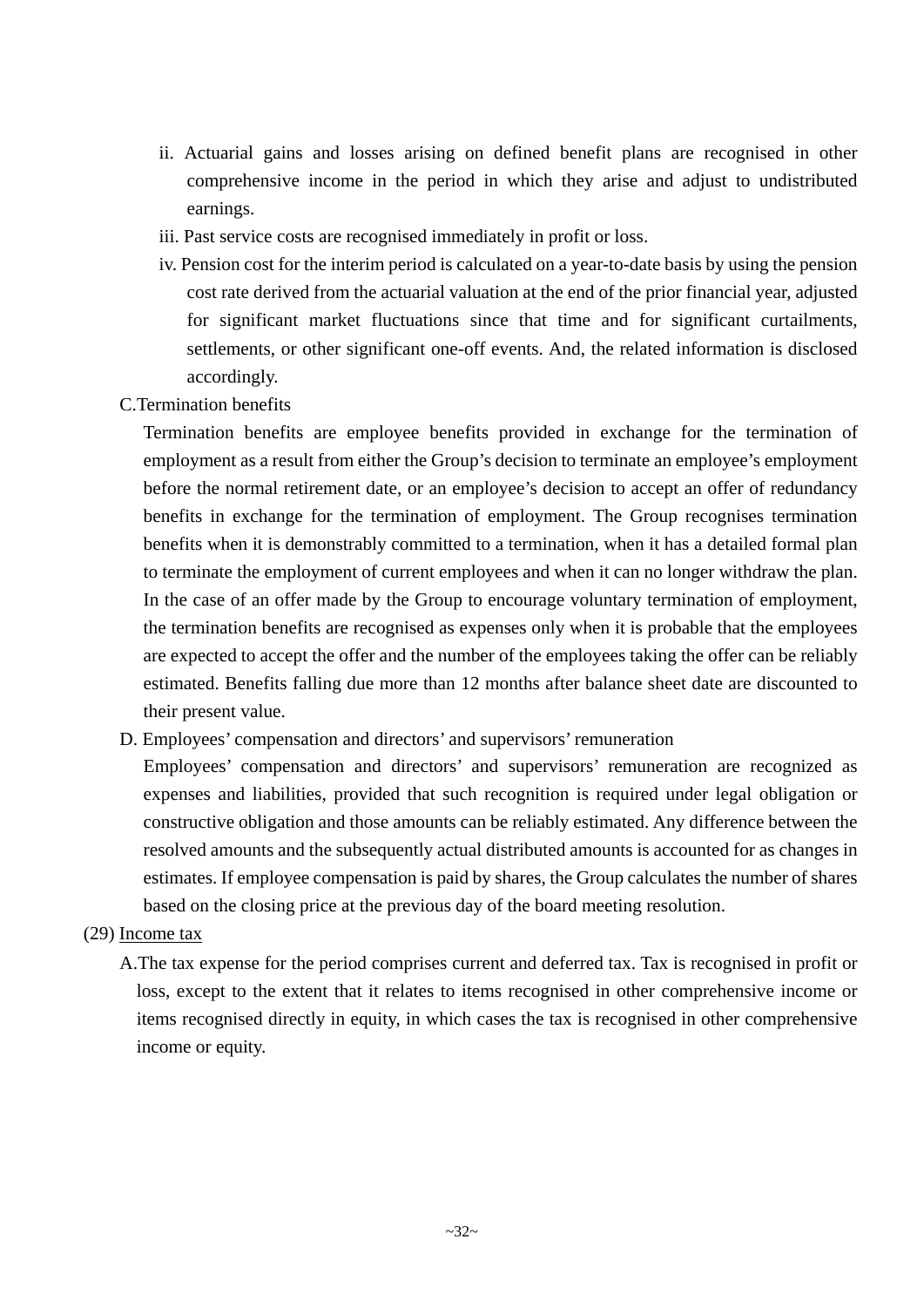- B.The current income tax expense is calculated on the basis of the tax laws enacted or substantively enacted at the balance sheet date in the countries where the Company and its subsidiaries operate and generate taxable income. Management periodically evaluates positions taken in tax returns with respect to situations in accordance with applicable tax regulations. It establishes provisions where appropriate based on the amounts expected to be paid to the tax authorities. An additional 10% tax is levied on the unappropriated retained earnings and is recorded as income tax expense in the year the stockholders resolve to retain the earnings.
- C.Deferred income tax is recognised, using the balance sheet liability method, on temporary differences arising between the tax bases of assets and liabilities and their carrying amounts in the consolidated balance sheet. Deferred income tax is provided on temporary differences arising on investments in subsidiaries and associates, except where the timing of the reversal of the temporary difference is controlled by the Group and it is probable that the temporary difference will not reverse in the foreseeable future. Deferred income tax is determined using tax rates and laws that have been enacted or substantially enacted by the balance sheet date and are expected to apply when the related deferred income tax asset is realised or the deferred income tax liability is settled.
- D.Deferred income tax assets are recognised only to the extent that it is probable that future taxable profit will be available against which the temporary differences can be utilized. At each balance sheet date, unrecognised and recognised deferred income tax assets are reassessed.
- E.Current income tax assets and liabilities are offset and the net amount reported in the balance sheet when there is a legally enforceable right to offset the recognised amounts and there is an intention to settle on a net basis or realise the asset and settle the liability simultaneously. Deferred income tax assets and liabilities are offset on the balance sheet when the entity has the legally enforceable right to offset current tax assets against current tax liabilities and they are levied by the same taxation authority on either the same entity or different entities that intend to settle on a net basis or realise the asset and settle the liability simultaneously.
- F. A deferred tax asset shall be recognised for the carryforward of unused tax credits resulting from acquisitions of equipment or technology, research and development expenditures and equity investments to the extent that it is possible that future taxable profit will be available against which the unused tax credits can be utilised.
- G.The interim period income tax expense is recognised based on the estimated average annual effective income tax rate expected for the full financial year applied to the pretax income of the interim period, and the related information is disclosed accordingly.

#### (30) Dividends

Dividends are recorded in the Company's financial statements in the period in which they are approved by the Company's shareholders. Cash dividends are recorded as liabilities; stock dividends are recorded as stock dividends to be distributed and are reclassified to ordinary shares on the effective date of new shares issuance.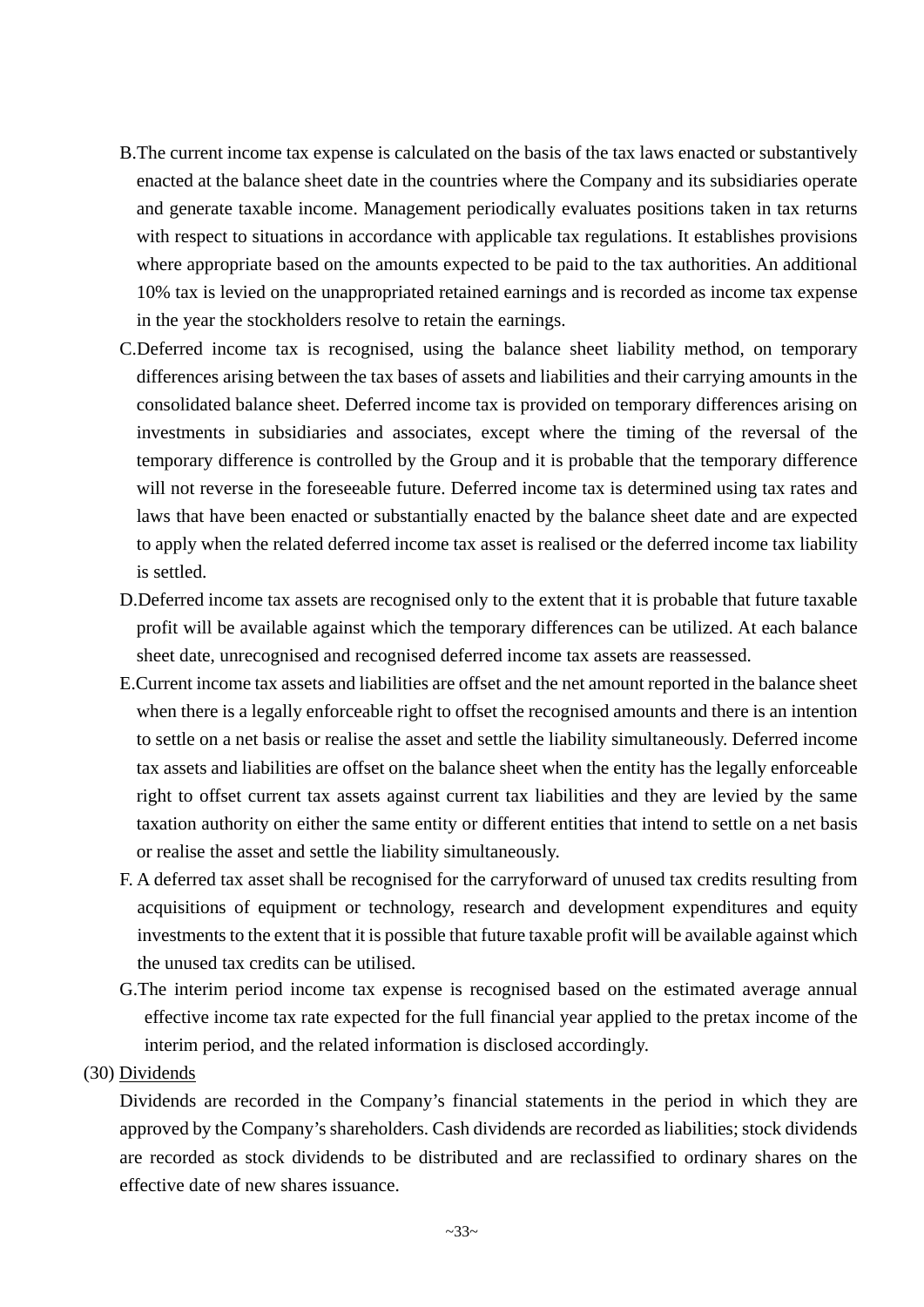#### (31) Revenue recognition

#### A.Sales of goods

Revenue is measured at the fair value of the consideration received or receivable taking into account of business tax, returns, rebates and discounts for the sale of goods to external customers in the ordinary course of the Group's activities. Revenue arising from the sales of goods should be recognised when the Group has delivered the goods to the customer, the amount of sales revenue can be measured reliably and it is probable that the future economic benefits associated with the transaction will flow to the entity. The delivery of goods is completed when the significant risks and rewards of ownership have been transferred to the customer, the Group retains neither continuing managerial involvement to the degree usually associated with ownership nor effective control over the goods sold, and the customer has accepted the goods based on the sales contract or there is objective evidence showing that all acceptance provisions have been satisfied.

#### B.Sales of services

Revenue from delivering services is recognised under the percentage-of-completion method when the outcome of services provided can be estimated reliably. The stage of completion of a service contract is measured by the percentage of the actual services performed as of the financial reporting date to the total services to be performed. If the outcome of a service contract cannot be estimated reliably, contract revenue should be recognised only to the extent that contract costs incurred are likely to be recoverable.

#### (32) Operating segments

Operating segments are reported in a manner consistent with the internal reporting provided to the chief operating decision-maker. The chief operating decision-maker is responsible for allocating resources and assessing performance of the operating segments.

## 5. CRITICAL ACCOUNTING JUDGEMENTS, ESTIMATES AND KEY SOURCES OF ASSUMPTION UNCERTAINTY

The preparation of these consolidated financial statements requires management to make critical judgements in applying the Group's accounting policies and make critical assumptions and estimates concerning future events. Assumptions and estimates may differ from the actual results and are continually evaluated and adjusted based on historical experience and other factors. Such assumptions and estimates have a significant risk of causing a material adjustment to the carrying amounts of assets and liabilities within the next financial year; and the related information is addressed below:

(33) Critical judgements in applying the Group's accounting policies

Financial assets—impairment of equity investments

The Group follows the guidance of IAS 39 to determine whether a financial asset—equity investment is impaired. This determination requires significant judgement. In making this judgement, the Group evaluates, among other factors, the duration and extent to which the fair value of an equity investment is less than its cost and the financial health of and short-term business outlook for the investee,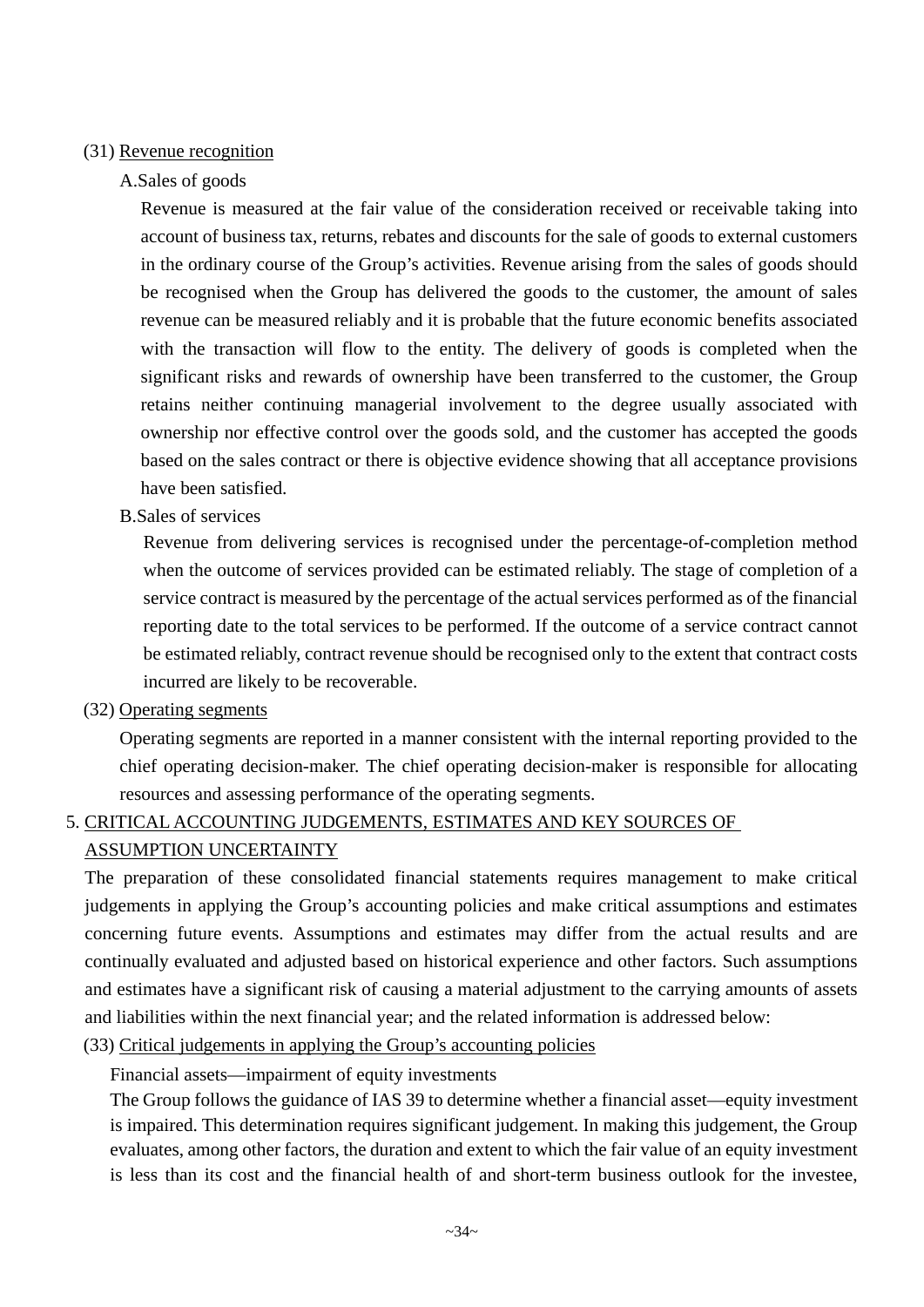including factors such as industry and sector performance, changes in technology, operation and financing cash flow.

If the decline of the fair value of an individual equity investment below cost was considered significant or prolonged, the Group would transfer the accumulated fair value adjustments recognised in other comprehensive income on the impaired available-for-sale financial assets to profit or loss or being the recognition of the impairment loss on the impaired financial assets measured at cost in profit or loss.

#### (34) Critical accounting estimates and assumptions

A.Revenue recognition

Revenue from delivering services and related costs are recognised under the percentage-ofcompletion method when the outcome of services provided can be estimated reliably. The stage of completion of a service contract is measured by the percentage of the actual services performed as of the financial reporting date to the total services to be performed.

B.Impairment assessment of tangible and intangible assets (excluding goodwill)

The Group assesses impairment based on its subjective judgement and determines the separate cash flows of a specific group of assets, useful lives of assets and the future possible income and expenses arising from the assets depending on how assets are utilized and industrial characteristics. Any changes of economic circumstances or estimates due to the change of Group strategy might cause material impairment on assets in the future.

As of March 31, 2017, the Group had property, plant, equipment and intangible assets amounting to \$93,598,444 and 111,574, respectively.

C.Impairment assessment of investments accounted for using equity method

The Group assesses the impairment of an investment accounted for using equity method as soon as there is any indication that it might have been impaired and its carrying amount cannot be recoverable. The Group assesses the recoverable amounts of an investment accounted for using equity method based on the present value of the Group's share of expected future cash flows of the investee, and analyzes the reasonableness of related assumptions.

D. Realisability of deferred tax assets

Deferred tax assets are recognised only to the extent that it is probable that future taxable profit will be available against which the deductible temporary differences can be utilised. Assessment of the realisability of deferred tax assets involves critical accounting judgements and estimates of the management, including the assumptions of expected future sales revenue growth rate and profit rate, available tax credits, tax planning, etc. Any variations in global economic environment, industrial environment, and laws and regulations might cause material adjustments to deferred tax assets.

As of March 31 2017, the Group recognised deferred tax assets amounting to \$740,676.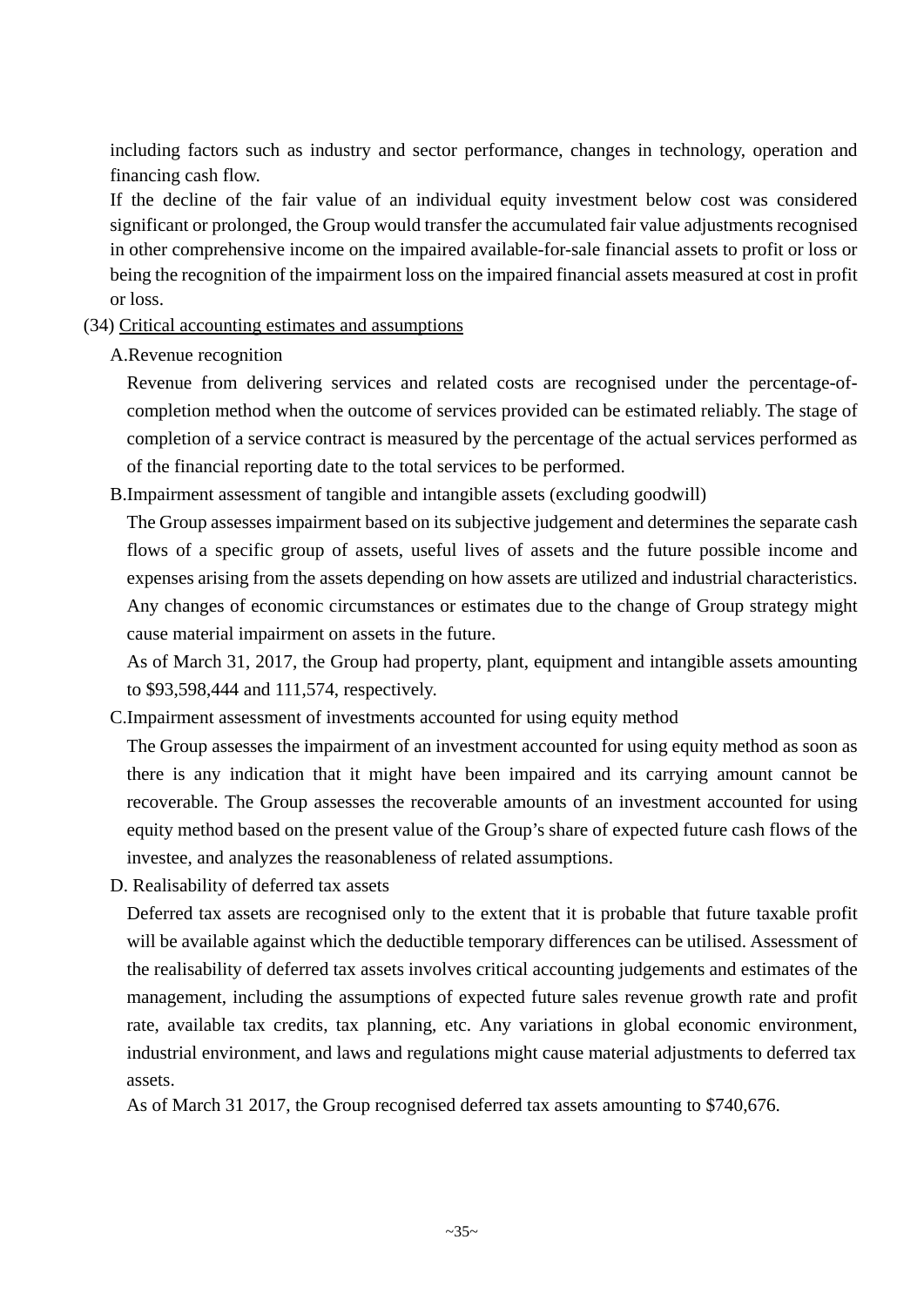E. Financial assets—fair value measurement of unlisted stocks without active market

The fair value of unlisted stocks held by the Group that are not traded in an active market is determined considering those companies' recent funding raising activities, fair value assessment of other companies of the same type, market conditions and other economic indicators existing on balance sheet date. Any changes in these judgements and estimates will impact the fair value measurement of these unlisted stocks. Please refer to Note 12(3) for the financial instruments fair value information.

As of March 31, 2016, the carrying amount of unlisted stocks without active market was \$1,096,256. 6. DETAILS OF SIGNIFICANT ACCOUNTS

(1) Cash and cash equivalents

|                             | March 31, 2017 |    | December 31, 2016 |               | March 31, 2016 |  |
|-----------------------------|----------------|----|-------------------|---------------|----------------|--|
| Cash on hand and petty cash | \$<br>14,758   | -S | 17,294            | $\mathcal{S}$ | 18,329         |  |
| Checking accounts and       |                |    |                   |               |                |  |
| demand deposits             | 5,617,206      |    | 5,625,604         |               | 4,856,017      |  |
| Time deposits               | 27,352,922     |    | 28,770,551        |               | 28,864,344     |  |
|                             | 32,984,886     |    | 34,413,449        | \$            | 33,738,690     |  |

A.The Group transacts with a variety of financial institutions all with high credit quality to disperse

credit risk, so it expects that the probability of counterparty default is remote.

B.The Group has no cash and cash equivalents pledged to others.

#### (2) Financial assets at fair value through profit or loss

| Items                             |                          |      |       | March 31, 2017 December 31, 2016 March 31, 2016 |
|-----------------------------------|--------------------------|------|-------|-------------------------------------------------|
| Current items:                    |                          |      |       |                                                 |
| Financial assets held for trading |                          |      |       |                                                 |
| Beneficiary certificate           | -                        | - \$ | $- S$ | 700,385                                         |
| Valuation adjustment              | $\overline{\phantom{0}}$ |      |       | 167                                             |
|                                   | $\overline{\phantom{0}}$ |      |       | 700,552                                         |

A.The Group recognised net gain of \$167 on financial assets held for trading for the three-month period ended March 31, 2016.

B.The counterparties of the Group's debt instrument investments have good credit quality.

C.The Group has no financial assets at fair value through profit or loss pledged to others.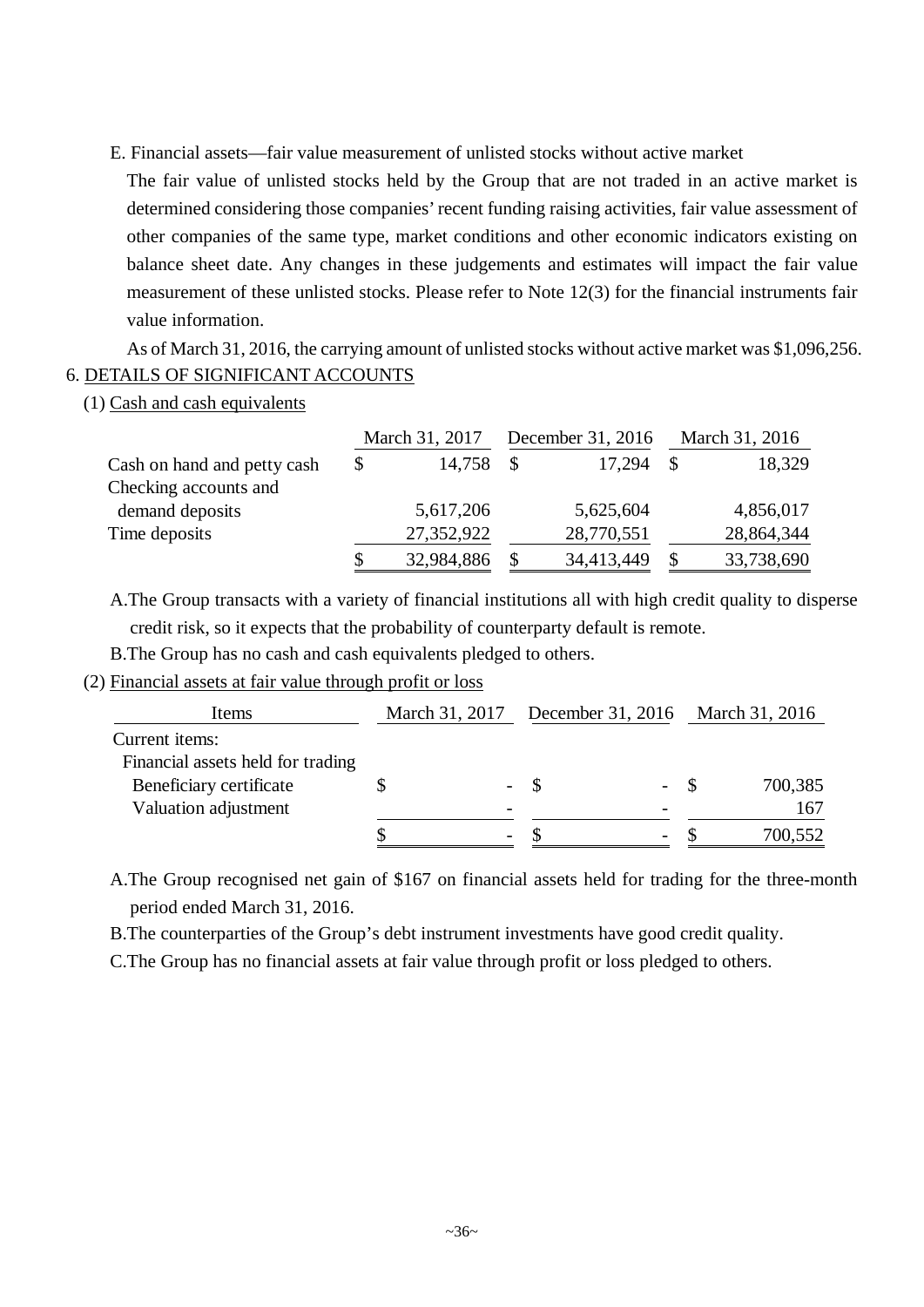### (3) Available-for-sale financial assets

| Items                       | March 31, 2017  |               | December 31, 2016 | March 31, 2016 |           |
|-----------------------------|-----------------|---------------|-------------------|----------------|-----------|
| Non-current items:          |                 |               |                   |                |           |
| Listed (TSE and OTC) stocks | \$<br>999,746   | - \$          | 1,023,088         | -S             | 490,801   |
| Emerging stocks             |                 |               |                   |                | 532,287   |
| Unlisted stocks             | 256,518         |               | 266,779           |                | 269,964   |
|                             | 1,256,264       |               | 1,289,867         |                | 1,293,052 |
| Valuation adjustment        | 1,563,480       |               | 1,404,959         |                | 1,575,926 |
|                             | \$<br>2,819,744 | $\mathcal{S}$ | 2,694,826         |                | 2,868,978 |

A.The Group recognised net gain of \$158,521 and \$295,651 in other comprehensive income for fair value change for the three-month period ended March 31, 2017 and 2016, respectively.

B. The Company originally owned the emerging stock of Taiwan High Speed Rail Corporation which was firstly publicly traded on October 27, 2016. However, for the year ended December 31, 2015, the Company assessed that there had been objective evidence of impairment given that the market price of the shares continuously fell. The Company then recognised \$717,713 as impairment loss in 2015. .

C.The Group recognised impairment loss of \$3,699 on unlisted stocks.

D.The Group has no available-for-sale assets pledged to others.

(4) Held-to-maturity financial assets

| Items              |   | March 31, 2017 | December 31, 2016 March 31, 2016 |         |
|--------------------|---|----------------|----------------------------------|---------|
| Current items:     |   |                |                                  |         |
| Financial bonds    | S | 50,000         | 170,000                          | 320,000 |
| Non-current items: |   |                |                                  |         |
| Financial bonds    |   | 50,000         | 50,000                           | 100,000 |

A.The Group recognised interest income of \$723 and \$2,720 for amortised cost in profit or loss for the three-month period ended March 31, 2017 and 2016, respectively.

B.The counterparties of the Group's investments have good credit quality.

C.The Group has no held-to-maturity financial assets held by the Group pledged to others.

#### (5) Accounts receivable, net

|                               |                 | March 31, 2017 December 31, 2016 March 31, 2016 |           |
|-------------------------------|-----------------|-------------------------------------------------|-----------|
| Accounts receivable           | $10,642,710$ \$ | 11,671,670 \$                                   | 9,022,225 |
| Less: allowance for bad debts | $82,687$ )      | 99,075)                                         | 17,891)   |
|                               | $10,560,023$ \$ | 11,572,595 \$                                   | 9,004,334 |

A.The credit quality of accounts receivable that were neither past due nor impaired was in the following categories based on the Group's credit quality control policy.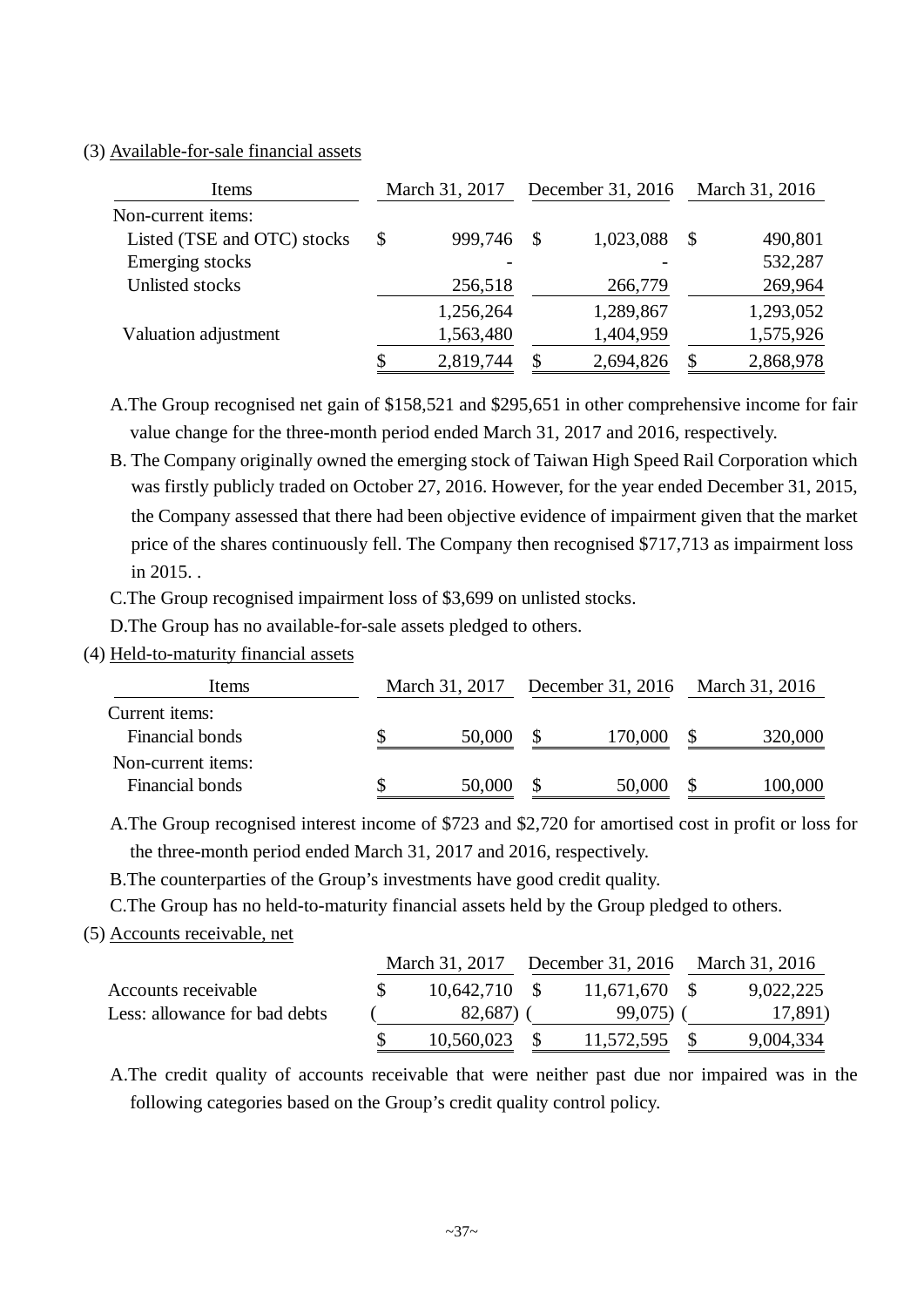|         | March 31, 2017 | December 31, 2016 | March 31, 2016 |
|---------|----------------|-------------------|----------------|
| Group 1 | 1,065,062      | 1,284,920         | 855,250        |
| Group 2 | 8,329,422      | 8,806,443         | 7,274,532      |
|         | 9,394,484      | 10,091,363        | 8,129,782      |

Note:

Group1: Low risk: The Group's ten largest customers, with sound performance and high transparency of financial information, are approved based on the Group's credit quality control policy.

Group 2: General risk.

B.The ageing analysis of accounts receivable that were past due but not impaired is as follows:

|                  | March 31, 2017 | December 31, 2016 | March 31, 2016 |
|------------------|----------------|-------------------|----------------|
| Up to 30 days    | 983,200        | 1,232,006         | 573,131        |
| $31$ to 180 days | 182,339        | 249,226           | 301,421        |
|                  | 1,165,539      | 1,481,232         | 874,552        |

The above ageing analysis was based on past due date.

C.Movement analysis of financial assets that were impaired is as follows:

- (a)As of March 31, 2017, December 31, 2016 and March 31, 2016, the Group's accounts receivable that were impaired amounted to \$82,687, \$99,075 and \$17,891 respectively.
- (b)Movements on the Group provision for impairment of accounts receivable are as follows:

|                              | 2017 |                      |               |                          |     |         |  |  |  |
|------------------------------|------|----------------------|---------------|--------------------------|-----|---------|--|--|--|
|                              |      | Individual provision |               | Group provision          |     | Total   |  |  |  |
| At January 1                 | (\$  | 99,075)              | $\mathcal{S}$ | $\overline{\phantom{0}}$ | (\$ | 99,075) |  |  |  |
| Provision for impairment     |      | 7,567)               |               |                          |     | 7,567)  |  |  |  |
| Reversal of impairment       |      | 19,096               |               |                          |     | 19,096  |  |  |  |
| Net exchange differences     |      | 4,859                |               |                          |     | 4,859   |  |  |  |
| At March 31                  | `\$  | 82,687)              | \$            |                          | (\$ | 82,687) |  |  |  |
|                              |      |                      | 2016          |                          |     |         |  |  |  |
|                              |      | Individual provision |               | Group provision          |     | Total   |  |  |  |
| At January 1                 | (\$  | 30,772)              | $\mathcal{S}$ | $\overline{\phantom{0}}$ | (   | 30,772) |  |  |  |
| Provision for impairment     |      | 219)                 |               | -                        |     | 219)    |  |  |  |
| Reversal of impairment       |      | 13,620               |               |                          |     | 13,620  |  |  |  |
| Write-offs during the period |      | 46                   |               |                          |     | 46      |  |  |  |
| Net exchange differences     |      | 566)                 |               |                          |     | 566)    |  |  |  |
| At March 31                  | \$   | 17,891)              |               |                          | (\$ | 17,891) |  |  |  |

D.The Group does not hold any collateral as security.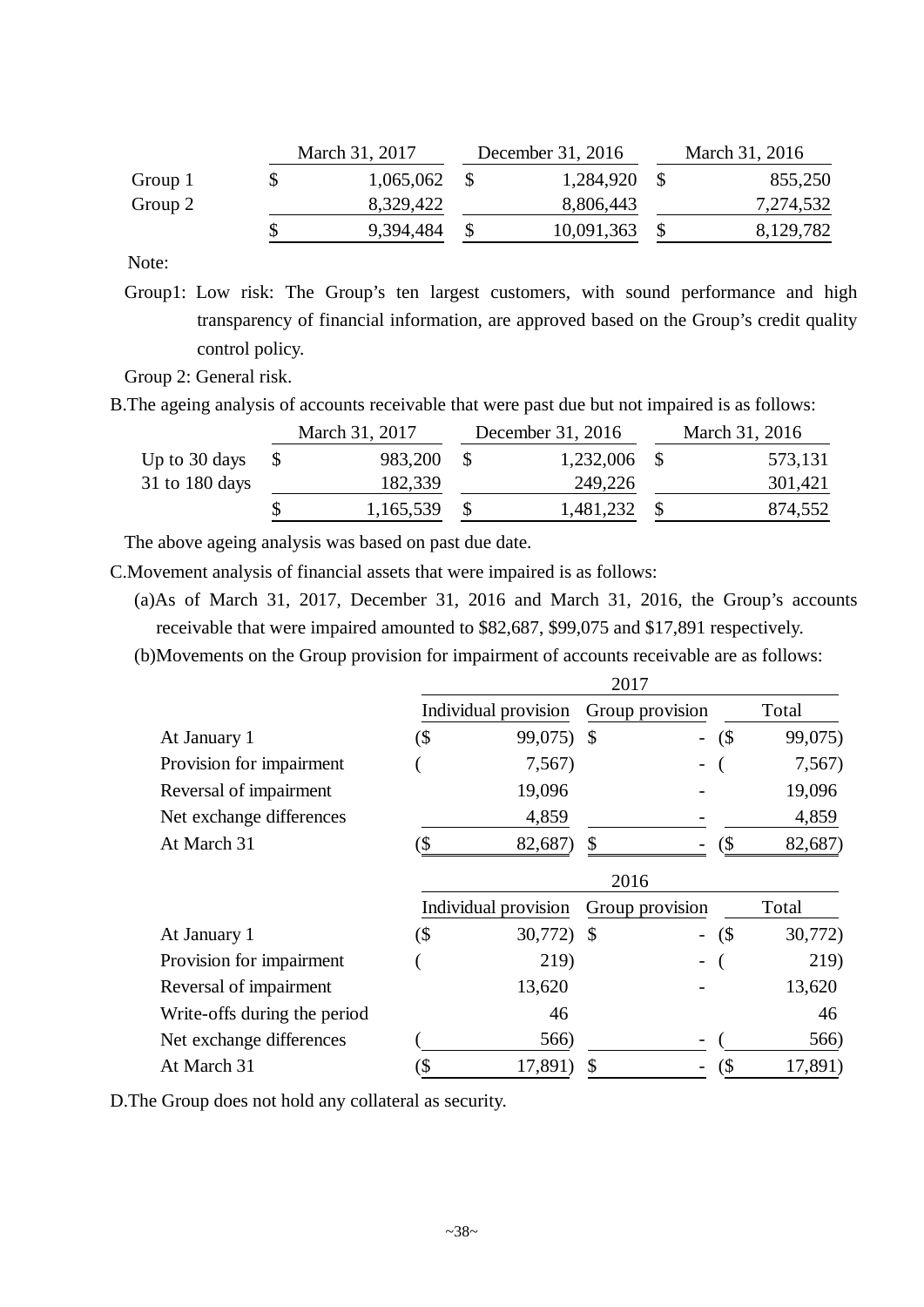#### (6) Inventories

|                               |                            |               | March 31, 2017                  |               |                      |  |  |  |
|-------------------------------|----------------------------|---------------|---------------------------------|---------------|----------------------|--|--|--|
|                               | Cost                       |               | Allowance for<br>valuation loss |               | Book value           |  |  |  |
| Ship fuel<br>Steel and others | \$<br>2,736,192<br>336,996 | $\mathcal{S}$ | $\overline{a}$                  | \$            | 2,736,192<br>336,996 |  |  |  |
|                               | \$<br>3,073,188            | \$            |                                 | \$            | 3,073,188            |  |  |  |
|                               |                            |               | December 31, 2016               |               |                      |  |  |  |
|                               |                            |               | Allowance for                   |               |                      |  |  |  |
|                               | Cost                       |               | valuation loss                  |               | Book value           |  |  |  |
| Ship fuel                     | \$<br>2,782,953            | \$            |                                 | \$            | 2,782,953            |  |  |  |
| Steel and others              | 391,967                    |               |                                 |               | 391,967              |  |  |  |
|                               | \$<br>3,174,920            | \$            |                                 | \$            | 3,174,920            |  |  |  |
|                               | March 31, 2016             |               |                                 |               |                      |  |  |  |
|                               |                            |               | Allowance for                   |               |                      |  |  |  |
|                               | Cost                       |               | valuation loss                  |               | Book value           |  |  |  |
| Ship fuel<br>Steel and others | \$<br>1,795,742<br>463,562 | \$            |                                 | \$            | 1,795,742<br>463,562 |  |  |  |
|                               | \$<br>2,259,304            | \$            |                                 | \$            | 2,259,304            |  |  |  |
| (7) Other current assets      |                            |               |                                 |               |                      |  |  |  |
|                               | March 31, 2017             |               | December 31, 2016               |               | March 31, 2016       |  |  |  |
| Shipowner's accounts          | \$<br>392,434              | \$            | 110,646                         | $\mathcal{S}$ | 1,603,630            |  |  |  |
| Agency accounts               | 701,017                    |               | 772,724                         |               | 363,616              |  |  |  |
| Other financial assets        | 181,028                    |               | 183,200                         |               | 569,596              |  |  |  |
| Temporary debits              | 119,323                    |               | 271,709                         |               | 356,554              |  |  |  |
|                               | \$<br>1,393,802            | \$            | 1,338,279                       | \$            | 2,893,396            |  |  |  |

## A. Shipowner's accounts:

- (a)Temporary accounts, between the Group and other related parties Evergreen International S.A., Gaining Enterprise S.A., Italia Marittima S.p.A., Evergreen Marine (Hong Kong) Ltd. and Evergreen Marine (Singapore) Pte. Ltd. incurred due to foreign port formalities and pier rental expenses.
- (b)In response to market competition and enhancement of global transportation network to provide better logistics services to customers, the Group has joined Cosco Container Lines Co., Ltd., Kawasaki Kisen Kaisha, Ltd., Yang Ming (UK), Ltd. and Hanjin Shipping Co., Ltd. to form the CKYHE Alliance Transactions for trading of shipping spaces.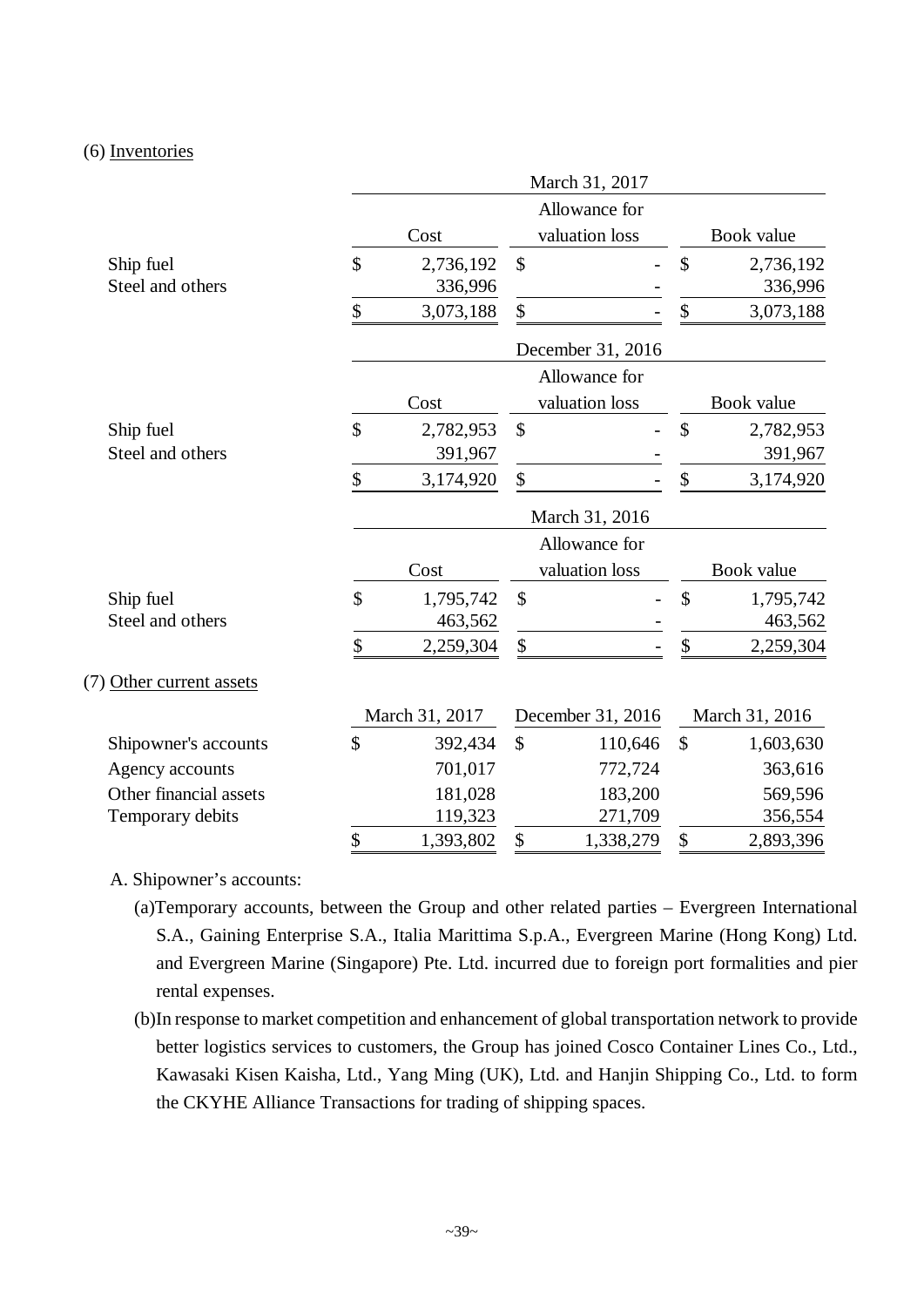#### B.Agency accounts:

The Group entered into agency agreements with its related parties, whereby the related parties act as the Group's agents to deal with domestic and foreign port formalities, such as arrival and departure of the Group's ships, cargo stevedoring and forwarding, freight collection, and payment of expenses incurred in domestic and foreign ports.

C. On February 2, 2017, the aforementioned CKYHE member, Hanjin Shipping Co., Ltd. was judged by the Seoul Central District Court to undergo liquidation instead of reorganization, in accordance with Article 286 of Debtor Rehabilitation and Bankruptcy Act 2005 (Republic of Korea). For the

year ended December 31, 2016, the Group recognised \$47,455 as impairment loss of net receivables from ship-owners due to a remote probability to recover the debt from the ship-owners.

#### (8) Investments accounted for using equity method

A.Details of long-term equity investments accounted for using equity method are set forth below:

| Evergreen International Storage and  |    | March 31, 2017 |    | December 31, 2016 |                           | March 31, 2016 |  |
|--------------------------------------|----|----------------|----|-------------------|---------------------------|----------------|--|
|                                      |    | 8,365,848      | \$ | 8,517,744         | $\boldsymbol{\mathsf{S}}$ | 8,387,477      |  |
| <b>Transport Corporation</b>         |    |                |    |                   |                           |                |  |
| <b>EVA Airways Corporation</b>       |    | 8,564,808      |    | 8,699,063         |                           | 8,255,577      |  |
| Taipei Port Container Terminal       |    | 1,415,919      |    | 1,414,293         |                           | 1,425,024      |  |
| Corporation                          |    |                |    |                   |                           |                |  |
| Charng Yang Development Co., Ltd.    |    | 548,889        |    | 531,069           |                           | 539,607        |  |
| Luanta Investment (Netherlands) N.V. |    | 1,877,254      |    | 1,993,507         |                           | 1,994,713      |  |
| Balsam Investment (Netherlands) N.V. |    | 393,525        |    | 550,749           |                           |                |  |
| Colon Container Terminal S.A.        |    | 2,546,529      |    | 2,740,375         |                           | 2,783,380      |  |
| Others                               |    | 1,258,959      |    | 1,332,253         |                           | 1,282,064      |  |
|                                      | \$ | 24,971,731     | S  | 25,779,053        | $\mathcal{S}$             | 24,667,842     |  |

#### B.Associates

(a)The basic information of the associates that are material to the Group is as follows:

| Company name                                                                 | Principal<br>place of<br>business |                   | Ownership $(\%)$     |          | Nature of<br>relationship                               | Methods of<br>measurement |
|------------------------------------------------------------------------------|-----------------------------------|-------------------|----------------------|----------|---------------------------------------------------------|---------------------------|
|                                                                              |                                   | March<br>31, 2017 | December<br>31, 2016 | March    |                                                         |                           |
| Evergreen<br>International<br>Storage and<br><b>Transport</b><br>Corporation | TW                                | 39.74%            | 39.74%               | 31, 2016 | with a right<br>39.74% over 20% to<br>vote              | Equity<br>method          |
| EVA Airways<br>Corporation                                                   | TW                                | 16.31%            | 16.31%               | 16.31%   | have a right<br>to vote in the<br>Board of<br>Directors | Equity<br>method          |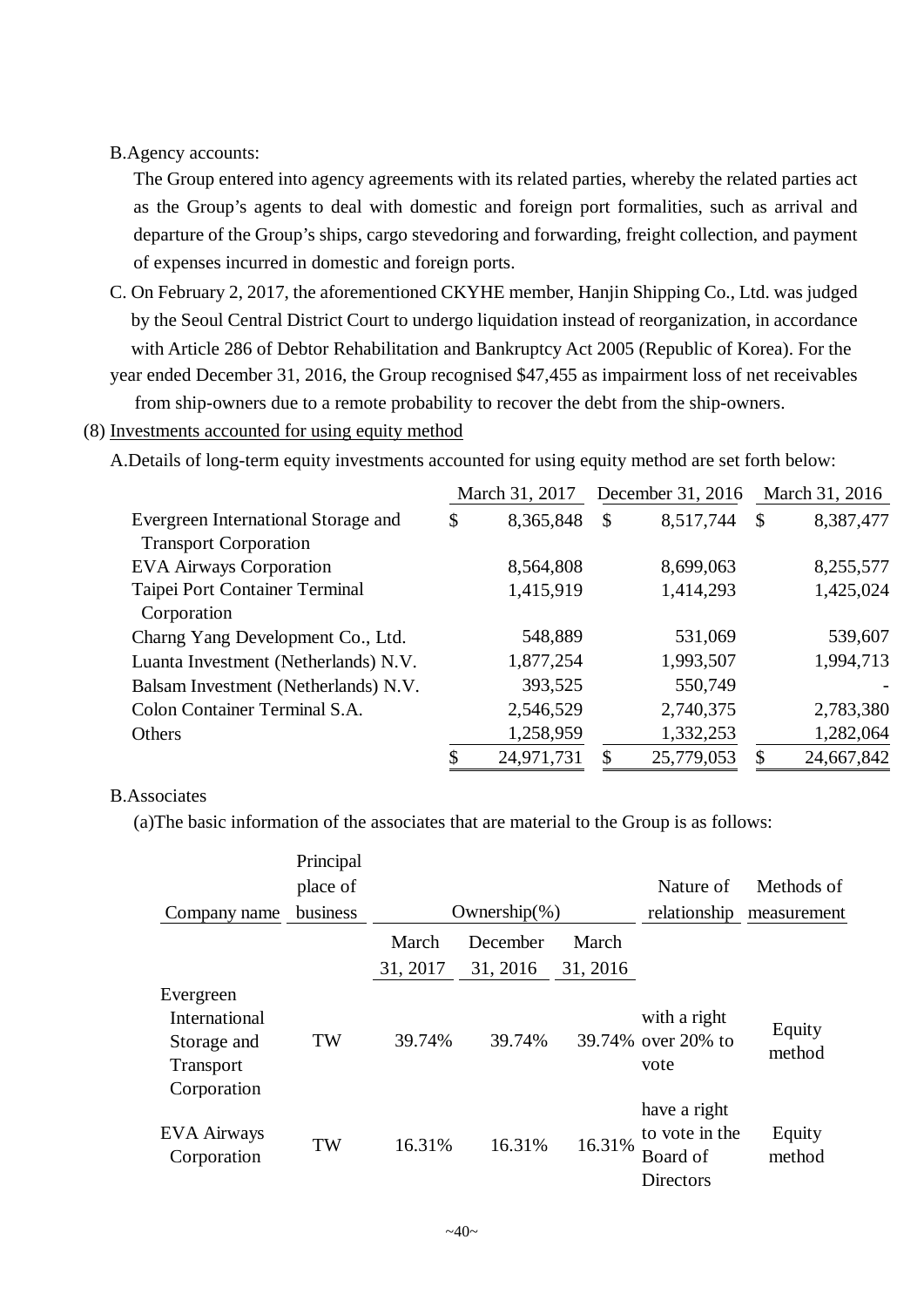(b) The summarised financial information of the associates that are material to the Group is as follows:

Balance sheet

|                                                                      | Evergreen International Storage and Transport Corporation |               |               |               |                |  |  |  |
|----------------------------------------------------------------------|-----------------------------------------------------------|---------------|---------------|---------------|----------------|--|--|--|
|                                                                      | December 31, 2016<br>March 31, 2017                       |               |               |               | March 31, 2016 |  |  |  |
| Current assets                                                       | \$<br>4,711,515                                           | $\mathcal{S}$ | 4,883,682     | -S            | 4,920,239      |  |  |  |
| Non-current assets                                                   | 28,000,635                                                |               | 28,917,060    |               | 28,843,565     |  |  |  |
| <b>Current liabilities</b>                                           | $2,329,333$ (                                             |               | $2,380,308$ ( |               | 2,100,390)     |  |  |  |
| Non-current liabilities                                              | 8,895,097)                                                |               | 9,592,754)    |               | 10, 195, 685   |  |  |  |
| Total net assets                                                     | 21,487,720                                                | \$            | 21,827,680    | S             | 21,467,729     |  |  |  |
| Share in associate's net assets<br>Unrealized income with affiliated | \$<br>8,477,086                                           | -S            | 8,611,875     | $\mathcal{S}$ | 8,468,913      |  |  |  |
| companies                                                            | $111,238$ ) (                                             |               | 94,131)       |               | 81,436)        |  |  |  |
| Carrying amount of the associate                                     | \$<br>8,365,848                                           | \$            | 8,517,744     |               | 8,387,477      |  |  |  |

|                                 | <b>EVA Airways Corporation</b>                     |               |                |               |             |  |  |  |
|---------------------------------|----------------------------------------------------|---------------|----------------|---------------|-------------|--|--|--|
|                                 | December 31, 2016 March 31, 2016<br>March 31, 2017 |               |                |               |             |  |  |  |
| Current assets                  | \$<br>66,425,831                                   | $\mathcal{S}$ | 69, 375, 363   | $\mathcal{S}$ | 61,963,779  |  |  |  |
| Non-current assets              | 149,267,153                                        |               | 148,288,041    |               | 137,506,474 |  |  |  |
| <b>Current liabilities</b>      | $61,137,970$ (                                     |               | $62,284,933$ ( |               | 58,889,488) |  |  |  |
| Non-current liabilities         | 95,892,435)                                        |               | 96,042,190)    |               | 83,968,975) |  |  |  |
| Total net assets                | 58,662,579                                         | \$            | 59,336,281     | S             | 56,611,790  |  |  |  |
| Share in associate's net assets | \$<br>8,564,808                                    | \$            | 8,699,063      | \$            | 8,255,577   |  |  |  |

Statement of comprehensive income

#### Evergreen International Storage and Transport Corporation

|                                         |               | Three-month period<br>ended March 31, 2017 | Three-month period<br>ended March 31, 2016 |           |  |  |
|-----------------------------------------|---------------|--------------------------------------------|--------------------------------------------|-----------|--|--|
|                                         |               |                                            |                                            |           |  |  |
| Revenue                                 |               | 1,870,442                                  | S                                          | 1,782,364 |  |  |
| Profit for the period                   |               | 176,280                                    | $\mathbb{S}$                               | 196,290   |  |  |
| Other comprehensive loss,<br>net of tax |               | 516,363)                                   |                                            | 244,479)  |  |  |
| Total comprehensive loss                | $\mathcal{D}$ | $340,083$ (\$)                             |                                            | 48,189)   |  |  |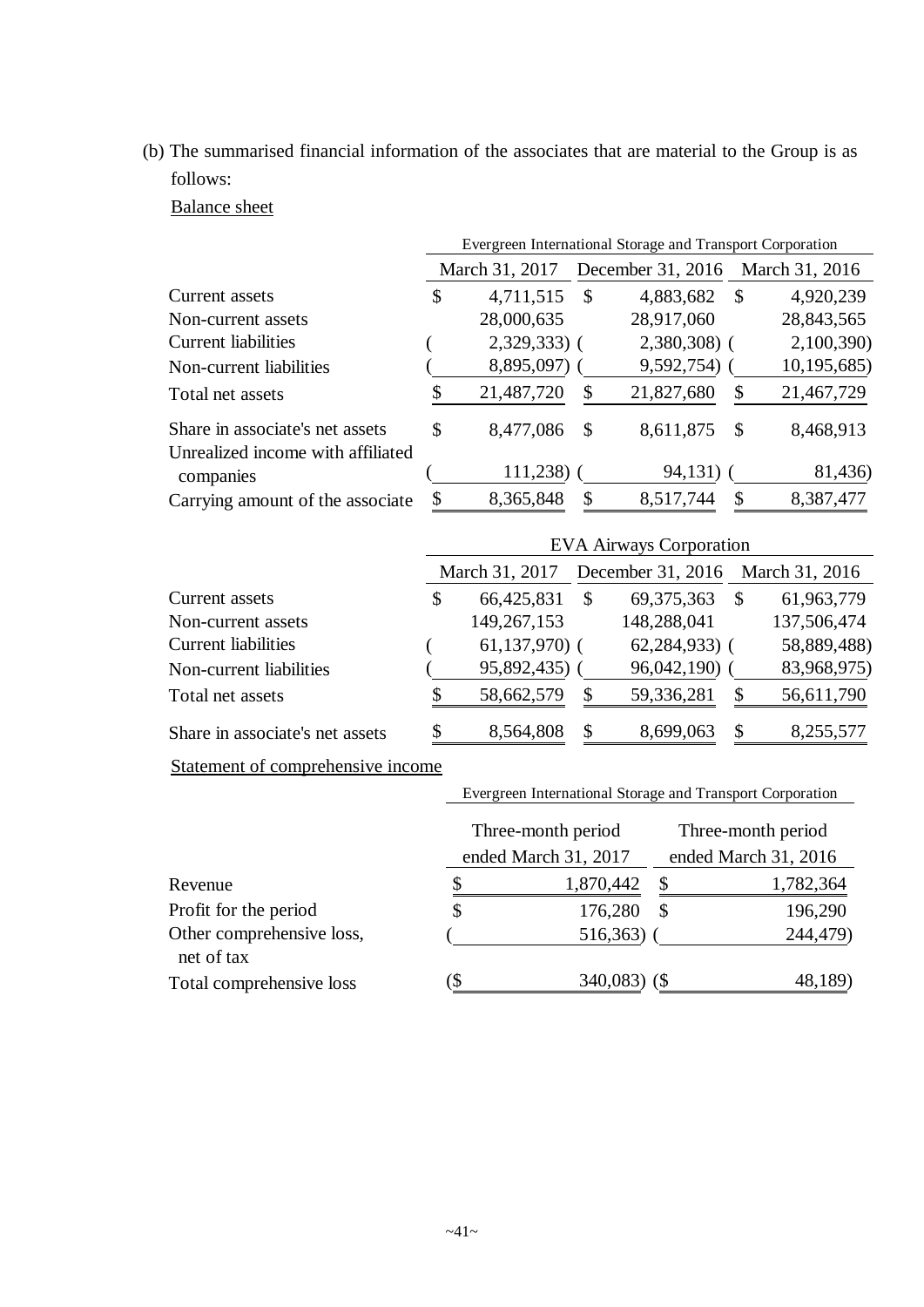|                                   | <b>EVA Airways Corporation</b> |                |                                                                     |            |  |  |  |  |
|-----------------------------------|--------------------------------|----------------|---------------------------------------------------------------------|------------|--|--|--|--|
|                                   |                                |                | Three-month period ended Three-month period ended<br>March 31, 2016 |            |  |  |  |  |
|                                   |                                | March 31, 2017 |                                                                     |            |  |  |  |  |
| Revenue                           |                                | 38,064,697     | S                                                                   | 34,906,089 |  |  |  |  |
| (Loss) profit for the period      | (\$                            | 582,947) \$    |                                                                     | 1,201,439  |  |  |  |  |
| Other comprehensive (loss) income |                                |                |                                                                     |            |  |  |  |  |
| , net of tax                      |                                | 88,073)        |                                                                     | 682,829    |  |  |  |  |
| Total comprehensive income        |                                | 671,020        |                                                                     | 1,884,268  |  |  |  |  |

(c) The carrying amount of the Group's interests in all individually immaterial associates and the Group's share of the operating results are summarised below:

As of March 31, 2017, December 31, 2016 and March 31, 2016, the carrying amount of the Group's individually immaterial associates amounted to \$8,041,075, \$8,562,246 and \$8,024,788, respectively.

|                          |     | Three-month period   | Three-month period   |  |  |
|--------------------------|-----|----------------------|----------------------|--|--|
|                          |     | ended March 31, 2017 | ended March 31, 2016 |  |  |
| Loss for the period      | (\$ | $80,812)$ (\$)       | 1,537,274)           |  |  |
| Other comprehensive loss |     |                      |                      |  |  |
| , net of tax             |     |                      |                      |  |  |
| Total comprehensive loss |     | 80,812) (\$          | 1,537,274)           |  |  |

C.The fair value of the Group's associates which have quoted market price was as follows:

|                                                                     | March 31, 2017 |            | December 31, 2016 | March 31, 2016 |            |  |
|---------------------------------------------------------------------|----------------|------------|-------------------|----------------|------------|--|
| <b>Evergreen International Storage</b><br>and Transport Corporation |                | 6,064,104  | 5,428,009         |                | 5,724,841  |  |
| <b>EVA Airways Corporation</b>                                      |                | 10,641,414 | 9,649,978         |                | 11,330,698 |  |
|                                                                     |                | 16,705,518 | \$<br>15,077,987  | \$             | 17,055,539 |  |

D.To meet the operational needs in Vietnam, the Board of Directors has resolved on November 13, 2015, that the Company to participate in VIP Greenport Joint Stock Company's capital increase as the original shareholder. The investment amount was VND125,000 thousand and the capital increase was effective from January 16, 2016. The shareholding ratio is 21.74% after the capital increase and VIP Greenport Joint Stock Company is accounted for using equity method.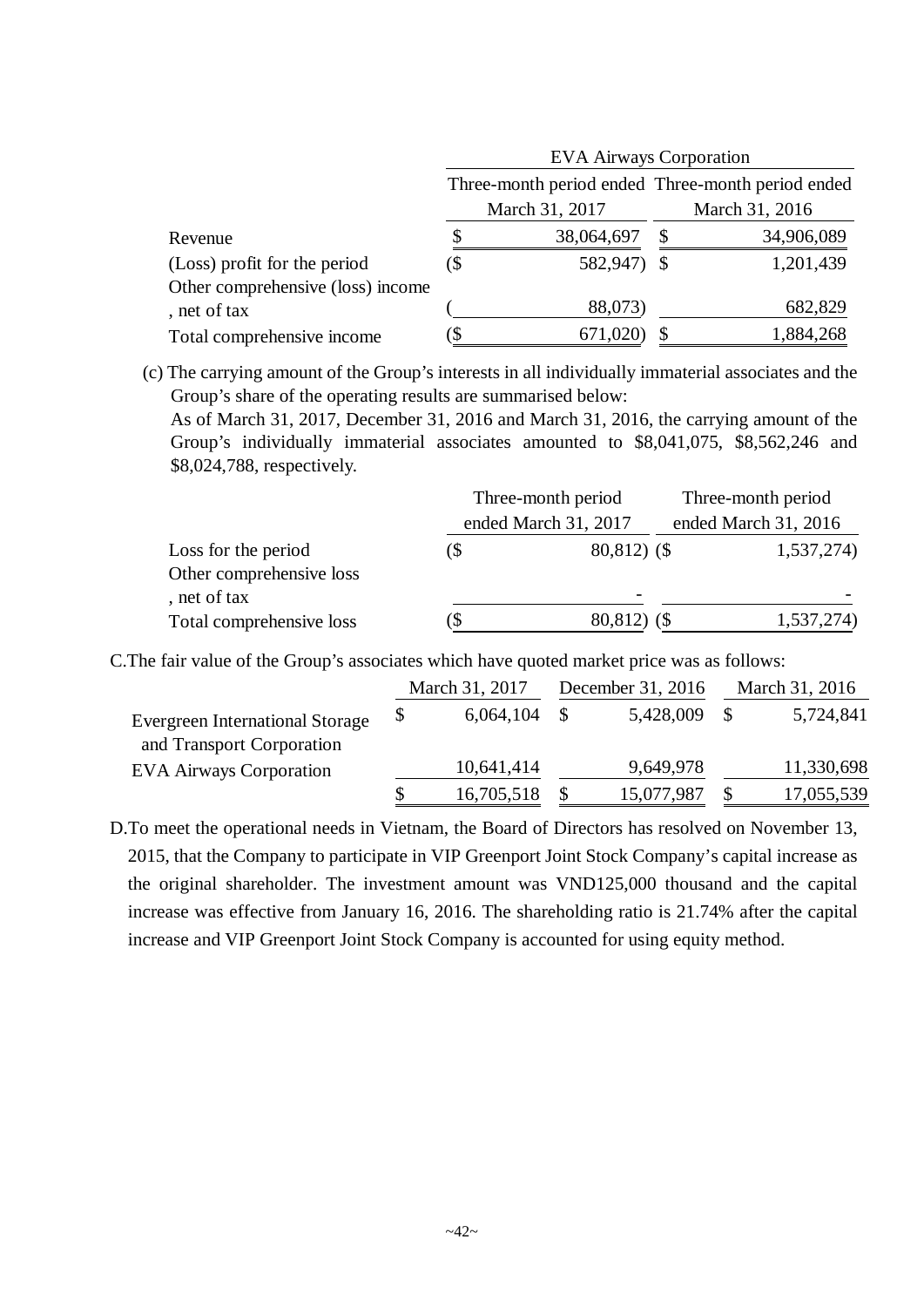- E.The Board of Directors has resolved that the subsidiary Peony Investment S.A. to participate in Ningbo Victory Container Co., Ltd. capital increase as the original shareholder, and the investment amount was USD 6,144 thousand as of May 26, 2016. The shareholding ratio remained at 40% after the capital increase and Ningbo Victory Container Co., Ltd. is accounted for using equity method.
- F.The Board of Directors has resolved that the subsidiary Peony Investment S.A. participated in Balsam Investment (Netherlands) N.V.'s capital increase as an original shareholder. The investment amount was USD 76,930 thousand for the year ended December 31, 2016. The shareholding ratio remains at 49% after the capital increase and Balsam Investment (Netherlands) N.V. is accounted for using equity method.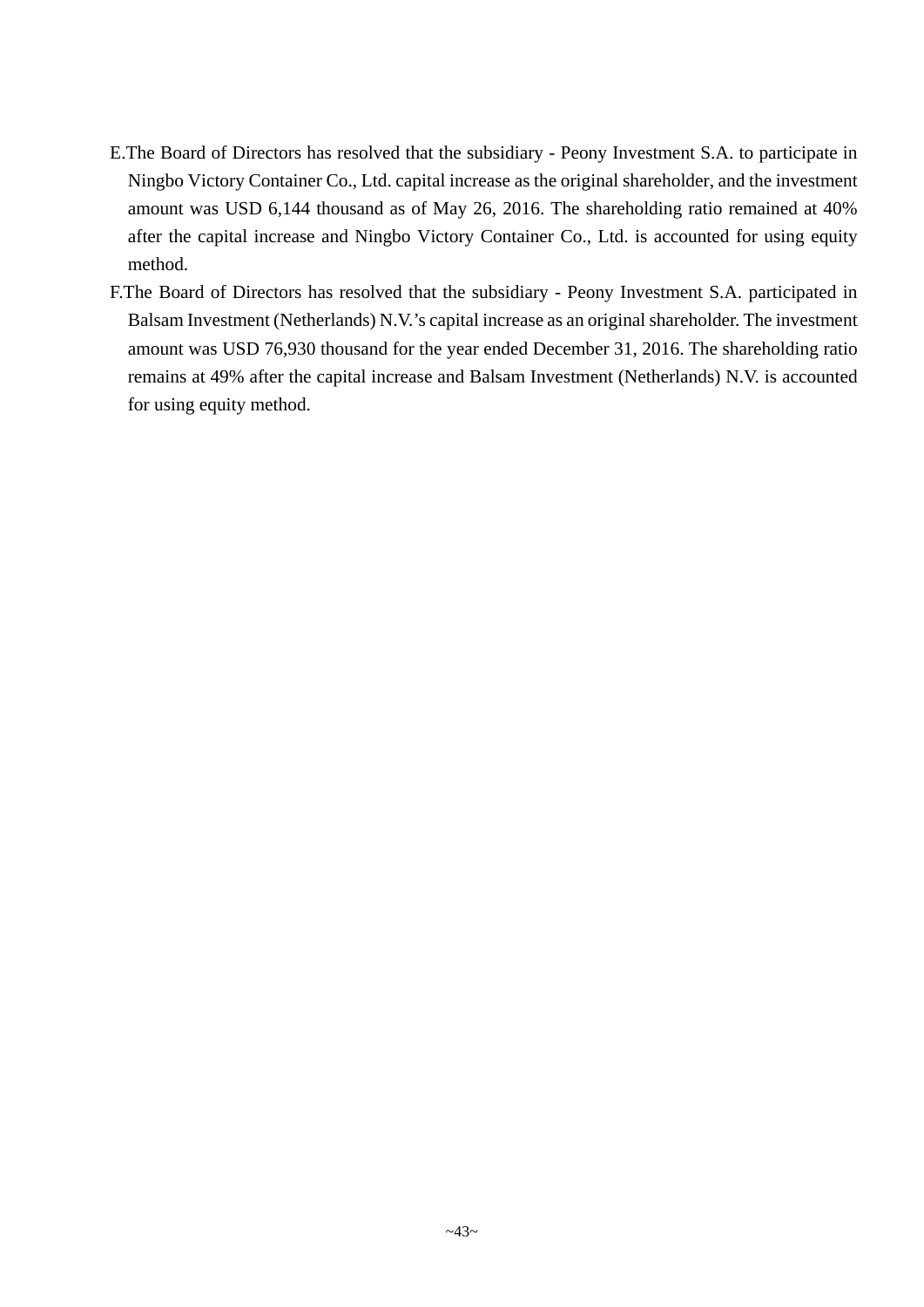# (9) Property, plant and equipment, net

|                             |                          |                         |                          | Loading         |                            |                              |                             |              |                    |               |           |                            |
|-----------------------------|--------------------------|-------------------------|--------------------------|-----------------|----------------------------|------------------------------|-----------------------------|--------------|--------------------|---------------|-----------|----------------------------|
|                             |                          |                         |                          | and             | Computer and               |                              |                             |              |                    |               |           |                            |
|                             |                          |                         | Machinery                | unloading       |                            | communication Transportation |                             | Office       | Lease              | Leasehold     |           |                            |
|                             | Land                     | <b>Buildings</b>        | equipment                | equipment       | equipment                  | equipment                    | Ships                       | equipment    | assets             | improvements  | Others    | Total                      |
|                             |                          |                         |                          |                 |                            |                              |                             |              |                    |               |           |                            |
| At January 1, 2017          |                          |                         |                          |                 |                            |                              |                             |              |                    |               |           |                            |
| Cost                        | \$845,610                | \$1,632,334             | \$600,442                | \$9,269,204     | <sup>\$</sup><br>1,064,943 | \$17,025,213                 | \$110,782,722               | \$511,701    | \$21,192,069       | 366,787<br>-S | \$138,493 | \$163,429,518              |
| Accumulated                 |                          |                         |                          |                 |                            |                              |                             |              |                    |               |           |                            |
| depreciation                | $\overline{\phantom{a}}$ | 1,004,644)              | 479,520)                 | 5,612,263)      | 248,689)                   | 7,412,028)                   | 42,981,997)                 | 411,375)     | 5,565,381)         | 242,660)      | 531)      | 63,959,088)                |
|                             | \$845,610                | 627,690                 | \$120,922                | \$3,656,941     | 816,254                    | 9.613.185                    | 67,800,725<br><b>S</b>      | \$100,326    | \$15,626,688       | 124,127       | \$137,962 | \$<br>99,470,430           |
| 2017                        |                          |                         |                          |                 |                            |                              |                             |              |                    |               |           |                            |
| Opening net book            |                          |                         |                          |                 |                            |                              |                             |              |                    |               |           |                            |
| amount                      | \$845,610                | 627,690                 | \$120,922                | $$3,656,941$ \$ | 816,254                    | <sup>\$</sup><br>9,613,185   | \$67,800,725                | \$100,326    | $$15,626,688$ \;   | 124,127       | \$137,962 | 99,470,430<br>$\mathbb{S}$ |
| Additions                   | $\overline{\phantom{a}}$ | 1,056                   | $\overline{\phantom{a}}$ | 154,375         | 35,559                     |                              | 22,206                      | 4,382        |                    | 3,079         | 21,429    | 242,086                    |
| Disposals                   | $-$ (                    | 1,072)                  |                          | $-$ (           | $12)$ (                    | 5,199)                       | $-$ (                       | $19)$ (      | $2,406$ ) (        | 6,073         | - (       | 14,781)                    |
| Reclassifications           | $\overline{\phantom{a}}$ |                         |                          |                 | 24,078                     |                              | 29,868                      |              | 53                 | $-$ (         | 24,078)   | 29,921                     |
| Depreciation                | $\sim$                   | $7,942)$ (              | $2,448$ )                | $110,987$ (     | $46,258$ (                 | 327,596) (                   | $1,112,068$ (               | $8,300)$ (   | 273,307) (         | $17,424$ ) (  | $704)$ (  | 1,907,034)                 |
| Net exchange<br>differences | 13,927                   | 17,950)                 | 5,414)                   | $116,437$ ) (   | 45,867)                    | 394,427)                     | 2,719,350)                  | 2,082)       | 901,804)           | 661)          | 4,259     | 4,222,178)                 |
| Closing net book<br>amount  | \$831,683                | 601,782<br><sup>S</sup> | \$113,060                | \$3,583,892     | 783,754<br>-S              | 8,885,963<br><sup>\$</sup>   | \$64,021,381                | 94,307<br>S. | \$14,449,224       | 103,048       | \$130,350 | \$93,598,444               |
| At March 31, 2017           |                          |                         |                          |                 |                            |                              |                             |              |                    |               |           |                            |
| Cost                        | \$ 831.683               | \$1,578,415             | \$573,357                | \$9,212,169     | 1,070,610<br>-S            | \$16,263,141                 | \$105,832,850               | \$501,225    | $$19,958,578$ \ \$ | 358,103       | \$131,584 | \$156,311,715              |
| Accumulated                 |                          |                         |                          |                 |                            |                              |                             |              |                    |               |           |                            |
| depreciation                |                          | 976.633)                | 460,297)                 | 5,628,277       | 286,856)                   | 7.377.178)                   | 41.811.469)                 | 406,918)     | 5,509,354)         | 255,055)      | 1,234)    | 62,713,271)                |
|                             | \$831,683                | 601,782<br>-S           | \$113,060                | \$3,583,892     | 783,754<br>S               | <sup>\$</sup><br>8,885,963   | 64,021,381<br><sup>\$</sup> | 94,307<br>S  | \$14,449,224       | 103,048       | \$130,350 | \$93,598,444               |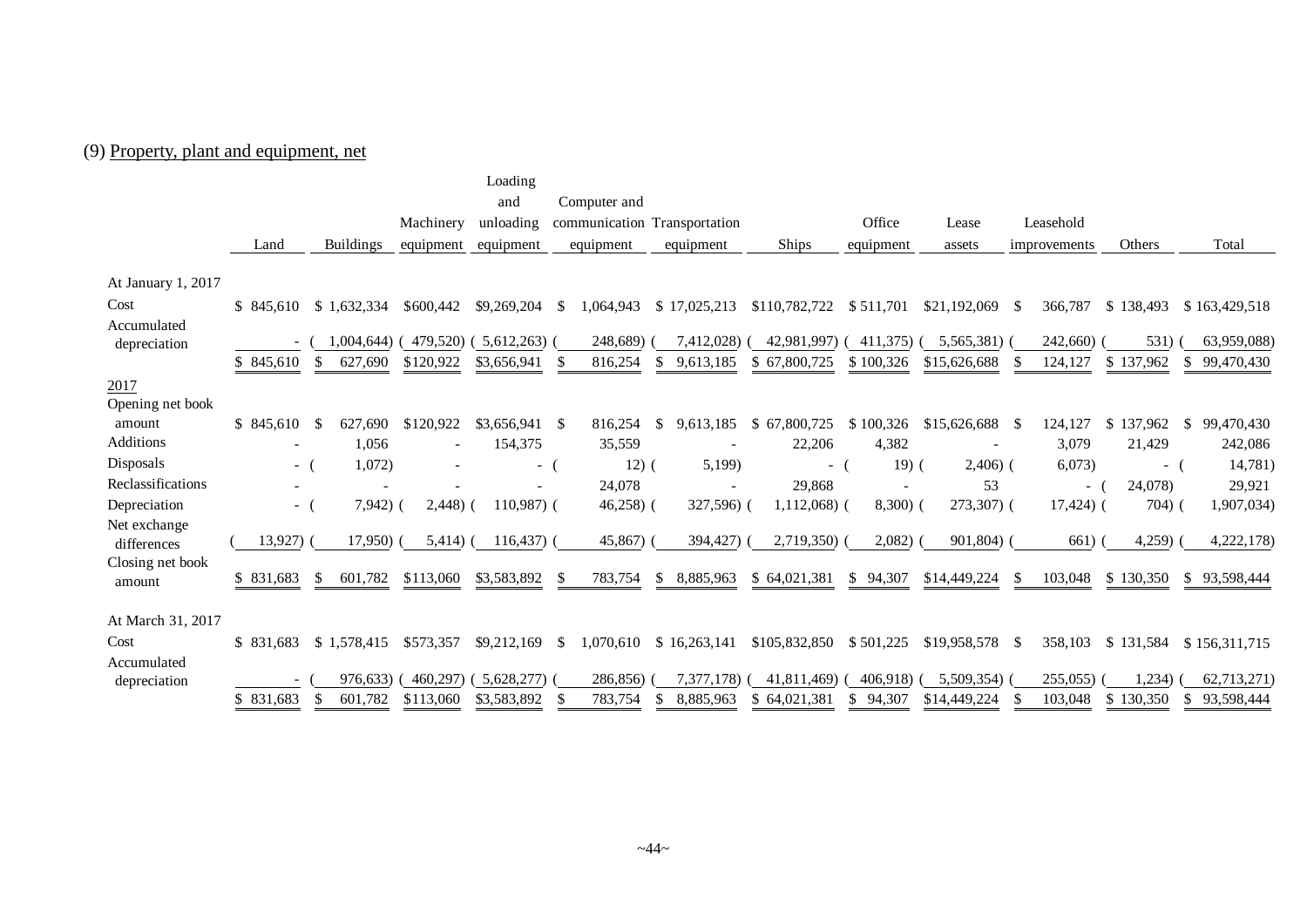|                            | Land       | <b>Buildings</b> | Machinery<br>equipment | Loading<br>and<br>unloading<br>equipment | Computer and<br>communication Transportation<br>equipment | equipment                | <b>Ships</b>                | Office<br>equipment    | Lease<br>assets          | Leasehold<br>improvements | Others    | Total         |
|----------------------------|------------|------------------|------------------------|------------------------------------------|-----------------------------------------------------------|--------------------------|-----------------------------|------------------------|--------------------------|---------------------------|-----------|---------------|
| At January 1, 2016         |            |                  |                        |                                          |                                                           |                          |                             |                        |                          |                           |           |               |
| Cost                       | \$ 823,656 | \$1,658,060      | \$638,955              | \$8,698,643 \$                           | 235,114                                                   | \$19,390,776             | \$112,145,161               | \$516,257              | $$23,354,144$ \\$        | 350,042                   | \$466,263 | \$168,277,071 |
| Accumulated                |            |                  |                        |                                          |                                                           |                          |                             |                        |                          |                           |           |               |
| depreciation               |            | 976,105)         | 499,554)               | (5,283,786)                              | 197,883)                                                  | 7,513,029)               | 39, 141, 571)               | 420,350)               | 6,450,500                | 175,065)                  | 48)       | 60,657,891)   |
|                            | \$823,656  | 681,955<br>S.    | \$139,401              | \$3,414,857                              | 37,231                                                    | \$11,877,747             | 73,003,590                  | \$95,907               | \$16,903,644             | 174,977                   | \$466,215 | \$107,619,180 |
| 2016                       |            |                  |                        |                                          |                                                           |                          |                             |                        |                          |                           |           |               |
| Opening net book           |            |                  |                        |                                          |                                                           |                          |                             |                        |                          |                           |           |               |
| amount<br>Additions        | \$823,656  | S.<br>681,955    | \$139,401              | $$3,414,857$ \\$                         | 37,231                                                    | \$11,877,747             | 73,003,590<br>S.            | 95,907<br><sup>S</sup> | $$16,903,644$ \\$        | 174,977                   | \$466,215 | \$107,619,180 |
|                            |            | 272              | 1,017                  | 25,996                                   | 1,615                                                     | 8,941                    | 67,774                      | 2,482                  | 2,736                    | 3,481                     | 244,172   | 358,486       |
| Disposals                  |            |                  | $-$ (                  | 4)                                       | $-$ (                                                     | 11,895)                  | $-$ (                       | $43)$ (                | 9,685)                   |                           | - (       | 21,627)       |
| Reclassifications          |            |                  | $\sim$                 | 342,298                                  | $\overline{\phantom{a}}$                                  | $\overline{\phantom{a}}$ | 76,565                      | 131                    | $\overline{\phantom{a}}$ | 1,128                     | 2,169     | 422,291       |
| Depreciation               | - (        | $8,930)$ (       | $3,264)$ (             | $108,260$ (                              | $4,452)$ (                                                | $375,199$ (              | $1,157,569$ (               | $7,473)$ (             | $466,923$ (              | $16,843$ (                | $42)$ (   | 2,148,955)    |
| Net exchange               | 5,862      | 8,167            | 9,666                  | 32,376)                                  | 202                                                       | 156,313                  | 1,020,513)                  | 404                    | 323,820)                 | 318                       | 15,020    | 1,523,423)    |
| differences                |            |                  |                        |                                          |                                                           |                          |                             |                        |                          |                           |           |               |
| Closing net book<br>amount | \$ 829,518 | 681,464<br>\$    | \$146,820              | \$3,642,511                              | 34,596<br>S                                               | \$11,343,281             | 70,969,847<br>S.            | \$91,408               | \$16,105,952             | 163,061                   | \$697,494 | \$104,705,952 |
| At March 31, 2016          |            |                  |                        |                                          |                                                           |                          |                             |                        |                          |                           |           |               |
| Cost                       | \$829,518  | \$1,687,721      | \$684,817              | \$8,947,550 \$                           | 237,175                                                   | \$19,074,758             | \$110,510,403               | \$523,497              | \$22,843,227             | 355,312<br>- \$           | \$697,585 | \$166,391,563 |
| Accumulated                |            |                  |                        |                                          |                                                           |                          |                             |                        |                          |                           |           |               |
| depreciation               |            | 1,006,257        | 537.997)               | (5,305,039)                              | 202,579)                                                  | 7.731.477)               | 39,540,556)                 | 432,089)               | 6,737,275                | 192,251)                  | 91)       | 61,685,611)   |
|                            | \$829,518  | \$<br>681,464    | \$146,820              | \$3,642,511                              | 34,596<br>-\$                                             | \$11,343,281             | 70.969.847<br><sup>\$</sup> | \$91,408               | \$16,105,952             | 163.061                   | \$697,494 | \$104,705,952 |

A.The Group has issued a negative pledge to granting banks for drawing borrowings within the credit line to purchase the above transportation equipment.

B.Information about the property, plant and equipment that were pledged to others as collaterals is provided in Note 8.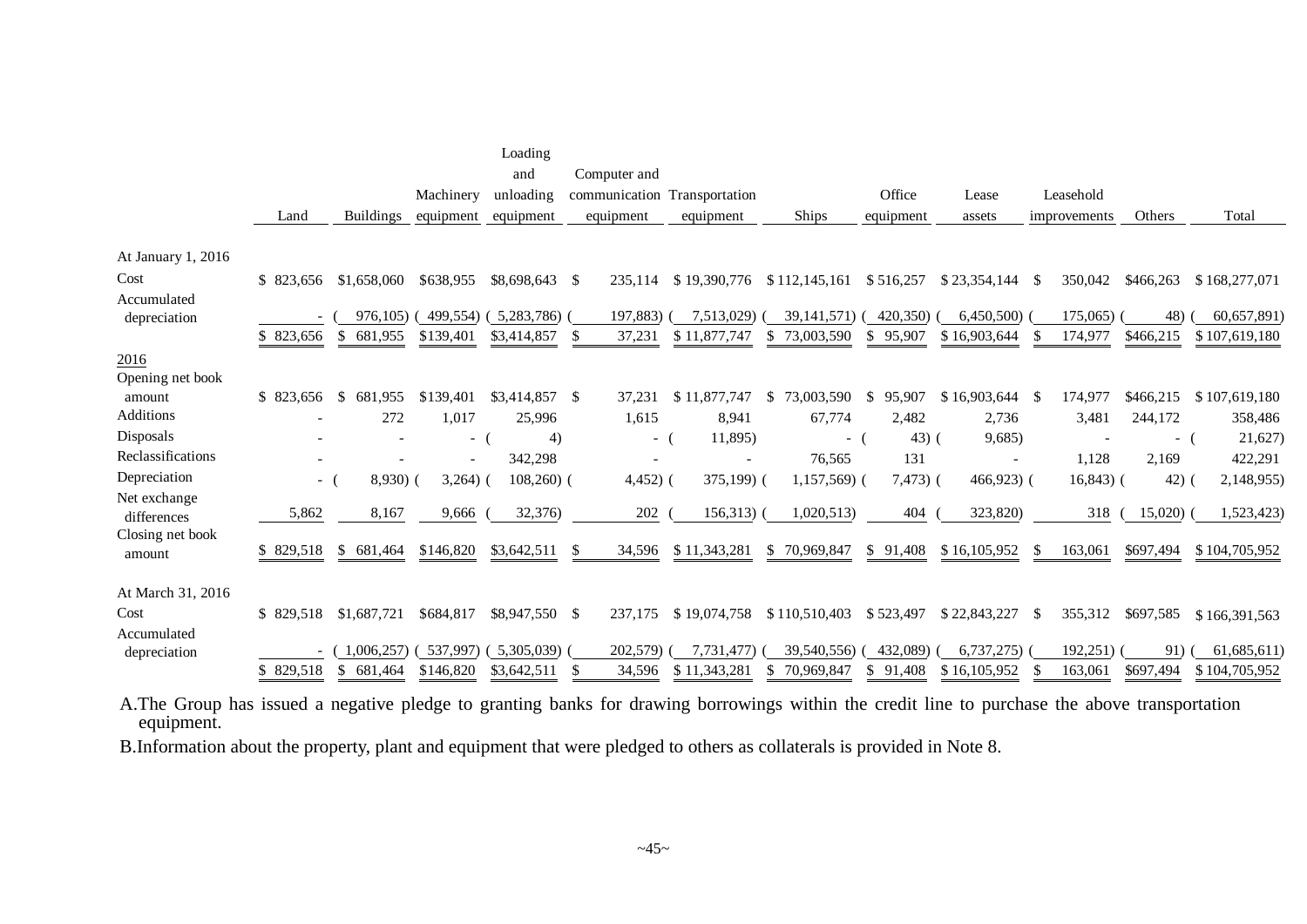# (10) Investment property, net

|                          |               | Land      |                           | <b>Buildings</b> | Total         |           |  |
|--------------------------|---------------|-----------|---------------------------|------------------|---------------|-----------|--|
| At January 1, 2017       |               |           |                           |                  |               |           |  |
| Cost                     | \$            | 1,414,631 | \$                        | 1,000,649        | $\mathcal{S}$ | 2,415,280 |  |
| Accumulated depreciation |               |           |                           | 476,506)         |               | 476,506)  |  |
|                          | \$            | 1,414,631 | $\$\,$                    | 524,143          | \$            | 1,938,774 |  |
| 2017                     |               |           |                           |                  |               |           |  |
| Opening net book amount  | \$            | 1,414,631 | \$                        | 524,143          | \$            | 1,938,774 |  |
| Depreciation             |               |           |                           | $4,864$ ) (      |               | 4,864)    |  |
| Net exchange differences |               | 36)       |                           | 315)             |               | 351)      |  |
| Closing net book amount  | \$            | 1,414,595 | \$                        | 518,964          | $\mathcal{S}$ | 1,933,559 |  |
| At March 31, 2017        |               |           |                           |                  |               |           |  |
| Cost                     | $\mathsf{\$}$ | 1,414,595 | \$                        | 999,672          | $\mathcal{S}$ | 2,414,267 |  |
| Accumulated depreciation |               |           |                           | 480,708)         |               | 480,708)  |  |
|                          | \$            | 1,414,595 | \$                        | 518,964          | $\mathbb{S}$  | 1,933,559 |  |
| At January 1, 2016       |               |           |                           |                  |               |           |  |
| Cost                     | \$            | 1,420,461 | \$                        | 1,046,174        | \$            | 2,466,635 |  |
| Accumulated depreciation |               |           |                           | 499,610)         |               | 499,610)  |  |
|                          | \$            | 1,420,461 | $\boldsymbol{\mathsf{S}}$ | 546,564          | $\mathcal{S}$ | 1,967,025 |  |
| 2016                     |               |           |                           |                  |               |           |  |
| Opening net book amount  | \$            | 1,420,461 | \$                        | 546,564          | \$            | 1,967,025 |  |
| Depreciation             |               |           |                           | $4,878$ ) (      |               | 4,878)    |  |
| Net exchange differences |               | 131)      |                           | $1,916)$ (       |               | 2,047)    |  |
| Closing net book amount  | \$            | 1,420,330 | \$                        | 539,770          | \$            | 1,960,100 |  |
| At March 31, 2016        |               |           |                           |                  |               |           |  |
| Cost                     | \$            | 1,420,330 | \$                        | 1,042,417        | \$            | 2,462,747 |  |
| Accumulated depreciation |               |           |                           | 502,647)         |               | 502,647)  |  |
|                          | \$            | 1,420,330 | $\boldsymbol{\$}$         | 539,770          | \$            | 1,960,100 |  |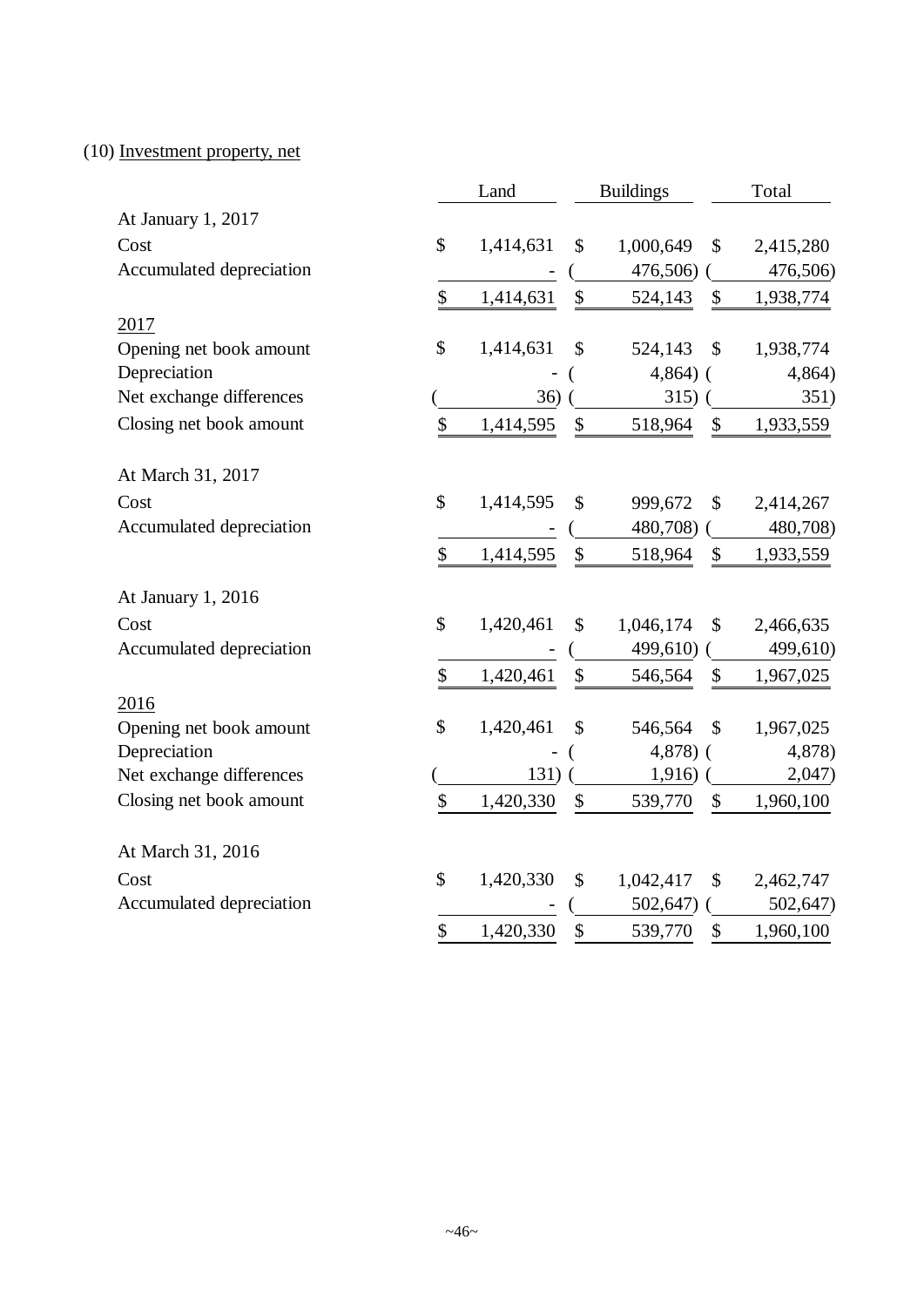A.Rental income from the investment property and direct operating expenses arising from the investment property are shown below:

|                                                             | Three-month period   | Three-month period |                      |  |  |
|-------------------------------------------------------------|----------------------|--------------------|----------------------|--|--|
|                                                             | ended March 31, 2017 |                    | ended March 31, 2016 |  |  |
| Rental revenue from the lease of the<br>investment property | \$<br>27,713         | $\mathbb{S}$       | 28,176               |  |  |
| Direct operating expenses arising                           |                      |                    |                      |  |  |
| from the investment property                                |                      |                    |                      |  |  |
| that generated rental income                                |                      |                    | 5.299                |  |  |
| in the period                                               | 5,394                |                    |                      |  |  |
| Direct operating expenses arising                           |                      |                    |                      |  |  |
| from the investment property that                           |                      |                    |                      |  |  |
| did not generate rental income in                           |                      |                    |                      |  |  |
| the period                                                  |                      |                    |                      |  |  |

- B.The fair value of the investment property held by the Group as at March 31, 2017, December 31, 2016 and March 31, 2016 was \$3,726,604, \$3,696,799 and \$3,704,311, respectively. The fair value measurements were based on the market prices of recently sold properties in the immediate vicinity of a certain property.
- C.Information about the investment property that were pledged to others as collaterals is provided in Note 8.
- (11) Other non-current assets

|                           | March 31, 2017 |           | December 31, 2016 March 31, 2016 |           |  |
|---------------------------|----------------|-----------|----------------------------------|-----------|--|
| Prepayments for equipment | 5,543,395      | 4,898,843 |                                  | 2,719,782 |  |
| Refundable deposits       | 158,794        | 159,013   |                                  | 144,791   |  |
| Others                    | 2,984          | 2,463     |                                  | 984       |  |
|                           | 5,705,173      | 5,060,319 |                                  | 2,865,557 |  |

Amount of borrowing costs capitalised as part of prepayment for equipment and the range of the interest rates for such capitalisation are as follows:

|                    | Three-month period   | Three-month period<br>ended March 31, 2016 |                      |  |  |
|--------------------|----------------------|--------------------------------------------|----------------------|--|--|
|                    | ended March 31, 2017 |                                            |                      |  |  |
| Amount capitalised | 24,582               |                                            | 9,107                |  |  |
| Interest rate      | $1.31\% \sim 2.93\%$ |                                            | $1.37\% \sim 1.99\%$ |  |  |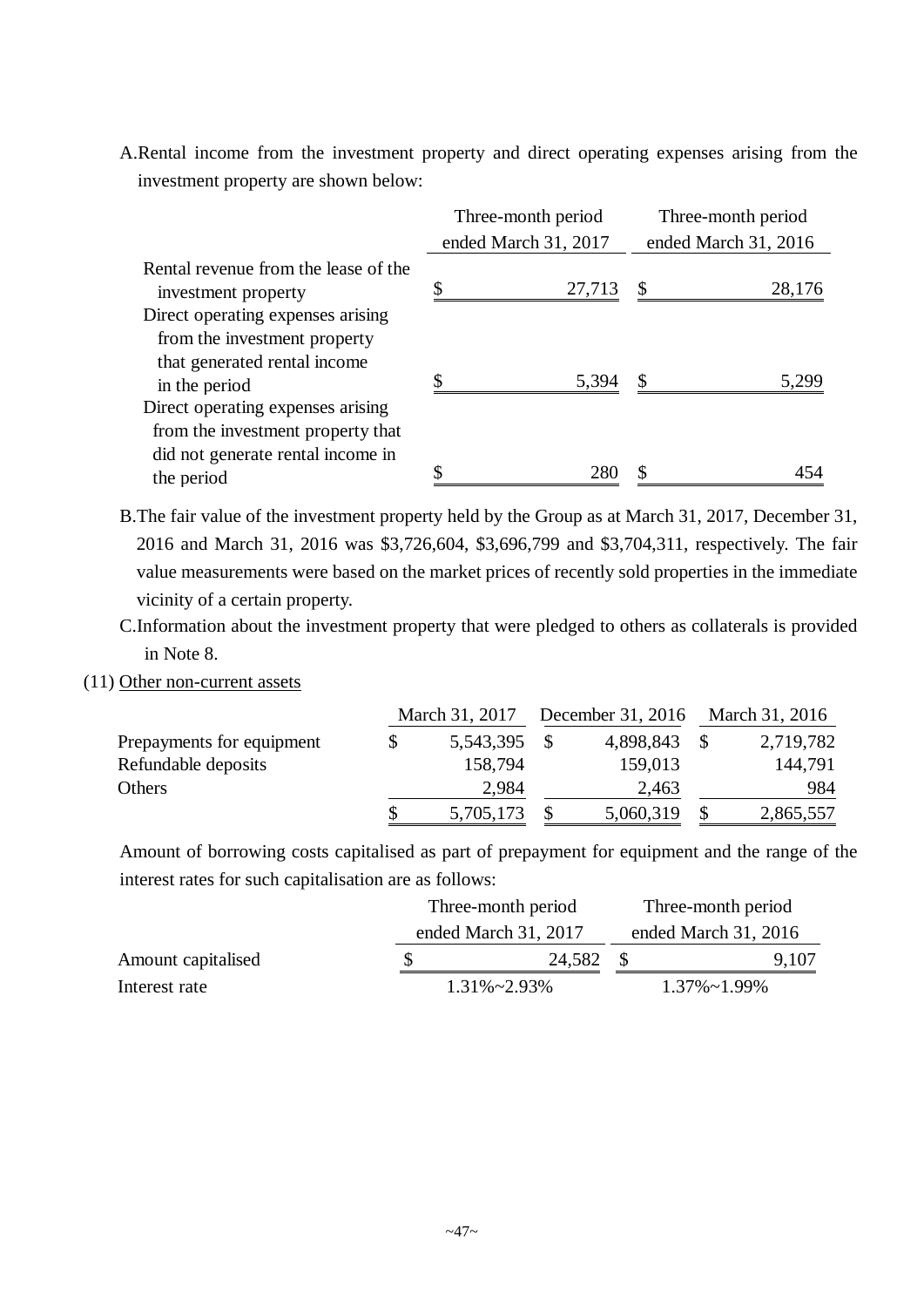### (12) Other current liabilities

|                                         |    | March 31, 2017 |               | December 31, 2016 | March 31, 2016 |                |  |
|-----------------------------------------|----|----------------|---------------|-------------------|----------------|----------------|--|
| Receipt in advance                      | \$ | 13,098         | $\mathcal{S}$ | 13,827            | $\mathcal{S}$  | 78,287         |  |
| Long-term liabilities - current portion |    | 14,611,281     |               | 14,965,142        |                | 14,181,510     |  |
| Corporate bonds - current portion       |    | 3,000,000      |               | 3,000,000         |                |                |  |
| Shipowner's accounts                    |    | 4,631,958      |               | 3,535,446         |                | 1,390,112      |  |
| Agency accounts                         |    | 2,719,923      |               | 3,938,029         |                | 3,201,031      |  |
| Long-term leases payable - current      |    | 1,447,794      |               | 1,530,688         |                | 1,694,968      |  |
| Others                                  |    | 33,180         |               | 51,445            |                | 23,559         |  |
|                                         | S  | 26,457,234     | S             | 27,034,577        | $\mathcal{S}$  | 20,569,467     |  |
| (13) Corporate bonds payable            |    |                |               |                   |                |                |  |
|                                         |    | March 31, 2017 |               | December 31, 2016 |                | March 31, 2016 |  |
| Domestic secured corporate bonds        |    | 3,000,000      |               | 3,000,000         |                | 3,000,000      |  |
| Less: current portion or exercise       |    |                |               |                   |                |                |  |
| of put options                          |    | 3,000,000      |               | 3,000,000)        |                |                |  |
|                                         |    |                |               |                   |                | 3,000,000      |  |

On April 26, 2012, the Company issued its twelfth domestic secured corporate bonds (referred herein as the "Twelfth Bonds"), totaling \$3,000,000. The Twelfth Bonds are categorized into Bond A and B, depending on the guarantee institution. Bond A totals \$2,000,000, and Bond B totals \$1,000,000. The major terms of the issuance are set forth below:

(a) Period: 5 years (April 26, 2012 to April 26, 2017)

(b) Coupon rate: 1.28% fixed per annum

(c) Principal repayment and interest payment

Repayments for the Twelfth Bonds are paid annually on coupon rate, starting a year from the issuing date. The principal of the Twelfth Bonds shall be repaid in lump sum at maturity.

(d) Collaterals

The Twelfth Bonds are secured. Bond A is guaranteed by Bank Sinopac, and Bond B is guaranteed by Far Eastern International Bank.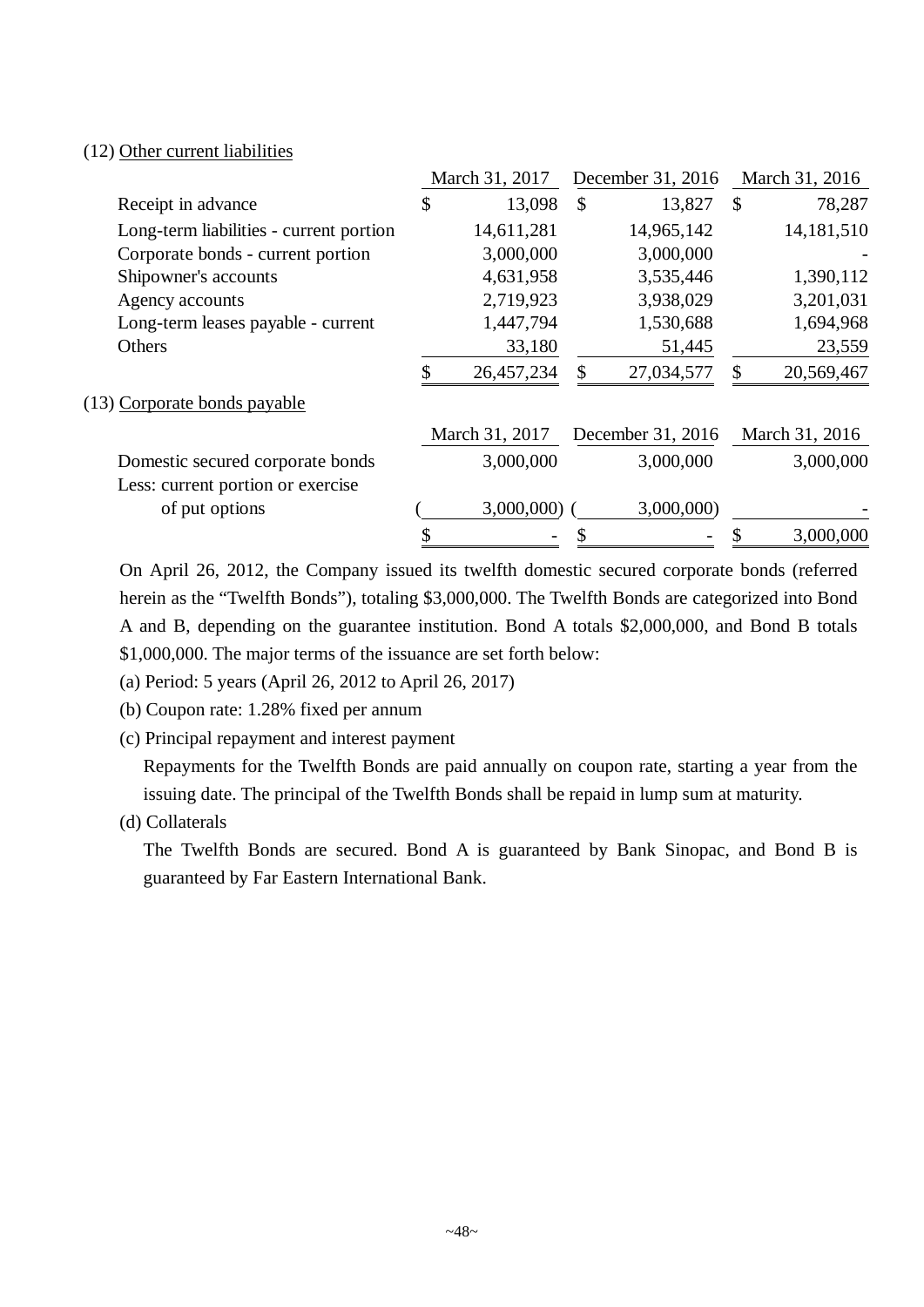#### (14) Long-term loans

|                                  | March 31, 2017       |    | December 31, 2016    | March 31, 2016 |                        |
|----------------------------------|----------------------|----|----------------------|----------------|------------------------|
| Secured bank loans               | \$<br>58,778,431     | \$ | 62,831,664           | \$             | 70,811,168             |
| Unsecured bank loans             | 29,927,432           |    | 29,737,286           |                | 21,640,667             |
| Add: unrealised foreign exchange |                      |    |                      |                |                        |
| (gains) losses                   | 332,124)             |    | 105,294              |                | 573,701                |
| Less: hosting fee credit         | $32,025$ )           |    | $35,598$ )           |                | 34,832)                |
|                                  | 88, 341, 714         |    | 92,638,646           |                | 92,990,704             |
| Less: current portion            | 14,611,281           |    | 14,965,142)          |                | 14, 181, 510)          |
|                                  | \$<br>73,730,433     | \$ | 77,673,504           | \$             | 78,809,194             |
| Borrowing period                 | $106.07 - 116.06$    |    | $106.03 - 116.06$    |                | $105.05 \times 116.04$ |
| Interest rate                    | $0.89\% \sim 4.04\%$ |    | $0.85\% \sim 5.22\%$ |                | $0.85\% \sim 5.22\%$   |

Please refer to Note 8 for details of the collaterals pledged for the above long-term loans.

## (15) Other non-current liabilities

| Long-term leases payable - non-current<br>Credit balances of investments |  | March 31, 2017           | December 31, 2016 | March 31, 2016 |            |
|--------------------------------------------------------------------------|--|--------------------------|-------------------|----------------|------------|
|                                                                          |  | 11,475,497               | 12,730,572        | \$             | 13,015,915 |
| accounted for using equity method                                        |  | $\overline{\phantom{0}}$ |                   |                | 5,730      |
| Accrued pension liabilities                                              |  | 2,885,472                | 2,968,046         |                | 2,963,839  |
| Guarantee deposits received                                              |  | 22,392                   | 23,322            |                | 26,667     |
| Unrealised gain on sale and leaseback                                    |  | 55,992                   | 55,468            |                | 69,063     |
|                                                                          |  | 14,439,353               | 15,777,408        |                | 16,081,214 |

# (16) Finance lease liabilities

The Group leases in loading and unloading equipment, ships and transportation equipment under finance lease, based on the terms of the lease contracts. Future minimum lease payments and their present values as at March 31, 2017, December 31, 2016 and March 31, 2016 are as follows:

|                                                      |                                    |                            | March 31, 2017            |                                               |
|------------------------------------------------------|------------------------------------|----------------------------|---------------------------|-----------------------------------------------|
|                                                      | Total finance lease<br>liabilities |                            | Future finance<br>charges | Present value of<br>finance lease liabilities |
| Current                                              |                                    |                            |                           |                                               |
| Not later than one year                              | \$<br>1,902,084                    | $\left( \text{\$} \right)$ | 454,290)                  | \$<br>1,447,794                               |
| Non-current                                          |                                    |                            |                           |                                               |
| Later than one year but not<br>later than five years | $6,249,591$ (                      |                            | 1,295,949)                | 4,953,642                                     |
| Over five years                                      | 6,632,922                          |                            | 111,067)                  | 6,521,855                                     |
|                                                      | 12,882,513                         |                            | 1,407,016)                | 11,475,497                                    |
|                                                      | \$<br>14,784,597                   | (                          | 1,861,306)                | 12,923,291                                    |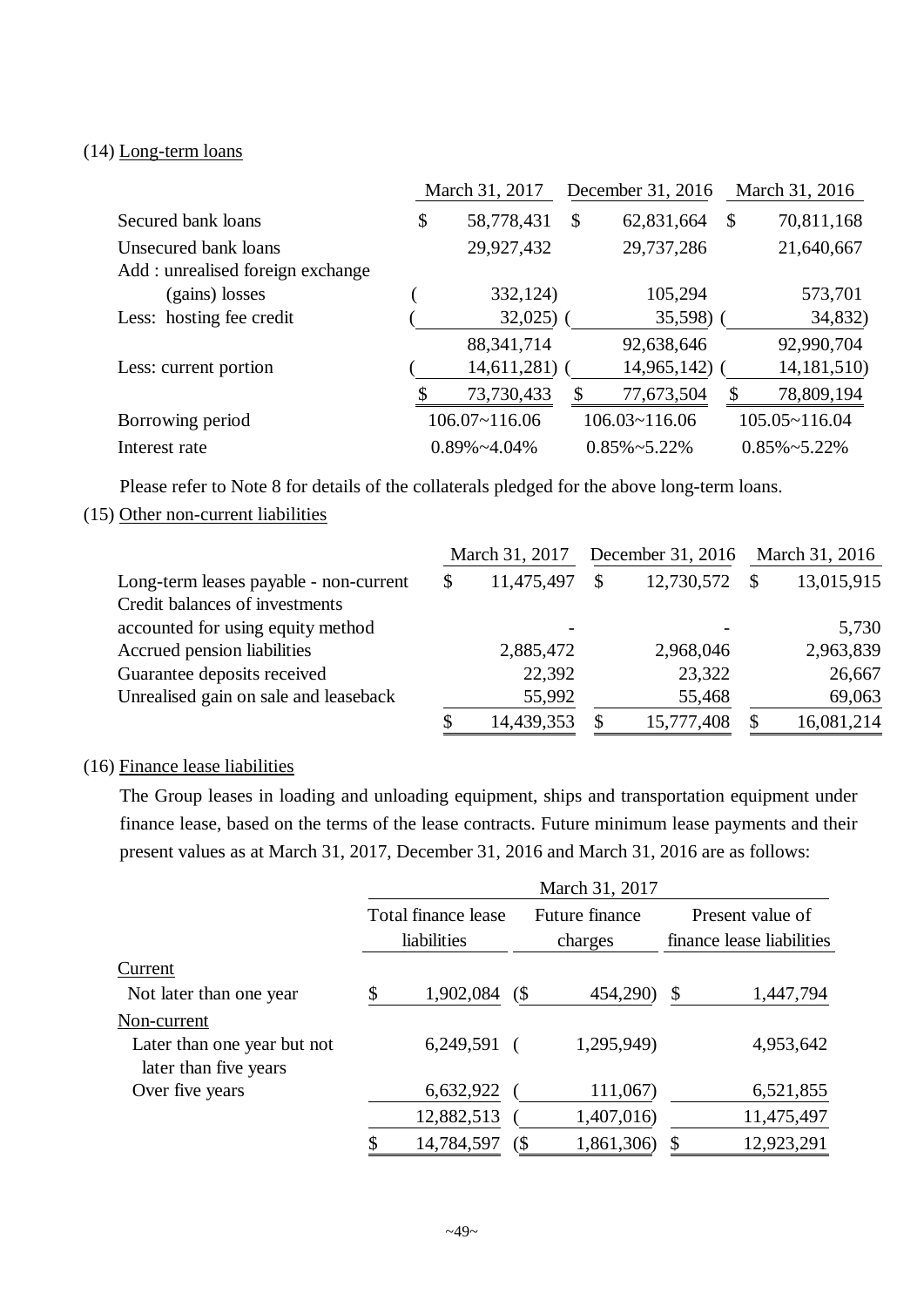|                                                      |                     |        | December 31, 2016 |                           |                           |
|------------------------------------------------------|---------------------|--------|-------------------|---------------------------|---------------------------|
|                                                      | Total finance lease |        | Future finance    |                           | Present value of          |
|                                                      | liabilities         |        | charges           |                           | finance lease liabilities |
| Current                                              |                     |        |                   |                           |                           |
| Not later than one year                              | \$<br>2,016,904     | (      | 486,216)          | $\boldsymbol{\mathsf{S}}$ | 1,530,688                 |
| Non-current                                          |                     |        |                   |                           |                           |
| Later than one year but not<br>later than five years | $6,761,219$ (       |        | 1,397,946)        |                           | 5,363,273                 |
| Over five years                                      | 7,562,359           |        | 195,060)          |                           | 7,367,299                 |
|                                                      | 14,323,578          |        | 1,593,006)        |                           | 12,730,572                |
|                                                      | \$<br>16,340,482    | (      | 2,079,222)        | \$                        | 14,261,260                |
|                                                      |                     |        | March 31, 2016    |                           |                           |
|                                                      | Total finance lease |        | Future finance    |                           | Present value of          |
|                                                      | liabilities         |        | charges           |                           | finance lease liabilities |
| Current                                              |                     |        |                   |                           |                           |
| Not later than one year                              | \$<br>2,212,896     | (      | 517,928)          | \$                        | 1,694,968                 |
| Non-current                                          |                     |        |                   |                           |                           |
| Later than one year but not<br>later than five years | 7,122,446 (         |        | 1,508,369)        |                           | 5,614,077                 |
| Over five years                                      | 7,765,731           |        | 363,893)          |                           | 7,401,838                 |
|                                                      | 14,888,177          |        | 1,872,262)        |                           | 13,015,915                |
|                                                      | \$<br>17,101,073    | $($ \$ | 2,390,190)        | \$                        | 14,710,883                |

#### (17) Pension

A.(a) In accordance with the Labor Pension Act ("the Act"), effective July 1, 2005, which adopted a defined contribution scheme, employees of the Company and its subsidiary-TTSC may choose to be subject to either the Act, maintaining their seniority before the enforcement of the Act, or the pension mechanism of the Labor Standard Law. Under the defined benefit pension plan, two units are accrued for each year of service for the first 15 years and one unit for each additional year thereafter, subject to a maximum of 45 units. Pension benefits are based on the number of units accrued and the average monthly salaries and wages of the last 6 months prior to retirement. The Company and its subsidiary-TTSC contribute monthly an amount equal to 15% of the employees' monthly salaries and wages to the retirement fund deposited with the Trust Department of Bank of Taiwan under the name of the Labor Pension Fund Supervisory Committee. Also, the Company would assess the balance in the aforementioned labor pension reserve account by the end of December 31, every year. If the account balance is insufficient to pay the pension calculated by the aforementioned method, to the employees expected to be qualified for retirement next year, the Company will make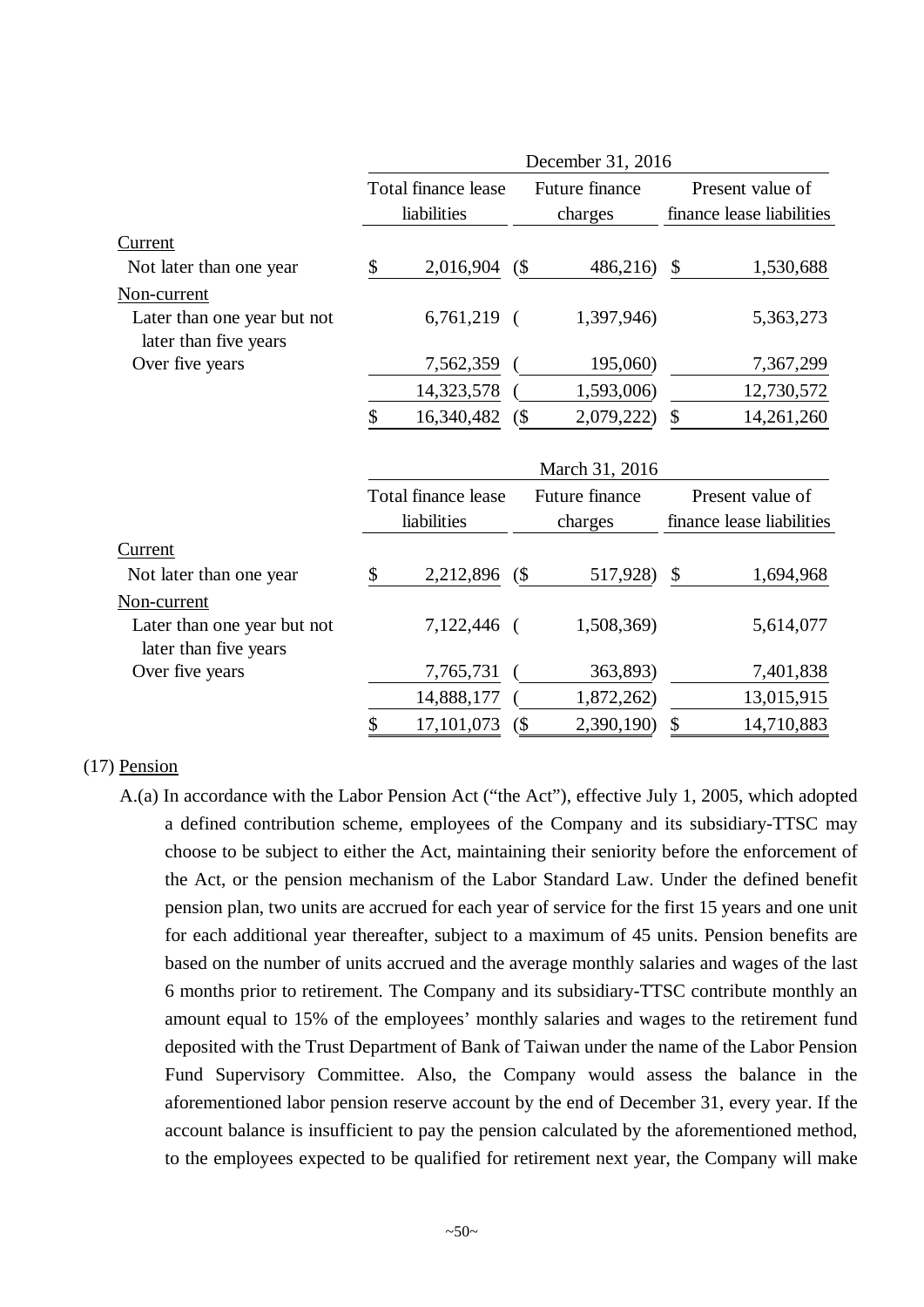contributions to cover the deficit by next March.

- (b) The employees with R.O.C. nationality of the Group's subsidiaries, Greencompass Marine S. A. and Evergreen Marine (UK) Limited, adopted the Act. Under the defined benefit pension plan, two units are accrued for each year of service for the first 15 years and one unit for each additional year thereafter, subject to a maximum of 45 units. Pension benefits are based on the number of units accrued and the average monthly salaries and wages of the last 6 months prior to retirement.
- (c) For the aforementioned pension plan, the Group recognised pension costs of \$54,647 and \$56,697 for the three-month period ended March 31, 2017 and 2016, respectively.
- (d) Expected contributions to the defined benefit pension plans of the Company and its subsidiary-TTSC within one year after March 31, 2017 amount to \$98,736.
- B.(a) Effective July 1, 2005, the Company and its domestic subsidiary-TTSC have established a defined contribution pension plan (the "New Plan") under the Labor Pension Act (the"Act"), covering all regular employees with R.O.C. nationality. Under the New Plan, the Company and its domestic subsidiary-TTSC contribute monthly an amount based on 6% of the employees' monthly salaries and wages to the employees' individual pension accounts at the Bureau of Labor Insurance. The benefits accrued are paid monthly or in lump sum upon termination of employment.
- (b) The pension costs under defined contribution pension plans of the Group for the three-month periods ended March 31, 2017 and 2016 were \$44,919 and \$41,402, respectively.

## (18) Capital stock

As of March 31, 2017, the Company's authorized capital was \$36,000,000, and the paid-in capital was \$ 35,123,560, consisting of 3,512,356 thousand shares of common stocks with a par value of \$10 (in dollars) per share. All proceeds from shares issued have been collected.

## (19) Capital surplus

A.Pursuant to the R.O.C. Company Act, capital surplus arising from paid-in capital in excess of par value on issuance of common stocks and donations can be used to cover accumulated deficit or to issue new stocks or cash to shareholders in proportion to their share ownership, provided that the Company has no accumulated deficit. Further, the R.O.C. Securities and Exchange Law requires that the amount of capital surplus to be capitalised mentioned above should not exceed 10% of the paid-in capital each year. Capital surplus should not be used to cover accumulated deficit unless the legal reserve is insufficient.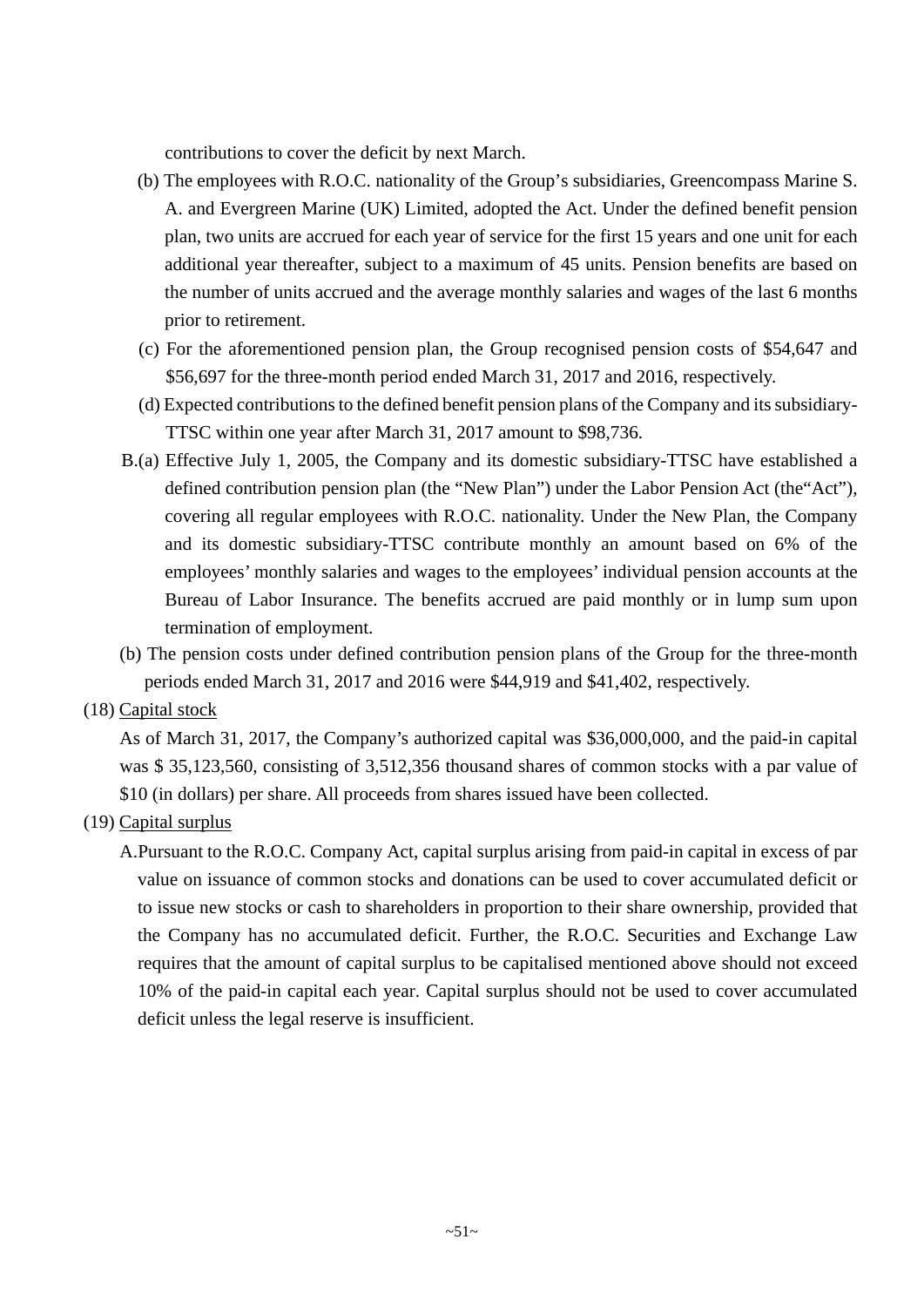|                                                                   | Three-month period ended March 31, 2017 |                           |                                         |                           |         |               |        |
|-------------------------------------------------------------------|-----------------------------------------|---------------------------|-----------------------------------------|---------------------------|---------|---------------|--------|
|                                                                   |                                         |                           | Adjustments to                          |                           |         |               |        |
|                                                                   |                                         |                           | share of changes                        |                           |         |               |        |
|                                                                   |                                         |                           | in equity of                            |                           |         |               |        |
|                                                                   | <b>Share</b>                            |                           | associates and                          |                           | Donated |               |        |
|                                                                   | premium                                 |                           | joint ventures                          |                           | assets  |               | Others |
| At January 1, 2017                                                | \$5,895,171                             | \$                        | 2,086,684                               | $\mathcal{S}$             | 446     | \$            | 6,713  |
| Recognition of change in equity                                   |                                         |                           |                                         |                           |         |               |        |
| of associates in proportion to                                    |                                         |                           |                                         |                           |         |               |        |
| the Company's ownership                                           |                                         |                           | 674                                     |                           |         |               |        |
| At March 31, 2017                                                 | \$5,895,171                             | $\boldsymbol{\mathsf{S}}$ | 2,087,358                               | $\boldsymbol{\mathsf{S}}$ | 446     | \$            | 6,713  |
|                                                                   |                                         |                           | Three-month period ended March 31, 2016 |                           |         |               |        |
|                                                                   |                                         |                           | Adjustments to                          |                           |         |               |        |
|                                                                   |                                         |                           | share of changes                        |                           |         |               |        |
|                                                                   |                                         |                           | in equity of                            |                           |         |               |        |
|                                                                   | Share                                   |                           | associates and                          |                           | Donated |               |        |
|                                                                   | premium                                 |                           | joint ventures                          |                           | assets  |               | Others |
| At January 1, 2016                                                | \$5,895,171                             | $\mathcal{S}$             | 2,084,303                               | $\mathcal{S}$             | 446     | $\mathcal{S}$ | 6,713  |
| Recognition of change in equity<br>of associates in proportion to |                                         |                           |                                         |                           |         |               |        |
| the Company's ownership                                           |                                         |                           | 668                                     |                           |         |               |        |
| At March 31, 2016                                                 | \$5,895,171                             | \$                        | 2,084,971                               | \$                        | 446     | \$            | 6,713  |

## (20) Retained earnings

- A. According to the Company's Articles of Incorporation, if there is any profit for a fiscal year, the Company shall first make provision for all taxes and cover prior years' losses and then appropriate 10% of the residual amount as legal reserve. Dividends shall be proposed by the Board of Directors and resolved by the stockholders.
- B. Dividend policy

In order to facilitate future expansion plans, dividends to stockholders are distributed mutually in the form of both cash and stocks with the basic principle that the ratio of cash dividends to total stock dividends shall not be lower than 10%.

C. Legal reserve

Except for covering accumulated deficit or issuing new stocks or cash to shareholders in proportion to their share ownership, the legal reserve shall not be used for any other purpose. The use of legal reserve for the issuance of stocks or cash to shareholders in proportion to their share ownership is permitted, provided that the distribution of the reserve is limited to the portion in excess of 25% of the Company's paid-in capital.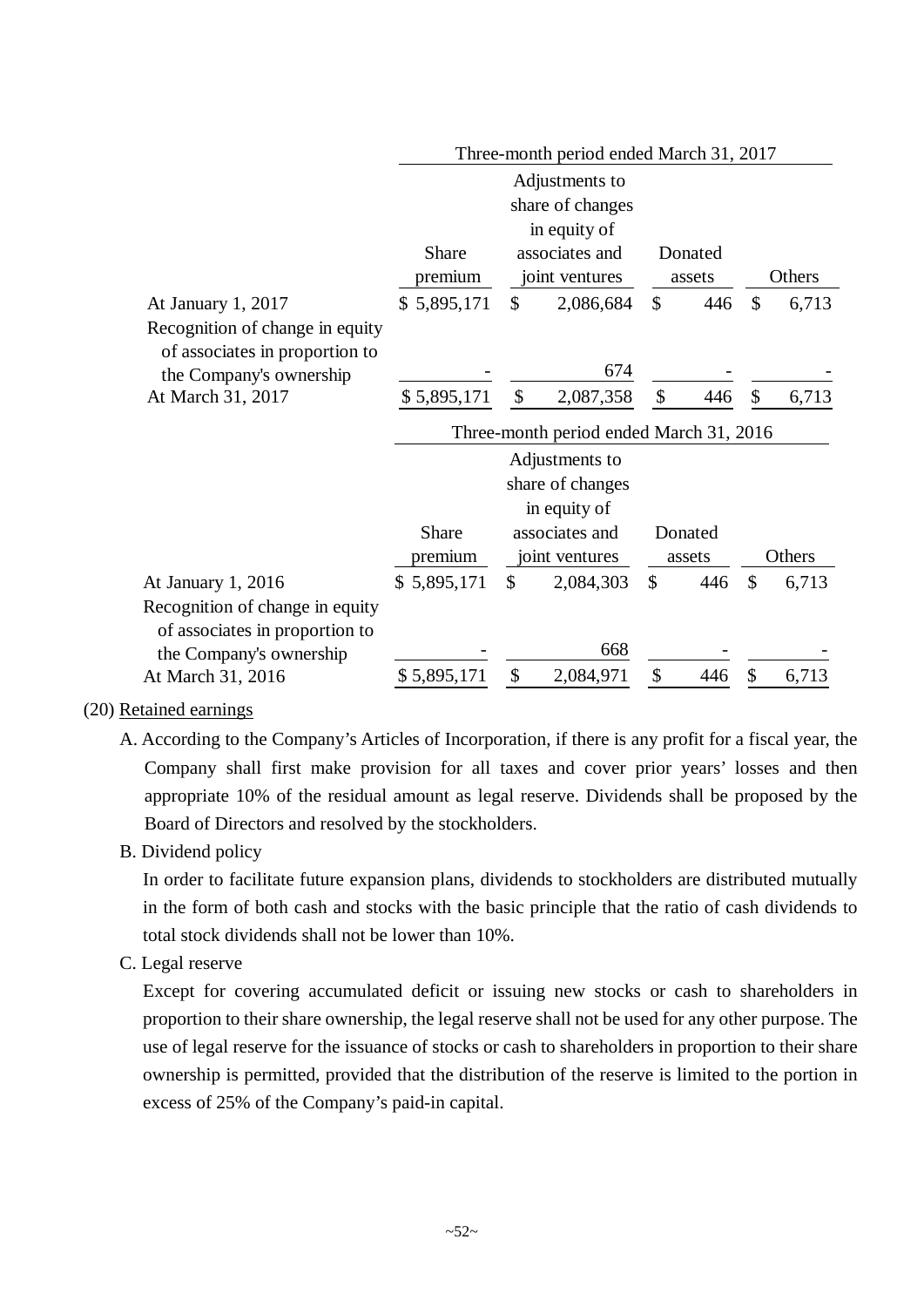- D. In accordance with the regulations, the Company shall set aside special reserve from the debit balance on other equity items at the balance sheet date before distributing earnings. When debit balance on other equity items is reversed subsequently, the reversed amount could be included in the distributable earnings.
- E. (a)As of 2015, the Company distributed no dividends to shareholders in order to facilitate future operation plans.
	- (b)For the year ended December 31, 2016, the Company incurred accumulated deficit. On March 30, 2017, the Board of Directors proposed to offset the accumulated deficit totaling \$4,248,211 with the legal reserve.

As of the reporting date of the financial statements, the stockholders have not approved the proposal during their meeting

- F. For information relating to employees', directors' and supervisors' remuneration, please refer to Note 6(28).
- (21) Other equity items

|                                   |     | Hedging |               | Available-for-  |       | Currency                 |    |            |
|-----------------------------------|-----|---------|---------------|-----------------|-------|--------------------------|----|------------|
|                                   |     | reserve |               | sale investment |       | translation              |    | Total      |
| At January 1, 2017                | (\$ | 67,895) | <sup>\$</sup> | 1,703,161       | S.    | 1,254,622                | \$ | 2,889,888  |
| $Revaluation - gross$             |     |         |               | 203,057         |       |                          |    | 203,057    |
| $Revaluation - tax$               |     |         |               | 3,387)          |       | -                        |    | 3,387)     |
| Revaluation – associates          |     |         |               | 73,832          |       |                          |    | 73,832     |
| Cash flow hedges:                 |     |         |               |                 |       |                          |    |            |
| - Fair value loss in the period   |     |         |               |                 |       |                          |    |            |
| $-$ Associates                    |     | 30,199) |               |                 |       | $\overline{\phantom{0}}$ |    | 30,199     |
| Currency translation differences: |     |         |               |                 |       |                          |    |            |
| $-Group$                          |     |         |               |                 |       | $1,540,405$ (            |    | 1,540,405) |
| $-Group - tax$                    |     |         |               |                 |       | 2,231                    |    | 2,231      |
| -Associates                       |     |         |               |                 |       | 262,462)                 |    | 262,462)   |
| At March 31, 2017                 | \$  | 98,094) |               | 1,976,663       | $\Im$ | 546,014                  | S  | 1,332,555  |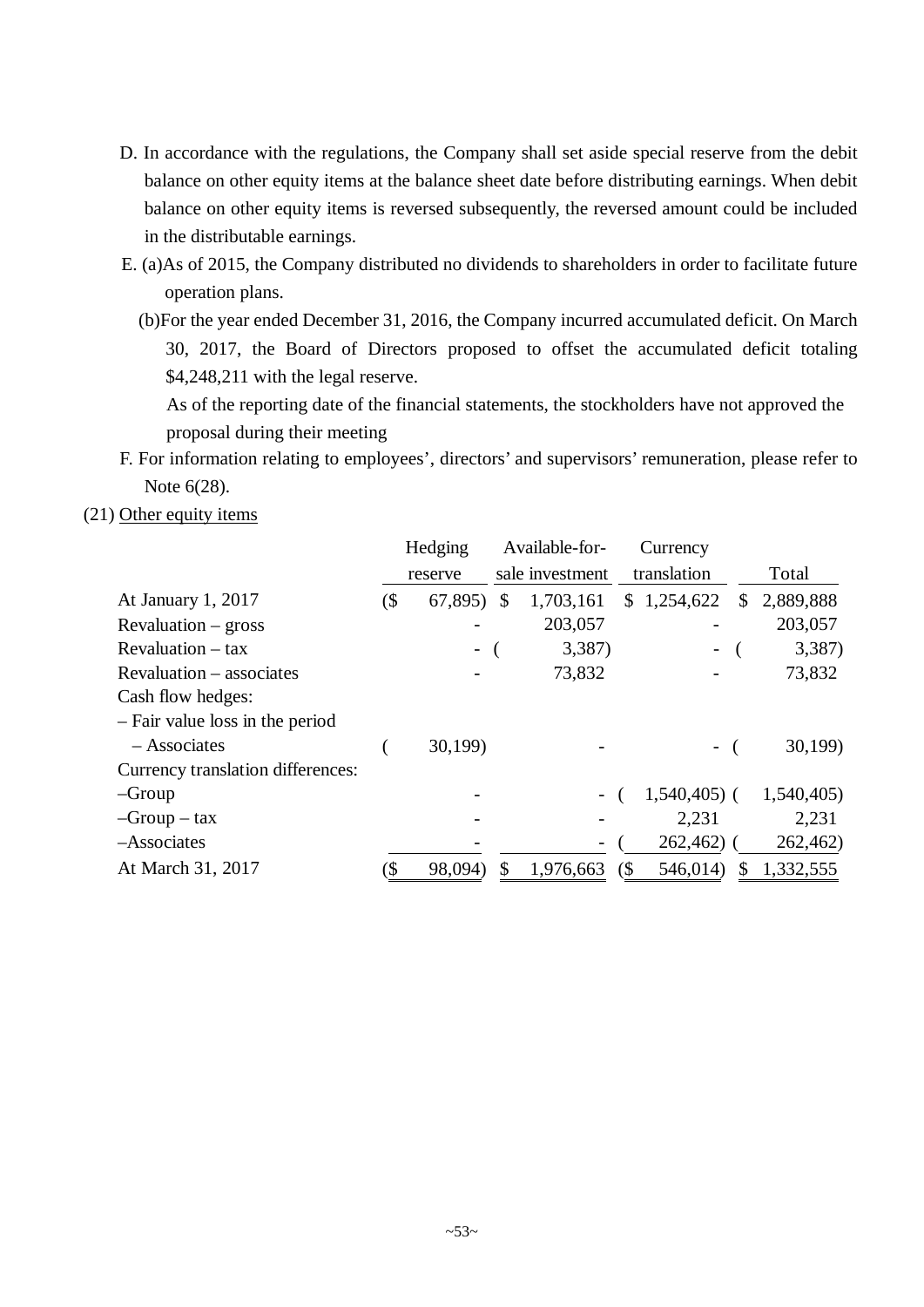|                                   |     | Hedging  | Available-for-  |    | Currency    |    |           |
|-----------------------------------|-----|----------|-----------------|----|-------------|----|-----------|
|                                   |     | reserve  | sale investment |    | translation |    | Total     |
| At January 1, 2016                | (\$ | 521,149) | \$<br>1,461,850 |    | \$2,155,086 | \$ | 3,095,787 |
| $Revaluation - gross$             |     |          | 317,578         |    |             |    | 317,578   |
| $Revaluation - tax$               |     | -        | 1,032)          |    |             |    | 1,032)    |
| Revaluation – associates          |     |          | 37,502          |    |             |    | 37,502    |
| Cash flow hedges:                 |     |          |                 |    |             |    |           |
| - Fair value gain in the period   |     |          |                 |    |             |    |           |
| $-$ Associates                    |     | 69,258   |                 |    |             |    | 69,258    |
| Currency translation differences: |     |          |                 |    |             |    |           |
| $-$ Group                         |     |          |                 |    | $420,206$ ( |    | 420,206)  |
| $-$ Group $-$ tax                 |     |          |                 |    | 2,186       |    | 2,186     |
| $-$ Associates                    |     |          |                 |    | 90,856      |    | 90,856)   |
| At March 31, 2016                 | (S  | 451,891) | \$<br>1,815,898 | S. | 1,646,210   | S  | 3,010,217 |

# (22) Operating revenue

|                                                             | Three-month period   |    | Three-month period   |
|-------------------------------------------------------------|----------------------|----|----------------------|
|                                                             | ended March 31, 2017 |    | ended March 31, 2016 |
| Marine freight income                                       | \$<br>30,318,956     | \$ | 25,812,149           |
| Container manufacturing income                              | 533,021              |    | 213,031              |
| Ship rental and slottage income                             | 354,283              |    | 222,912              |
| Commission income and agency<br>service income              | 346,799              |    | 309,699              |
| Container income and others                                 | 2,285,836            |    | 2,046,415            |
|                                                             | \$<br>33,838,895     |    | 28,604,206           |
| (23) Other income and expenses, net                         |                      |    |                      |
|                                                             | Three-month period   |    | Three-month period   |
|                                                             | ended March 31, 2017 |    | ended March 31, 2016 |
| (Loss) gain on disposal of property,<br>plant and equipment | 3,499                |    | 11,705               |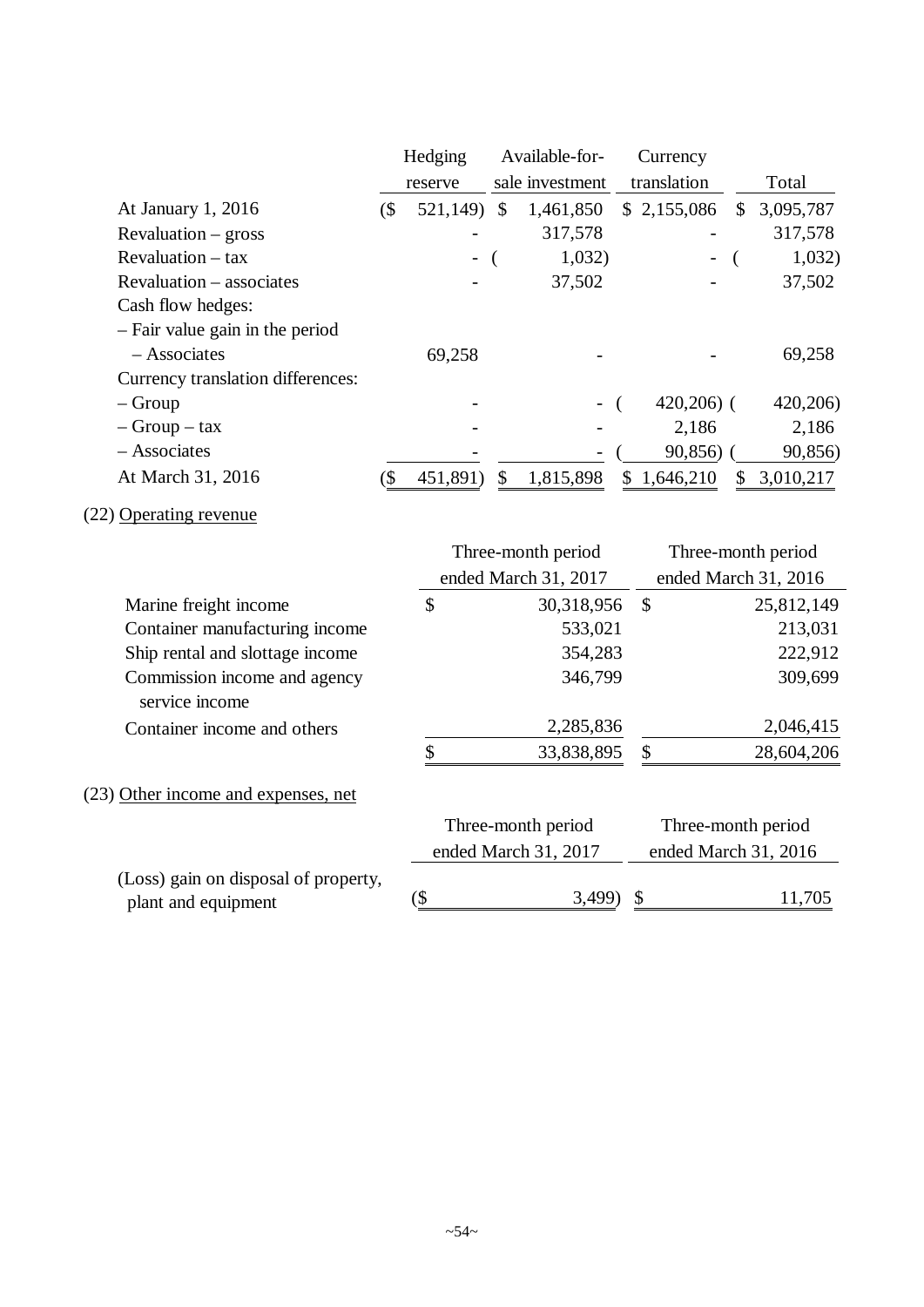# (24) Other income

|                                       |                          | Three-month period   |                           | Three-month period   |
|---------------------------------------|--------------------------|----------------------|---------------------------|----------------------|
|                                       |                          | ended March 31, 2017 |                           | ended March 31, 2016 |
| Rental revenue                        | \$                       | 28,164               | $\boldsymbol{\mathsf{S}}$ | 28,426               |
| Dividend income                       |                          | 38,127               |                           | 37,637               |
| Interest income:                      |                          |                      |                           |                      |
| Interest income from bank deposits    |                          | 95,125               |                           | 57,978               |
| Interest income from financial assets |                          |                      |                           |                      |
| other than financial assets at fair   |                          |                      |                           |                      |
| value through profit or loss          |                          | 723                  |                           | 2,720                |
| Other income - other                  |                          | 29,266               |                           | 59,507               |
|                                       | \$                       | 191,405              | \$                        | 186,268              |
| (25) Other gains and losses           |                          |                      |                           |                      |
|                                       |                          | Three-month period   |                           | Three-month period   |
|                                       |                          | ended March 31, 2017 |                           | ended March 31, 2016 |
| Net gain on financial assets          | \$                       |                      | \$                        | 167                  |
| at fair value through profit or loss  |                          |                      |                           |                      |
| Net currency exchange loss            |                          | $178,119$ (          |                           | 25,211)              |
| Gain on disposal of investments       |                          | 22,974               |                           | 1,401                |
| Other non-operating expenses          |                          | 15,857)              |                           | 14,498)              |
|                                       | $\overline{\mathcal{S}}$ | $171,002)$ (\$)      |                           | 38,141)              |
|                                       |                          |                      |                           |                      |
| $(26)$ Finance costs                  |                          |                      |                           |                      |
|                                       |                          | Three-month period   |                           | Three-month period   |
|                                       |                          | ended March 31, 2017 |                           | ended March 31, 2016 |
| Interest expense:                     |                          |                      |                           |                      |
| <b>Bank loans</b>                     | \$                       | 358,905              | \$                        | 294,492              |
| Corporate bonds                       |                          | 9,468                |                           | 9,574                |

Less: capitalisation of qualifying assets ( $\frac{24,582}{\$}$  ( $\frac{9,107}{\$}$ )<br>Finance costs  $\frac{\$}{}$   $\frac{343,791}{\$}$   $\frac{\$}{}$  294,959 Finance costs \$ 343,791 \$ 294,959

304,066 304,066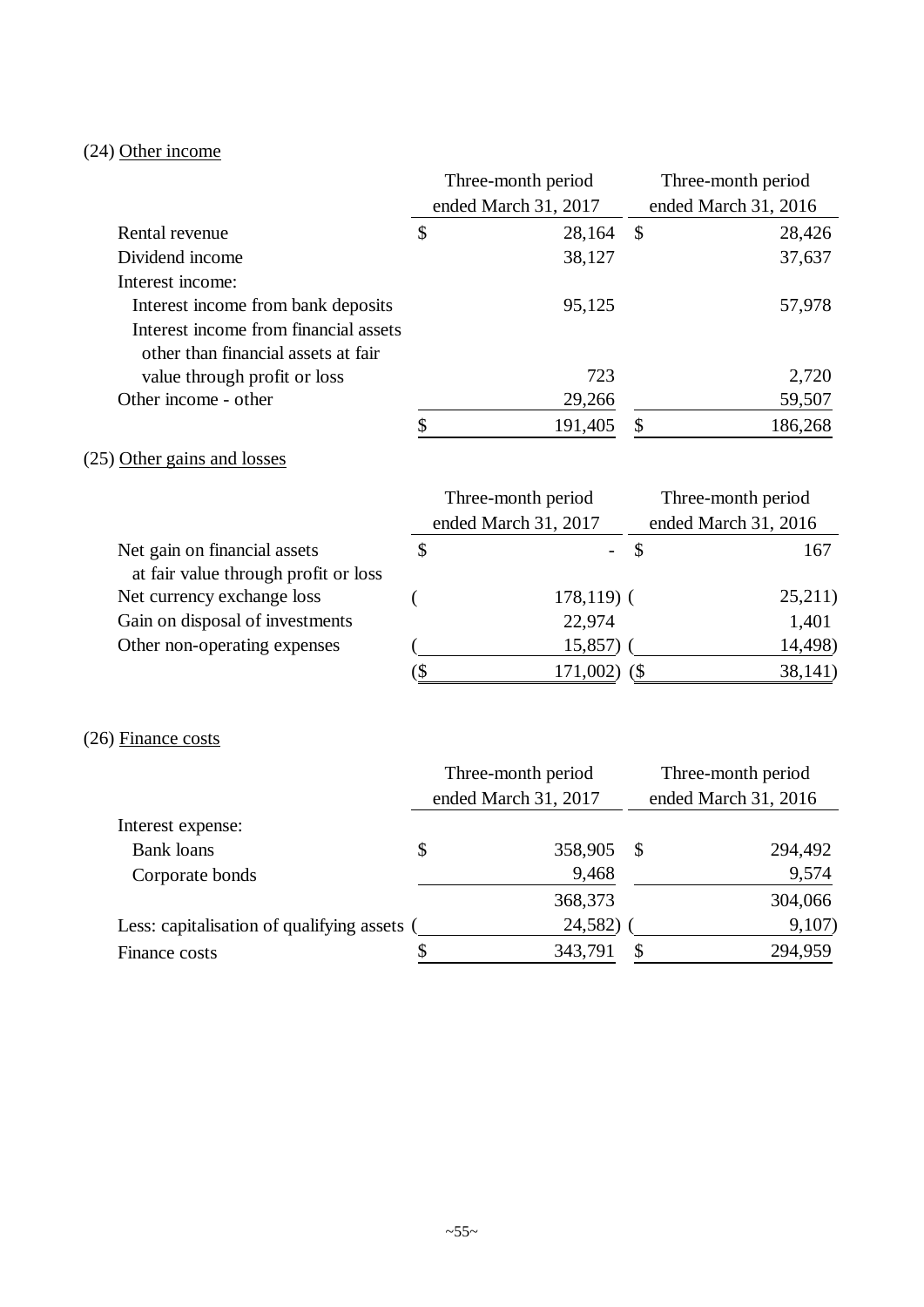## (27) Expenses by nature

|                                    |                      | Three-month period |                           | Three-month period   |
|------------------------------------|----------------------|--------------------|---------------------------|----------------------|
|                                    | ended March 31, 2017 |                    |                           | ended March 31, 2016 |
| Employee benefit expense           | \$                   | 1,572,984          | $\boldsymbol{\mathsf{S}}$ | 1,643,209            |
| Depreciation on property, plant    |                      |                    |                           |                      |
| and equipment                      |                      | 1,907,034          |                           | 2,148,955            |
| Amortisation on intangible assets  |                      | 9,665              |                           | 4,881                |
| Other operating costs and expenses |                      | 29,669,854         |                           | 28,939,895           |
|                                    |                      | 33,159,537         |                           | 32,736,940           |

#### (28) Employee benefit expense

|                                 | Three-month period |                      | Three-month period   |           |  |
|---------------------------------|--------------------|----------------------|----------------------|-----------|--|
|                                 |                    | ended March 31, 2017 | ended March 31, 2016 |           |  |
| Wages and salaries              | \$                 | $1,299,413$ \$       |                      | 1,367,625 |  |
| Labor and health insurance fees |                    | 102,156              |                      | 96,494    |  |
| Pension costs                   |                    | 99,566               |                      | 98,099    |  |
| Other personnel expenses        |                    | 71,849               |                      | 80,991    |  |
|                                 | S                  | 1,572,984            | S                    | 1,643,209 |  |

A. According to the Articles of Incorporation of the Company, when distributing earnings, the Company shall distribute bonus to the employees that account for no less than 0.5% and pay remuneration to the directors and supervisors that account for no more than 5% of the total distributed amount.

B. For the three-month period ended March 31, 2017 and 2016, the Company generated loss and thus did not accrue employees' and supervisors' remuneration.

Employees', directors' and supervisors' remuneration of 2016 as resolved by the Board of Directors were in agreement with those amounts recognised in the 2016 financial statements.

Information about the appropriation of employees', directors' and supervisors' remuneration by the Company as proposed by the Board of Directors and resolved by the stockholders will be posted in the "Market Observation Post System" at the website of the Taiwan Stock Exchange.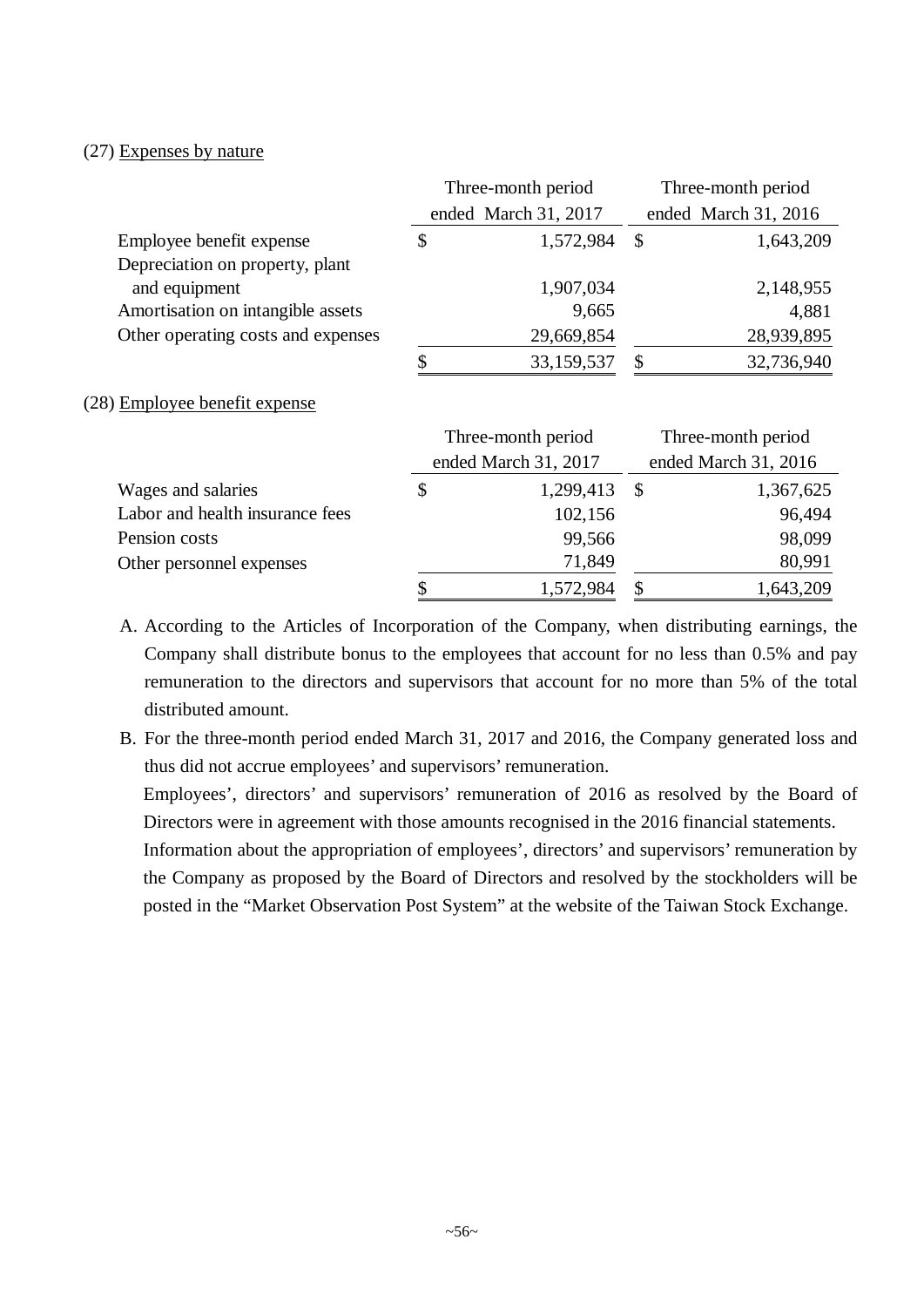#### (29) Income tax

A.Income tax expense (benefit)

(a)Components of income tax expense (benefit):

|                                       | Three-month period   |   | Three-month period   |
|---------------------------------------|----------------------|---|----------------------|
|                                       | ended March 31, 2017 |   | ended March 31, 2016 |
| Current tax:                          |                      |   |                      |
| Current tax on profits for the period | \$<br>129,007        | S | 49,835               |
| Prior year income tax (over)          |                      |   |                      |
| underestimate                         | 112)                 |   | 249                  |
| Total current tax                     | 128,895              |   | 50,084               |
| Deferred tax:                         |                      |   |                      |
| Origination and reversal of           |                      |   |                      |
| temporary differences                 | 73,327)              |   | 233,457)             |
| Total deferred tax                    | 73,327)              |   | 233,457)             |
| Income tax expense (benefit)          | 55,568               |   | 183,373)             |

(b)The income tax (charge)/credit relating to components of other comprehensive income is as follows:

|                                                                            | Three-month period |                      | Three-month period   |        |
|----------------------------------------------------------------------------|--------------------|----------------------|----------------------|--------|
|                                                                            |                    | ended March 31, 2017 | ended March 31, 2016 |        |
| Fair value gains/losses on available-<br>for-sale financial assets         |                    | $2,231)$ \$          |                      | 1,032  |
| Exchange differences on translating<br>the financial statements of foreign |                    |                      |                      |        |
| operations                                                                 |                    | 3,387                |                      | 2,186) |
|                                                                            | S                  | $1,156$ (S)          |                      | 1,154) |

(c)The income tax charged/(credited) to equity during the period is as follows:

|                                     | Three-month period   | Three-month period   |
|-------------------------------------|----------------------|----------------------|
|                                     | ended March 31, 2017 | ended March 31, 2016 |
| Reduction in capital surplus caused |                      |                      |
| by recognition of foreign investees |                      |                      |
| based on the shareholding ratio     | 28                   |                      |

B.As of March 31, 2017, the Company's income tax returns through 2013 have been assessed and approved by the Tax Authority.

C.Unappropriated retained earnings:

|                                       |                  |                  | March 31, 2017 December 31, 2016 March 31, 2016 |
|---------------------------------------|------------------|------------------|-------------------------------------------------|
| Earnings generated in and before 1997 | $3,935,546$ (\$) | $4,248,211$ (\$) | 1,278,299)                                      |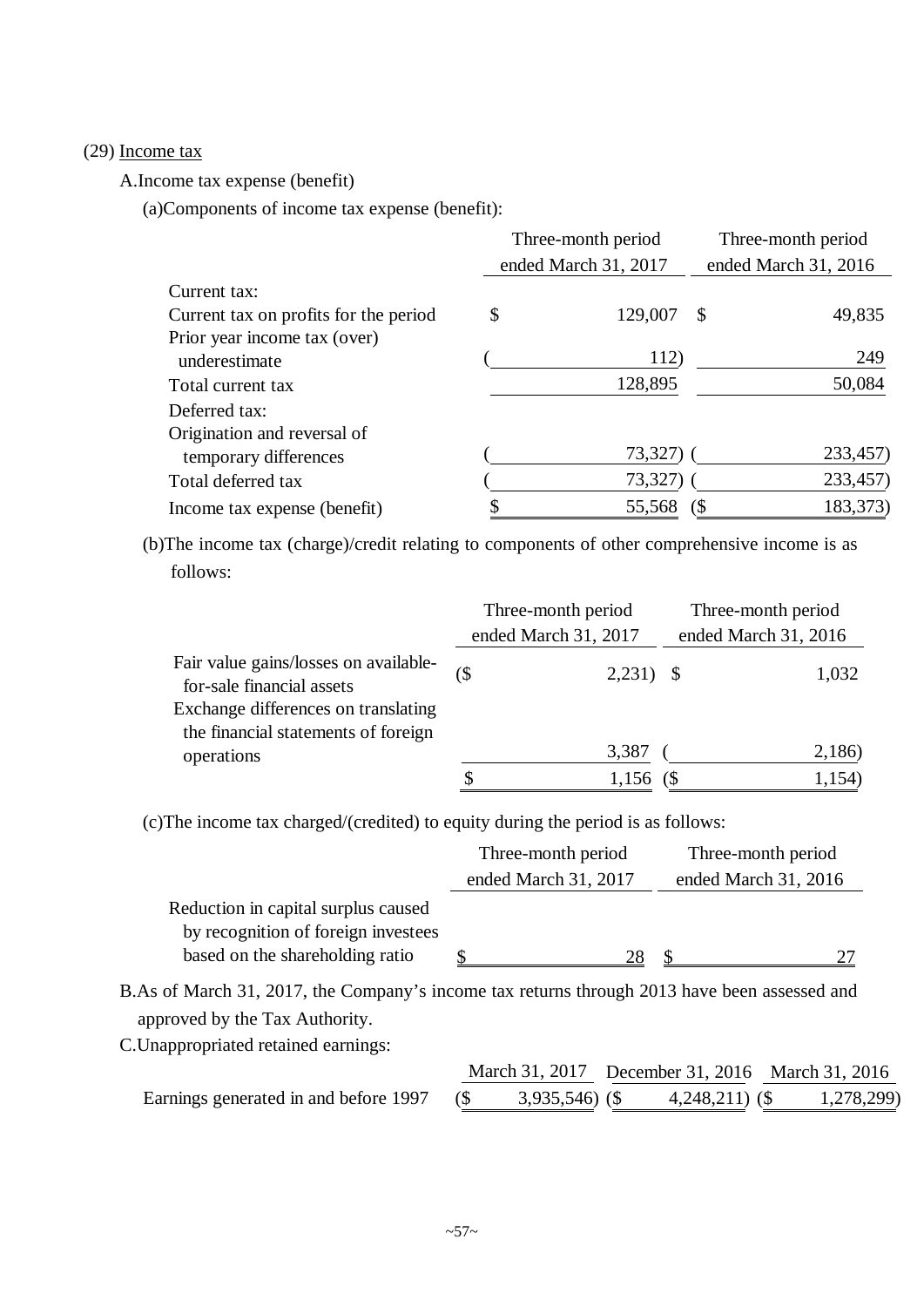D. As of March 31, 2017, December 31, 2016 and March 31, 2016 the balance of the imputation tax credit account was \$2,412,471, \$2,412,471 and \$2,544,529, respectively. The creditable tax rate was 48.15% for the year ended December 31, 2015. As of December 31, 2016, the Company has accumulated deficits and has no distributable earnings. As a result, creditable tax rate was not disclosed.

# (30) Earnings (loss) per share

|                                                                                          | Three-month period ended March 31, 2017 |                  |                                                              |        |                    |  |  |  |
|------------------------------------------------------------------------------------------|-----------------------------------------|------------------|--------------------------------------------------------------|--------|--------------------|--|--|--|
|                                                                                          |                                         |                  | Weighted average                                             |        |                    |  |  |  |
|                                                                                          |                                         |                  | number of ordinary                                           |        |                    |  |  |  |
|                                                                                          |                                         |                  | shares outstanding                                           |        | Earnings per share |  |  |  |
|                                                                                          |                                         | Amount after tax | (share in thousands)                                         |        | (in dollars)       |  |  |  |
| Basic earnings per share                                                                 |                                         |                  |                                                              |        |                    |  |  |  |
| Net income attributable to<br>ordinary shareholders of the                               |                                         |                  |                                                              |        |                    |  |  |  |
| parent                                                                                   | \$                                      | 312,665          | 3,512,356                                                    | \$     | 0.09               |  |  |  |
| Diluted earnings per share<br>Net income attributable to<br>ordinary shareholders of the |                                         |                  |                                                              |        |                    |  |  |  |
| parent                                                                                   | \$                                      | 312,665          | 3,512,356                                                    | \$     | 0.09               |  |  |  |
|                                                                                          | Three-month period ended March 31, 2016 |                  |                                                              |        |                    |  |  |  |
|                                                                                          |                                         |                  | Weighted average<br>number of ordinary<br>shares outstanding |        | Loss per share     |  |  |  |
|                                                                                          |                                         | Amount after tax | (share in thousands)                                         |        | (in dollars)       |  |  |  |
| Basic loss per share                                                                     |                                         |                  |                                                              |        |                    |  |  |  |
| Net loss attributable to<br>ordinary shareholders of                                     |                                         |                  |                                                              |        |                    |  |  |  |
| the parent                                                                               | $(\$\)$                                 | 3,840,124)       | 3,512,356                                                    | (      | 1.09)              |  |  |  |
| Diluted loss per share<br>Net loss attributable to                                       |                                         |                  |                                                              |        |                    |  |  |  |
| ordinary shareholders of<br>the parent                                                   | $($ \$                                  | 3,840,124)       | 3,512,356                                                    | $($ \$ | 1.09)              |  |  |  |
|                                                                                          |                                         |                  |                                                              |        |                    |  |  |  |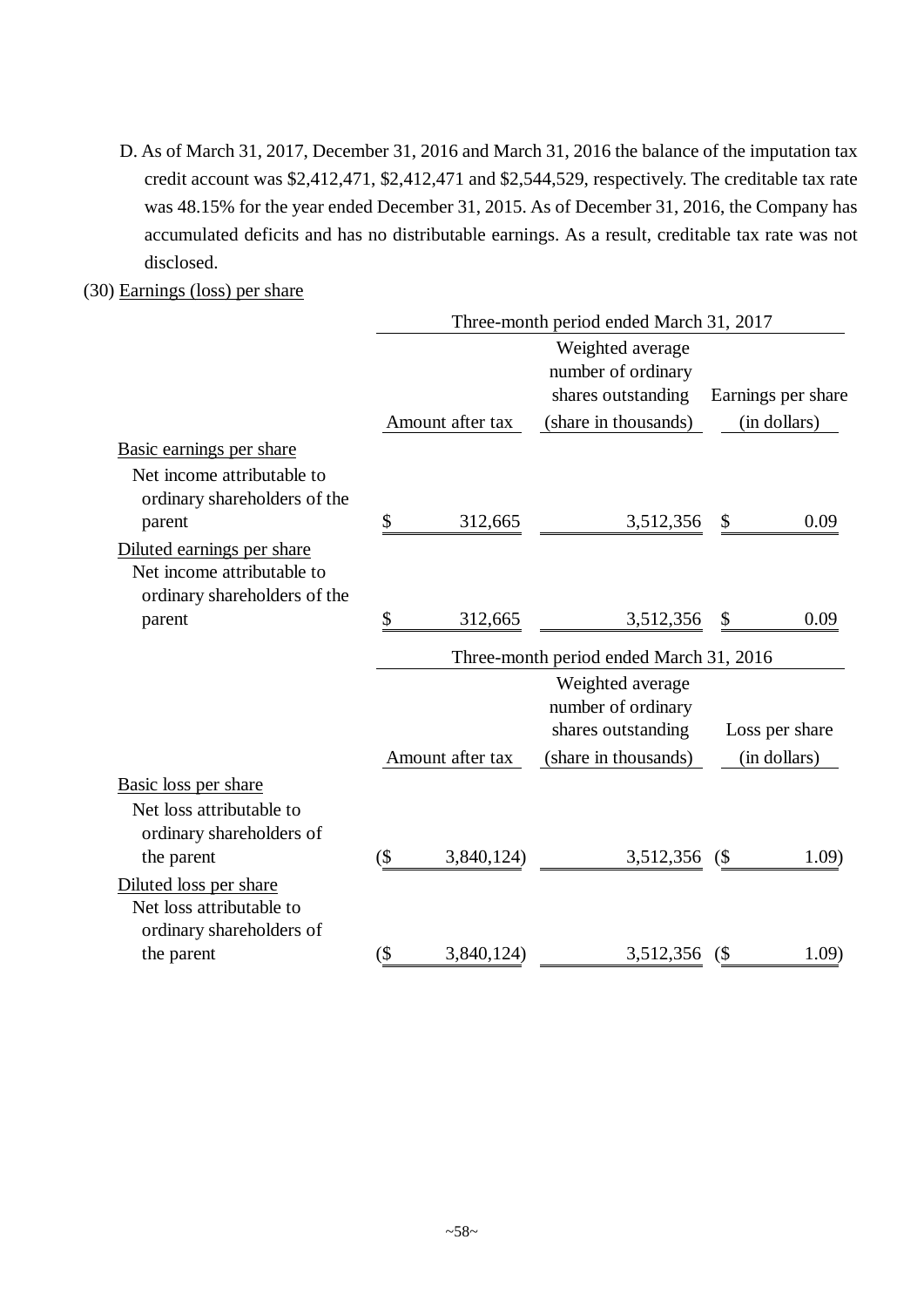# (31) Supplemental cash flow information

Investing activities with partial cash payments

A.Property, plant and equipment

|                                                 | Three-month period   |                      | Three-month period |  |
|-------------------------------------------------|----------------------|----------------------|--------------------|--|
|                                                 | ended March 31, 2017 | ended March 31, 2016 |                    |  |
| Purchase of property, plant and<br>equipment    | \$<br>242,086        | - \$                 | 358,486            |  |
| Add: opening balance of payable<br>on equipment | 15,693               |                      | 10,360             |  |
| Less: ending balance of payable<br>on equipment | 18,456)              |                      | 45,094)            |  |
| Cash paid during the period                     | 239,323              | S.                   | 323,752            |  |

B.Prepayments for equipment (recorded as other non-current assets)

|                                 | Three-month period   | Three-month period   |         |
|---------------------------------|----------------------|----------------------|---------|
|                                 | ended March 31, 2017 | ended March 31, 2016 |         |
| Prepayments for equipment       | \$<br>804,553        | -S                   | 305,671 |
| Add: opening balance of payable |                      |                      |         |
| on equipment                    | 124,787              |                      | 5,767   |
| Less: ending balance of payable |                      |                      |         |
| on equipment                    | $393)$ (             |                      | 39,188) |
| Capitalized interest            | 24,582)              |                      | 9,107)  |
| Cash paid during the period     | \$<br>904,365        | $\mathcal{S}$        | 263,143 |

C.Intangible assets

|                                 | Three-month period   | Three-month period   |  |  |
|---------------------------------|----------------------|----------------------|--|--|
|                                 | ended March 31, 2017 | ended March 31, 2016 |  |  |
| Purchase of intangible assets   | \$<br>3,701          |                      |  |  |
| Add: opening balance of payable |                      |                      |  |  |
| on equipment                    | 48.347               |                      |  |  |
| Less: ending balance of payable |                      |                      |  |  |
| on equipment                    | 45,543)              |                      |  |  |
| Cash paid during the period     | \$<br>6,505          |                      |  |  |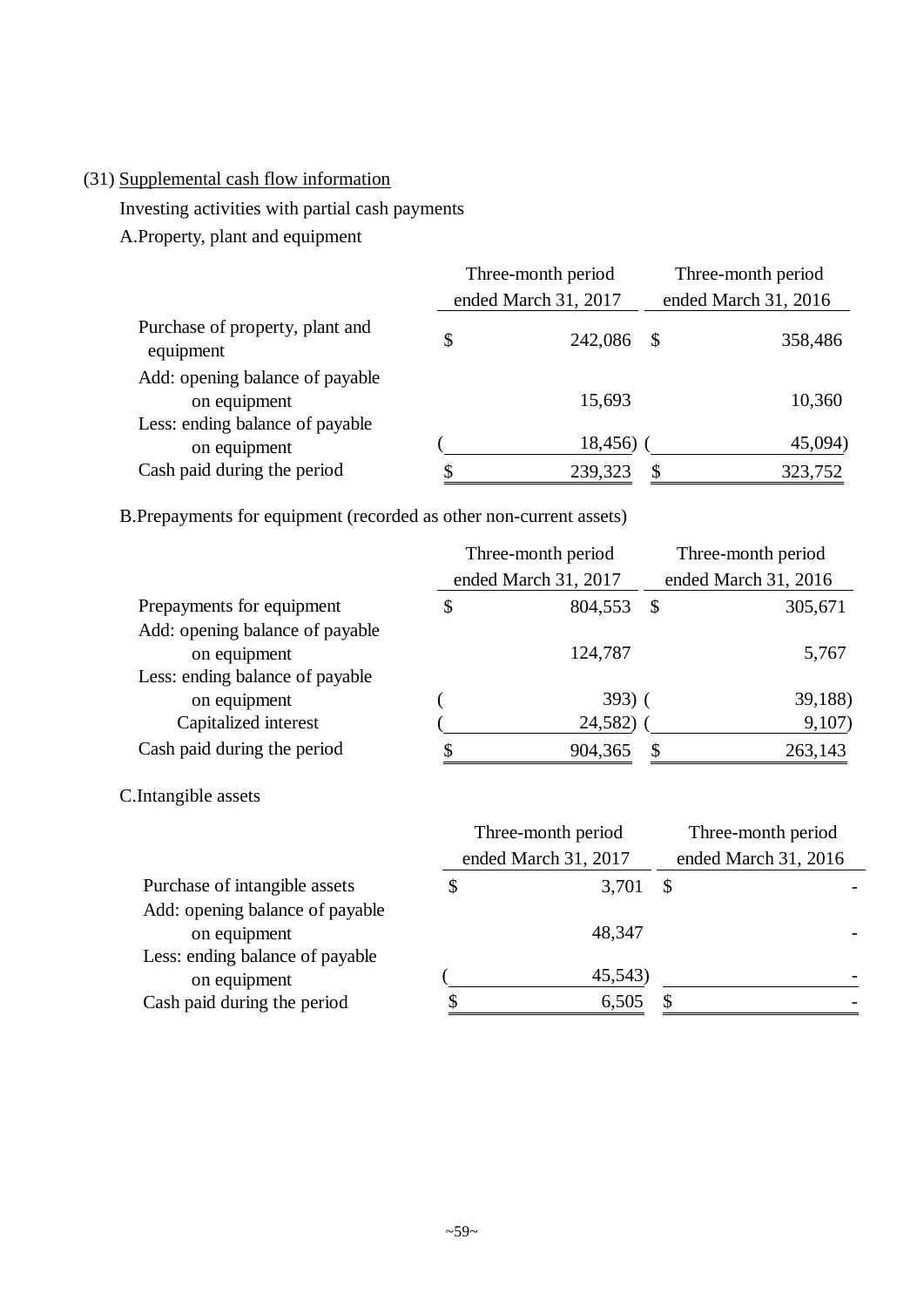# 7. RELATED PARTY TRANSACTIONS

# (1) Name of related parties and their relationship with the Group

| Name of related parties                                      | Relationship with the Group |
|--------------------------------------------------------------|-----------------------------|
| Evergreen International Storage and Transport Corp.          | Associate                   |
| Eva Airways Corp.                                            | Associate                   |
| Evergreen Security Corp.                                     | Associate                   |
| Charng Yang Development Co., Ltd.                            | Associate                   |
| Taipei Port Container Terminal Corp.                         | Associate                   |
| Ningbo Victory Container Co. Ltd.                            | Associate                   |
| Qingdao Evergreen Container Storage & Transportation Co. Ltd | Associate                   |
| Evergreen Marine (Latin America) S.A.                        | Associate                   |
| Green Peninsula Agencies SDN.BHD                             | Associate                   |
| Luanta Investment (Netherlands) N.V.                         | Associate                   |
| Taranto Container Terminal S.p.A.                            | Associate                   |
| Balsam Investment (Netherlands) N.V.                         | Associate                   |
| Italia Marittima S.p.A.                                      | Associate                   |
| Colon Container Terminal S.A.                                | Associate                   |
| PT. Evergreen Shipping Agency Indonesia                      | Associate                   |
| Evergreen Shipping Agency (Vietnam) Corp.                    | Associate                   |
| Evergreen Shipping Agency Co. (U.A.E) LLC                    | Associate                   |
| Evergreen International Corp.                                | Other related party         |
| Evergreen Airline Service Corp.                              | Other related party         |
| Chang Yung-Fa Charity Foundation                             | Other related party         |
| Chang Yung-Fa Foundation                                     | Other related party         |
| EVER ACCORD CONSTRUCTION CORPORATION                         | Other related party         |
| Evergreen International S.A.                                 | Other related party         |
| Evergreen Marine (Singapore) Pte. Ltd.                       | Other related party         |
| Evergreen Marine (Hong Kong) Ltd.                            | Other related party         |
| Gaining Enterprise S.A.                                      | Other related party         |
| EVERGREEN INSURANCE COMPANY LIMITED                          | Other related party         |
| Evergreen Shipping Agency (America) Corporation              | Other related party         |
| Evergreen Shipping Agency (Japan) Corporation                | Other related party         |
| Evergreen Shipping Agency (Philippines) Corporation          | Other related party         |
|                                                              |                             |

(2) Significant related party transactions and balances

A.Operating revenue:

|                    |                       | Three-month period |                      | Three-month period |                      |  |
|--------------------|-----------------------|--------------------|----------------------|--------------------|----------------------|--|
|                    |                       |                    | ended March 31, 2017 |                    | ended March 31, 2016 |  |
| Sales of services: |                       |                    |                      |                    |                      |  |
|                    | Associates            |                    | 974,071              |                    | 672,312              |  |
|                    | Other related parties |                    | 2,715,188            |                    | 2,581,909            |  |
|                    |                       |                    | 3,689,259            |                    | 3,254,221            |  |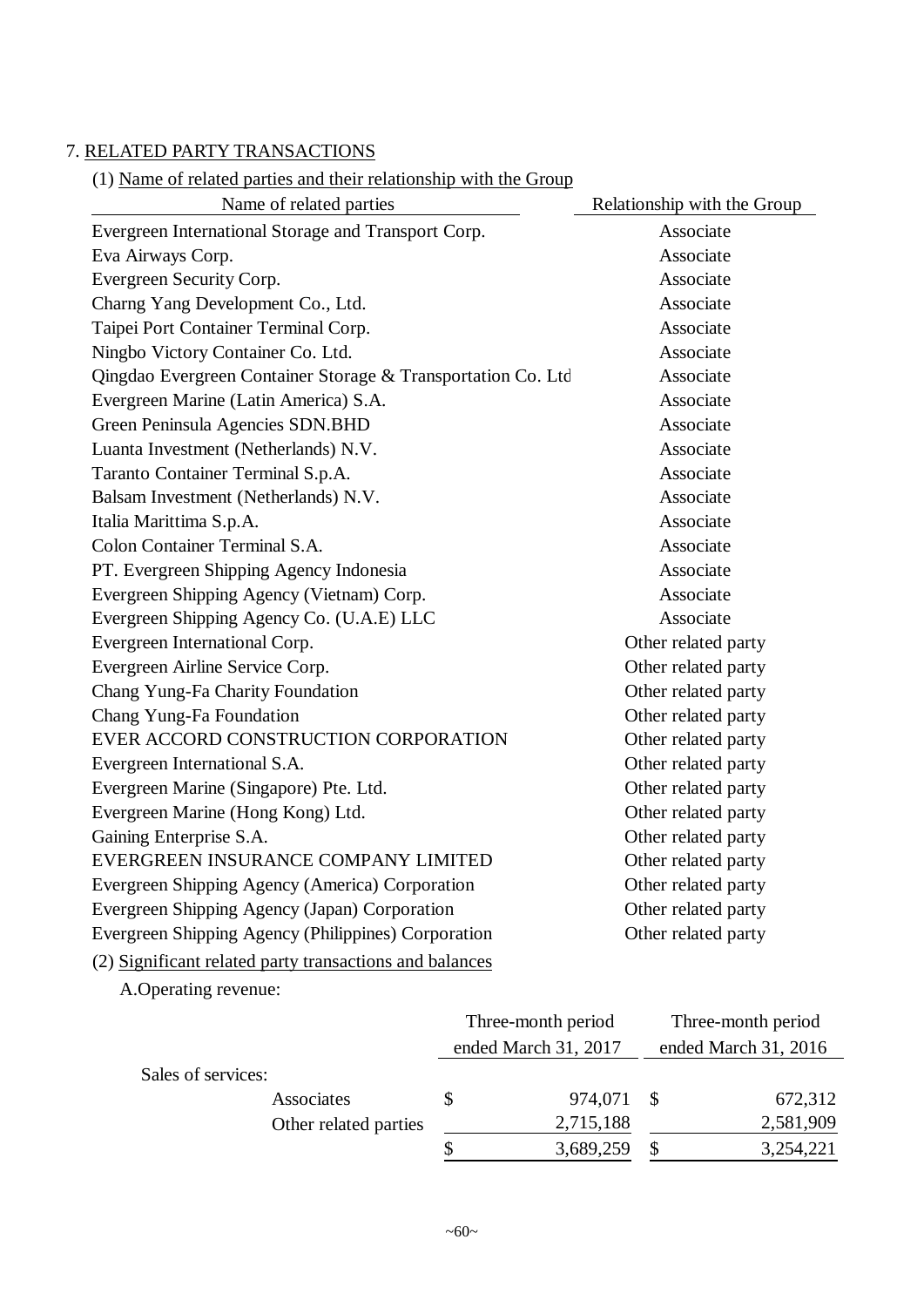The business terms on which the Group transacts with related parties are of no difference from those with non-related parties.

B.Purchases:

|                        | Three-month period |                      | Three-month period   |           |  |
|------------------------|--------------------|----------------------|----------------------|-----------|--|
|                        |                    | ended March 31, 2017 | ended March 31, 2016 |           |  |
| Purchases of services: |                    |                      |                      |           |  |
| Associates             |                    | 697,758 \$           |                      | 641,967   |  |
| Other related parties  |                    | 1,823,465            |                      | 1,516,202 |  |
|                        |                    | 2,521,223            |                      | 2,158,169 |  |

Goods and services are purchased from associates and other related parties on normal commercial terms and conditions.

C.Receivables from related parties :

|                          |               | March 31, 2017 |                           | December 31, 2016 |                           | March 31, 2016 |
|--------------------------|---------------|----------------|---------------------------|-------------------|---------------------------|----------------|
| Accounts receivable:     |               |                |                           |                   |                           |                |
| Associates               | \$            | 220,261        | $\mathcal{S}$             | 183,493           | \$                        | 94,861         |
| Other related<br>parties |               | 598,228        |                           | 739,181           |                           | 458,175        |
| Subtotal                 | $\mathcal{S}$ | 818,489        | \$                        | 922,674           | \$                        | 553,036        |
| Other receivables:       |               |                |                           |                   |                           |                |
| Associates               | \$            | 2,786          | $\mathcal{S}$             | 2,527             | \$                        | 65,323         |
| Other related<br>parties |               |                |                           |                   |                           |                |
| -EIC                     | \$            | 182,283        | $\boldsymbol{\mathsf{S}}$ | 181,900           | $\boldsymbol{\mathsf{S}}$ | 151,845        |
| -Other                   |               | 33,478         |                           | 22,829            |                           | 3,788          |
| Subtotal                 | \$            | 218,547        | \$                        | 207,256           | \$                        | 220,956        |
| Total                    | \$            | 1,037,036      | \$                        | 1,129,930         | \$                        | 773,992        |

The receivables from related parties arise mainly from sale transactions. The receivables are unsecured in nature and bear no interest. There are no provisions against receivables from related parties.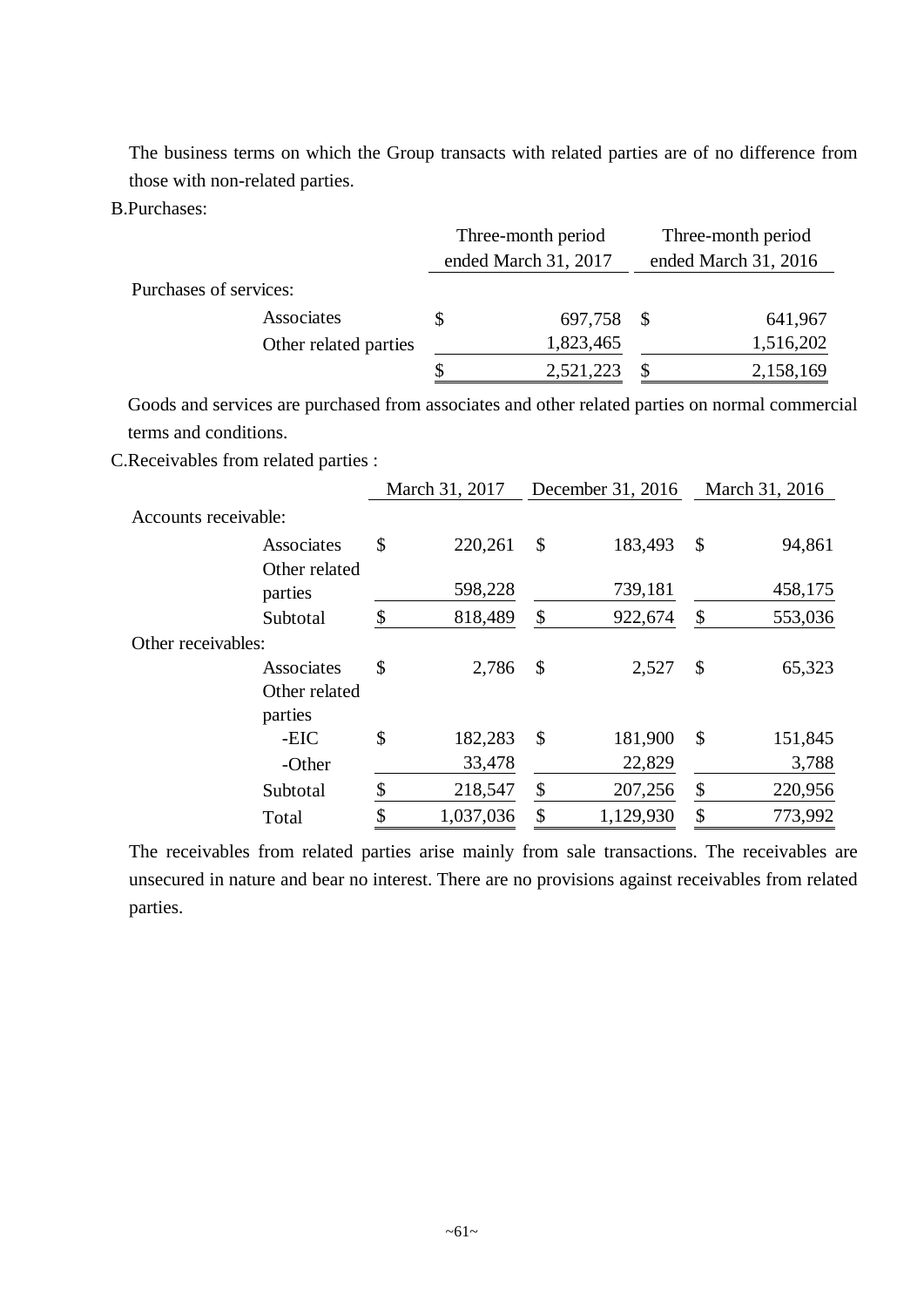D.Payables to related parties :

|                   |                          | March 31, 2017 |         | December 31, 2016 |         |                           | March 31, 2016 |
|-------------------|--------------------------|----------------|---------|-------------------|---------|---------------------------|----------------|
| Accounts payable: |                          |                |         |                   |         |                           |                |
|                   | Associates               | \$             | 105,310 | \$                | 116,075 | \$                        | 77,685         |
|                   | Other related<br>parties |                | 307,362 |                   | 175,702 |                           | 262,539        |
|                   | Subtotal                 | \$             | 412,672 | \$                | 291,777 | \$                        | 340,224        |
| Other payables:   |                          |                |         |                   |         |                           |                |
|                   | Associates               | \$             | 4,896   | \$                | 5,992   | $\boldsymbol{\mathsf{S}}$ | 6,433          |
|                   | Other related<br>parties |                | 74,862  |                   | 72,921  |                           | 55,989         |
|                   | Subtotal                 | \$             | 79,758  | \$                | 78,913  | \$                        | 62,422         |
|                   | Total                    |                | 492,430 | \$                | 370,690 | \$                        | 402,646        |

The payables to related parties arise mainly from purchase transactions. The payables bear no interest.

E.Property transactions:

Acquisition of property, plant and equipment:

| Three-month period |                                                                                             |                                               | Three-month period            |                      |                                                                                                                        |
|--------------------|---------------------------------------------------------------------------------------------|-----------------------------------------------|-------------------------------|----------------------|------------------------------------------------------------------------------------------------------------------------|
|                    | ended March 31, 2017                                                                        |                                               |                               | ended March 31, 2016 |                                                                                                                        |
|                    |                                                                                             |                                               |                               |                      | 149                                                                                                                    |
|                    |                                                                                             |                                               |                               |                      |                                                                                                                        |
|                    |                                                                                             |                                               |                               |                      |                                                                                                                        |
|                    |                                                                                             |                                               |                               |                      |                                                                                                                        |
| \$                 |                                                                                             | \$                                            | 21,542                        | \$                   | 11,087                                                                                                                 |
|                    |                                                                                             |                                               |                               |                      |                                                                                                                        |
|                    |                                                                                             |                                               |                               |                      |                                                                                                                        |
|                    |                                                                                             |                                               |                               |                      | 49,127)                                                                                                                |
|                    |                                                                                             |                                               |                               |                      |                                                                                                                        |
|                    |                                                                                             |                                               |                               |                      |                                                                                                                        |
|                    |                                                                                             |                                               |                               |                      | 430,513)                                                                                                               |
|                    | 966,481)                                                                                    |                                               |                               |                      |                                                                                                                        |
| (\$                |                                                                                             | (                                             |                               | (S                   | 479,640)                                                                                                               |
|                    | Debit balance of agency accounts:<br>Credit balance of agency accounts:<br>$($ \$<br>$($ \$ | March 31, 2017<br>March 31, 2017<br>1,670,047 | 99,272) (\$<br>$604,294)$ (\$ |                      | December 31, 2016 March 31, 2016<br>December 31, 2016<br>March 31, 2016<br>$33,835$ (\$)<br>$645,696$ (\$)<br>679,531) |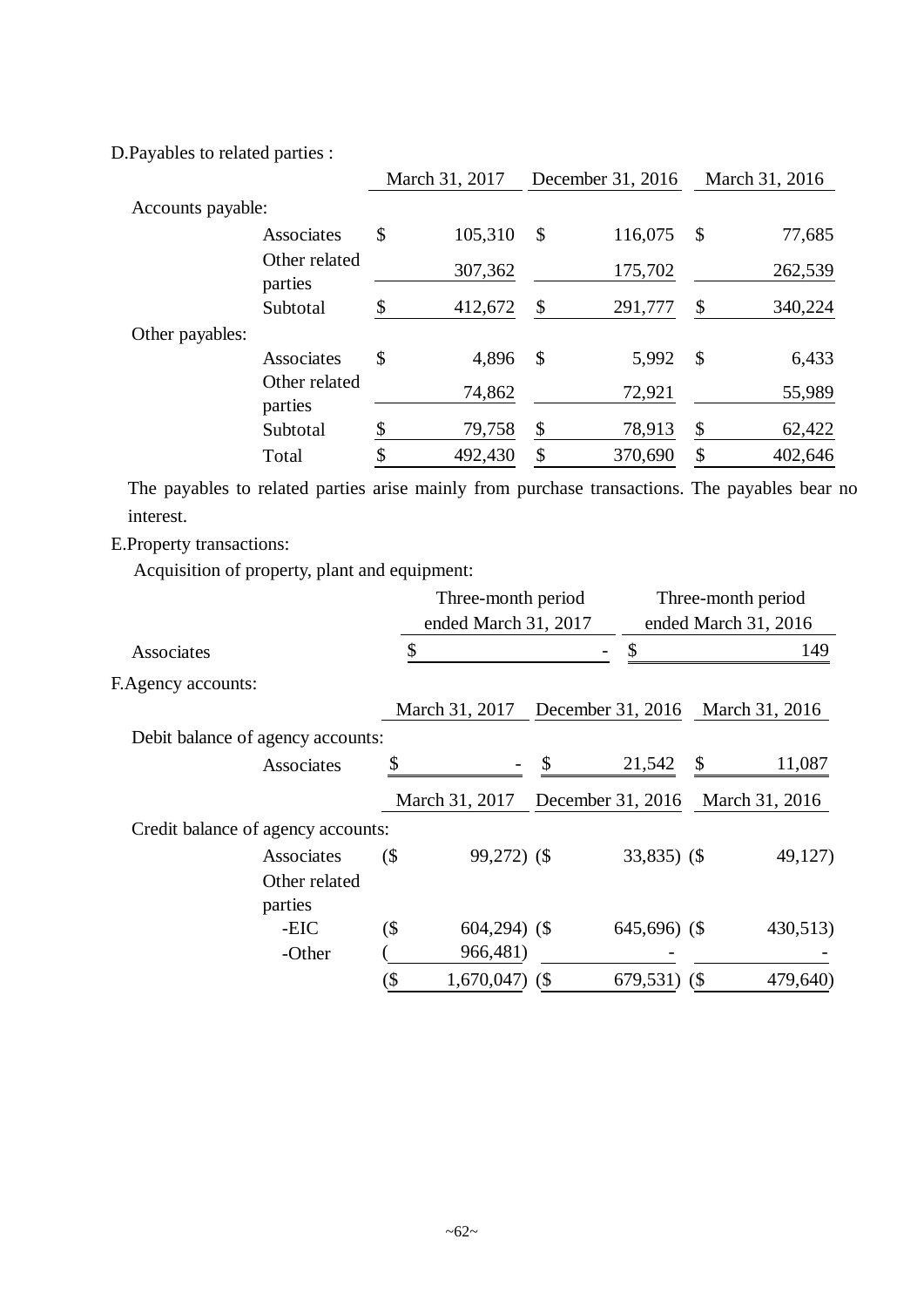G.Shipowner's accounts:

|                                                                                                 |                      | March 31, 2017   |        | December 31, 2016                |                    | March 31, 2016       |
|-------------------------------------------------------------------------------------------------|----------------------|------------------|--------|----------------------------------|--------------------|----------------------|
| Debit balance of shipowner's<br>accounts:                                                       |                      |                  |        |                                  |                    |                      |
| Associates                                                                                      |                      |                  |        |                                  |                    |                      |
| -ITS                                                                                            | \$                   |                  | \$     |                                  | \$                 | 349,864              |
| Other                                                                                           |                      |                  |        |                                  |                    |                      |
| related                                                                                         |                      |                  |        |                                  |                    |                      |
| -GESA                                                                                           |                      | 26,842           |        | 24,154                           |                    | 27,770               |
| -EIS                                                                                            |                      | 27,764           |        |                                  |                    | 294,450              |
|                                                                                                 | $\boldsymbol{\$}$    | 54,606           | $\$\,$ | 24,154                           | \$                 | 672,084              |
|                                                                                                 |                      | March 31, 2017   |        | December 31, 2016                |                    | March 31, 2016       |
| Credit balance of shipowner's                                                                   |                      |                  |        |                                  |                    |                      |
| accounts:                                                                                       |                      |                  |        |                                  |                    |                      |
| Associates                                                                                      |                      |                  |        |                                  |                    |                      |
| -ITS                                                                                            | $($ \$               | $246,159$ (\$)   |        | 310,278)                         | -S                 |                      |
| Other                                                                                           |                      |                  |        |                                  |                    |                      |
| related                                                                                         |                      |                  |        |                                  |                    |                      |
| -EGH                                                                                            | (                    | $742,075$ (      |        | $919,072$ (                      |                    | 481,117)             |
| -EMS                                                                                            | (                    | $1,065,575$ (    |        | 496,707) (                       |                    | 300,372)             |
| -EIS                                                                                            |                      |                  |        | 865,317)                         |                    |                      |
|                                                                                                 | $($ \$               | $2,053,809$ (\$) |        | $2,591,374)$ (\$                 |                    | 781,489)             |
| H.Loans to/from related parties:                                                                |                      |                  |        |                                  |                    |                      |
| (a)Loans to related parties:                                                                    |                      |                  |        |                                  |                    |                      |
| i.Outstanding balance:                                                                          |                      |                  |        |                                  |                    |                      |
|                                                                                                 |                      | March 31, 2017   |        | December 31, 2016                |                    | March 31, 2016       |
| <b>Associates</b>                                                                               | \$                   | 75,533           | \$     | 79,811                           | \$                 | 319,312              |
| ii.Interest income                                                                              |                      |                  |        |                                  |                    |                      |
|                                                                                                 | Three-month period   |                  |        |                                  | Three-month period |                      |
|                                                                                                 | ended March 31, 2017 |                  |        |                                  |                    | ended March 31, 2016 |
| Associates                                                                                      | \$                   |                  |        | $\boldsymbol{\mathsf{S}}$<br>360 |                    | 1,251                |
| The loans to associates carry interest at floating rates for the three-month period ended March |                      |                  |        |                                  |                    |                      |

31, 2017 and 2016.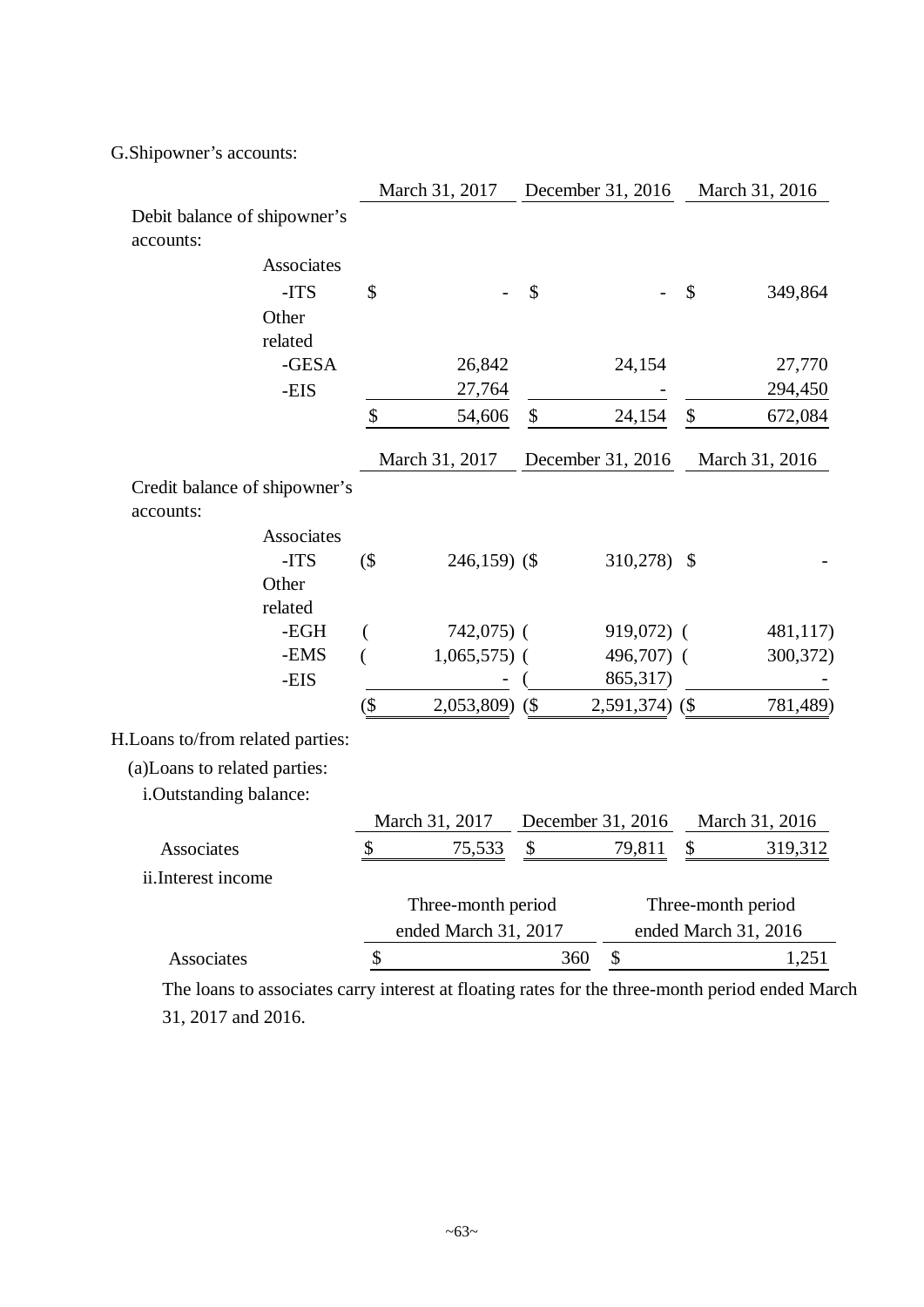# (b)Loans from related parties:

i.Outstanding balance:

|                             |   | March 31, 2017     |          | December 31, 2016 |   | March 31, 2016     |
|-----------------------------|---|--------------------|----------|-------------------|---|--------------------|
| Associates<br>Other related | S | 45,921             | \$       | 48,472            | S | 48,332             |
| parties                     |   | 13,931             |          | 14,789            |   | 18,862             |
|                             |   | 59,852             | <b>S</b> | 63,261            |   | 67,194             |
| ii.Interest expense:        |   |                    |          |                   |   |                    |
|                             |   | Three-month period |          |                   |   | Three-month period |

|            | ended March 31, 2017 | ended March 31, 2016 |  |  |  |
|------------|----------------------|----------------------|--|--|--|
| Associates | 266 S                |                      |  |  |  |
|            |                      |                      |  |  |  |

The loans from associates carry interest at floating rates for the three-month period ended March 31, 2017 and 2016.

I.Endorsements and guarantees provided to related parties:

| 2,312,663            |
|----------------------|
|                      |
| Three-month period   |
| ended March 31, 2016 |
|                      |
| 43,754               |
| 6,498                |
| 50,252               |
|                      |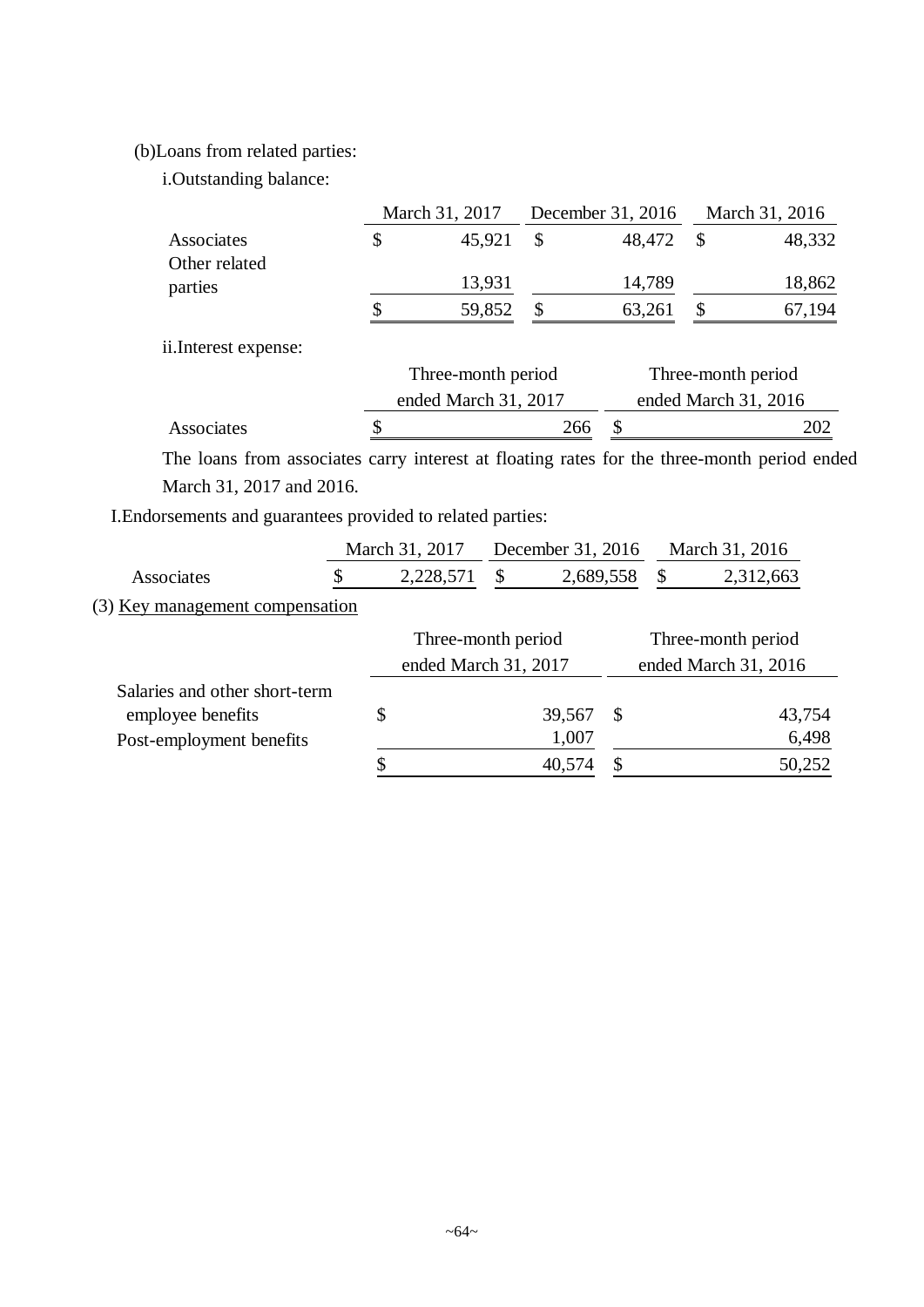#### 8. PLEDGED ASSETS

The Group's assets pledged as collateral are as follows:

|                                          | Book value       |                          |                 |  |  |  |
|------------------------------------------|------------------|--------------------------|-----------------|--|--|--|
| Pledged assets                           | March 31, 2017   | December 31, 2016        | March 31, 2016  |  |  |  |
| Other financial assets                   |                  |                          |                 |  |  |  |
| - Pledged time deposits                  | \$<br>181,028    | $\mathcal{S}$<br>183,200 | \$<br>569,596   |  |  |  |
| Refundable deposits                      |                  |                          |                 |  |  |  |
| - Pledged time deposits                  | 2,000            | 2,000                    | 2,000           |  |  |  |
| Property, plant and equipment            |                  |                          |                 |  |  |  |
| -Land                                    | 514,312          | 514,312                  | 514,312         |  |  |  |
| -Buildings                               | 193,885          | 195,726                  | 201,248         |  |  |  |
| -Loading and unloading<br>equipment      | 2,974,061        | 2,977,745                | 3,125,712       |  |  |  |
| -Ships                                   | 57,726,248       | 60,825,653               | 63,315,906      |  |  |  |
| -Transportation equipment                | 718,742          | 801,241                  | 915,555         |  |  |  |
| -Computer and<br>communication equipment | 738,919          | 740,223                  |                 |  |  |  |
| Investment property                      |                  |                          |                 |  |  |  |
| -Land                                    | 1,285,781        | 1,285,781                | 1,285,781       |  |  |  |
| -Buildings                               | 484,714          | 489,315                  | 503,121         |  |  |  |
|                                          | \$<br>64,819,690 | \$<br>68,015,196         | 70,433,231<br>S |  |  |  |

## 9. SIGNIFICANT CONTINGENT LIABILITIES AND UNRECOGNISED CONTRACT

## COMMITMENTS

#### (4) Contingencies

None.

## (5) Commitments

- A. As of March 31, 2017, the Company had delegated Mizuho Bank to issue Standby Letter of Credit amounting to USD 5,000 thousand.
- B. A former stockholder of the Company sold some of its shares through issuance of global depository receipts (GDRs). The issuance of GDRs was approved by the SEC on June 19, 1996 as per Letter (85) Tai-Cai-Zheng (1) No. 35410. On August 2, 1996, the GDRs were approved by the UK governing authority to be listed on the London Stock Exchange and were issued in Asia, Europe and the US. The total amount of the issuance of GDRs was USD 115,000 thousand. The initial number of units issued was 5,449,592, representing 54,495,920 shares of the Company's common stock at \$50.50 (in dollars) per share, and the number of supplementary units issued was 817,438. In total, the number of units issued was 6,267,030, representing 62,670,300 shares of the Company's common stock at \$50.50 (in dollars) per share, and the GDRs issued amounted to USD 115,000 thousand. Another 2,089,061 units, representing 20,890,685 shares of the Company's common stock, were issued during the period from 1997 to March 31, 2017. As of March 31, 2017, 7,994,233 units were redeemed and 361,858 units were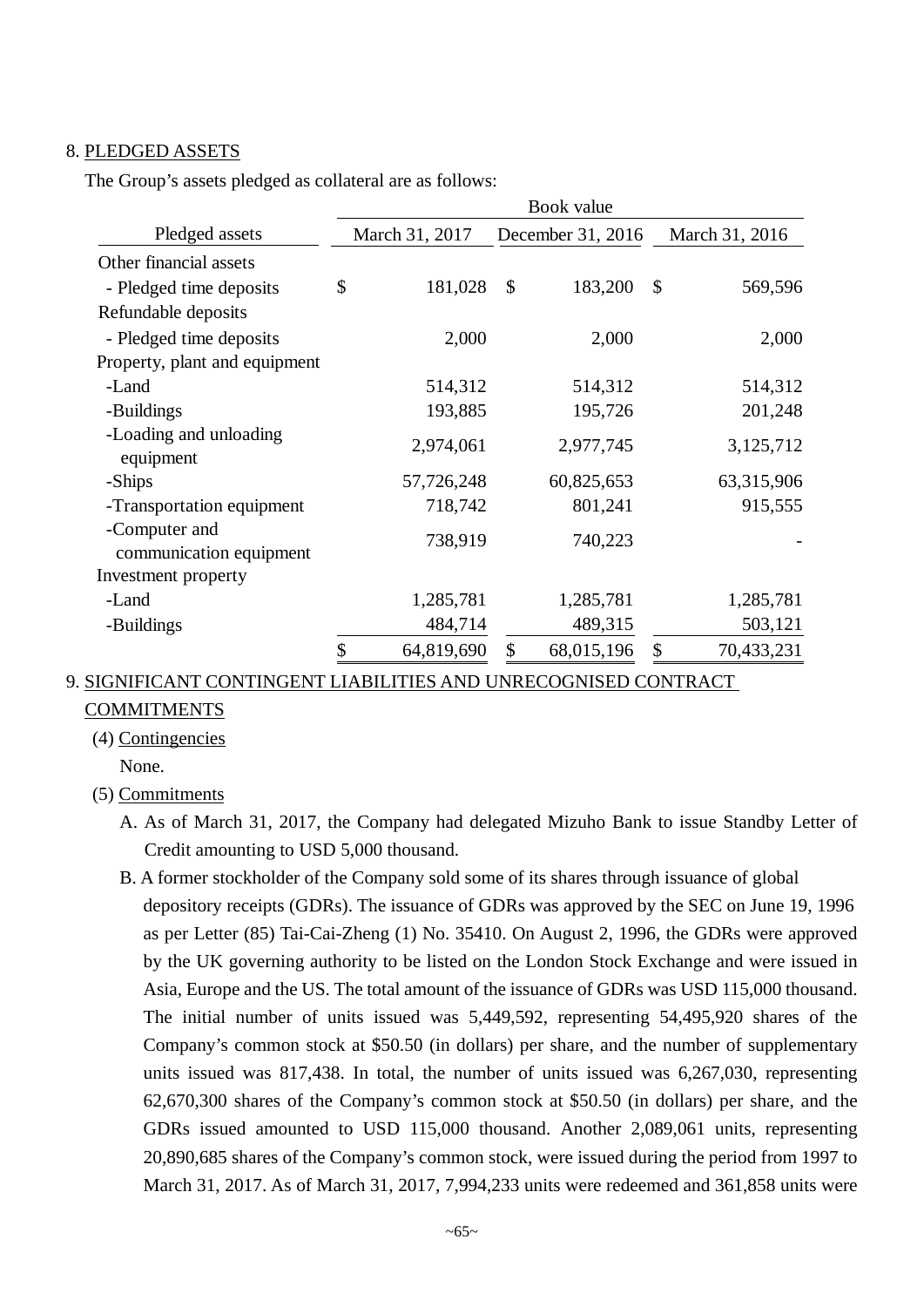outstanding, representing 3,618,655 shares of the Company's common stock.

- C.As of March 31, 2017, the long-term and medium-term loan facilities granted by the financial institutions with the resolution from the Board of Directors to finance the Group's purchase of new ships and general working capital requirement amounted to \$105,070,782 and the unutilized credits was \$16,697,043.
- D.Operating lease

The estimated amount of charter expense in the following years under long-term contracts is set forth as follows:

|               |            | March 31, 2017 |  |  |
|---------------|------------|----------------|--|--|
| Within 1 year | <b>USD</b> | 354,077        |  |  |
| $1-5$ years   |            | 959,484        |  |  |
| Over 5 years  |            | 224,960        |  |  |
|               | <b>USD</b> | 1,538,521      |  |  |

E.As of March 31, 2017, the amount of guaranteed notes issued by the Company for loans borrowed was \$67,679,589.

F. To meet its operational needs, the Company signed the shipbuilding contracts with Taiwan Shipbuilding Co., Ltd. and Imabari Shipbuilding Co., Ltd. As of March 31, 2017, the total price of the contracts, wherein the vessels have not yet been delivered, amounted to USD 763,800 thousand, USD 603,380 thousand of which remain unpaid.

## 10. SIGNIFICANT DISASTER LOSS

None.

# 11. SIGNIFICANT EVENTS AFTER THE BALANCE SHEET DATE

On March 31, 2017, the Board of Directors approved the issuance of the 13th Secured Ordinary Corporate Bond , for an aggregate issuance amount of \$ 8,000,000, with a term of five years, nominal value per unit of \$1,000 and coupon rate of 1.05%. The proceeds from the bond issuance were intended to repay bank loans and improved financial structure. The public offering and issuing of the 13th Secured Ordinary Corporate Bond had obtained an effective registration with the Taipei Exchange and was consummated on April 25,2017.

# 12. OTHERS

(1) Capital management

The Group's objectives when managing capital are to safeguard the Group's ability to continue as a going concern in order to provide returns for shareholders and to maintain an optimal capital structure to reduce the cost of capital. In order to maintain or adjust the capital structure, the Group may adjust the amount of dividends paid to shareholders, return capital to shareholders and issue new shares to maintain an optimal capital.

(2) Financial instruments

A.Fair value information of financial instruments

(a)Except for those listed in the table below, the book value of cash and cash equivalents and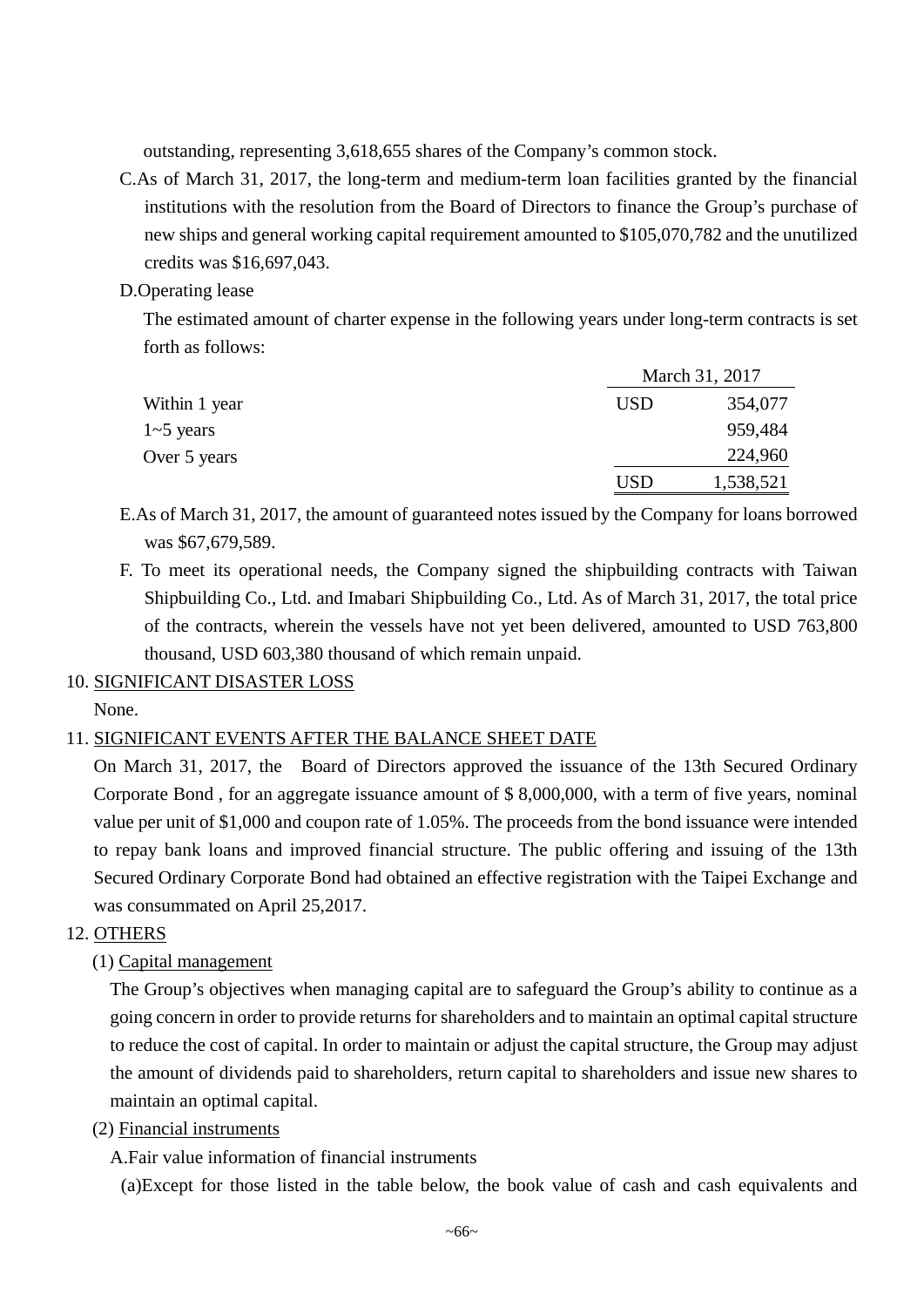financial instruments measured at amortised cost (including notes receivable, accounts receivable, other receivables, other financial assets, refundable deposits, guarantee deposits received, heldto-maturity financial assets, short-term borrowings, accounts payable and other payables) are approximate to their fair values. The fair value information of financial instruments measured at fair value is provided in Note 12(3).

|                                             | March 31, 2017 |                   |    |             |
|---------------------------------------------|----------------|-------------------|----|-------------|
|                                             |                |                   |    | Fair value  |
|                                             |                | Book value        |    | Level 3     |
| <b>Financial liabilities:</b>               |                |                   |    |             |
| Bonds payable (including current portion)   | \$             | 3,000,000         | \$ | 3,036,322   |
| Long-term loans (including current portion) |                | 88, 341, 714      |    | 92,529,389  |
|                                             | \$             | 91,341,714        | \$ | 95,565,711  |
|                                             |                | December 31, 2016 |    |             |
|                                             |                |                   |    | Fair value  |
|                                             |                | Book value        |    | Level 3     |
| <b>Financial liabilities:</b>               |                |                   |    |             |
| Bonds payable (including current portion)   | \$             | 3,000,000         | \$ | 3,029,085   |
| Long-term loans (including current portion) |                | 92,638,646        |    | 97,079,974  |
|                                             | \$             | 95,638,646        | \$ | 100,109,059 |
|                                             |                | March 31, 2016    |    |             |
|                                             |                |                   |    | Fair value  |
|                                             |                | Book value        |    | Level 3     |
| Financial liabilities:                      |                |                   |    |             |
| Bonds payable                               | \$             | 3,000,000         | \$ | 3,058,010   |
| Long-term loans (including current portion) |                | 92,990,704        |    | 98,672,346  |
|                                             | \$             | 95,990,704        | \$ | 101,730,356 |

(b)The methods and assumptions of fair value measurement are as follows:

i.Bonds payable:

With regards to corporate bonds issued by the Company, the coupon rate is approximate to the current market rate. This is due to the discounted value of the expected cash flows to estimate the fair value is equivalent with the carrying amount.

ii.Long-term loans:

The Group estimates the fair value using the discounted value of the expected cash flows.

B.Financial risk management policies

(a)The Group's activities expose it to a variety of financial risks: market risk (including foreign exchange risk, interest rate risk and price risk), credit risk and liquidity risk. The Group's overall risk management programme focuses on the unpredictability of financial markets and seeks to minimize potential adverse effects on the Group's financial position and financial performance.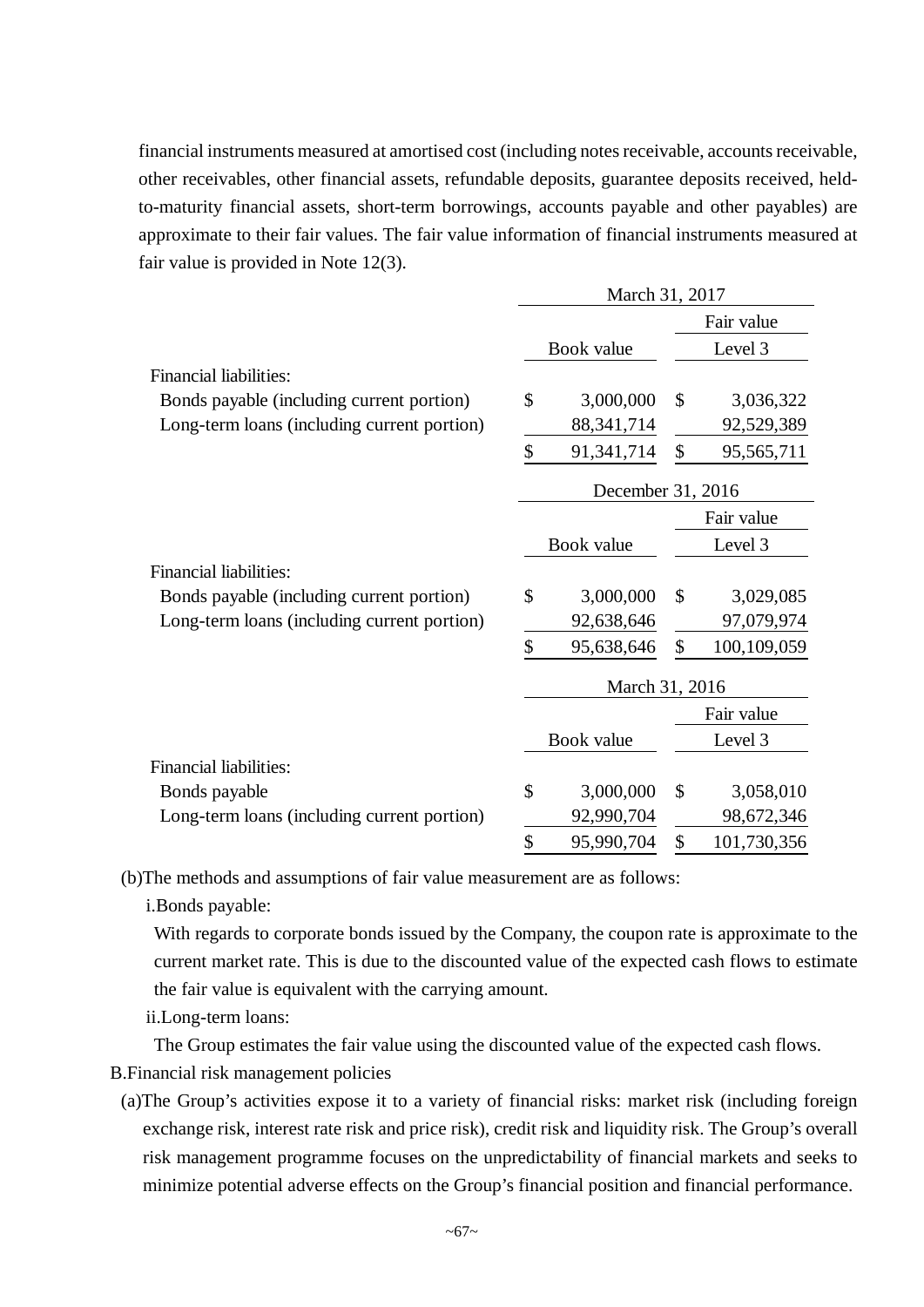(b)Risk management is carried out by the Group's Finance Department under policies approved by the Board of Directors. The Group's Finance Department identifies, evaluates and hedges financial risks in close co-operation with the Group's Operating Department. The Board of Directors provides written principles for overall risk management, as well as written policies covering specific areas and matters, such as foreign exchange risk, interest rate risk, credit risk, use of derivative financial instruments and non-derivative financial instruments, and investment of excess liquidity.

C.Significant financial risks and degrees of financial risks

### (a)Market risk

Foreign exchange risk

- i. The Group operates internationally and is exposed to foreign exchange risk arising from various currency exposures, primarily with respect to the USD and GBP. Foreign exchange risk arises from future commercial transactions, recognised assets and liabilities and net investment in foreign operations.
- ii. The Group's management has set up a policy to require group companies to manage their foreign exchange risk against their functional currency. The group companies are required to hedge their entire foreign exchange risk exposure with the Group's Finance Department. To manage their foreign exchange risk arising from future commercial transactions and recognised assets and liabilities, entities in the Group use forward foreign exchange contracts, transacted with Group's Finance Department. Foreign exchange risk arises when future commercial transactions or recognised assets or liabilities are denominated in a foreign currency that is not the entity's functional currency.
- iii. The Group's businesses involve some non-functional currency operations (the Company's and certain subsidiaries' functional currency: NTD; other certain subsidiaries' functional currency: USD, EUR and others). The information on assets and liabilities denominated in foreign currencies whose values would be materially affected by the exchange rate fluctuations is as follows: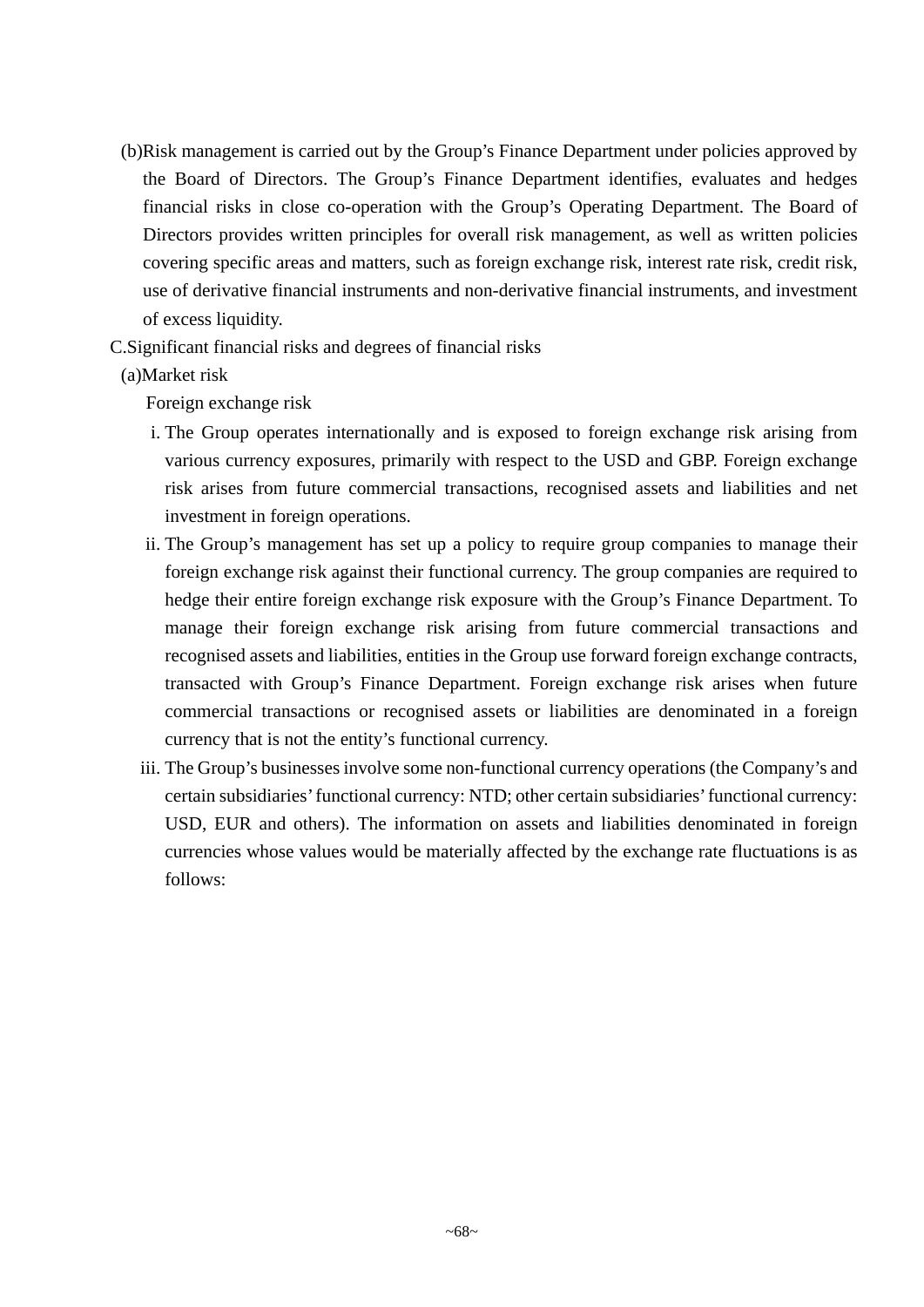|                                         |                              | March 31, 2017                       |                  |
|-----------------------------------------|------------------------------|--------------------------------------|------------------|
|                                         | Foreign                      |                                      |                  |
|                                         | currency                     |                                      |                  |
|                                         | amount                       |                                      | Book value       |
|                                         | (In Thousands) Exchange rate |                                      | (NTD)            |
| (Foreign currency: functional currency) |                              |                                      |                  |
| Financial assets                        |                              |                                      |                  |
| <b>Monetary</b> items                   |                              |                                      |                  |
| <b>USD:NTD</b>                          | 809,917                      | 30.3620<br>$\mathbb{S}$              | 24,590,700       |
| <b>Financial liabilities</b>            |                              |                                      |                  |
| <b>Monetary</b> items                   |                              |                                      |                  |
| <b>USD:NTD</b>                          | 706,550                      | $\boldsymbol{\mathsf{S}}$<br>30.3620 | 21,452,271       |
| GBP:USD                                 | 5,812                        | 1.2484                               | 220,298          |
|                                         |                              | December 31, 2016                    |                  |
|                                         | Foreign                      |                                      |                  |
|                                         | currency                     |                                      |                  |
|                                         | amount                       |                                      | Book value       |
|                                         | (In Thousands) Exchange rate |                                      | (NTD)            |
| (Foreign currency: functional currency) |                              |                                      |                  |
| <b>Financial assets</b>                 |                              |                                      |                  |
| <b>Monetary</b> items                   |                              |                                      |                  |
| USD:NTD                                 | 763,170                      | 32.2315                              | \$<br>24,598,114 |
| GBP:USD                                 | 13,863                       | 1.2294                               | 549,327          |
| <b>Financial liabilities</b>            |                              |                                      |                  |
| <b>Monetary</b> items                   |                              |                                      |                  |
| USD:NTD                                 | 620,961                      | 32.2315                              | \$<br>20,014,504 |
| GBP:USD                                 | 43,874                       | 1.2294                               | 1,738,525        |
|                                         |                              | March 31, 2016                       |                  |
|                                         | Foreign                      |                                      |                  |
|                                         | currency                     |                                      |                  |
|                                         | amount                       |                                      | Book value       |
|                                         | (In Thousands) Exchange rate |                                      | (NTD)            |
| (Foreign currency: functional currency) |                              |                                      |                  |
| <b>Financial assets</b>                 |                              |                                      |                  |
| Monetary items                          |                              |                                      |                  |
| <b>USD:NTD</b>                          | 739,059                      | 32.2210                              | \$<br>23,813,220 |
| <b>Financial liabilities</b>            |                              |                                      |                  |
| Monetary items                          |                              |                                      |                  |
| <b>USD:NTD</b>                          | 587,541                      | 32.2210                              | \$<br>18,931,159 |
| GBP:USD                                 | 86,206                       | 1.4364                               | 3,989,807        |
|                                         |                              |                                      |                  |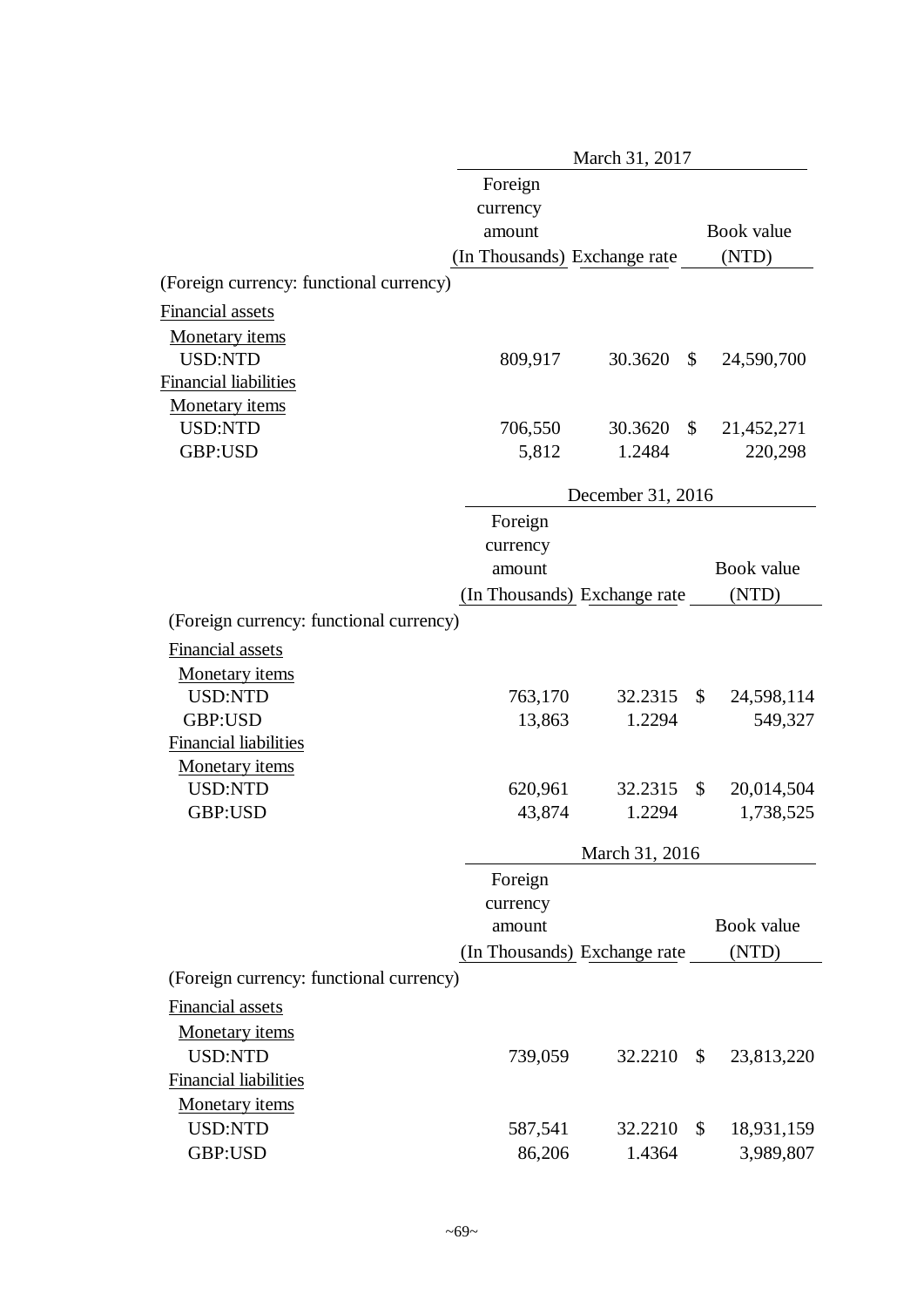iv. The total exchange gain (loss), including realised and unrealised arising from significant foreign exchange variation on the monetary items held by the Group for the three-month period ended March 31, 2017 and 2016 amounted to \$178,119 and \$25,211, respectively.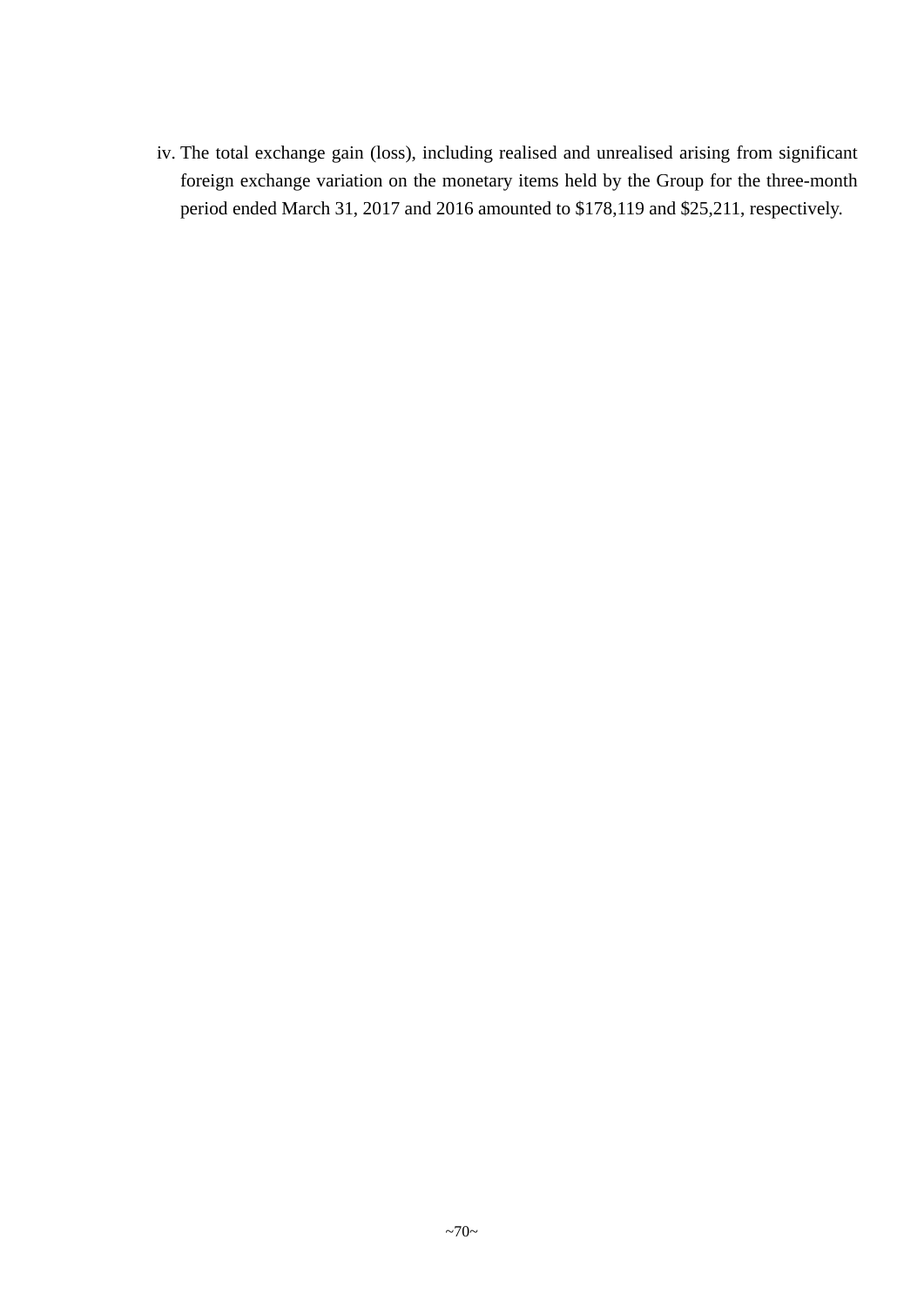|                                         | Three-month period ended March 31, 2017 |               |                      |    |                 |
|-----------------------------------------|-----------------------------------------|---------------|----------------------|----|-----------------|
|                                         |                                         |               | Sensitivity analysis |    |                 |
|                                         |                                         |               |                      |    | Effect on other |
|                                         | Degree of                               |               | Effect on            |    | comprehensive   |
|                                         | variation                               |               | profit or loss       |    | income          |
| (Foreign currency: functional currency) |                                         |               |                      |    |                 |
| Financial assets                        |                                         |               |                      |    |                 |
| Monetary items                          |                                         |               |                      |    |                 |
| <b>USD:NTD</b>                          | 1%                                      | \$            | 245,907              | \$ |                 |
| <b>Financial liabilities</b>            |                                         |               |                      |    |                 |
| <b>Monetary</b> items                   |                                         |               |                      |    |                 |
| <b>USD:NTD</b>                          | 1%                                      | \$            | 214,523              | \$ |                 |
| GBP:USD                                 | 1%                                      |               | 2,203                |    |                 |
|                                         | Three-month period ended March 31, 2016 |               |                      |    |                 |
|                                         |                                         |               |                      |    |                 |
|                                         |                                         |               | Sensitivity analysis |    |                 |
|                                         |                                         |               |                      |    | Effect on other |
|                                         | Degree of                               |               | Effect on            |    | comprehensive   |
|                                         | variation                               |               | profit or loss       |    | income          |
| (Foreign currency: functional currency) |                                         |               |                      |    |                 |
| <b>Financial assets</b>                 |                                         |               |                      |    |                 |
| Monetary items                          |                                         |               |                      |    |                 |
| <b>USD:NTD</b>                          | 1%                                      | \$            | 238,132              | \$ |                 |
| <b>Financial liabilities</b>            |                                         |               |                      |    |                 |
| <b>Monetary</b> items                   |                                         |               |                      |    |                 |
| <b>USD:NTD</b>                          | 1%                                      | $\mathcal{S}$ | 189,312              | \$ |                 |

v. Analysis of foreign currency market risk arising from significant foreign exchange variation:

Price risk

- i. The Group is exposed to equity securities price risk because of investments held by the Group and classified on the consolidated balance sheet either as available-for-sale or at fair value through profit or loss. The Group is not exposed to commodity price risk. To manage its price risk arising from investments in equity securities, the Group diversifies its portfolio. Diversification of the portfolio is done in accordance with the limits set by the Group.
- ii. The Group's investments in equity securities comprise domestic listed and unlisted stocks. The prices of equity securities would change due to the change of the future value of investee companies. If the prices of these equity securities had increased/decreased by 1% with all other variables held constant, equity would have increased/decreased by \$27,753 and \$28,142 for the three-month periods ended March 31, 2017 and 2016, respectively, as a result of gains/losses on equity securities classified as available-for-sale.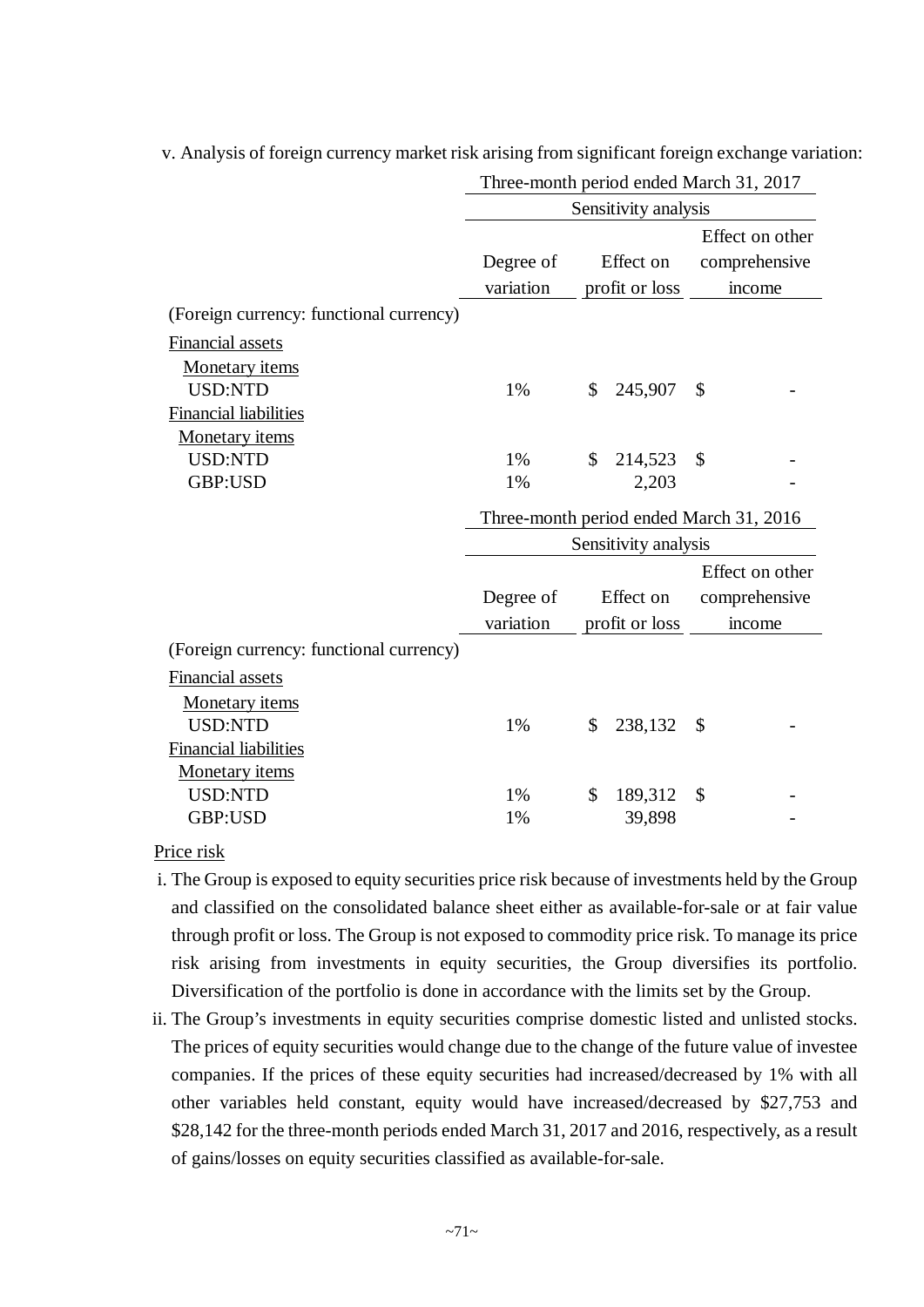Interest rate risk

- i. The Group's interest rate risk arises from long-term borrowings. Borrowings issued at variable rates expose the Group to cash flow interest rate risk which is partially offset by cash and cash equivalents held at variable rates. Borrowings issued at fixed rates expose the Group to fair value interest rate risk. During the three-month periods ended March 31, 2017 and 2016, the Group's borrowings at variable rate were denominated in the NTD, USD and GBP.
- ii. At March 31, 2017 and 2016, if interest rates on borrowings had been 1% higher/lower with all other variables held constant, post-tax profit for three-month periods ended March 31, 2017 and 2016 would have been \$758,279 and \$799,677 lower/higher, respectively, mainly as a result of higher/lower interest expense on floating rate borrowings.

(b)Credit risk

- i. Credit risk refers to the risk of financial loss to the Group arising from default by the clients or counterparties of financial instruments on the contract obligations. According to the Group's credit policy, each local entity in the Group is responsible for managing and analysing the credit risk for each of their new clients before standard payment and delivery terms and conditions are offered. Internal risk control assesses the credit quality of the customers, taking into account their financial position, past experience and other factors. Individual risk limits are set based on internal or external ratings in accordance with limits set by the Board of Directors. The utilisation of credit limits is regularly monitored. Credit risk arises from cash and cash equivalents, derivative financial instruments and deposits with banks and financial institutions, as well as credit exposures to wholesale and retail customers, including outstanding receivables and committed transactions. For banks and financial institutions, only independently rated parties with high reputation are accepted.
- ii. For the three-month periods ended March 31, 2017 and 2016, no credit limits were exceeded during the reporting periods, and management does not expect any significant losses from non-performance by these counterparties.
- iii. For credit quality information of financial assets that are neither past due nor impaired, please refer to Note 6(5).

(c)Liquidity risk

- i. Cash flow forecasting is performed in the operating entities of the Group and aggregated by Group's Finance Department. Group's Finance Department monitors rolling forecasts of the Group's liquidity requirements to ensure it has sufficient cash to meet operational needs.
- ii. The table below analyses the Group's non-derivative financial liabilities and net-settled or gross-settled derivative financial liabilities into relevant maturity groupings based on the remaining period at the balance sheet date to the contractual maturity date for non-derivative financial liabilities.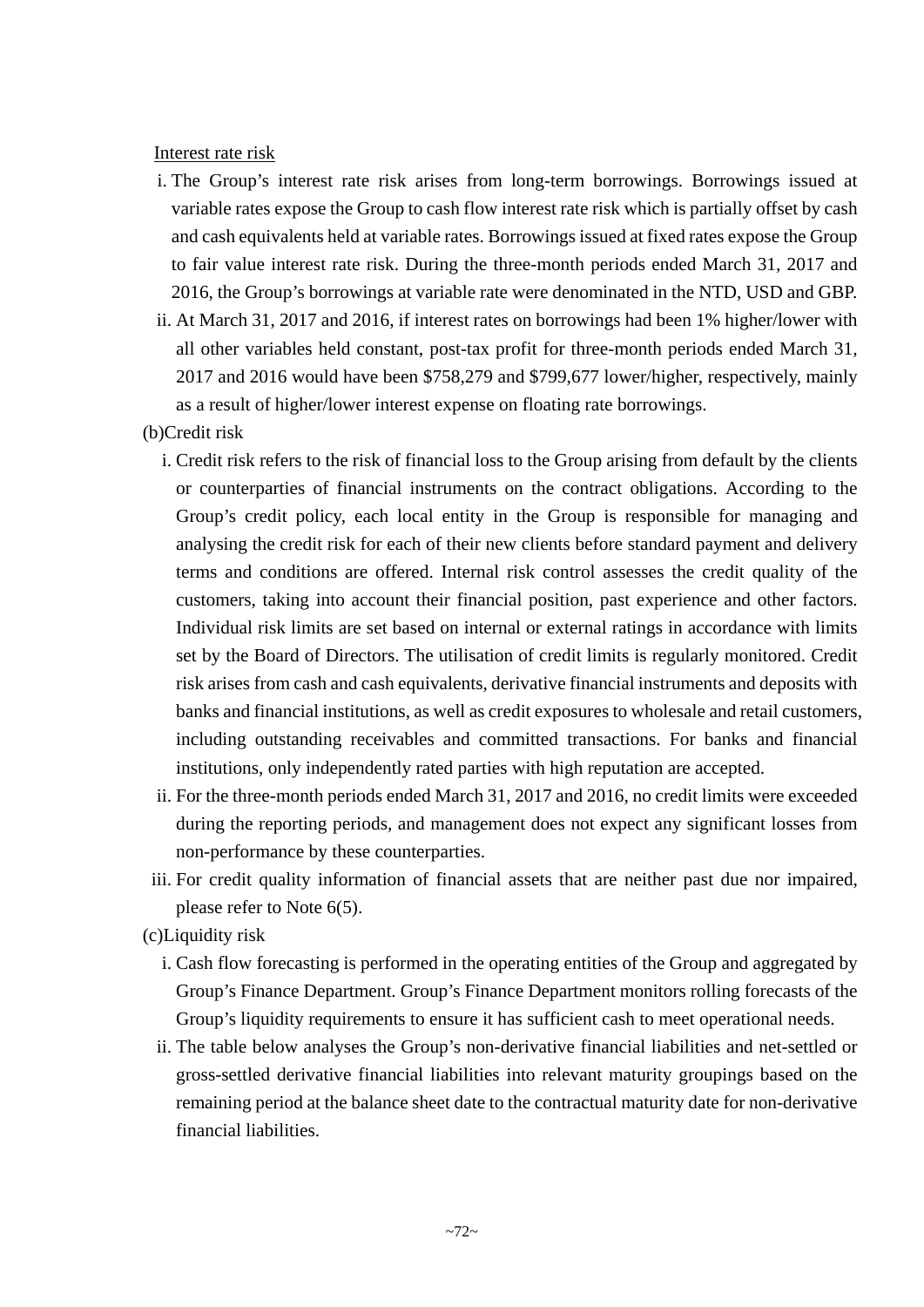| March 31, 2017                        | Less than 3  | months and  | Between 1          | Between 2            | Over 5                         |              |
|---------------------------------------|--------------|-------------|--------------------|----------------------|--------------------------------|--------------|
|                                       | months       | 1 year      | and 2 years        | and 5 years          | years                          | Total        |
| Accounts payable                      | \$11,357,939 | \$<br>6,094 | $\mathbb{S}$<br>18 | \$<br>$\overline{a}$ | \$                             | 11,364,051   |
| Accounts payable<br>- related parties | 337,772      | 74,900      |                    |                      |                                | 412,672      |
| Other payables                        | 1,224,495    | 288,628     |                    |                      | 1,630                          | 1,514,753    |
| Other payables<br>- related parties   | 63,705       | 75,905      |                    |                      |                                | 139,610      |
| Bonds payable<br>Long-term loans      | 3,038,400    |             |                    |                      |                                | 3,038,400    |
| (including current                    | 4,276,557    | 11,918,808  | 17,953,815         | 38,630,065           | 21,169,993                     | 93,949,238   |
| portion)<br>Long-term leases          |              |             |                    |                      |                                |              |
| (including current<br>portion)        | 257,738      | 1,190,056   | 1,397,323          | 3,556,319            | 6,521,855                      | 12,923,291   |
| Non-derivative financial liabilities: |              |             |                    |                      |                                |              |
|                                       |              | Between 3   |                    |                      |                                |              |
| December 31, 2016                     | Less than 3  | months and  | Between 1          | Between 2            | Over 5                         |              |
|                                       | months       | 1 year      | and 2 years        | and 5 years          | years                          | Total        |
| Accounts payable                      | \$12,609,645 | 6,221<br>\$ | $\mathbb{S}$<br>19 | $\mathbb{S}$<br>L.   | $\mathbb{S}$<br>$\overline{a}$ | \$12,615,885 |
| Accounts payable<br>- related parties | 291,777      |             |                    |                      |                                | 291,777      |
| Other payables                        | 1,465,884    | 367,305     | 3,435              |                      | 1,663                          | 1,838,287    |
| Other payables<br>- related parties   | 78,913       | 63,261      |                    |                      |                                | 142,174      |
| Bonds payable<br>Long-term loans      |              | 3,038,400   |                    |                      |                                | 3,038,400    |
| (including current                    | 4,605,509    | 12,025,996  | 19,856,241         | 39,796,394           | 22,434,912                     | 98,719,052   |
| portion)<br>Long-term leases          |              |             |                    |                      |                                |              |
| (including current<br>portion)        | 542,235      | 988,453     | 1,464,716          | 3,898,557            | 7,367,299                      | 14,261,260   |
| Non-derivative financial liabilities: |              |             |                    |                      |                                |              |

| on <i>well</i> , and the imaginal macmitical                           |              |                |                     |                |                                 |            |
|------------------------------------------------------------------------|--------------|----------------|---------------------|----------------|---------------------------------|------------|
|                                                                        |              | Between 3      |                     |                |                                 |            |
| March 31, 2016                                                         | Less than 3  | months and     | Between 1           | Between 2      | Over 5                          |            |
|                                                                        | months       | 1 year         | and 2 years         | and 5 years    | years                           | Total      |
| Accounts payable                                                       | \$11,089,357 | 167.525<br>\$. | 20<br><sup>\$</sup> | - \$<br>$\sim$ | $\mathcal{S}$<br>$\blacksquare$ | 11,256,902 |
| Accounts payable<br>- related parties                                  | 340,224      |                |                     |                |                                 | 340,224    |
| Other payables                                                         | 1,134,621    | 322,193        | 41,533              | -              | 1,319                           | 1,499,666  |
| Other payables<br>- related parties                                    | 62,422       | 67,194         |                     |                |                                 | 129,616    |
| Bonds payable                                                          | 38,400       | $\blacksquare$ | 3,038,400           |                |                                 | 3,076,800  |
| Long-term loans<br>(including current)<br>portion)<br>Long-term leases | 4,449,468    | 11,174,381     | 15,950,248          | 40,763,208     | 26,616,254                      | 98,953,559 |
| (including current<br>portion)                                         | 440.030      | 1.254.938      | 1,484,591           | 4,129,486      | 7,401,838                       | 14,710,883 |

# Non-derivative financial liabilities: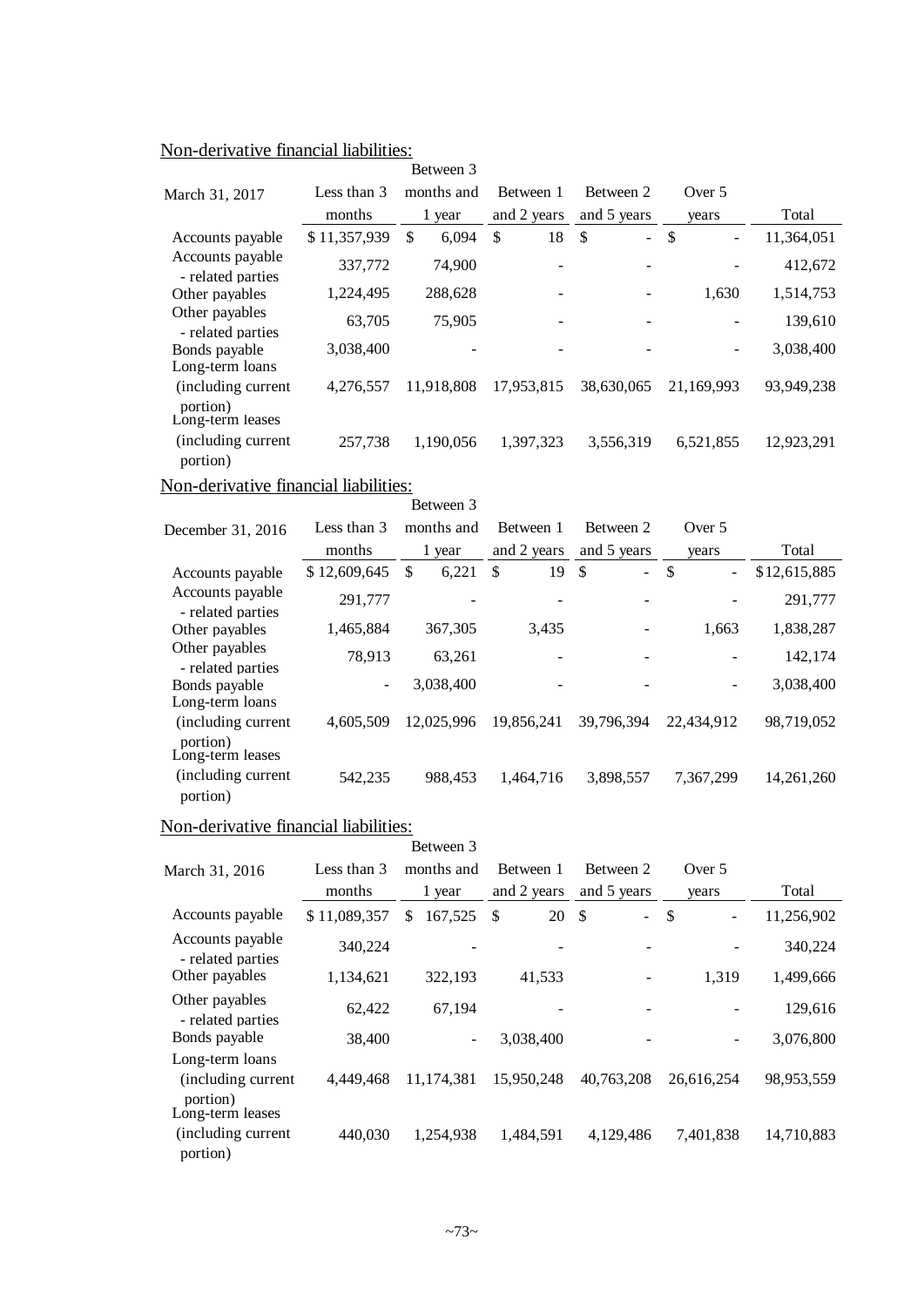The Group does not expect the timing of occurrence of the cash flows estimated through the maturity date analysis will be significantly earlier, nor expect the actual cash flow amount will be significantly different.

- (3) Fair value estimation
	- A.Details of the fair value of the Group's financial assets and financial liabilities not measured at fair value are provided in Note 12(2)A. Details of the fair value of the Group's investment property measured at cost are provided in Note 6(9).
	- B.The different levels that the inputs to valuation techniques are used to measure fair value of financial and non-financial instruments have been defined as follows:

Level 1: Inputs that are quoted prices (unadjusted) in active markets for identical assets or liabilities. A market is regarded as active if it meets all the following conditions: the items traded in the market are homogeneous; willing buyers and sellers can normally be found at any time; and prices are available to the public. The fair value of the Group's investment in listed stocks, beneficiary certificates and derivative instruments with quoted market prices is included in Level Level 2: Inputs other than quoted prices included within Level 1 that are observable for the asset or liability, either directly or indirectly.

Level 3: Inputs for the asset or liability that are not based on observable market data.

C.The related information of financial and non-financial instruments measured at fair value by level on the basis of the nature, characteristics and risks of the assets and liabilities at March 31, 2017, December 31, 2016 and March 31, 2016 is as follows:

| March 31, 2017                      | Level 1     | Level 2 | Level 3     | Total       |
|-------------------------------------|-------------|---------|-------------|-------------|
| Assets:                             |             |         |             |             |
| Recurring fair value                |             |         |             |             |
| measurements                        |             |         |             |             |
| Available-for-sale financial assets |             |         |             |             |
| <b>Equity securities</b>            | \$1,723,488 | \$      | \$1,096,256 | \$2,819,744 |
| December 31, 2016                   | Level 1     | Level 2 | Level 3     | Total       |
| Assets:                             |             |         |             |             |
| Recurring fair value                |             |         |             |             |
| measurements                        |             |         |             |             |
| Available-for-sale financial assets |             |         |             |             |
| Equity securities                   | \$1,638,024 | \$      | \$1,056,802 | \$2,694,826 |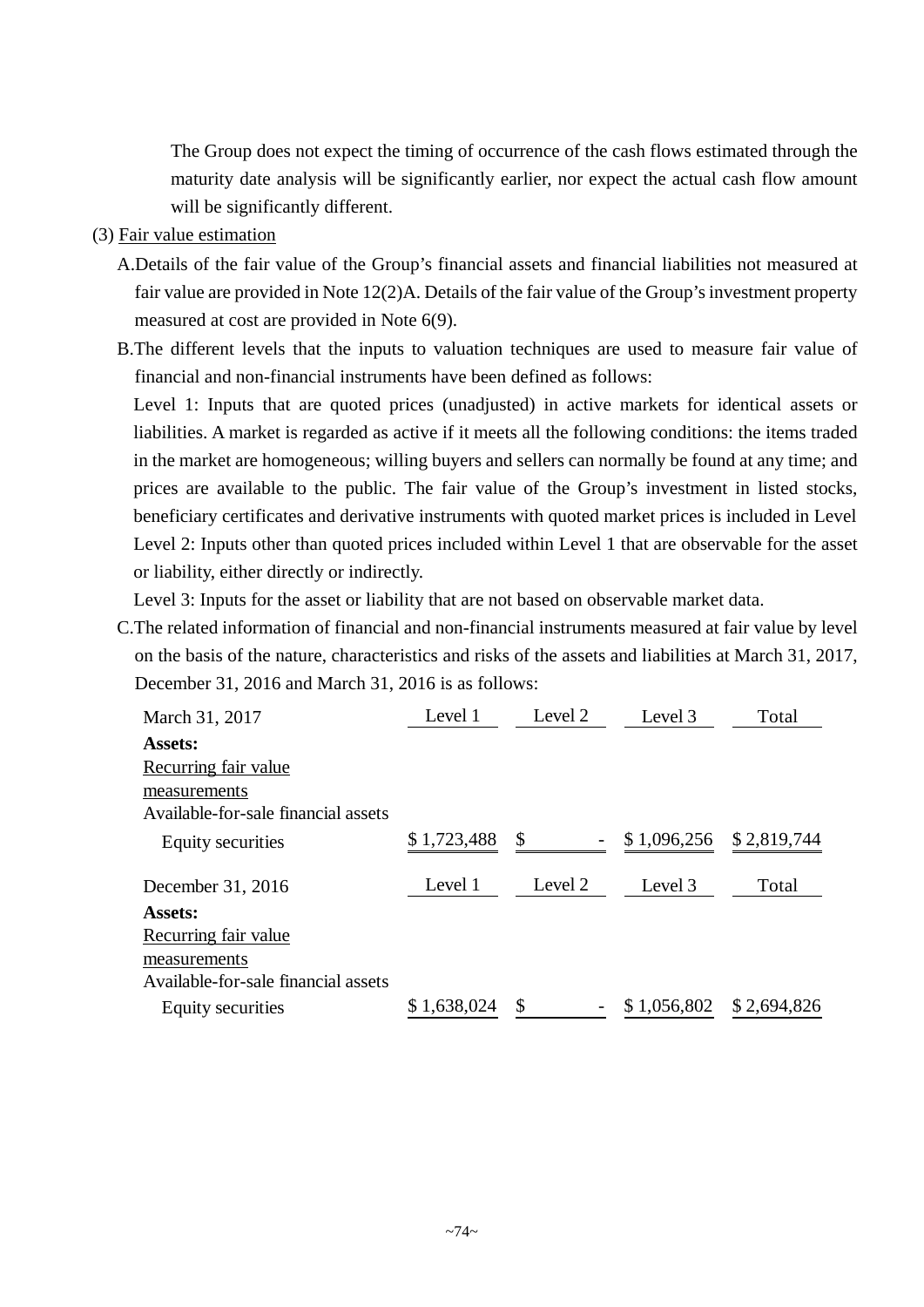| March 31, 2016                      | Level 1       |      | Level 2                  |        | Level 3     |     | Total       |
|-------------------------------------|---------------|------|--------------------------|--------|-------------|-----|-------------|
| <b>Assets:</b>                      |               |      |                          |        |             |     |             |
| Recurring fair value                |               |      |                          |        |             |     |             |
| measurements                        |               |      |                          |        |             |     |             |
| Financial assets at fair value      |               |      |                          |        |             |     |             |
| through profit or loss              |               |      |                          |        |             |     |             |
| Beneficiary certificates            | \$<br>700,552 | - \$ |                          | $-$ \$ |             | \$. | 700,552     |
| Available-for-sale financial assets |               |      |                          |        |             |     |             |
| Equity securities                   | 1,514,331     |      | $\overline{\phantom{0}}$ |        | 1,354,647   |     | 2,868,978   |
|                                     | \$2,214,883   | \$   |                          |        | \$1,354,647 |     | \$3,569,530 |

D. The methods and assumptions the Group used to measure fair value are as follows:

(a)The instruments the Group used market quoted prices as their fair values (that is, Level 1) are listed below by characteristics:

|                     | Listed shares | Open-end fund   |  |  |  |
|---------------------|---------------|-----------------|--|--|--|
| Market quoted price | Closing price | Net asset value |  |  |  |

- (b)Except for financial instruments with active markets, the fair value of other financial instruments is measured by using valuation techniques or by reference to counterparty quotes. The fair value of financial instruments measured by using valuation techniques can be referred to current fair value of instruments with similar terms and characteristics in substance, discounted cash flow method or other valuation methods, including calculated by applying model using market information available at the consolidated balance sheet date (i.e. yield curves on the Taipei Exchange, average commercial paper interest rates quoted from Reuters).
- (c)When assessing non-standard and low-complexity financial instruments, the Group adopts valuation technique that is widely used by market participants. The inputs used in the valuation method to measure these financial instruments are normally observable in the market.
- (d) The valuation of derivative financial instruments is based on valuation model widely accepted by market participants, such as present value techniques and option pricing models. Forward exchange contracts are usually valued based on the current forward exchange rate. Structured interest derivative instruments are measured by using appropriate option pricing models (i.e. Black-Scholes model) or other valuation methods, such as Monte Carlo simulation.
- (e) The output of valuation model is an estimated value and the valuation technique may not be able to capture all relevant factors of the Group's financial and non-financial instruments. Therefore, the estimated value derived using valuation model is adjusted accordingly with additional inputs, for example, model risk or liquidity risk and etc. In accordance with the Group's management policies and relevant control procedures relating to the valuation models used for fair value measurement, management believes adjustment to valuation is necessary in order to reasonably represent the fair value of financial and non-financial instruments at the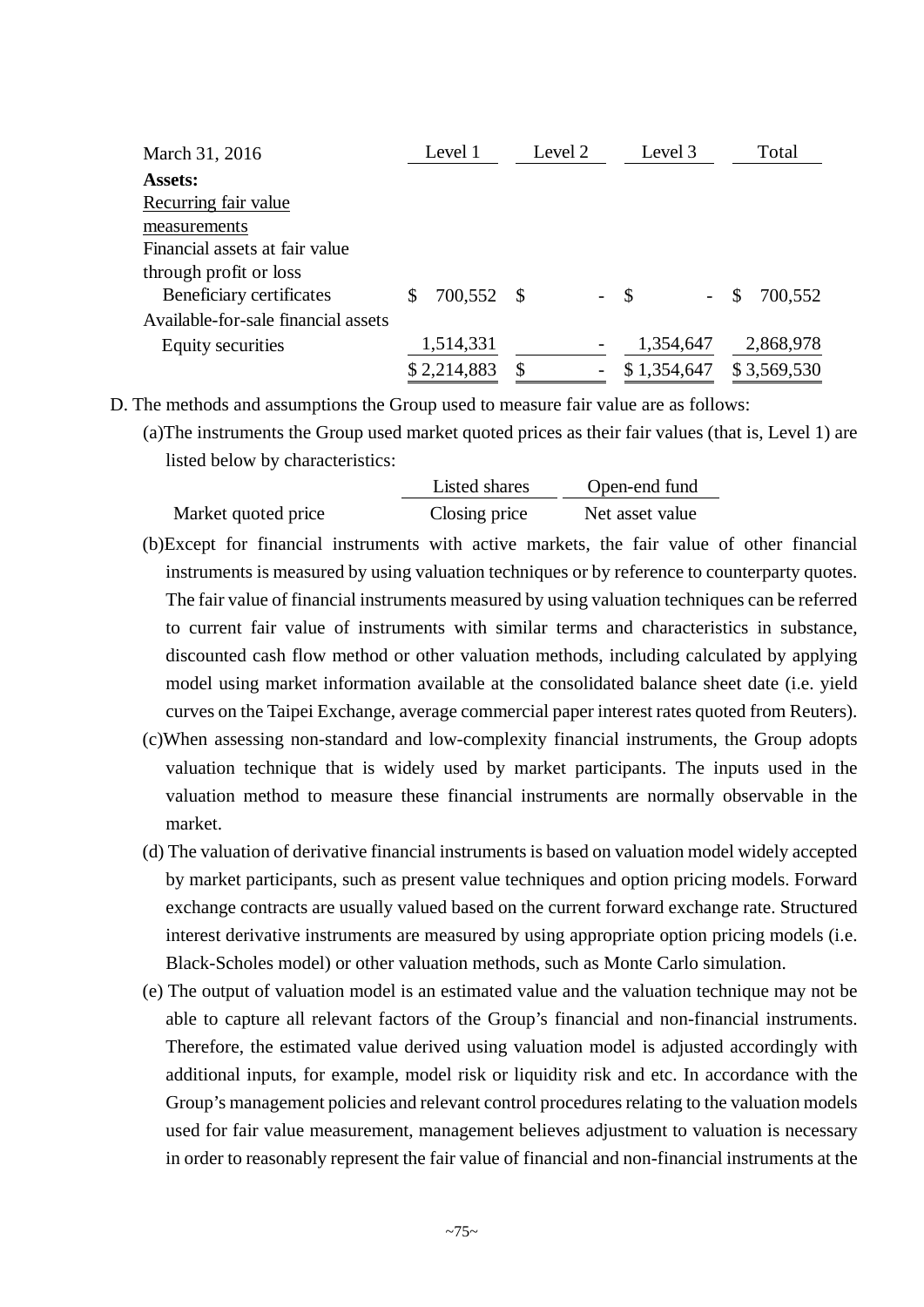consolidated balance sheet. The inputs and pricing information used during valuation are carefully assessed and adjusted based on current market conditions.

- (f) The Group takes into account adjustments for credit risks to measure the fair value of financial and non-financial instruments to reflect credit risk of the counterparty and the Group's credit quality.
- E.For the three-month periods ended March 31, 2017 and 2016, there was no transfer between Level 1 and Level 2.
- F.The following chart is the movement of Level 3 for the three-month periods ended March 31, 2017 and 2016:

|                             |    | 2016           |  |           |
|-----------------------------|----|----------------|--|-----------|
| At January 1                | \$ | $1,056,802$ \$ |  | 1,344,962 |
| Gains and losses recognised |    |                |  |           |
| in other comprehensive      |    |                |  |           |
| income (Note 1)             |    | 39,454         |  | 9,685     |
| At March 31                 |    | 1,096,256      |  | 1,354,647 |

Note 1: Recorded as unrealised valuation gain or loss of available-for-sale financial assets.

- G.For the three-month periods ended March 31, 2017 and 2016, there was no transfer into or out from Level 3.
- H.The Group is in charge of valuation procedures for fair value measurements being categorised within Level 3, which is to verify independent fair value of financial instruments. Such assessment is to ensure the valuation results are reasonable by applying independent information to make results close to current market conditions, confirming the resource of information is independent, reliable and in line with other resources and represented as the exercisable price, and frequently calibrating valuation model, performing back-testing, updating inputs used to the valuation model and making any other necessary adjustments to the fair value.
- I.The following is the qualitative information of significant unobservable inputs and sensitivity analysis of changes in significant unobservable inputs to valuation model used in Level 3 fair value measurement: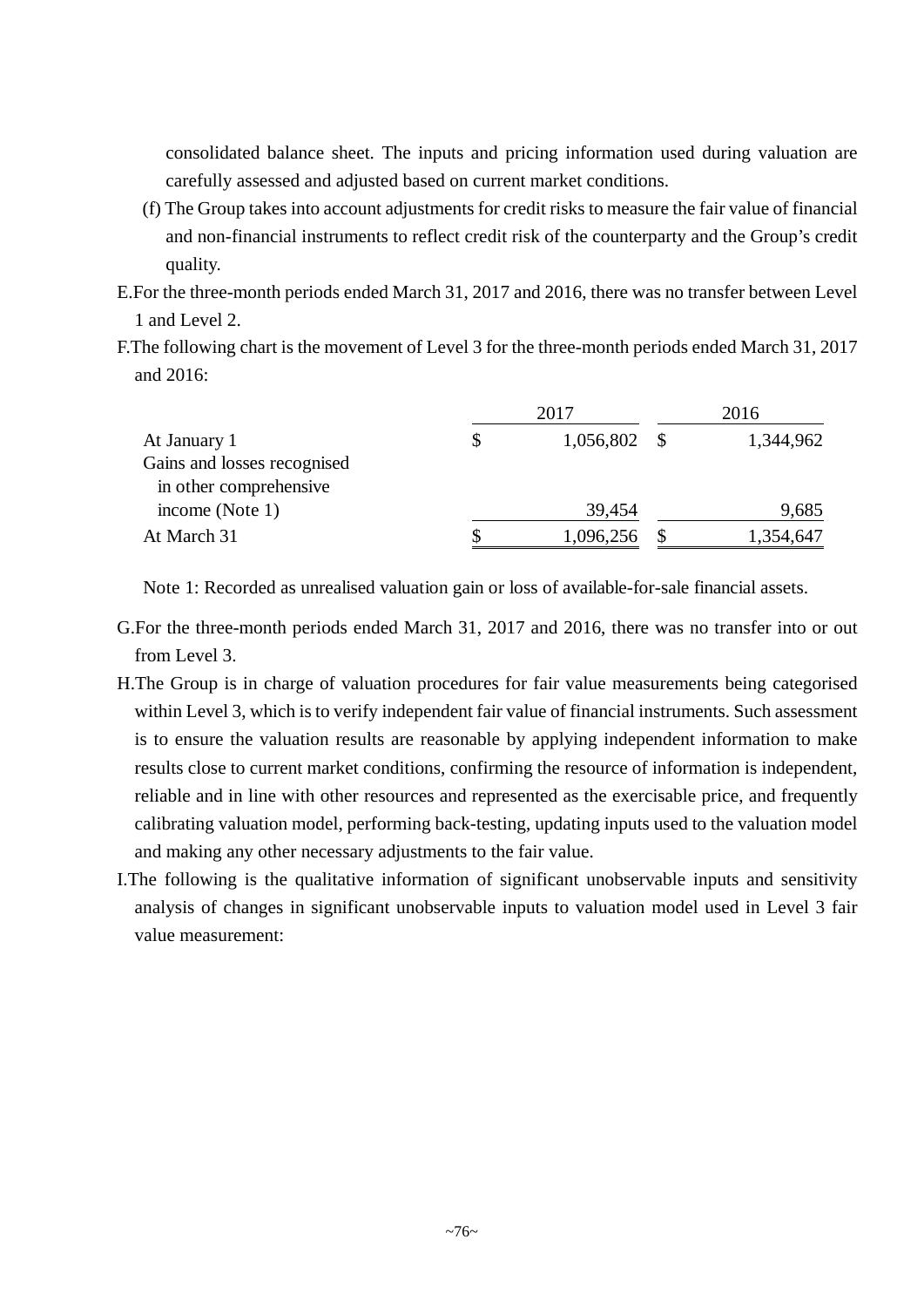|                                                             | Fair value at |                                   | Significant                              | Range          |                                                                                                                        |
|-------------------------------------------------------------|---------------|-----------------------------------|------------------------------------------|----------------|------------------------------------------------------------------------------------------------------------------------|
|                                                             | March 31,     | Valuation                         | unobservable                             | (weighted      | Relationship of inputs to                                                                                              |
|                                                             | 2017          | technique                         | input                                    | average)       | fair value                                                                                                             |
| Non-derivative equity<br>instrument:                        |               |                                   |                                          |                |                                                                                                                        |
| Unlisted shares                                             | \$1,088,560   | Market<br>comparable<br>companies | Price to<br>earnings ratio<br>multiple   |                | The higher the multiple<br>$12.15 \times 33.89$ and control premium, the<br>higher the fair value                      |
|                                                             |               |                                   | Price to book<br>ratio multiple          | $0.50 - 1.84$  | The higher the multiple<br>and control premium, the<br>higher the fair value                                           |
|                                                             |               |                                   | Discount for<br>lack of<br>marketability | 20%            | The higher the weighted<br>average cost of capital<br>and discount for lack of<br>control, the lower the<br>fair value |
| Venture capital shares<br>Private equity fund<br>investment | 7,696         | Net asset<br>value                | Net asset<br>value                       |                | The higher the net asset<br>value, the higher the fair<br>value                                                        |
|                                                             | Fair value at |                                   | Significant                              | Range          |                                                                                                                        |
|                                                             | December      | Valuation                         | unobservable                             | (weighted      | Relationship of inputs to                                                                                              |
|                                                             | 31, 2016      | technique                         | input                                    | average)       | fair value                                                                                                             |
| Non-derivative equity<br>instrument:                        |               |                                   |                                          |                |                                                                                                                        |
| Unlisted shares                                             | \$1,049,106   | Market<br>comparable<br>companies | Price to<br>earnings ratio<br>multiple   | $9.32 - 32.31$ | The higher the multiple<br>and control premium, the<br>higher the fair value                                           |
|                                                             |               |                                   | Price to book<br>ratio multiple          | $0.42 - 2.97$  | The higher the multiple.<br>and control premium, the<br>higher the fair value                                          |
|                                                             |               |                                   | Discount for<br>lack of<br>marketability | 20%            | The higher the weighted<br>average cost of capital<br>and discount for lack of<br>control, the lower the<br>fair value |
| Venture capital shares<br>Private equity fund<br>investment | 7,696         | Net asset<br>value                | Net asset<br>value                       |                | The higher the net asset<br>value, the higher the fair<br>value                                                        |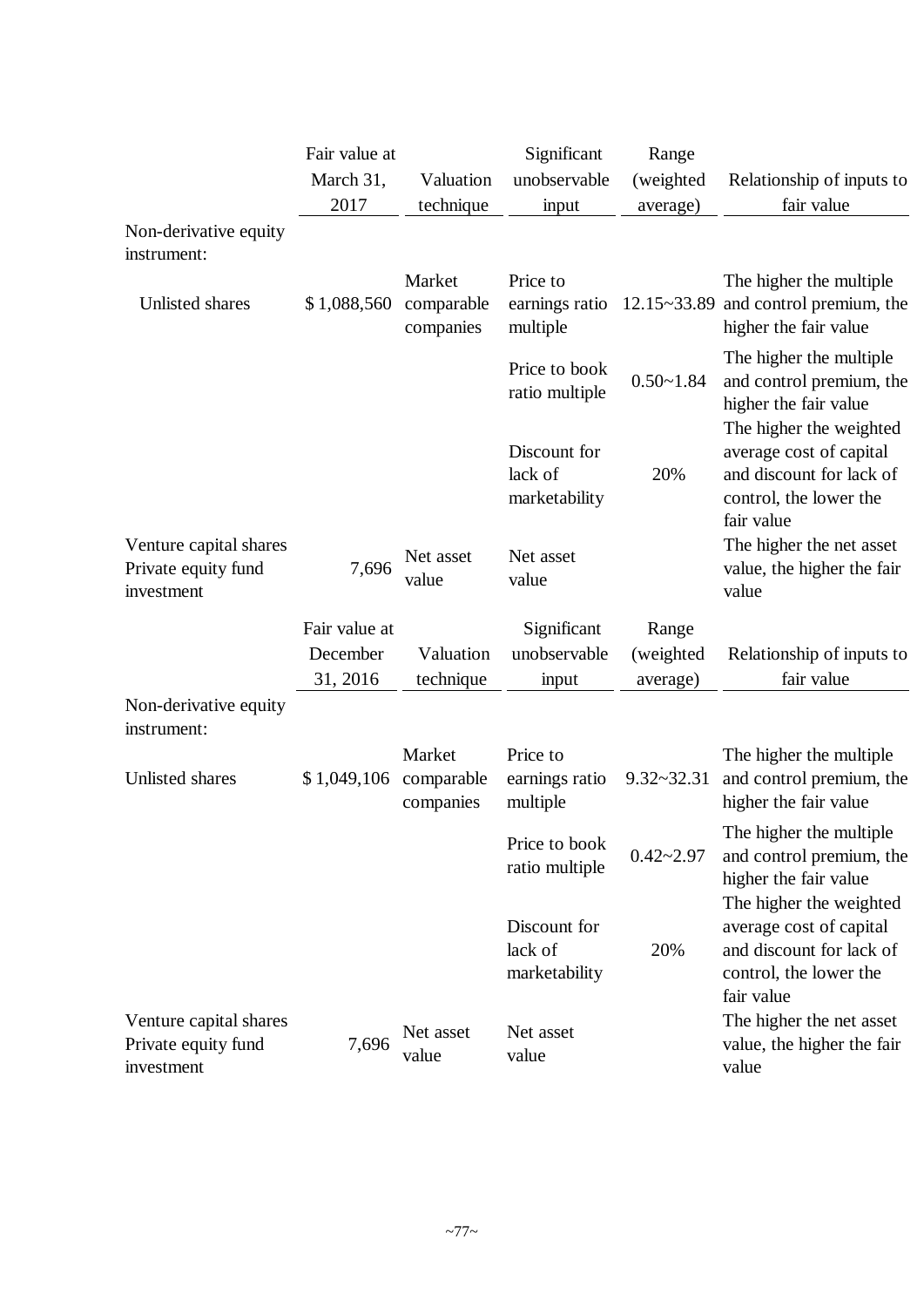|                                                             | Fair value at |                                   | Significant                              | Range         |                                                                                                                        |
|-------------------------------------------------------------|---------------|-----------------------------------|------------------------------------------|---------------|------------------------------------------------------------------------------------------------------------------------|
|                                                             | March 31,     | Valuation                         | unobservable                             | (weighted)    | Relationship of inputs to                                                                                              |
|                                                             | 2016          | technique                         | input                                    | average)      | fair value                                                                                                             |
| Non-derivative equity<br>instrument:                        |               |                                   |                                          |               |                                                                                                                        |
| Unlisted shares                                             | \$1,344,478   | Market<br>comparable<br>companies | Price to<br>earnings ratio<br>multiple   |               | The higher the multiple<br>$14.73 \times 40.85$ and control premium, the<br>higher the fair value                      |
|                                                             |               |                                   | Price to book<br>ratio multiple          | $0.42 - 3.08$ | The higher the multiple<br>and control premium, the<br>higher the fair value                                           |
|                                                             |               |                                   | Discount for<br>lack of<br>marketability | $20\% - 30\%$ | The higher the weighted<br>average cost of capital<br>and discount for lack of<br>control, the lower the<br>fair value |
| Venture capital shares<br>Private equity fund<br>investment | 10,169        | Net asset<br>value                | Net asset<br>value                       |               | The higher the net asset<br>value, the higher the fair<br>value                                                        |

J. The Group has carefully assessed the valuation models and assumptions used to measure fair value; therefore, the fair value measurement is reasonable. However, use of different valuation models or assumptions may result in difference measurement. The following is the effect of profit or loss or of other comprehensive income from financial assets and liabilities categorised within Level 3 if the inputs used to valuation models have changed:

|                         |                                                                                           |           | March 31, 2017 |                                                 |                                             |                         |  |  |  |  |
|-------------------------|-------------------------------------------------------------------------------------------|-----------|----------------|-------------------------------------------------|---------------------------------------------|-------------------------|--|--|--|--|
|                         |                                                                                           |           |                | Recognised in profit or                         | Recognised in other<br>comprehensive income |                         |  |  |  |  |
|                         |                                                                                           |           |                | loss                                            |                                             |                         |  |  |  |  |
|                         |                                                                                           |           |                | Favourable Unfavourable Favourable Unfavourable |                                             |                         |  |  |  |  |
|                         | Input                                                                                     | Change    | change         | change                                          | change                                      | change                  |  |  |  |  |
| <b>Financial assets</b> |                                                                                           |           |                |                                                 |                                             |                         |  |  |  |  |
| Equity<br>instrument    | Price to earnings<br>ratio/ price to book<br>ratio/ discount for<br>lack of marketability | $\pm 1\%$ | \$             | $\mathcal{S}$<br>$\overline{a}$                 | 10,886<br>\$                                | 10,886<br>$\mathcal{S}$ |  |  |  |  |
|                         | Net asset value                                                                           | $\pm 1\%$ |                |                                                 | 77                                          | 77                      |  |  |  |  |
|                         |                                                                                           |           | -              | S<br>$\overline{\phantom{a}}$                   | 10,963<br>\$                                | 10,963<br>\$            |  |  |  |  |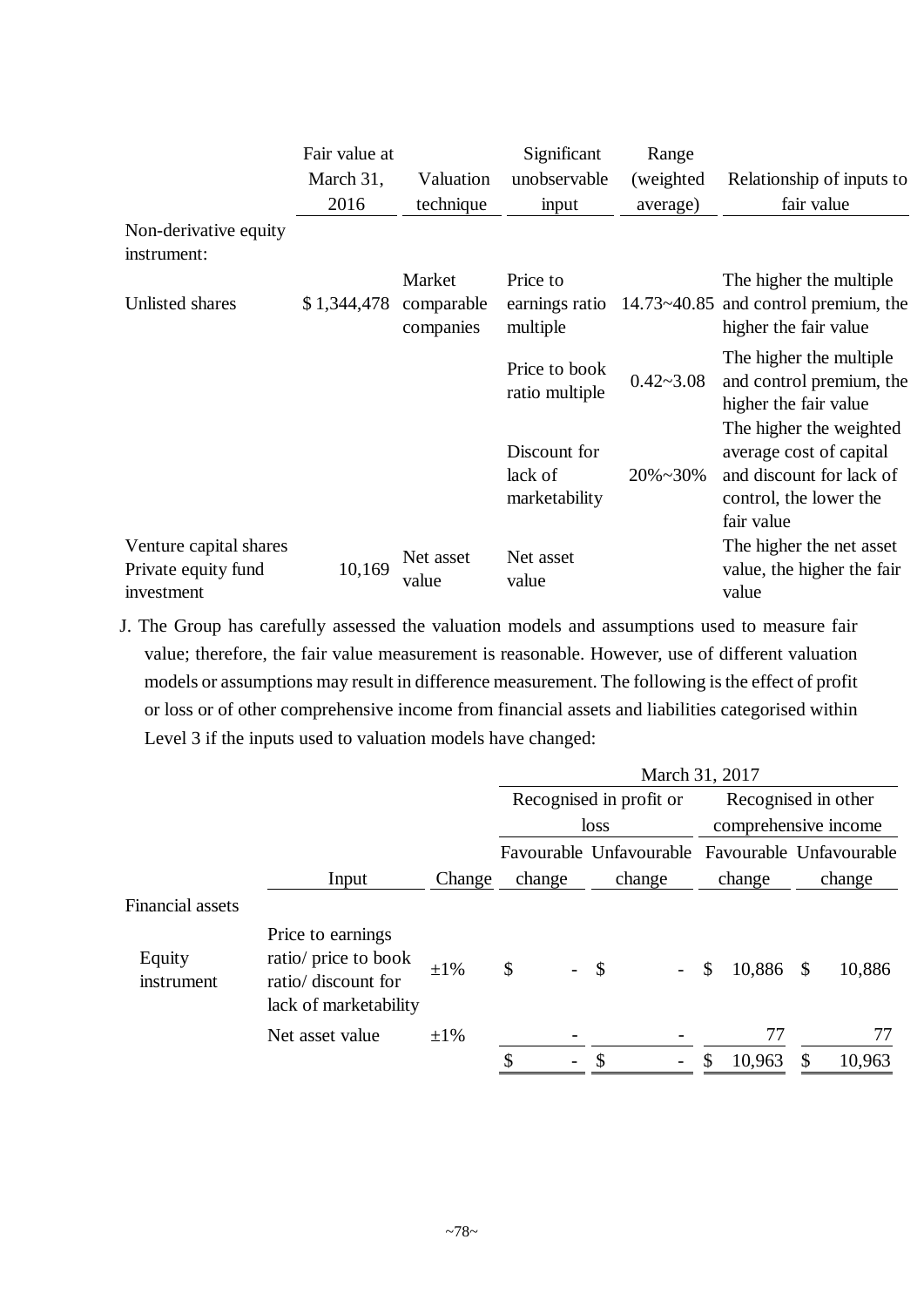|                         |                                                                                           |           |        |      | December 31, 2016       |                                             |        |                         |                         |  |
|-------------------------|-------------------------------------------------------------------------------------------|-----------|--------|------|-------------------------|---------------------------------------------|--------|-------------------------|-------------------------|--|
|                         |                                                                                           |           |        | loss | Recognised in profit or | Recognised in other<br>comprehensive income |        |                         |                         |  |
|                         |                                                                                           |           |        |      | Favourable Unfavourable |                                             |        | Favourable Unfavourable |                         |  |
|                         | Input                                                                                     | Change    | change |      | change                  |                                             | change |                         | change                  |  |
| <b>Financial assets</b> |                                                                                           |           |        |      |                         |                                             |        |                         |                         |  |
| Equity<br>instrument    | Price to earnings<br>ratio/ price to book<br>ratio/ discount for<br>lack of marketability | $\pm 1\%$ | \$     |      | \$                      | \$                                          | 10,491 | $\mathcal{S}$           | 10,491                  |  |
|                         | Net asset value                                                                           | $\pm 1\%$ |        |      |                         |                                             | 77     |                         | 77                      |  |
|                         |                                                                                           |           | \$     |      | \$                      | \$                                          | 10,568 | \$                      | 10,568                  |  |
|                         |                                                                                           |           |        |      | March 31, 2016          |                                             |        |                         |                         |  |
|                         |                                                                                           |           |        | loss | Recognised in profit or | Recognised in other<br>comprehensive income |        |                         |                         |  |
|                         |                                                                                           |           |        |      | Favourable Unfavourable |                                             |        |                         | Favourable Unfavourable |  |
|                         | Input                                                                                     | Change    | change |      | change                  |                                             | change |                         | change                  |  |
| <b>Financial assets</b> |                                                                                           |           |        |      |                         |                                             |        |                         |                         |  |
| Equity<br>instrument    | Price to earnings<br>ratio/ price to book<br>ratio/ discount for<br>lack of marketability | $\pm 1\%$ | \$     |      | \$                      | \$                                          | 13,445 | \$                      | 13,445                  |  |
|                         | Net asset value                                                                           | $\pm 1\%$ |        |      |                         |                                             | 102    |                         | 102                     |  |
|                         |                                                                                           |           | \$     |      | \$                      | \$                                          | 13,547 | \$                      | 13,547                  |  |

## 13. SUPPLEMENTARY DISCLOSURES

- (1) Significant transactions information
	- A.Loans to others: Please refer to table 1.
	- B.Provision of endorsements and guarantees to others: Please refer to table 2.
	- C.Holding of marketable securities at the end of the period (not including subsidiaries, associates and joint ventures): Please refer to table 3.
	- D.Acquisition or sale of the same security with the accumulated cost exceeding \$300 million or 20% of the Company's paid-in capital: Please refer to table 4.
	- E. Acquisition of real estate reaching \$300 million or 20% of paid-in capital or more: None.
	- F. Disposal of real estate reaching \$300 million or 20% of paid-in capital or more: None.
	- G.Purchases or sales of goods from or to related parties reaching \$100 million or 20% of paid-in capital or more: Please refer to table 5.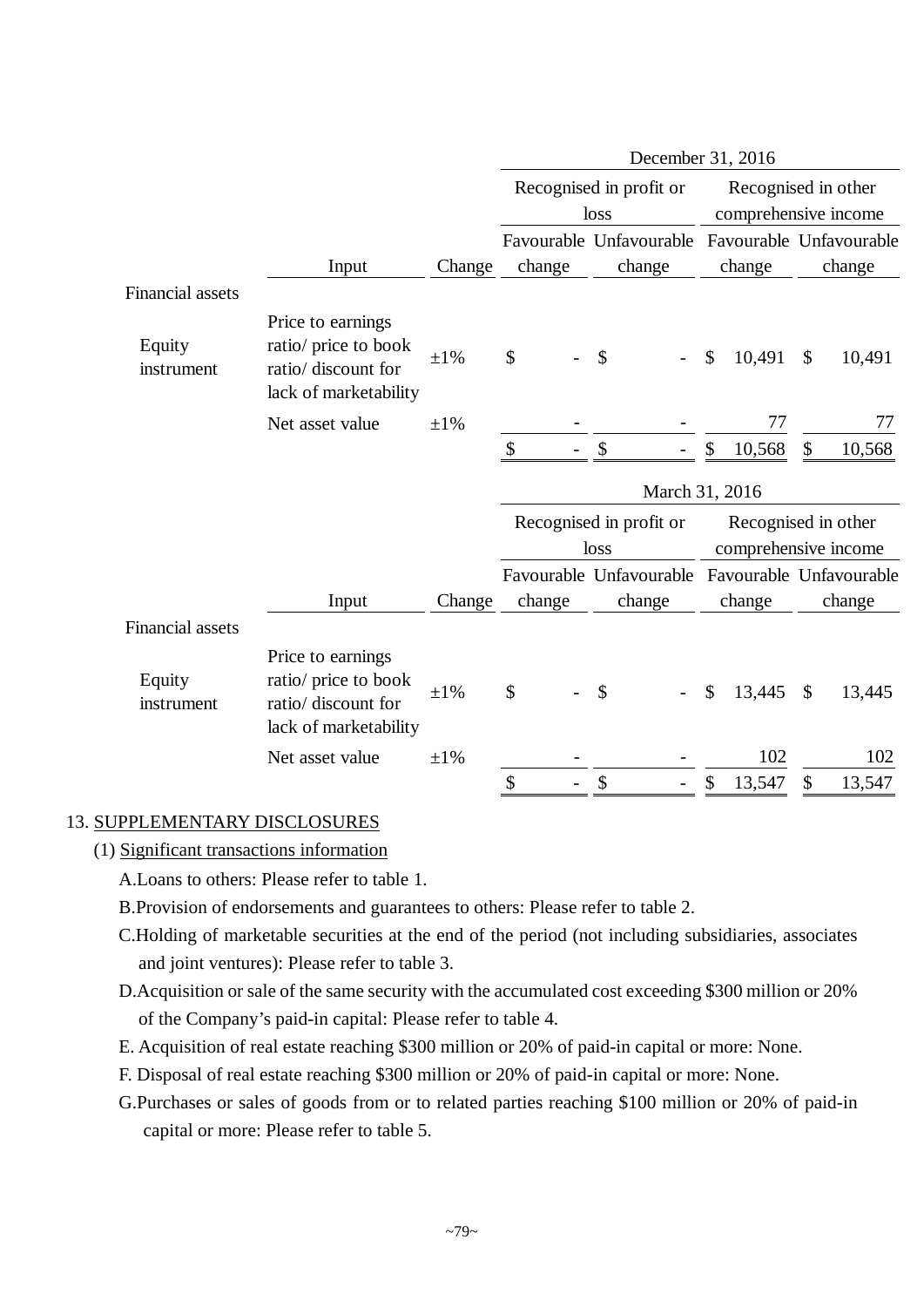- H.Receivables from related parties reaching \$100 million or 20% of paid-in capital or more: Please refer to table 6.
- I. Trading in derivative instruments undertaken during the reporting periods: None.
- J. Significant inter-company transactions during the reporting periods: Please refer to table 7.
- (2) Information on investees (not including investees in Mainland China)

Names, locations and other information of investee companies (not including investees in Mainland China): Please refer to table 8.

- (3) Information on investments in Mainland China
	- A. Basic information: Please refer to table 9.
	- B.Significant transactions, either directly or indirectly through a third area, with investee companies in the Mainland Area: None.
- 14. SEGMENT INFORMATION
	- (4) General information
		- A.Management has determined the operating segments based on the reports reviewed by the chief operating decision-maker that are used to make strategic decisions.
		- B.There is no material change in the basis for formation of entities and division of segments in the Group or in the measurement basis for segment information in this period.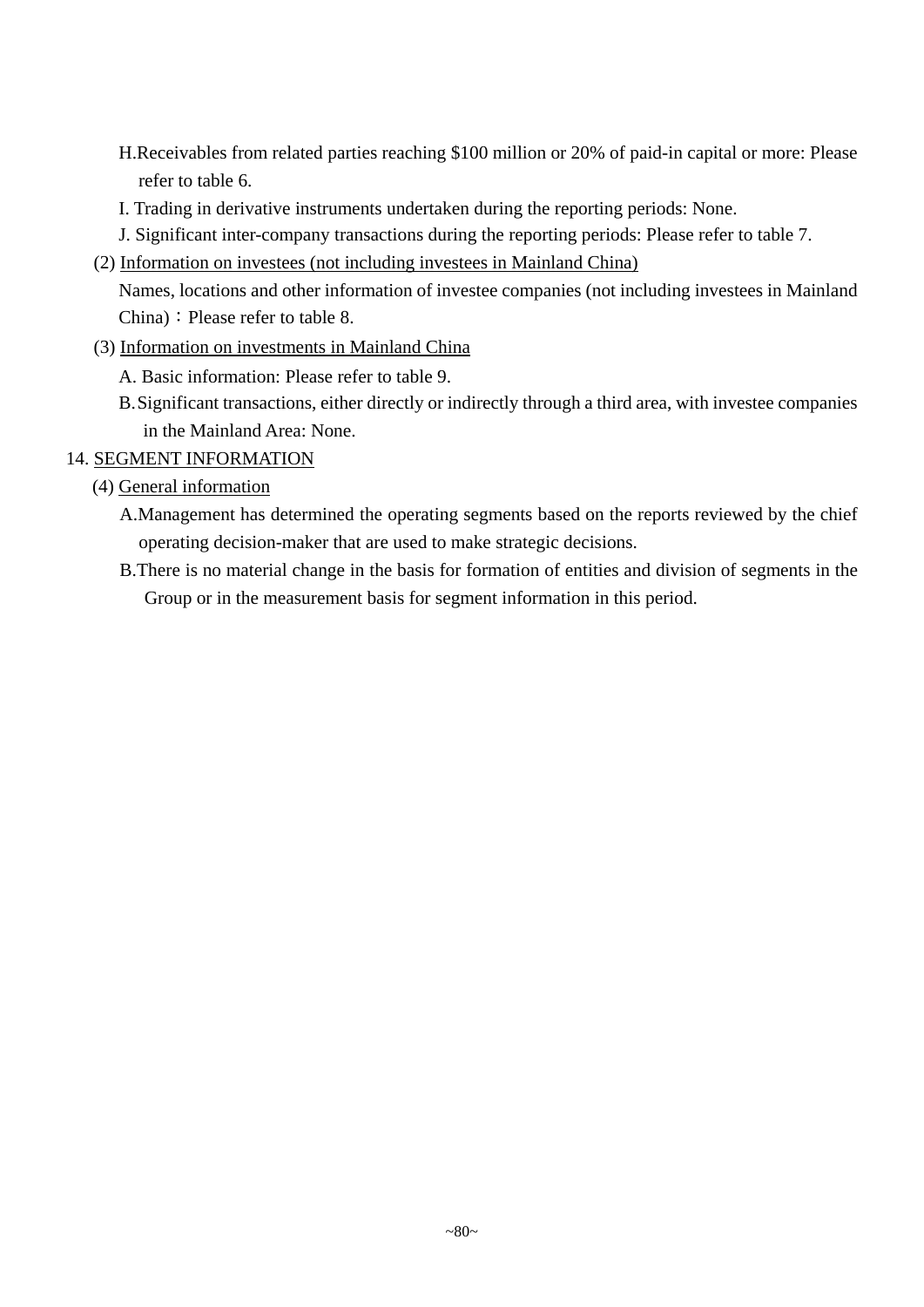# (5) Segment information

The segment information provided to the chief operating decision-maker for the reportable segments is as follows:

|                                                                                                 |                              | Three-month period ended March 31, 2017 |              |                      |    |                                |       |             |  |  |  |  |
|-------------------------------------------------------------------------------------------------|------------------------------|-----------------------------------------|--------------|----------------------|----|--------------------------------|-------|-------------|--|--|--|--|
|                                                                                                 | Transportation<br>Department |                                         |              | Other<br>Departments |    | Adjustments and<br>written-off | Total |             |  |  |  |  |
| Revenue from<br>external customers                                                              | \$                           | 33,428,556                              | $\mathbb{S}$ | 410,339              | \$ |                                | \$    | 33,838,895  |  |  |  |  |
| Revenue from<br>internal customers                                                              |                              | 4,168,969                               |              |                      |    | 4,168,969)                     |       |             |  |  |  |  |
| Segment revenue                                                                                 |                              | 37,597,525                              |              | 410,339              |    | 4,168,969)                     |       | 33,838,895  |  |  |  |  |
| Interest income                                                                                 |                              | 93,158                                  |              | 2,690                |    |                                |       | 95,848      |  |  |  |  |
| Interest expense<br>Depreciation                                                                |                              | 332,936) (                              |              | 10,855               |    |                                |       | 343,791)    |  |  |  |  |
| and amortisation<br>Share of income (loss) of<br>associates and joint<br>ventures accounted for |                              | $1,840,547$ (                           |              | 81,016)              |    |                                |       | 1,921,563)  |  |  |  |  |
| using equity method                                                                             |                              | $25,581$ (                              |              | 84,592)              |    |                                |       | 110, 173)   |  |  |  |  |
| Other items                                                                                     |                              | 31,035,753)                             |              | 298,986)             |    |                                |       | 31,334,739) |  |  |  |  |
| Segment profit (loss)                                                                           | \$                           | 4,455,866                               | (            | $62,420$ (\$)        |    | 4,168,969)                     | \$    | 224,477     |  |  |  |  |
| Recognizable assets<br>Investments accounted for                                                | \$                           | 151,606,672                             | \$           | 4,448,975            | \$ |                                | \$    | 156,055,647 |  |  |  |  |
| using equity method                                                                             |                              | 18,719,722                              |              | 6,252,009            |    |                                |       | 24,971,731  |  |  |  |  |
| Segment assets                                                                                  | \$                           | 170,326,394                             | \$           | 10,700,984           | \$ |                                | \$    | 181,027,378 |  |  |  |  |
| Segment liabilities                                                                             | \$                           | 127,308,811                             | \$           | 1,614,656            | \$ |                                | \$    | 128,923,467 |  |  |  |  |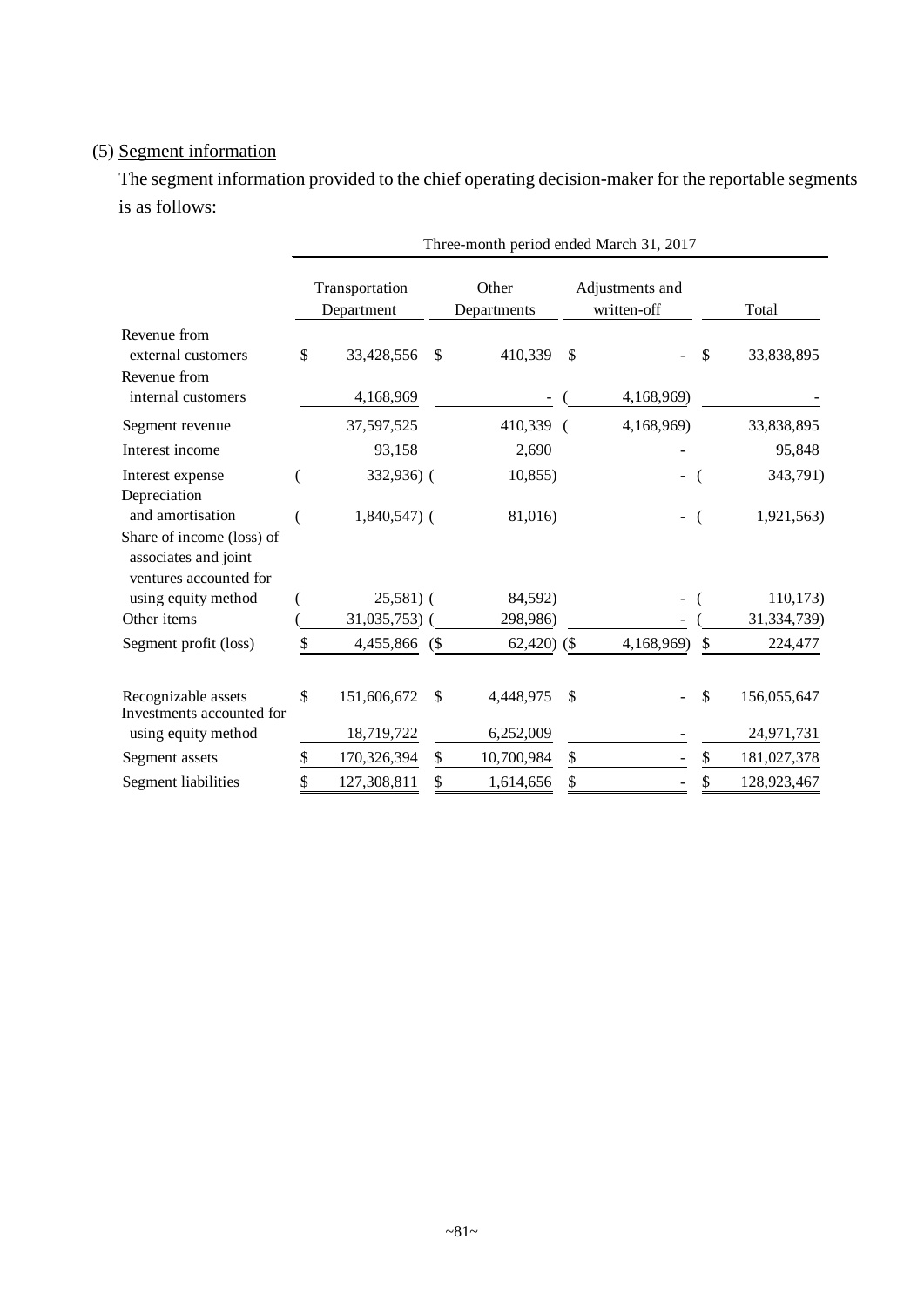|                                                                       | Three-month period ended March 31, 2016 |               |    |               |               |                |                 |             |     |               |
|-----------------------------------------------------------------------|-----------------------------------------|---------------|----|---------------|---------------|----------------|-----------------|-------------|-----|---------------|
|                                                                       |                                         |               |    | Investing and |               |                |                 |             |     |               |
|                                                                       | Transportation                          |               |    | holding       |               | Other          |                 | Adjustments |     |               |
|                                                                       |                                         | Department    |    | Department    |               | Departments    | and written-off |             |     | Total         |
| Revenue from<br>external customers<br>Revenue from                    | \$                                      | 28,310,545    | \$ | 70,749        | \$            | 222,912        | \$              |             | \$  | 28,604,206    |
| internal customers                                                    |                                         | 3,862,571     |    |               |               |                |                 | 3,862,571)  |     |               |
| Segment revenue                                                       |                                         | 32,173,116    |    | 70,749        |               | 222,912 (      |                 | 3,862,571)  |     | 28,604,206    |
| Interest income                                                       |                                         | 58,276        |    | 1,740         |               | 682            |                 |             |     | 60,698        |
| Interest expense                                                      |                                         | 279,867) (    |    | 15,092)       |               |                |                 |             |     | 294,959)      |
| Depreciation<br>and amortisation<br>Share of income (loss) of         |                                         | $2,066,753$ ( |    | 85,528) (     |               | 6,433)         |                 |             |     | 2,158,714)    |
| associates and joint<br>ventures accounted for<br>using equity method |                                         | 269,738 (     |    | 781,723)      |               |                |                 |             |     | 511,985)      |
| Other items                                                           |                                         | 30,185,565)   |    | 7,335         |               | 291,977)       |                 |             |     | 30,470,207)   |
| Segment profit (loss)                                                 | $\Im$                                   | $31,055$ (\$) |    | 802,519) (\$  |               | $74,816)$ (\$) |                 | 3,862,571)  | (S  | 4,770,961)    |
| Recognizable assets<br>Investments accounted for                      | \$                                      | 158,817,575   | \$ | 4,096,814     | <sup>\$</sup> | 1,695,332      | \$              |             | \$. | 164,609,721   |
| using equity method                                                   |                                         | 18,426,287    |    | 6,241,555     |               |                |                 |             |     | 24,667,842    |
| Segment assets                                                        |                                         | 177,243,862   | S  | 10,338,369    | \$            | 1,695,332      | \$              |             |     | \$189,277,563 |
| Segment liabilities                                                   | \$                                      | 130,501,168   |    | 1,961,343     |               | 231,464        | \$              |             |     | \$132,693,975 |

(6) Reconciliation for segment income (loss)

A.Sales between segments are carried out at arm's length. The revenue from external parties reported to the chief operating decision-maker is measured in a manner consistent with that in the statement of comprehensive income.

- B.The amounts provided to the chief operating decision-maker with respect to total assets are measured in a manner consistent with that in the balance sheet.
- C.The amounts provided to the chief operating decision-maker with respect to total liabilities are measured in a manner consistent with that in the balance sheet.
- D.The amounts provided to the chief operating decision-maker with respect to segment profit (loss) are measured in a manner consistent with the income (loss) before tax from continuing operations.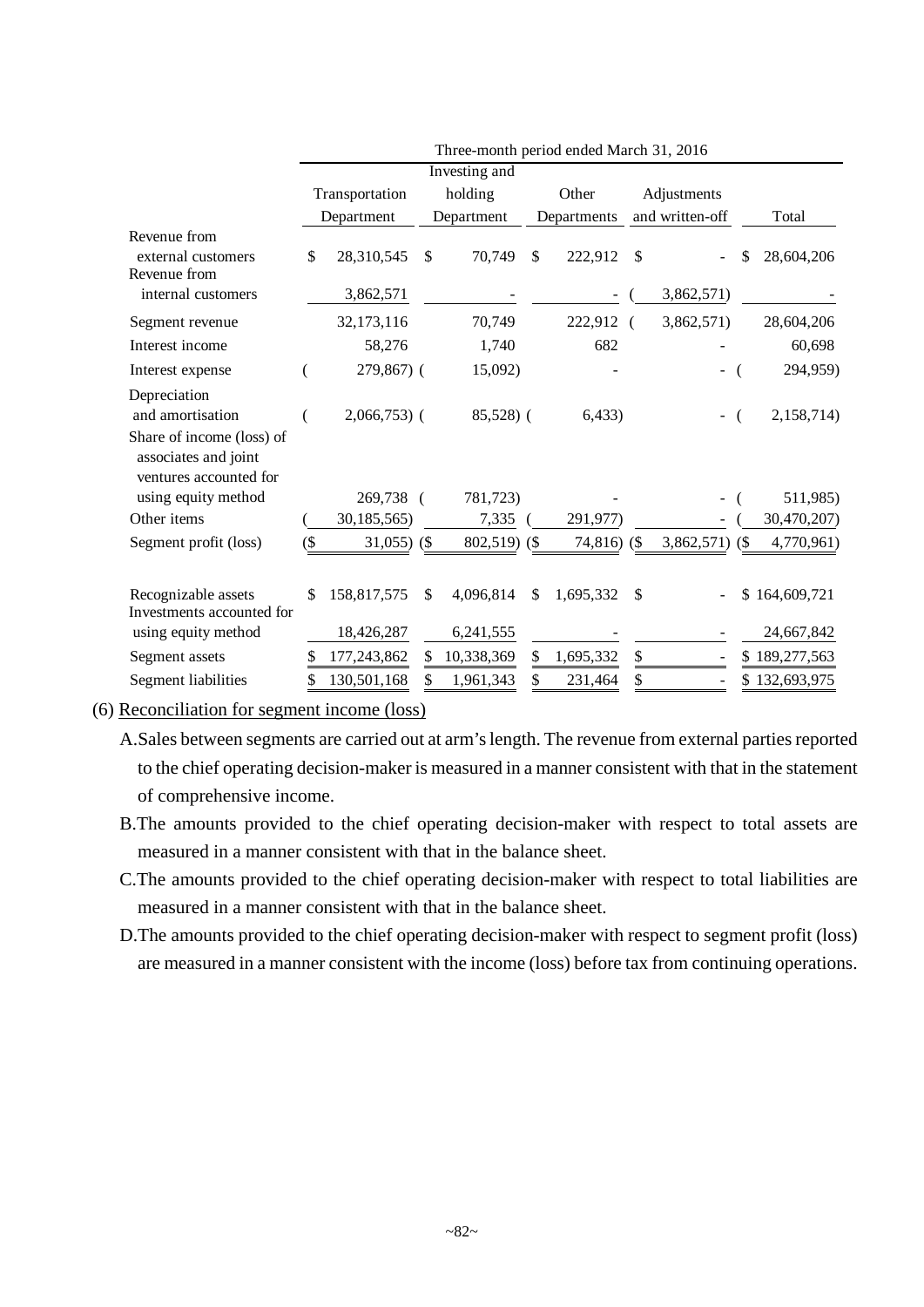#### Evergreen Marine Corporation (Taiwan) Ltd. Loans to others For the three-month period ended March 31, 2017

Table 1 Expressed in thousands of NTD

| Number   |                          |                                         | General ledger                      | Is a             | Maximum outstanding balance                                    | Balance at March 31, | Actual amount |                   | Nature of loan | Amount of                              | Reason for short-term          | Allowance for        |      | Collateral | Limit on loans granted to a | Ceiling on total          |          |
|----------|--------------------------|-----------------------------------------|-------------------------------------|------------------|----------------------------------------------------------------|----------------------|---------------|-------------------|----------------|----------------------------------------|--------------------------------|----------------------|------|------------|-----------------------------|---------------------------|----------|
| (Note 1) | Creditor                 | Borrower                                | account (Note 2)                    | related<br>party | during the three-month period<br>ended March 31, 2017 (Note 3) | 2017 (Note 8)        | drawn down    | Interest rate     | (Note 4)       | transactions with<br>borrower (Note 5) | financing (Note 6)             | doubtful<br>accounts | Item | Value      | single party (Note 7)       | loans granted<br>(Note 7) | Footnote |
|          | Peony Investment<br>S.A. | Luanta Investment<br>(Netherlands) N.V. | Receivables from<br>related parties | Yes              | 78,238 \$<br>l 3                                               | $75,905$ \$          | 74,640        | 1.8611-<br>2.0817 |                |                                        | Working capital<br>requirement |                      | None |            | 5,246,724                   | 13,116,809                |          |
|          | Peony Investment<br>S.A. | Clove Holding Ltd.                      | Receivables from<br>related parties | Yes              | 344,245                                                        | 333,982              | 318,801       | 1.8550-<br>2.0772 |                |                                        | Working capital<br>requirement |                      | None |            | 10,493,447                  | 13,116,809                | (Note 9) |
|          | Clove Holding Ltd.       | Whitney Equipment<br><b>LLC</b>         | Receivables from<br>related parties | Yes              | 93,885                                                         | 91,086               | 91,086        | 1.9987            |                |                                        | Working capital<br>requirement |                      | None |            | 520,682                     | 1,041,364                 | (Note 9) |

Note 1: The numbers filled in for the loans provided by the Company or subsidiaries are as follows

(1)The Company is '0'.

(2)The subsidiaries are numbered in order starting from '1'.

Note 2: Fill in the name of account in which the loans are recognised, such as receivables–related parties, current account with stockholders, prepayments, temporary payments, etc.

Note 3: Fill in the maximum outstanding balance of loans to others during the three-month period ended March 31, 2017.

Note 4: The column of'Nature of loan' shall fill in 1.'Business transaction' or 2.'Short-term financing'.

Note 5: Fill in the amount of business transactions when nature of the loan is related to business transactions, which is the amount of business transactions occurred between the creditor and borrower in the current period

Note 6: Fill in purpose of loan when nature of loan is for short-term financing, for example, repayment of loan, acquisition of equipment, working capital, etc.

Note 7: Fill in limit on loans granted to a single party and ceiling on total loans granted as prescribed in the creditor company's "Procedures for Provision of Loans", and state each individual party to which the loans ha

the calculation for ceiling on total loans granted in the footnote.

1. According to the Company's credit policy, the total amount of loans granted to a single company should not exceed 20% of the net worth stated in the latest financial statements.

PEONY:USD 864,028\*30.362\*20%=5,246,724

Clove Holding Ltd.:USD 85,746\*30.362\*20%=520,682

The Company held 100% voting shares directly and indirectly in foreign company, that the total amount of loans granted to a single company should not exceed 40% of the net worth stated in the latest financial statements.

PEONY: USD 864 028\*30.362\*40%=10,493,447

2. According to the Company's credit policy, the total amount of loans granted should not exceed 40% of the net worth stated in the latest financial statements.

Clove Holding Ltd.:USD 85,746\*30.362\*40%=1,041,364

The Company held 100% voting shares directly and indirectly in foreign company, that the total amount of loans granted should not exceed 50% of the net worth stated in the latest financial statements.

PEONY:USD 864,028\*30.362\*50%=13,116,809

Note 8: The amounts of funds to be loaned to others which have been approved by the Board of Directors of a public company in accordance with Article 14, Item 1 of the "Regulations Governing Loaning of Funds and Making of at the end of the reporting period to reveal the risk of loaning the public company bears, even though they have not yet been appropriated. However, this balance should exclude the loans repaid when repayments are done sub Chairman to loan funds in instalments or in revolving within certain lines and within one year in accordance with Article 14. Item 2 of the "Regulations Governing Loaning of Funds and Making of Endorsements/Guarantees by P these lines of loaning approved by the Board of Directors, and these lines of loaning should not be excluded from this balance even though the loans are repaid subsequently, for taking into consideration that they could be

Note 9: This transaction was written off when the consolidated financial statements were prepared.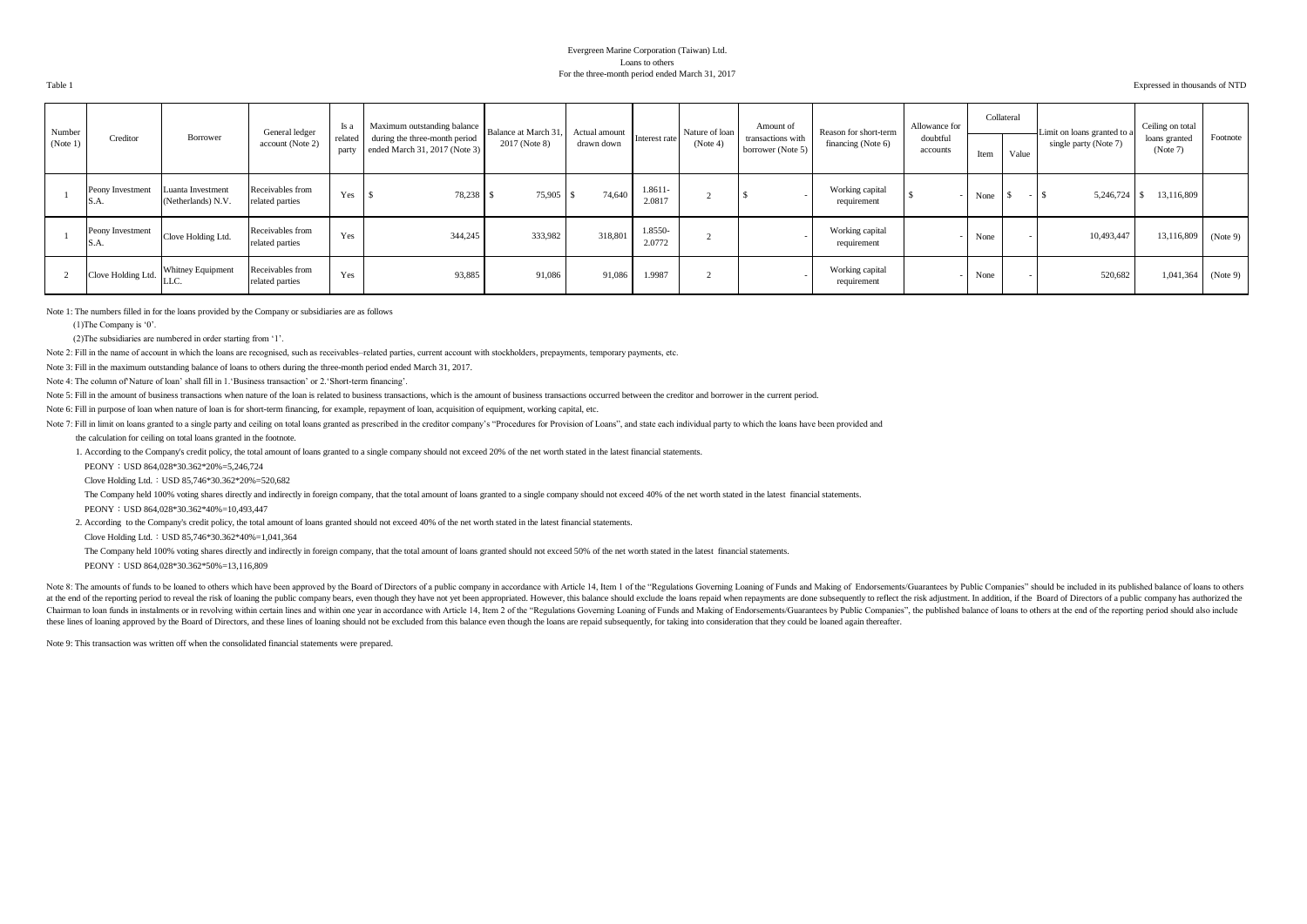#### Evergreen Marine Corporation (Taiwan) Ltd. Provision of endorsements and guarantees to others For the three-month period ended March 31, 2017

Table 2 Expressed in thousands of NTD

|                    |                                 | Party being endorsed/guaranteed         |                                                          |                                                                             | Maximum outstanding                                                 | Outstanding                                                       |                                      | Amount of                                                 | Ratio of<br>accumulated<br>endorsement                                                |                                                                                | Provision of                                                               | Provision of                                                                  | Provision of                                                                 |          |
|--------------------|---------------------------------|-----------------------------------------|----------------------------------------------------------|-----------------------------------------------------------------------------|---------------------------------------------------------------------|-------------------------------------------------------------------|--------------------------------------|-----------------------------------------------------------|---------------------------------------------------------------------------------------|--------------------------------------------------------------------------------|----------------------------------------------------------------------------|-------------------------------------------------------------------------------|------------------------------------------------------------------------------|----------|
| Number<br>(Note 1) | Endorser/Guarantor              | Company name                            | Relationship with<br>the endorser/<br>guarantor (Note 2) | Limit on endorsements/<br>guarntees provided for a<br>single party (Note 3) | endorsement/<br>guarantee amount as o<br>March 31, 2017<br>(Note 4) | endorsement/<br>guarantee amount<br>at March 31, 2017<br>(Note 5) | Actual amount drawn<br>down (Note 6) | endorsements.<br>guarantees<br>secured with<br>collateral | guarantee<br>amount to net<br>asset value of<br>the endorser/<br>guarantor<br>company | Ceiling on total amount<br>of endorsements/<br>guarantees provided<br>(Note 3) | endorsements/<br>guarantees by parent<br>company to subsidiary<br>(Note 7) | endorsements/<br>guarantees by<br>subsidiary to parent<br>company<br>(Note 7) | endorsements/<br>guarantees to the<br>party in Mainland<br>China<br>(Note 7) | Footnote |
| $\Omega$           | Evergreen Marine<br>Corporation | Greencompass Marine S.A.                |                                                          | 99,486,999                                                                  | 35,449,742 \$                                                       | 33,482,017 \$                                                     | 21,139,376 \$                        |                                                           | 67.31% \$                                                                             | 124,358,749                                                                    | Y                                                                          | N                                                                             | $\mathbf N$                                                                  |          |
| $\Omega$           | Evergreen Marine<br>Corporation | Peony Investment S.A.                   | $\sim$                                                   | 99,486,999                                                                  | 156,475                                                             | 151,810                                                           |                                      |                                                           | 0.31%                                                                                 | 124,358,749                                                                    | Y                                                                          | $\mathbf N$                                                                   | N                                                                            |          |
| $\Omega$           | Evergreen Marine<br>Corporation | Evergreen Marine (UK) Limited           |                                                          | 99,486,999                                                                  | 37,459,486                                                          | 34,814,422                                                        | 32,232,361                           |                                                           | 69.99%                                                                                | 124,358,749                                                                    | Y                                                                          | $\mathbf N$                                                                   | N                                                                            |          |
| $\Omega$           | Evergreen Marine<br>Corporation | Whitney Equipment LLC.                  |                                                          | 99,486,999                                                                  | 701,632                                                             | 680,715                                                           | 610,452                              |                                                           | 1.37%                                                                                 | 124,358,749                                                                    | Y                                                                          | $\mathbf N$                                                                   | $\mathbf N$                                                                  |          |
| $\Omega$           | Evergreen Marine<br>Corporation | Hemlock Equipment LLC.                  |                                                          | 99,486,999                                                                  | 433,748                                                             | 420,817                                                           | 373,289                              |                                                           | 0.85%                                                                                 | 124,358,749                                                                    | Y                                                                          | $\mathbf N$                                                                   | N                                                                            |          |
| $\Omega$           | Evergreen Marine<br>Corporation | Colon Container Terminal S.A.           | -6                                                       | 24,871,750                                                                  | 1,376,980                                                           | 1,335,928                                                         | 1,192,619                            |                                                           | 2.69%                                                                                 | 124,358,749                                                                    | $\mathbf N$                                                                | $\mathbf N$                                                                   | N                                                                            |          |
| $\Omega$           | Evergreen Marine<br>Corporation | Balsam Investment (Netherlands)<br>N.V. | -6                                                       | 24,871,750                                                                  | 1,234,431                                                           | 892,643                                                           | 446,321                              |                                                           | 1.79%                                                                                 | 124,358,749                                                                    | $\mathbf N$                                                                | $\mathbf N$                                                                   | N                                                                            |          |
| $\Omega$           | Evergreen Marine<br>Corporation | Everport Terminal Services Inc.         | $\gamma$                                                 | 99,486,999                                                                  | 1,533,455                                                           | 1,487,738                                                         | 1,487,738                            |                                                           | 2.99%                                                                                 | 124,358,749                                                                    | Y                                                                          | N                                                                             | N                                                                            |          |

Note 1: The numbers filled in for the endorsements/guarantees provided by the Company or subsidiaries are as follows:

(1)The Company is '0'.

(2)The subsidiaries are numbered in order starting from '1'.

Note 2: Relationship between the endorser/guarantor and the party being endorsed/guaranteed is classified into the following six categories; fill in the number of category each case belongs to:

(1) Having business relationship.

(2) The endorser/guarantor parent company owns directly more than 50% voting shares of the endorsed/guaranteed subsidiary.

(3) The endorser/guarantor parent company and its subsidiaries jointly own more than 50% voting shares of the endorsed/guaranteed company.

(4) The endorsed/guaranteed parent company directly or indirectly owns more than 50% voting shares of the endorser/guarantor subsidiary.

(5) Mutual guarantee of the trade as required by the construction contract.

(6) Due to joint venture, each shareholder provides endorsements/guarantees to the endorsed/guaranteed company in proportion to its ownership.

Note 3: Fill in limit on endorsements/guarantees provided for a single party and ceiling on total amount of endorsements/guarantees provided as prescribed in the endorser/guarantor company's "Procedures for Provision of En

Guarantees", and state each individual party to which the endorsements/guarantees have been provided and the calculation for ceiling on total amount of endorsements/guarantees provided in the footnote.

The calculation is as follows:

The Company:49,743,500\*250% = 124,358,749

Limit on endorsement or guarantees provided by the Company for a single entity is \$24,871,750 (Amounting to 50% of its net worth).

When the Company owns more than 50% voting shares of the endorsed/guaranteed company, the limit on endorsement or guarantee provided by the Company should not exceed 200% of its net worth, which equals to \$99,486,999.

Note 4: Fill in the year-to-date maximum outstanding balance of endorsements/guarantees provided as of the reporting period.

Note 5: Once endorsement/guarantee contracts or promissory notes are signed/issued by the endorser/guarantor company to the banks, the endorser/guarantor company bears endorsement/guarantee liabilities. And all other event and guarantees.

Note 6: Fill in the actual amount of endorsements/guarantees used by the endorsed/guaranteed company.

Note 7: Fill in 'Y' for those cases of provision of endorsements/guarantees by listed parent company to subsidiary, provision by subsidiary to listed parent company, and provision to the party in Mainland China.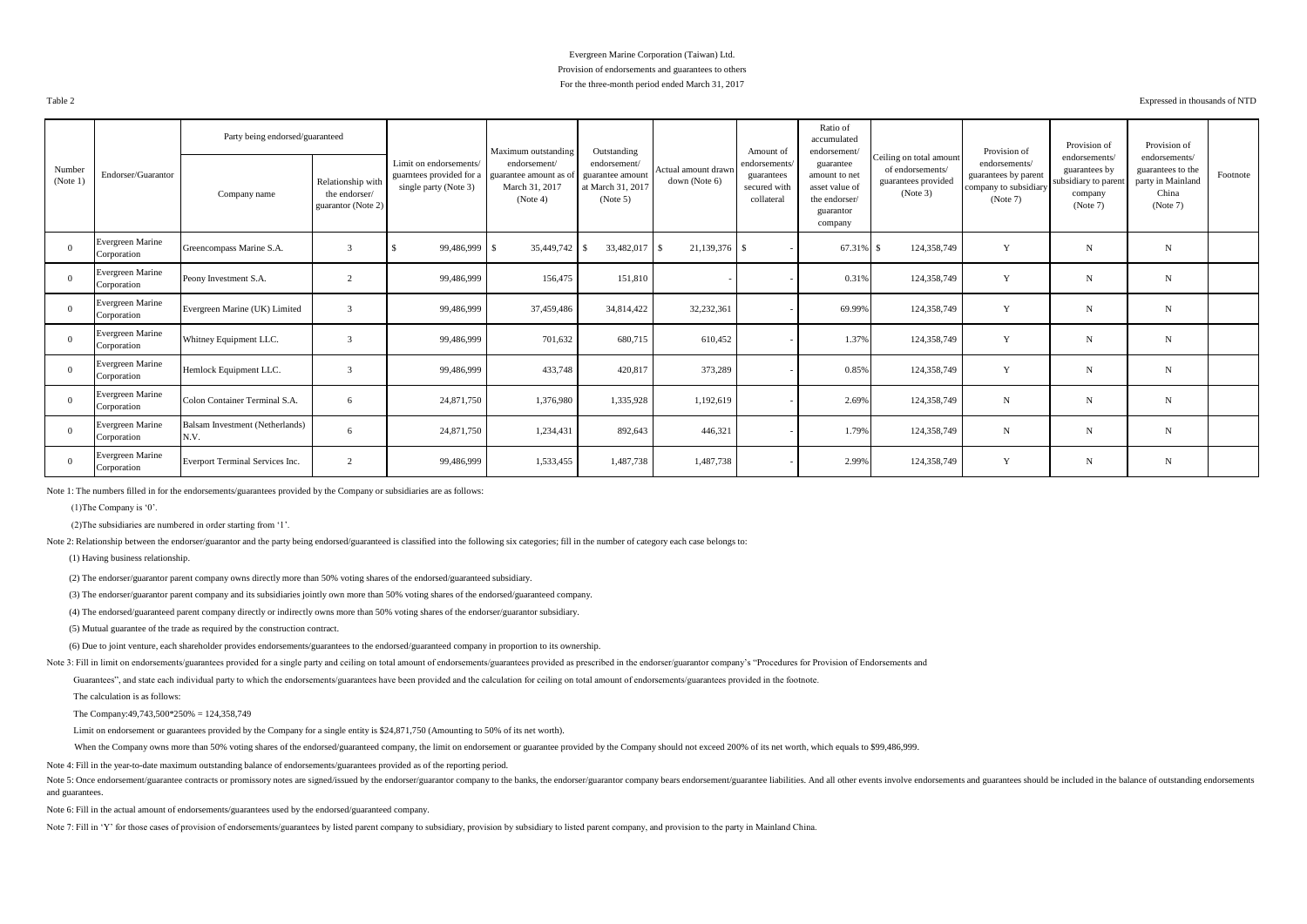#### Holding of marketable securities at the end of the period (not including subsidiaries, associates and joint ventures)

#### For the three-month period ended March 31, 2017

#### Table 3 Expressed in thousands of shares/thousands

| Securities held by                                 | Marketable securities (Note 1)                                  | Relationship with the      |                                                  |                  | As of March 31, 2017 |               |                      | Footnote (Note 4) |
|----------------------------------------------------|-----------------------------------------------------------------|----------------------------|--------------------------------------------------|------------------|----------------------|---------------|----------------------|-------------------|
|                                                    |                                                                 | securities issuer (Note 2) | Genearl ledger account                           | Number of shares | Book value (Note 3)  | Ownership (%) | Fair value           |                   |
| Evergreen Marine Corporation                       | Stock:                                                          |                            |                                                  |                  |                      |               |                      |                   |
|                                                    | Power World Fund Inc.                                           |                            | Available-for-sale financial asset - non-current | 770              | 7,696                | 5.68          | 7,696                |                   |
|                                                    | Taiwan HSR Consortium                                           |                            | $^{\prime\prime}$                                | 48,471           | 1,034,856            | 0.86          | 1,034,856            |                   |
|                                                    | Linden Technologies, Inc.                                       |                            | $^{\prime\prime}$                                | 50               | 13,286               | 1.44          | 13,286               |                   |
|                                                    | TopLogis, Inc.                                                  |                            | $^{\prime\prime}$                                | 2,464            | 12,486               | 17.48         | 12,486               |                   |
|                                                    | Ever Accord Construction Corp.                                  |                            | $^{\prime\prime}$                                | 9,317            | 119,707              | 17.50         | 119,707              |                   |
|                                                    | Central Reinsurance Corp.                                       |                            | $^{\prime\prime}$                                | 47,492           | 688,632              | 8.45          | 688,632              |                   |
|                                                    | Financial bonds:                                                |                            |                                                  |                  |                      |               |                      |                   |
|                                                    | Sunny Bank 1st Subordinate Financial Debentures-B Issue in 2010 |                            | Held-to-maturity financial asset - current       |                  | 50,000               |               | 50,000               |                   |
|                                                    | Sunny Bank 2nd Subordinate Financial Debentures-B Issue in 2015 |                            | Held-to-maturity financial asset - non-current   |                  | 50,000               |               | 50,000               |                   |
| Peony Investment S.A.                              | Dongbu Pusan Container Terminal Co., Ltd.                       |                            | Available-for-sale financial asset - non-current | 300              | 3,774<br><b>USD</b>  | 15.00         | 3,774<br><b>USD</b>  |                   |
|                                                    | Hutchison Inland Container Depots Ltd.                          |                            | $^{\prime\prime}$                                | 0.75             | 273<br><b>USD</b>    | 4.60          | 273<br>USD           |                   |
|                                                    | South Asia Gateway Terminals (Private) Ltd.                     |                            | $^{\prime\prime}$                                | 18,942           | <b>USD</b><br>26,960 | 5.00          | <b>USD</b><br>26,960 |                   |
| Evergreen Shipping Agency (Singapore) Pte.<br>Ltd. | RTW Air Services (S) Pte Ltd.                                   |                            | $^{\prime\prime}$                                | 30               | SGD<br>44            | 2.00          | SGD<br>44            |                   |
| Evergreen Shipping Agency (Thailand) Co.,<br>Ltd.  | Green Siam Air Service Co., Ltd.                                |                            | $^{\prime\prime}$                                |                  | THB<br>440           | 2.00          | THB<br>440           |                   |
| Evergreen Shipping Agency (Deutschland)<br>GmbH    | Zoll Pool Hafen Hamburg AG                                      |                            | $^{\prime\prime}$                                | 10               | EUR<br>10            | 2.86          | EUR<br>10            |                   |

Note 1: Marketable securities in the table refer to stocks, bonds, beneficiary certificates and other related derivative securities within the scope of IAS39, 'Financial instruments: recognition and measurement'.

Note 2: Leave the column blank if the issuer of marketable securities is non-related party.

Note 3: Fill in the amount after adjusted at fair value and deducted by accumulated impairment for the marketable securities measured at fair value; fill in the acquisition cost or amortised cost deducted by accumulated im

marketable securities not measured at fair value.

Note 4: The number of shares of securities and their amounts pledeed as security or pledeed for loans and their restrictions on use under some agreements should be stated in the footnote if the securities presented herein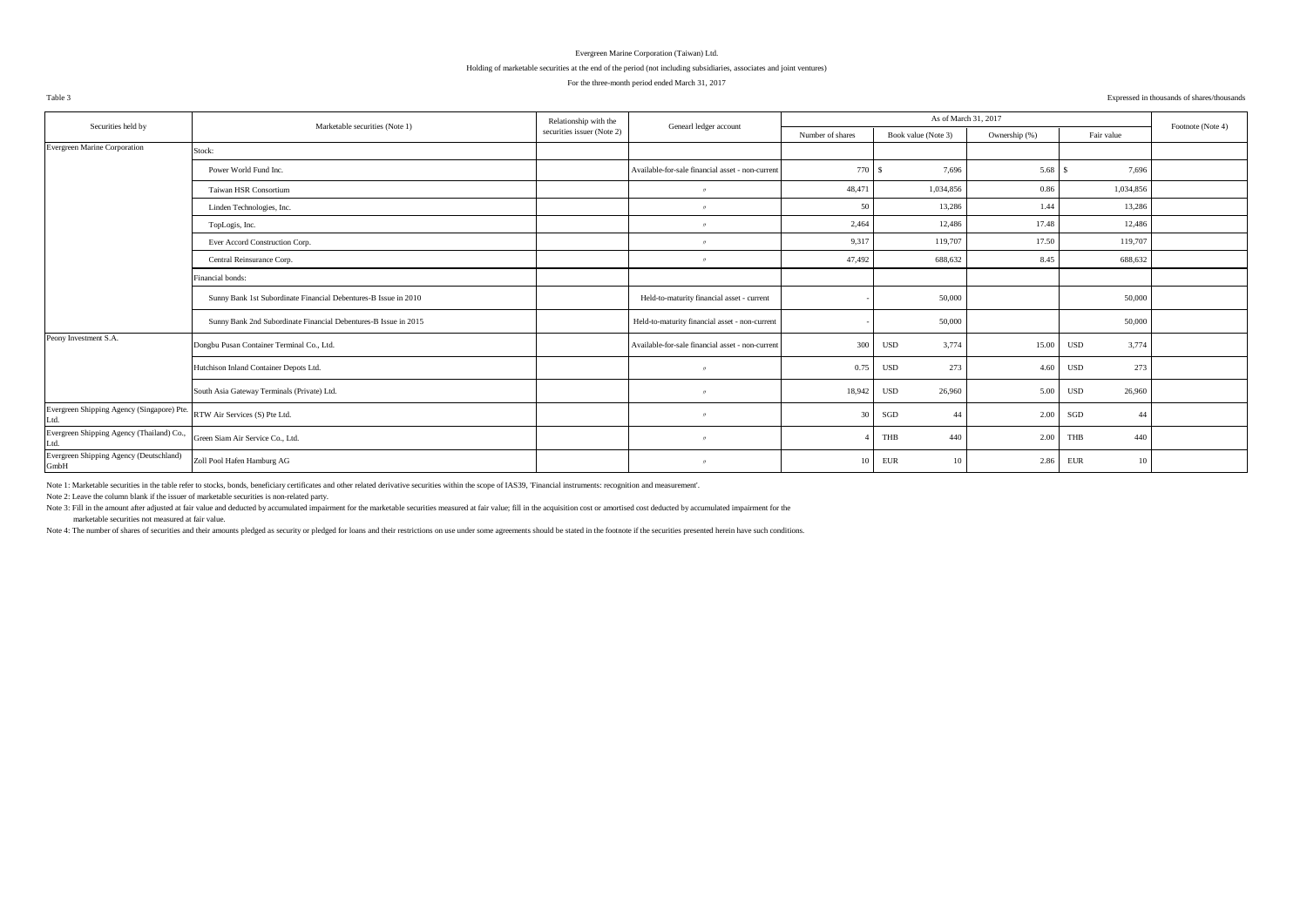## Acquisition or sale of the same security with the accumulated cost exceeding \$300 million or 20% of the Company's paid-in capital

#### For the three-month period ended March 31, 2017

Expressed in thousands of shares/thousands of NTD

| Investor                           | Marketable securities               | General ledger                                                        |          | Counterparty Relationship with the | 2017                | Balance as at January 1, | Addition (Note 3)   |         |                     | Disposal (Note 3) |            |                            |                     | Balance as at March 31,<br>2017 |
|------------------------------------|-------------------------------------|-----------------------------------------------------------------------|----------|------------------------------------|---------------------|--------------------------|---------------------|---------|---------------------|-------------------|------------|----------------------------|---------------------|---------------------------------|
|                                    | (Note 1)                            | account                                                               | (Note 2) | investor (Note 2)                  | Number of<br>shares | Amount                   | Number of<br>shares | Amount  | Number of<br>shares | Selling price     | Book value | Gain (loss)<br>on disposal | Number of<br>shares | Amount                          |
| Evergreen<br>Marine<br>Corporation | <b>Beneficiary Certificates:</b>    |                                                                       |          |                                    |                     |                          |                     |         |                     |                   |            |                            |                     |                                 |
|                                    | <b>FSITC Taiwan Money</b><br>Market | Financial assets at fair<br>value through profit or<br>loss - current |          |                                    |                     |                          | 1,697               | 300,000 | $1,697$ \$          | $300,049$ \$      | 300,000 \$ | 49                         |                     | $\overline{\phantom{0}}$        |

Note 1: Marketable securities in the table refer to stocks, bonds, beneficiary certificates and other related derivative securities.

Note 2: Fill in the columns the counterparty and relationship if securities are accounted for under the equity method; otherwise leave the columns blank.

Note 3: Aggregate purchases and sales amounts should be calculated separately at their market values to verify whether they individually reach NT\$300 million or 20% of paid-in capital or more.

Note 4: Paid-in capital referred to herein is the paid-in capital of parent company.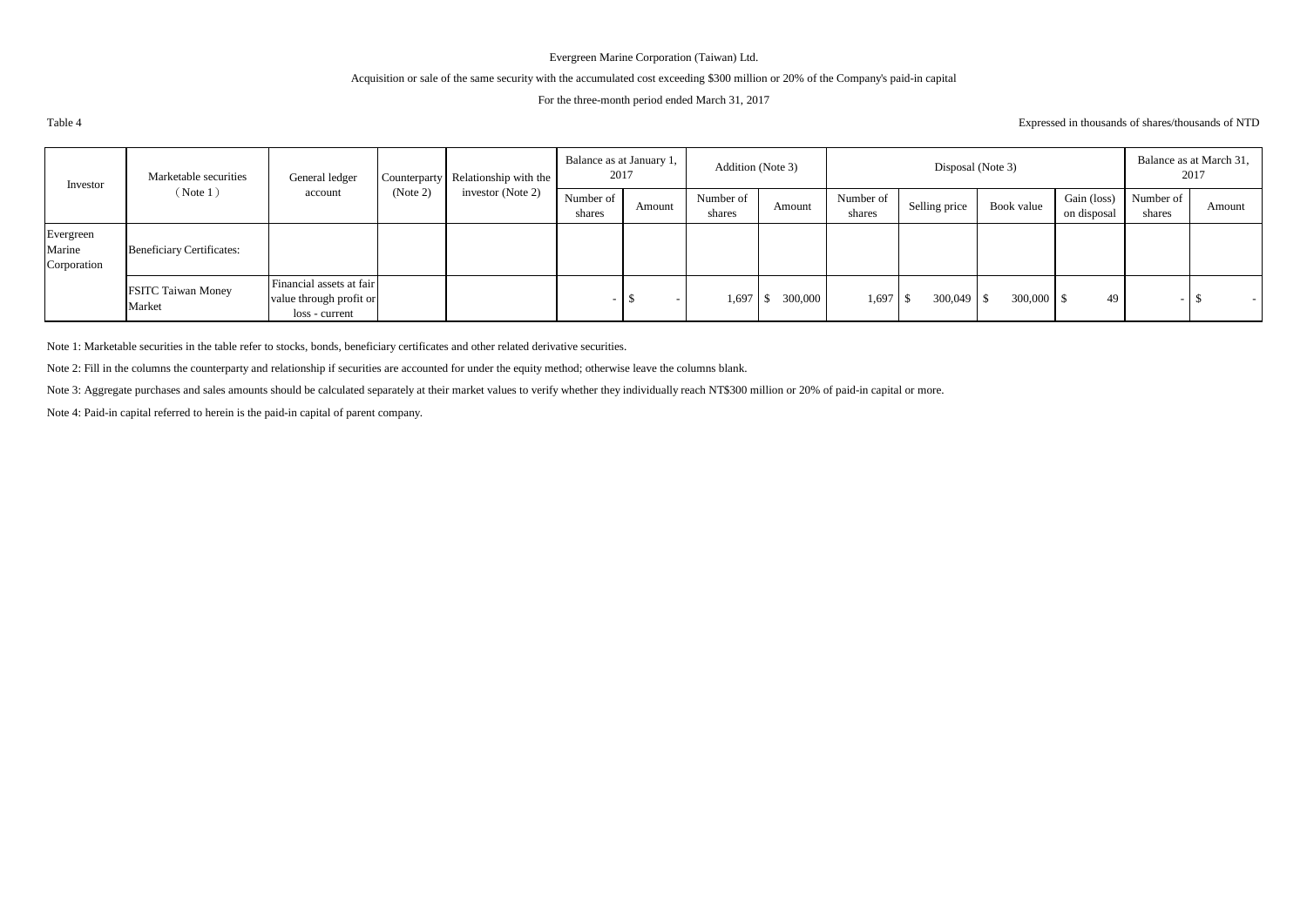#### Purchases or sales of goods from or to related parties reaching NT\$100 million or 20% of paid-in capital or more

#### For the three-month period ended March 31, 2017

Table 5

Purchases/ sales Amount Percentage of total purchases/ sales Credit term Unit price Credit term Balance Percentage of total notes/accounts receivable (payable) Evergreen Marine Corporation Everport Terminal Services Inc. Subsidiary Purchases | \$ 206,636 3% 30 days | \$ - | - | (\$ 16,226) 1% (Note) Sales | 311,082 5% 30~60 days | - | 10,430 - | (Note) Purchases 282,104 4% 30~60 days - - - - - - - - (Note) Taiwan Terminal Services Co., Ltd. Subsidiary Purchases 225,422 4% 30~60 days - ( 78,870) 3% (Note) Sales  $139,481$   $2\%$   $30~-60$  days  $1,760$ Purchases 134,922 2% 30~60 days - - - - Evergreen International Storage and Transport Corp. Investee accounted for using equity method Purchases Purchases 115,632 2% 30~60 days - (15,890) 1% Gaining Enterprise S.A. Subsidiary of EITC accounted<br>for using equity method for using equity method Purchases 352,805 6% 30~60 days - - - - Sales 23,150 7% 30~60 days - - 93,089 4% Purchases  $\begin{vmatrix} 100,049 \\ -2\% \end{vmatrix}$  2% 30~60 days  $\begin{vmatrix} -1 \\ -1 \end{vmatrix}$  - (618) -Evergreen Marine (UK) Limited Indirect subsidiary of the Company Company Sales 174,252 3% 30~60 days - 6,321 6,321 - (Note) Evergreen Marine (Singapore) Pte. Ltd. Investee of the Company's major shareholder Sales 262,290 4% 30~60 days - 7,591 7,591 Taiwan Terminal Services Co.,Ltd. Evergreen Marine Corp. The parent Sales 225,422 100% 30~60 days - 78,870 78,870 99% (Note) Evergreen International Corp. Investee of the Company's major shareholder Italia Marittima S.p.A. Purchaser/Seller Counterparty Relationship with the Relationship with the (Note 1) Rootnote (Note 2) counterparty Transaction Differences in transaction terms compared to third party transactions (Note 1) Notes/accounts receivable (payable) Investee of Balsam Greencompass Marine S.A. Indirect subsidiary of the Company

Expressed in thousands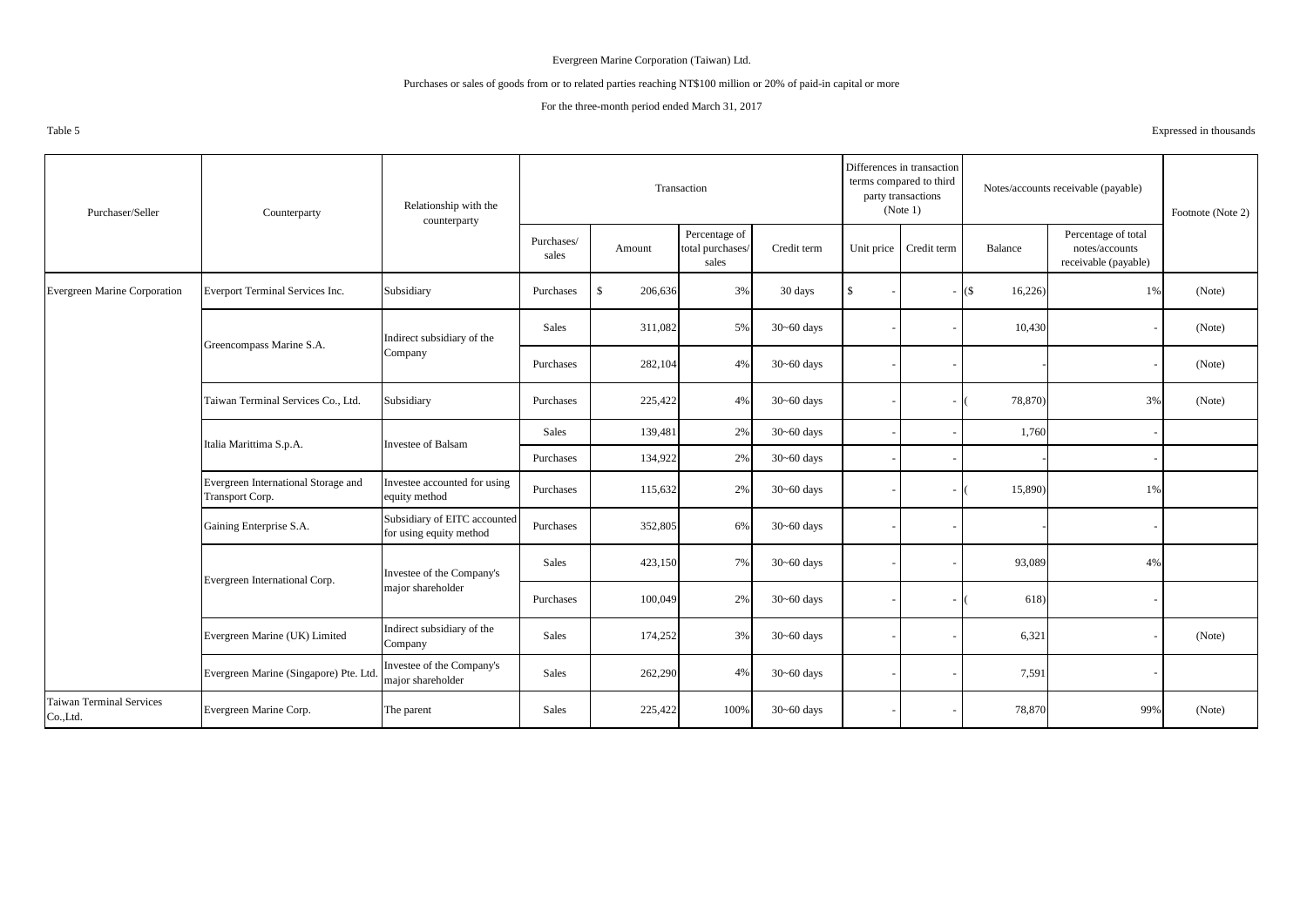| Purchaser/Seller                | Counterparty                                       | Relationship with the<br>counterparty                 |                     |            |        | Transaction                                |                | Differences in transaction<br>terms compared to third<br>party transactions<br>(Note 1) |            |         | Notes/accounts receivable (payable)                           | Footnote (Note 2) |
|---------------------------------|----------------------------------------------------|-------------------------------------------------------|---------------------|------------|--------|--------------------------------------------|----------------|-----------------------------------------------------------------------------------------|------------|---------|---------------------------------------------------------------|-------------------|
|                                 |                                                    |                                                       | Purchases/<br>sales | Amount     |        | Percentage of<br>total purchases/<br>sales | Credit term    | Unit price Credit term                                                                  |            | Balance | Percentage of total<br>notes/accounts<br>receivable (payable) |                   |
| Everport Terminal Services Inc. | Evergreen Marine Corp.                             | The parent                                            | Sales               | <b>USD</b> | 6,652  | 7%                                         | 30 days        |                                                                                         | <b>USD</b> | 534     | 5%                                                            | (Note)            |
|                                 | Evergreen Marine (Singapore) Pte. Ltd              | Investee of the Parent<br>Company's major shareholder | Sales               | <b>USD</b> | 26,788 | 29%                                        | 30 days        |                                                                                         | <b>USD</b> | 2,460   | 24%                                                           |                   |
|                                 | Greencompass Marine S.A.                           | Indirect subsidiary of the<br>Parent Company          | Sales               | <b>USD</b> | 20,263 | 22%                                        | 30 days        |                                                                                         | <b>USD</b> | 1,896   | 19%                                                           | (Note)            |
|                                 | Evergreen Marine (UK) Limited                      | Indirect subsidiary of the<br>Parent Company          | Sales               | <b>USD</b> | 23,473 | 25%                                        | 30 days        |                                                                                         | <b>USD</b> | 2,025   | 20%                                                           | (Note)            |
|                                 | Italia Marittima S.p.A.                            | <b>Investee of Balsam</b>                             | Sales               | USD        | 9,248  | 10%                                        | 30 days        |                                                                                         | <b>USD</b> | 625     | 6%                                                            |                   |
| Greencompass Marine S.A.        | Evergreen Marine (UK) Limited                      | Indirect subsidiary of the                            | Sales               | <b>USD</b> | 11,956 | 2%                                         | $30 - 60$ days |                                                                                         | <b>USD</b> | 186     |                                                               | (Note)            |
|                                 |                                                    | Parent Company                                        | Purchases           | <b>USD</b> | 6,718  | 1%                                         | $30 - 60$ days |                                                                                         | (USD       | 72)     |                                                               | (Note)            |
|                                 | Evergreen Marine Corp.                             | The parent                                            | Sales               | <b>USD</b> | 9,082  | 2%                                         | $30 - 60$ days |                                                                                         |            |         |                                                               | (Note)            |
|                                 |                                                    |                                                       | Purchases           | <b>USD</b> | 10,015 | 2%                                         | $30 - 60$ days |                                                                                         | (USD       | 344)    |                                                               | (Note)            |
|                                 | Everport Terminal Services Inc.                    | Subsidiary                                            | Purchases           | <b>USD</b> | 20,263 | 4%                                         | 30 days        |                                                                                         | (USD       | 1,896)  | 1%                                                            | (Note)            |
|                                 | Evergreen Marine (Singapore) Pte. Ltd              | Investee of the Parent                                | Sales               | <b>USD</b> | 16,616 | 3%                                         | $30 - 60$ days |                                                                                         | <b>USD</b> | 310     |                                                               |                   |
|                                 |                                                    | Company's major shareholder                           | Purchases           | <b>USD</b> | 3,580  | 1%                                         | $30 - 60$ days |                                                                                         | (USD)      | 19)     |                                                               |                   |
|                                 | Italia Marittima S.p.A.                            | Investee of Balsam                                    | Sales               | <b>USD</b> | 7,498  | 1%                                         | $30 - 60$ days |                                                                                         |            |         |                                                               |                   |
|                                 |                                                    |                                                       | Purchases           | USD        | 5,579  | 1%                                         | $30 - 60$ days |                                                                                         |            |         |                                                               |                   |
|                                 | Evergreen Marine (Hong Kong) Ltd.                  | Investee of the Parent<br>Company's major shareholder | Purchases           | JSD        | 8,446  | 2%                                         | $30 - 60$ days |                                                                                         |            |         |                                                               |                   |
|                                 | Evergreen Shipping Agency (America)<br>Corporation | Investee of the Parent<br>Company's major shareholder | Purchases           | <b>USD</b> | 4,785  | 1%                                         | $30 - 60$ days |                                                                                         |            |         |                                                               |                   |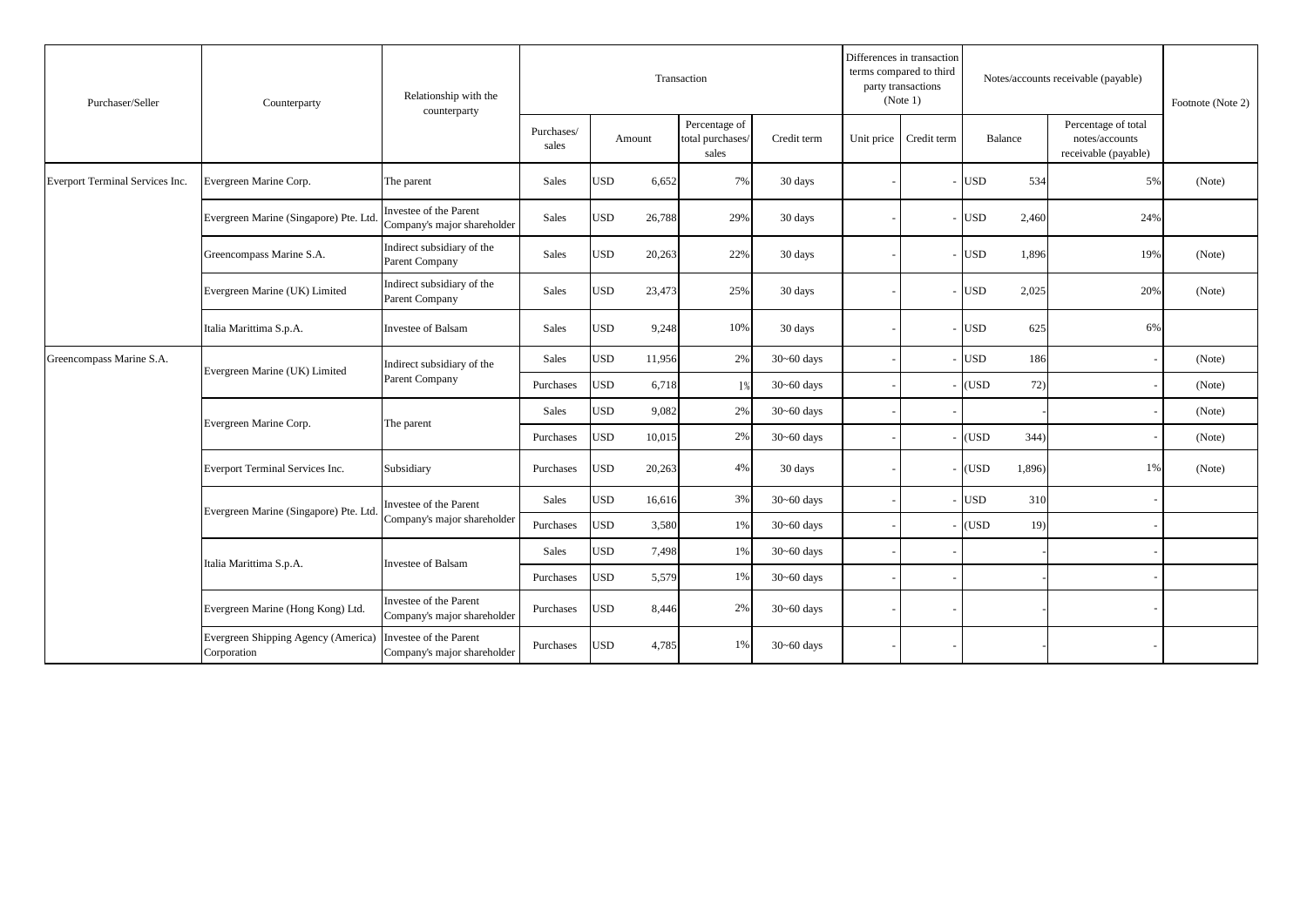| Purchaser/Seller                                     | Counterparty                                       | Relationship with the<br>counterparty                 |                     |            |        | Transaction                                |                | Differences in transaction<br>terms compared to third<br>party transactions<br>(Note 1) | Notes/accounts receivable (payable) |                |                                                               | Footnote (Note 2) |
|------------------------------------------------------|----------------------------------------------------|-------------------------------------------------------|---------------------|------------|--------|--------------------------------------------|----------------|-----------------------------------------------------------------------------------------|-------------------------------------|----------------|---------------------------------------------------------------|-------------------|
|                                                      |                                                    |                                                       | Purchases/<br>sales | Amount     |        | Percentage of<br>total purchases/<br>sales | Credit term    | Unit price Credit term                                                                  |                                     | <b>Balance</b> | Percentage of total<br>notes/accounts<br>receivable (payable) |                   |
| Evergreen Marine (UK) Limited                        | Greencompass Marine S.A.                           | Indirect subsidiary of the                            | Sales               | <b>USD</b> | 6,718  | 2%                                         | $30 - 60$ days |                                                                                         | <b>USD</b>                          | 72             |                                                               | (Note)            |
|                                                      |                                                    | Parent Company                                        | Purchases           | <b>USD</b> | 11,956 | 3%                                         | $30 - 60$ days |                                                                                         | (USD                                | 186)           |                                                               | (Note)            |
|                                                      | Evergreen Marine Corp.                             | The Parent                                            | Purchases           | <b>USD</b> | 5,610  | 1%                                         | $30 - 60$ days |                                                                                         | <b>USD</b>                          | 208            |                                                               | (Note)            |
|                                                      | Everport Terminal Services Inc.                    | Subsidiary of the Parent<br>Company                   | Purchases           | <b>USD</b> | 23,473 | 6%                                         | 30 days        |                                                                                         | (USD                                | 2,025          | 1%                                                            | (Note)            |
|                                                      | Italia Marittima S.p.A.                            | Investee of Balsam                                    | Sales               | <b>USD</b> | 5,249  | 1%                                         | $30 - 60$ days |                                                                                         | <b>USD</b>                          | 4,406          | 3%                                                            |                   |
|                                                      |                                                    |                                                       | Purchases           | <b>USD</b> | 5,008  | 1%                                         | $30 - 60$ days |                                                                                         | (USD                                | 695)           |                                                               |                   |
|                                                      | Evergreen Marine (Singapore) Pte. Ltd.             | Investee of the Parent<br>Company's major shareholder | Sales               | <b>USD</b> | 4,457  | 1%                                         | $30 - 60$ days |                                                                                         | <b>USD</b>                          | 218            |                                                               |                   |
|                                                      | Evergreen Shipping Agency (America)<br>Corporation | Investee of the Parent<br>Company's major shareholder | Purchases           | <b>USD</b> | 6,161  | 2%                                         | $30 - 60$ days |                                                                                         |                                     |                |                                                               |                   |
| Evergreen Heavy Industrial<br>Corp.(Malaysia) Berhad | Gaining Enterprise S.A.                            | Investee of EITC                                      | Sales               | <b>MYR</b> | 50,732 | 100%                                       | 45 days        |                                                                                         | <b>MYR</b>                          | 50,732         | 100%                                                          | (Note)            |

Note: This transaction was written off when the consolidated financial statements were prepared.

Note 1: If terms of related-party transactions are different from third-party transactions, explain the differences and reasons in the 'Unit price' and 'Credit term' columns.

Note 2: In case related-party transaction terms involve advance receipts (prepayments) transactions, explain in the footnote the reasons, contractual provisions, related amounts, and differences in types of transactions co

transactions.

Note 3: Paid-in capital referred to herein is the paid-in capital of parent company.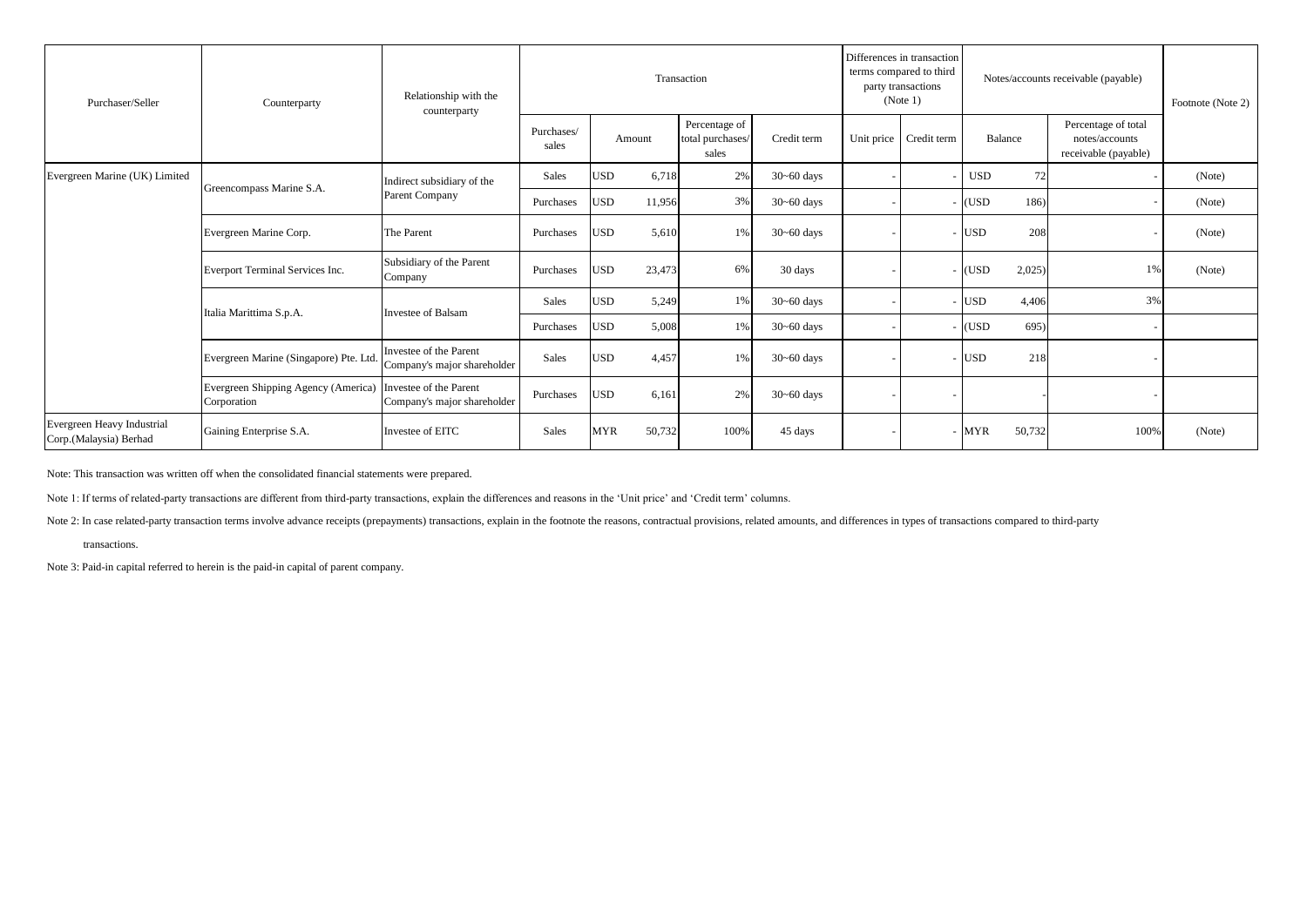## Evergreen Marine Corporation (Taiwan) Ltd. Receivables from related parties reaching NT\$100 million or 20% of paid-in capital or more March 31, 2017

Table 6 Expressed in thousands

|                                                       |                                     | Relationship with the                             | Balance as at March  |               |        | Overdue receivables | Amount collected                        | Allowance for     |
|-------------------------------------------------------|-------------------------------------|---------------------------------------------------|----------------------|---------------|--------|---------------------|-----------------------------------------|-------------------|
| Creditor                                              | Counterparty                        | counterparty                                      | 31, 2017<br>(Note 1) | Turnover rate | Amount | Action taken        | subsequent to the<br>balance sheet date | doubtful accounts |
| Evergreen Marine Corp.                                | Evergreen International Corporation | Investee of the<br>Company's major<br>shareholder | 275,323              |               |        |                     | 261,529                                 | $\sim$            |
| Peony Investment S.A.                                 | Clove Holding Ltd. (Note)           | Subsidiary                                        | 10,554<br><b>USD</b> |               |        |                     |                                         |                   |
| Evergreen Heavy Industrial Corp.<br>(Malaysia) Berhad | Gaining Enterprise S.A.             | Investee of EITC                                  | 50,732<br><b>MYR</b> |               |        |                     | 50,732<br><b>MYR</b>                    | . .               |

Note: This transaction was written off when the consolidated financial statements were prepared.

Note 1: Fill in separately the balances of accounts receivable–related parties, notes receivable–related parties, other receivables–related parties, etc.

Note 2: Paid-in capital referred to herein is the paid-in capital of parent company.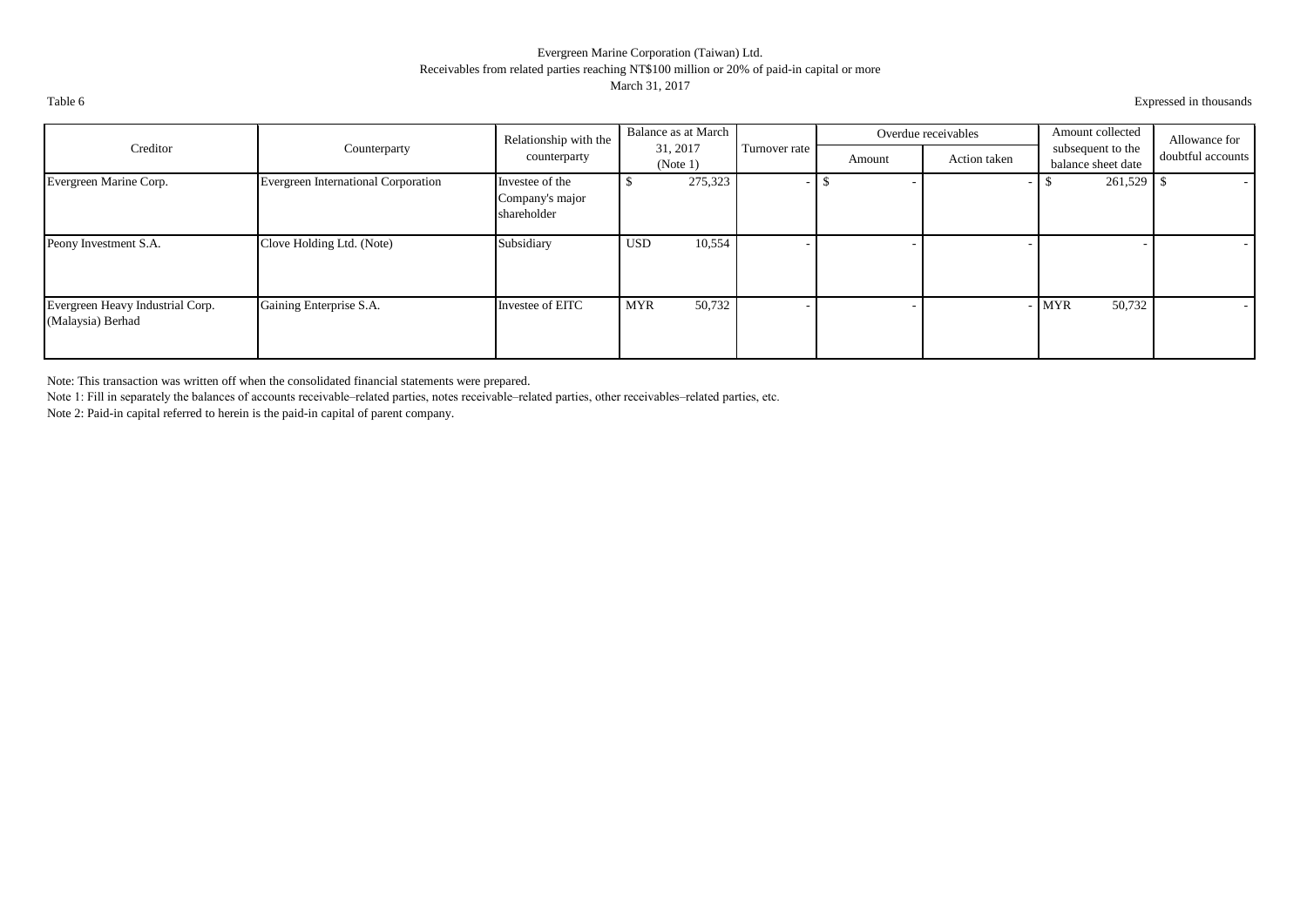#### Evergreen Marine Corporation (Taiwan) Ltd. Significant inter-company transactions during the reporting periods For the three-month period ended March 31, 2017

Expressed in thousands of NTD

|                    |                                     |                                    |                       |                              | Transaction |                      |                                                                                    |
|--------------------|-------------------------------------|------------------------------------|-----------------------|------------------------------|-------------|----------------------|------------------------------------------------------------------------------------|
| Number<br>(Note 1) | Company name                        | Counterparty                       | Relationship (Note 2) | General ledger account       | Amount      | Transaction terms    | Percentage of consolidated total<br>operating<br>revenues or total assets (Note 3) |
| $\overline{0}$     | <b>Evergreen Marine Corporation</b> | Taiwan Terminal Services Co., Ltd. |                       | Operating cost               | 225,422     | Note 4               | 0.67                                                                               |
| $\overline{0}$     | <b>Evergreen Marine Corporation</b> | Greencompass Marine S.A.           |                       | Shipowner's account - credit | 599,120     | $\cdot$              | 0.33                                                                               |
|                    | <b>Evergreen Marine Corporation</b> | Greencompass Marine S.A.           |                       | Operating revenue            | 311,082     |                      | 0.92                                                                               |
|                    | <b>Evergreen Marine Corporation</b> | Greencompass Marine S.A.           |                       | Operating cost               | 282,104     | $\mathbf{u}$         | 0.83                                                                               |
| $\overline{0}$     | <b>Evergreen Marine Corporation</b> | Evergreen Marine (UK) Limited      |                       | Operating revenue            | 174,252     | $\mathbf{u}$         | 0.51                                                                               |
|                    | <b>Evergreen Marine Corporation</b> | Everport Terminal Services Inc.    |                       | Operating cost               | 206,636     |                      | 0.61                                                                               |
|                    | Greencompass Marine S.A.            | Evergreen Marine (UK) Limited      | 3                     | Operating revenue            | 371,386     |                      | 1.10                                                                               |
|                    | Greencompass Marine S.A.            | Evergreen Marine (UK) Limited      | 3                     | Operating cost               | 208,697     | $\mathbf{u}$         | 0.62                                                                               |
|                    | Greencompass Marine S.A.            | Evergreen Marine (UK) Limited      | 3                     | Shipowner's account - debit  | 107,603     |                      | 0.06                                                                               |
|                    | Greencompass Marine S.A.            | Everport Terminal Services Inc.    | 3                     | Operating cost               | 629,428     | $\ddot{\phantom{0}}$ | 1.86                                                                               |
|                    | Evergreen Marine (UK) Limited       | Everport Terminal Services Inc.    | 3                     | Operating cost               | 729,143     |                      | 2.15                                                                               |
|                    | Peony Investment S.A.               | Clove Holding Ltd.                 | 3                     | Other receivables            | 320,455     | $\ddot{\phantom{0}}$ | 0.18                                                                               |

Note 1: The numbers filled in for the transaction company in respect of inter-company transactions are as follows:

(1) Parent company is '0'.

(2) The subsidiaries are numbered in order starting from '1'.

Note 2: Relationship between transaction company and counterparty is classified into the following three categories; Fill in the number of category each case belongs to (If transactions between parent company and subsidiar subsidiaries refer to the same transaction, it is not required to disclose twice. For example, if the parent company has already disclosed its transaction with a subsidiary, then the subsidiary is not required to disclose for transactions between two subsidiaries, if one of the subsidiaries has disclosed the transaction, then the other is not required to disclose the transaction.):

(1) Parent company to subsidiary.

(3) Subsidiary to subsidiary

Note 3: Regarding percentage of transaction amount to consolidated total operating revenues or total assets, it is computed based on period-end balance of transaction to consolidated total assets for balance sheet accounts accumulated transaction amount for the period to consolidated total operating revenues for income statement accounts.

Note 4: Terms are approximately the same as for general transactions.

Note 5:The Company may decide whether or not to disclose transaction details in this table based on the Materiality Principle.

 <sup>(2)</sup> Subsidiary to parent company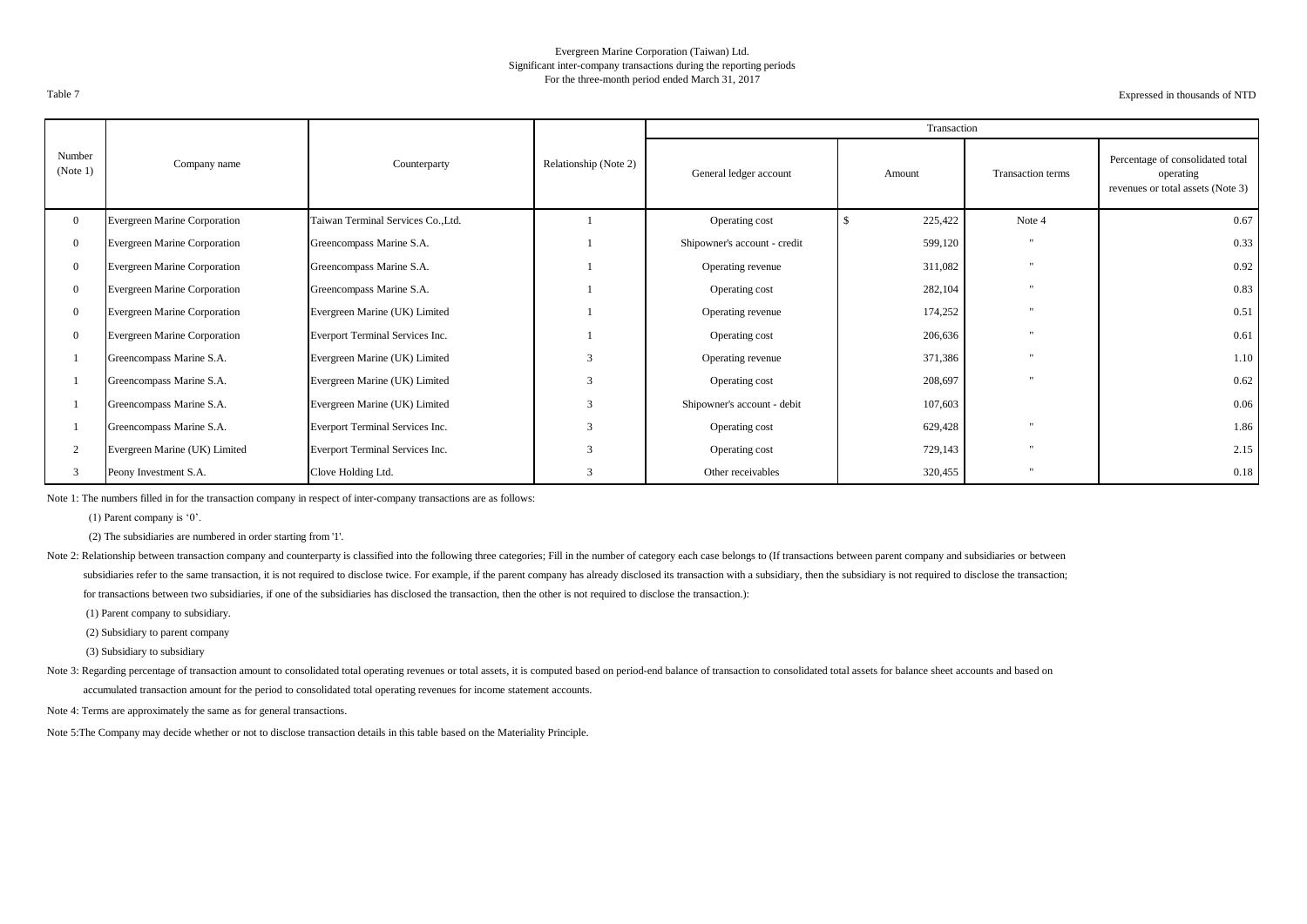#### Information on investees

#### For the three-month period ended March 31, 2017

| 100100                 |                                                                     |                                  |                                                                      |                                        |                                 |                     |                                  |               |                                                                  | Expressed in thousands or shares/thousands of <b>ATD</b>                                      |                                                 |
|------------------------|---------------------------------------------------------------------|----------------------------------|----------------------------------------------------------------------|----------------------------------------|---------------------------------|---------------------|----------------------------------|---------------|------------------------------------------------------------------|-----------------------------------------------------------------------------------------------|-------------------------------------------------|
|                        |                                                                     |                                  |                                                                      |                                        | Initial investment amount       |                     | Shares held as of March 31, 2017 |               | Net profit (loss) of the investee                                | Investment income (loss)                                                                      |                                                 |
| Investor               | Investee (Note 1 and 2)                                             | Location                         | Main business activities                                             | <b>Balance as of March</b><br>31, 2017 | Balance as of March<br>31, 2015 | Number of<br>shares | Ownership<br>(%)                 | Book value    | For the three-month period<br>ended March 31, 2017 (Note<br>2(2) | recognised by the Company<br>For the three-month period<br>ended March 31, 2017 (Note<br>2(3) | Footnote                                        |
| Evergreen Marine Corp. | Peony Investment S.A.                                               | Republic of<br>Panama            | Investment activities                                                | $\mathbb{S}$<br>14,467,493             | $\mathbb{S}$<br>14,467,493      | 4,765               | 100.00                           | \$ 26,070,190 | 438,723<br>$\overline{\mathbf{s}}$                               | 428,104<br>$\mathbf{\hat{S}}$                                                                 | Subsidiary of the<br>Company (Note)             |
|                        | Taiwan Terminal Services Co., Ltd.                                  | Taiwan                           | Loading and discharging operations of<br>container yards             | 55,000                                 | 55,000                          | 5,500               | 55.00                            | 42,885        | 6,052                                                            | 3,328                                                                                         | $\text{W}$ (Note)                               |
|                        | Everport Terminal Services Inc.                                     | U.S.A                            | Terminal services                                                    | 3,036                                  | 3,036                           | $\mathbf{1}$        | 100.00                           | 239,734       | 75,362                                                           | 75,362                                                                                        | $\prime\prime$ (Note)                           |
|                        | Charng Yang Development Co., Ltd.                                   | Taiwan                           | Development, rental, sale of<br>residential and commercial buildings | 320,000                                | 320,000                         | 58,542              | 40.00                            | 548,889       | 44,550                                                           | 17,820                                                                                        | nvestee accounted for<br>using equity method    |
|                        | Evergreen International Storage and<br><b>Transport Corporation</b> | Taiwan                           | Container transportation and gas<br>stations                         | 4,753,514                              | 4,753,514                       | 424,063             | 39.74                            | 8,365,848     | 176,030                                                          | 70,664                                                                                        |                                                 |
|                        | <b>Evergreen Security Corporation</b>                               | Taiwan                           | General security guards services                                     | 25,000                                 | 25,000                          | 6,336               | 31.25                            | 92,673        | 10,040                                                           | 3,137                                                                                         | $^{\prime\prime}$                               |
|                        | <b>EVA Airways Corporation</b>                                      | Taiwan                           | International passengers and cargo<br>transportation                 | 10,767,879                             | 10,767,879                      | 660,957             | 16.31                            | 8,564,808     | 738,746)                                                         | 120,506)                                                                                      | $^{\prime\prime}$                               |
|                        | Taipei Port Container Terminal<br>Corporation                       | Taiwan                           | Container distribution and cargo<br>stevedoring                      | 1,094,073                              | 1,094,073                       | 109,378             | 21.03                            | 968,587       | 5,288                                                            | 1,112                                                                                         | $^{\prime\prime}$                               |
|                        | Evergreen Marine (Latin America),<br>S.A.                           | Republic of<br>Panama            | Management consultancy                                               | 3,188                                  | 3,188                           | 105                 | 17.50                            | 4,263         | 367                                                              | 64                                                                                            | $^{\prime\prime}$                               |
|                        | VIP Greenport Joint Stock Company                                   | Vietnam                          | Terminal services                                                    | 162,500                                | 162,500                         | 12,500              | 21.74                            | 170,633       | 9,508                                                            | 2,067                                                                                         | $^{\prime\prime}$                               |
| Peony Investment S.A.  | Clove Holding Ltd.                                                  | <b>British Virgin</b><br>Islands | Investment holding company                                           | 1,595,501                              | 1,595,501                       | 10                  | 100.00                           | 2,603,409     | 29,063)                                                          | 29,063)                                                                                       | Indirect subsidiary of<br>the Company<br>(Note) |
|                        | Evergreen Shipping Agency<br>(Deutschland) GmbH                     | Germany                          | Shipping agency                                                      | 252,490                                | 252,490                         |                     | 100.00                           | 184,207       | 2,086                                                            | 2,086                                                                                         | $\text{M}$ (Note)                               |
|                        | Evergreen Shipping Agency (Korea)<br>Corporation                    |                                  | South Korea Shipping agency                                          | 73,658                                 | 73,658                          | 121.2               | 100.00                           | 43,762        | 2,641                                                            | 2,641                                                                                         | $\prime\prime$ (Note)                           |
|                        | Evergreen Shipping Agency<br>(Netherlands) B.V.                     | Netherlands                      | Shipping agency                                                      | 120,750                                | 120,750                         | 0.047               | 100.00                           | 46,636        | 1,138                                                            | 1,138)                                                                                        | $\text{W}$ (Note)                               |
|                        | Evergreen Shipping Agency (Poland)<br>SP. ZO. O                     | Poland                           | Shipping agency                                                      | 20,100                                 | 20,100                          | 1.7                 | 100.00                           | 8,763         | 37)                                                              | 37)                                                                                           | $\text{W}$ (Note)                               |
|                        | Greencompass Marine S.A.                                            | Republic of<br>Panama            | Marine transportation                                                | 10,732,967                             | 10,732,967                      | 3,535               | 100.00                           | 14,914,102    | 590,973                                                          | 590,973                                                                                       | $\prime\prime$ (Note)                           |
|                        | Evergreen Shipping Agency (India) Pvt.<br>Ltd.                      | India                            | Shipping agency                                                      | 35,729                                 | 35,729                          | 99.999              | 99.99                            | 78,775        | 5,373                                                            | 5,373                                                                                         | $\prime\prime$ (Note)                           |
|                        | Evergreen Argentina S.A.                                            | Argentina                        | Leasing                                                              | 4,251                                  | 4,251                           | 150.1               | 95.00                            | 2,313         | 110(                                                             | 105)                                                                                          | $\prime\prime$ (Note)                           |
|                        |                                                                     |                                  |                                                                      |                                        |                                 |                     |                                  |               |                                                                  |                                                                                               |                                                 |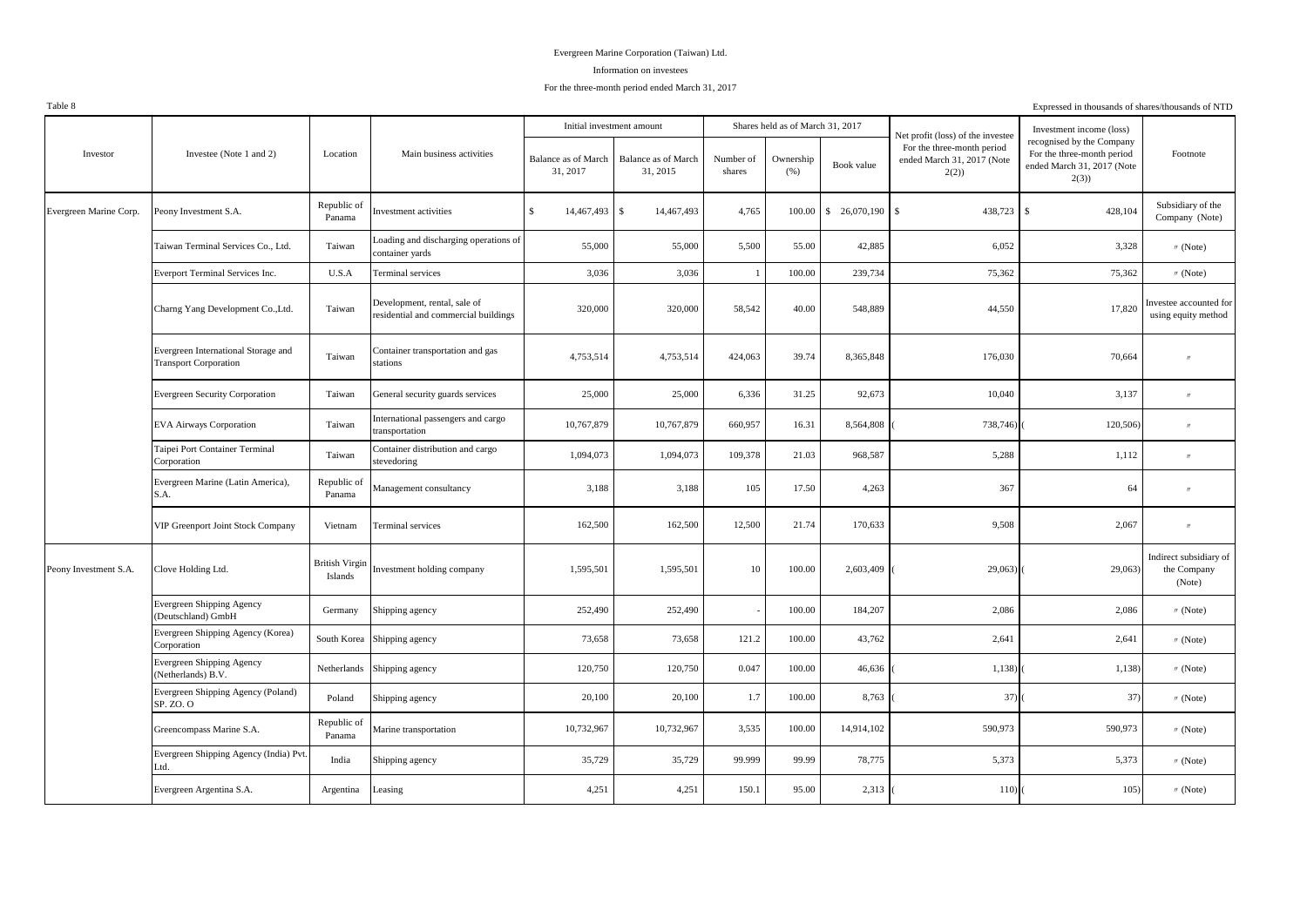|                       |                                                       |                                |                                                                                       | Initial investment amount       |                                 |                     | Shares held as of March 31, 2017 |                         |                                                                                                       | Investment income (loss)                                                                      |                                                                   |
|-----------------------|-------------------------------------------------------|--------------------------------|---------------------------------------------------------------------------------------|---------------------------------|---------------------------------|---------------------|----------------------------------|-------------------------|-------------------------------------------------------------------------------------------------------|-----------------------------------------------------------------------------------------------|-------------------------------------------------------------------|
| Investor              | Investee (Note 1 and 2)                               | Location                       | Main business activities                                                              | Balance as of March<br>31, 2017 | Balance as of March<br>31, 2015 | Number of<br>shares | Ownership<br>(% )                | Book value              | Net profit (loss) of the investee<br>For the three-month period<br>ended March 31, 2017 (Note<br>2(2) | recognised by the Company<br>For the three-month period<br>ended March 31, 2017 (Note<br>2(3) | Footnote                                                          |
| Peony Investment S.A. | Evergreen Shipping Agency (France)<br>S.A.S.          | France                         | Shipping agency                                                                       | \$.<br>27,538                   | 27,538<br>S                     | -5                  | 100.00                           | $\mathcal{S}$<br>17,706 | $\mathbb{S}$<br>2,744                                                                                 | $\mathcal{S}$<br>2,744                                                                        | Indirect subsidiary of<br>the Company<br>(Note)                   |
|                       | PT. Multi Bina Pura International                     | Indonesia                      | Loading and discharging operations of<br>container yards and inland<br>transportation | 238,067                         | 238,067                         | 16.987              | 95.03                            | 479,001                 | 20,346                                                                                                | 19,335                                                                                        | $\text{W}$ (Note)                                                 |
|                       | PT. Multi Bina Transport                              | Indonesia                      | Container repair, cleaning and inland<br>transportation                               | 24,420                          | 24,420                          | 1.8                 | 17.39                            | 15,042                  | 1,086                                                                                                 | 189                                                                                           | $\text{M}$ (Note)                                                 |
|                       | Evergreen Heavy Industrial Corp.<br>(Malaysia) Berhad | Malaysia                       | Container manufacturing                                                               | 828,726                         | 828,726                         | 42,120              | 84.44                            | 1,038,325               | 28,315                                                                                                | 23,909                                                                                        | $''$ (Note)                                                       |
|                       | Armand Investment (Netherlands) N.V                   | Curacao                        | Investment holding company                                                            | 349,543                         | 349,543                         | 4.2                 | 70.00                            | 308,406                 | 100)                                                                                                  | 70)                                                                                           | $\text{M}$ (Note)                                                 |
|                       | Evergreen Shipping (Spain) S.L.                       | Spain                          | Shipping agency                                                                       | 117,501                         | 117,501                         | 3.3                 | 55.00                            | 86,979                  | 15,801                                                                                                | 8,691                                                                                         | $\text{M}$ (Note)                                                 |
|                       | Evergreen Shipping Agency (Italy)<br>S.p.A.           | Italy                          | Shipping agency                                                                       | 71,411                          | 71,411                          | 0.55                | 55.00                            | 51,310                  | 10,331                                                                                                | 5,682                                                                                         | M(Note)                                                           |
|                       | Evergreen Marine (UK) Limited                         | U.K                            | Marine transportation                                                                 | 974,700                         | 974,700                         | 765                 | 51.00                            | 1,117,430               | 408,261                                                                                               | 208,213)                                                                                      | $\text{M}$ (Note)                                                 |
|                       | Evergreen Shipping Agency (Australia)<br>Pty. Ltd.    | Australia                      | Shipping agency                                                                       | 7,502                           | 7,502                           | 0.675               | 67.50                            | 26,732                  | 12,802                                                                                                | 8,642                                                                                         | $\text{W}$ (Note)                                                 |
|                       | Evergreen Shipping Agency (Russia)<br>Ltd.            | Russia                         | Shipping agency                                                                       | 25,747                          | 25,747                          |                     | 51.00                            | 22,280                  | 14,648                                                                                                | 7,470                                                                                         | M(Note)                                                           |
|                       | Evergreen Shipping Agency(Singapore)<br>Pte. Ltd.     | Singapore                      | Shipping agency                                                                       | 65,491                          | 65,491                          | 765                 | 51.00                            | 169,815                 | 9,751                                                                                                 | 4,973                                                                                         | $\text{M}$ (Note)                                                 |
|                       | Evergreen Shipping Agency (Thailand)<br>Co., Ltd.     | Thailand                       | Shipping agency                                                                       | 44,754                          | 44,754                          | 408                 | 51.00                            | 33,304                  | 13,309                                                                                                | 6,788                                                                                         | $\prime\prime$ (Note)                                             |
|                       | Evergreen Agency (South Africa) (Pty)<br>Ltd.         |                                | South Africa Shipping agency                                                          | 17,634                          | 17,634                          | 5,500               | 55.00                            | 124,277                 | 21,596                                                                                                | 11,878                                                                                        | $\prime\prime$ (Note)                                             |
|                       | PT. Evergreen Shipping Agency<br>Indonesia            | Indonesia                      | Shipping agency                                                                       | 29,542                          | 29,542                          | 0.441               | 49.00                            | 109,517                 | 36,685                                                                                                | 17,976                                                                                        | Investee company of<br>Peony accounted for<br>using equity method |
|                       | Evergreen Shipping Agency (Vietnam)<br>Corp.          | Vietnam                        | Shipping agency                                                                       | 13,784                          | 13,784                          |                     | 49.00                            | 147,712                 | 27,364                                                                                                | 13,409                                                                                        | $\theta$                                                          |
|                       | Luanta Investment (Netherlands) N.V.                  | Curaçao                        | Investment holding company                                                            | 1,435,440                       | 1,435,440                       | 460                 | 50.00                            | 1,877,254               | 1,279                                                                                                 | 639)                                                                                          | $^{\prime\prime}$                                                 |
|                       | Balsam Investment (Netherlands) N.V.                  | Curaçao                        | Investment holding company                                                            | 11,491,605                      | 9,155,856                       | 0.451               | 49.00                            | 393,525                 | 275,499)                                                                                              | 134,994)                                                                                      | $^{\prime\prime}$                                                 |
|                       | Green Peninsula Agencies SDN. BHD.                    | Malaysia                       | Investment holding company                                                            | 220,276                         | 220,276                         | 1,500               | 30.00                            | 192,924                 | 67,229                                                                                                | 20,169                                                                                        | $^{\prime\prime}$                                                 |
|                       | Evergreen Shipping Agency Co.<br>U.A.E.) LLC          | <b>United Arab</b><br>Emirates | Shipping agency                                                                       | 63,214                          | 63,214                          |                     | 49.00                            | 43,024                  | 14,998                                                                                                | 7,349                                                                                         | $^{\prime\prime}$                                                 |
|                       | Greenpen Properties Sdn. Bhd.                         | Malaysia                       | Renting estate and storehouse<br>company                                              | 12,936                          | 12,936                          | 1,500               | 30.00                            | 43,685                  | 3,495                                                                                                 | 1,048                                                                                         | $^{\prime\prime}$                                                 |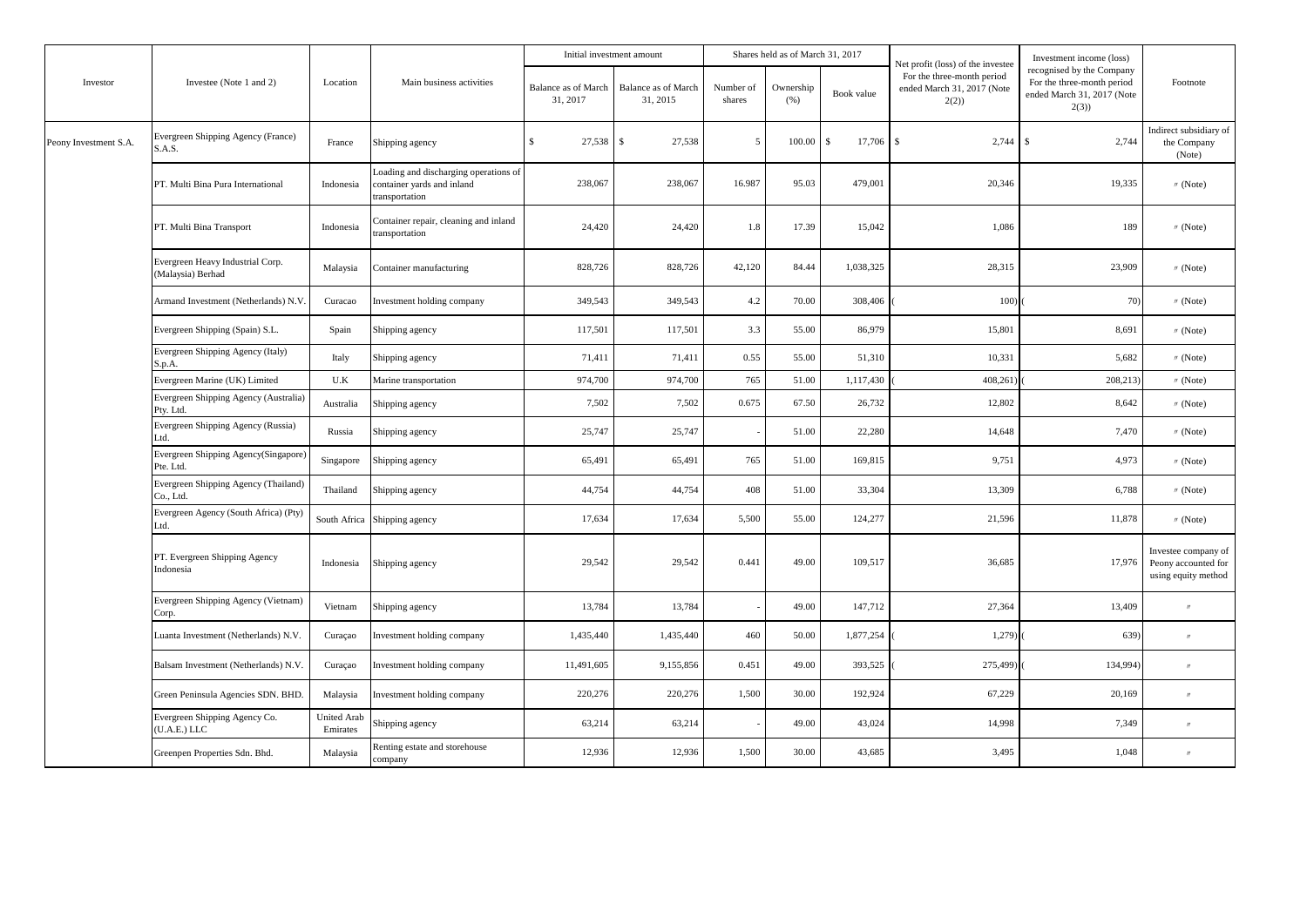|                                                           |                                                 |                       |                                                        |                                        | Initial investment amount              |                     | Shares held as of March 31, 2017 |            | Net profit (loss) of the investee                                | Investment income (loss)                                                                      |                                                                                                 |
|-----------------------------------------------------------|-------------------------------------------------|-----------------------|--------------------------------------------------------|----------------------------------------|----------------------------------------|---------------------|----------------------------------|------------|------------------------------------------------------------------|-----------------------------------------------------------------------------------------------|-------------------------------------------------------------------------------------------------|
| Investor                                                  | Investee (Note 1 and 2)                         | Location              | Main business activities                               | <b>Balance as of March</b><br>31, 2017 | <b>Balance as of March</b><br>31, 2015 | Number of<br>shares | Ownership<br>(% )                | Book value | For the three-month period<br>ended March 31, 2017 (Note<br>2(2) | recognised by the Company<br>For the three-month period<br>ended March 31, 2017 (Note<br>2(3) | Footnote                                                                                        |
| <b>Armand Investment</b><br>(Netherlands) N.V.            | Armand Estate B.V.                              | Netherlands           | Investment holding company                             | 514,209<br>£.                          | \$.<br>514,209                         | 0.045               | 100.00                           | 443,122    | 63S<br>$\mathcal{S}$                                             | 63                                                                                            | Indirect subsidiary of<br>the Company<br>(Note)                                                 |
| Armand Estate B.V.                                        | Taipei Port Container Terminal<br>Corporation   | Taiwan                | Container distribution and cargo<br>stevedoring        | 506,019                                | 506,019                                | 50,601.94           | 9.73                             | 447,332    | 5,288                                                            | 515                                                                                           | Investee company of<br>Armand Estate B.V.<br>accounted for using<br>equity method               |
| Clove Holding Ltd.                                        | Colon Container Terminal, S.A.                  | Republic of<br>Panama | nland container storage and loading                    | 694,075                                | 694,075                                | 22,860              | 40.00                            | 2,546,529  | 75,785                                                           | 30,314)                                                                                       | Investee company of<br>Clove Holding Ltd.<br>accounted for using<br>equity method               |
|                                                           | Island Equipment LLC.                           | U.S.A                 | Investment holding company                             | 4,372                                  | 4,372                                  |                     | 36.00                            | 161,133    | 6,939                                                            | 2,498                                                                                         | Indirect subsidiary of<br>the Company<br>(Note)                                                 |
| <b>Island Equipment LLC</b>                               | Whitney Equipment LLC.                          | U.S.A                 | Equipment leasing company                              | 6,072                                  | 6,072                                  |                     | 100.00                           | 155,630    | 7,192                                                            | 7,192                                                                                         | $\text{W}$ (Note)                                                                               |
|                                                           | Hemlock Equipment LLC.                          | U.S.A                 | Equipment leasing company                              | 6,072                                  | 6,072                                  |                     | 100.00                           | 300,696    | 5,856                                                            | 5,856                                                                                         | $\text{W}$ (Note)                                                                               |
| Evergreen Marine (UK)<br>Limited                          | Island Equipment LLC.                           | U.S.A                 | Investment holding company                             | 1,822                                  | 1,822                                  |                     | 15.00                            | 67,139     | 6,939                                                            | 1,041                                                                                         | $\text{W}$ (Note)                                                                               |
|                                                           | Evergreen Shipping Agency (UK)<br>Limited       | U.K                   | Shipping agency                                        | 0.06                                   | 0.06                                   |                     | 100.00                           | 25,668     |                                                                  |                                                                                               | $\prime\prime$ (Note)                                                                           |
|                                                           | Evergreen Marine (Latin America),<br>S.A.       | Republic of<br>Panama | Management consultancy                                 | 3,006                                  | 3,006                                  | 99                  | 16.50                            | 4,020      | 367                                                              | 60                                                                                            | Investee company of<br>Evergreen Marine<br>(UK) Limited<br>accounted for using<br>equity method |
|                                                           | Evergreen Shipping Agency (Ireland)<br>Ltd.     | Ireland               | Shipping agency                                        | 3,072                                  |                                        | 0.1                 | 100.00                           | 3,072      |                                                                  |                                                                                               | $^{\prime\prime}$                                                                               |
| PT. Multi Bina Pura<br>International                      | PT. Multi Bina Transport                        | Indonesia             | Container repair cleaning and inland<br>transportation | 100,237                                | 100,237                                | 7.55                | 72.95                            | 63,099     | 1,086                                                            | 792                                                                                           | Indirect subsidiary of<br>the Company<br>(Note)                                                 |
| <b>Evergreen Shipping</b><br>Agency (Deutschland)<br>GmbH | Evergreen Shipping Agency (Austria)<br>GmbH     | Austria               | Shipping agency                                        | 590                                    | 590                                    |                     | 100.00                           | 6,967      | 126                                                              | 126                                                                                           | $\text{W}$ (Note)                                                                               |
|                                                           | Evergreen Shipping Agency<br>(Switzerland) S.A. |                       | Switzerland Shipping agency                            | 2,235                                  | 2,235                                  | 0.1                 | 100.00                           | 10,444     | 255                                                              | 255                                                                                           | $\text{W}$ (Note)                                                                               |

Note: This transaction was written off when the consolidated financial statements were prepared.

Note 1: If a public company is equipped with an overseas holding company and takes consolidated financial report as the main financial report according to the local law rules, it can only disclose the information of the ov company about the disclosure of related overseas investee information.

Note 2: If situation does not belong to Note 1, fill in the columns according to the following regulations:

(1) The columns of 'Investee', 'Location', 'Main business activities', Initial investment amount' and 'Shares held as at March 31, 2017' should fill orderly in the Company's (public company's) information on investees and directly or indirectly controlled investee's investment information, and note the relationship between the Company (public company) and its investee each (ex. direct subsidiary or indirect subsidiary) in the 'footnote' col

(2) The 'Net profit (loss) of the investee For the three-month period ended March 31, 2017' column should fill in amount of net profit (loss) of the investee for this period.

(3) The'Investment income (loss) recognised by the Company For the three-month period ended March 31, 2017' column should fill in the Company (public company) recognised investment income (loss) of its direct subsidiary an recognised investment income (loss) of its investee accounted for under the equity method for this period. When filling in recognised investment income (loss) of its direct subsidiary, the Company (public company) should confirm that direct subsidiary's net profit (loss) for this period has included its investment income (loss) which shall be recognised by regulations.